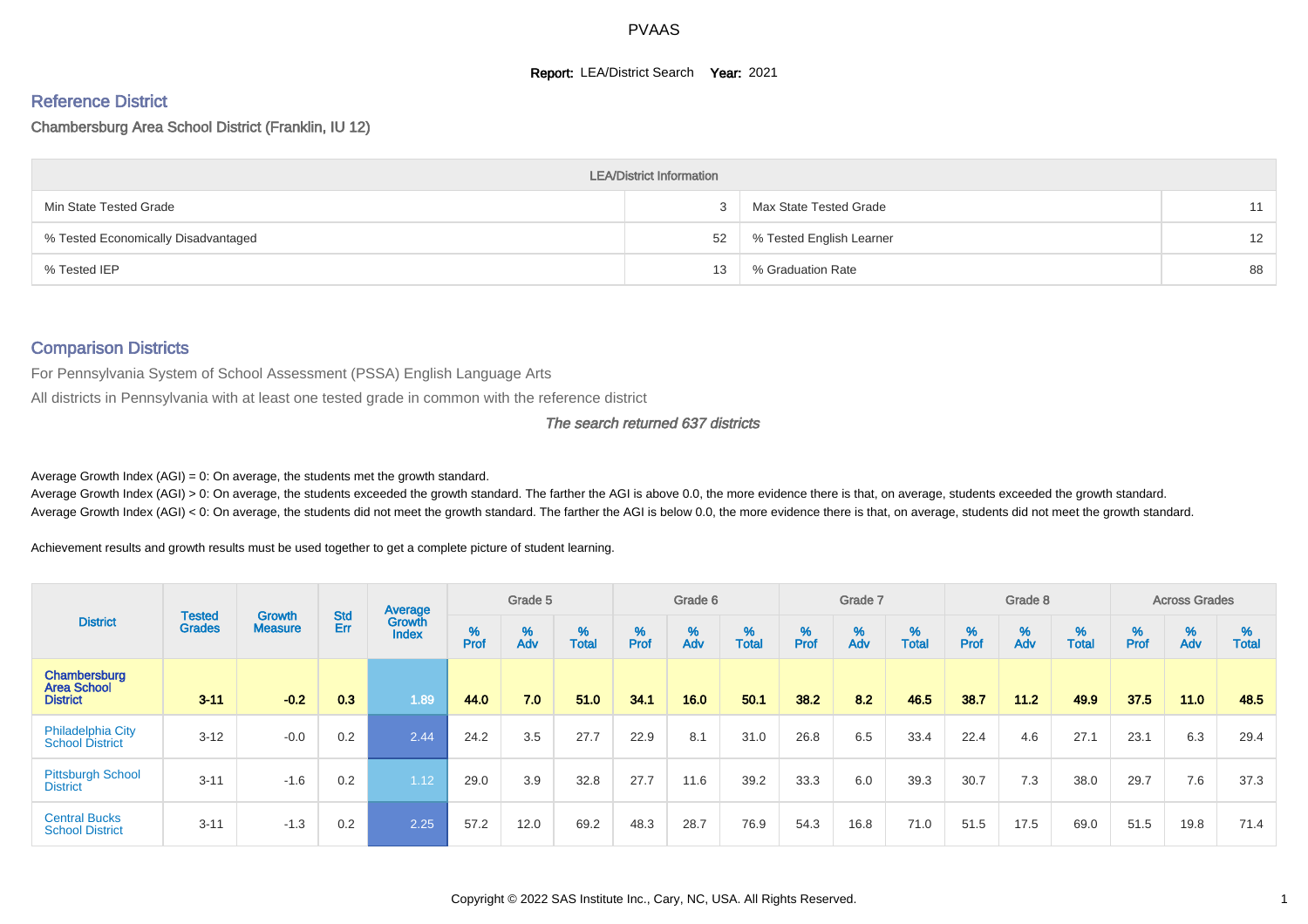|                                                       | <b>Tested</b> | <b>Growth</b>  | <b>Std</b> | Average<br>Growth |                     | Grade 5  |                   |              | Grade 6  |                   |              | Grade 7  |                   |           | Grade 8  |                   |                  | <b>Across Grades</b> |                   |
|-------------------------------------------------------|---------------|----------------|------------|-------------------|---------------------|----------|-------------------|--------------|----------|-------------------|--------------|----------|-------------------|-----------|----------|-------------------|------------------|----------------------|-------------------|
| <b>District</b>                                       | <b>Grades</b> | <b>Measure</b> | Err        | <b>Index</b>      | $\%$<br><b>Prof</b> | %<br>Adv | %<br><b>Total</b> | $\%$<br>Prof | %<br>Adv | %<br><b>Total</b> | $\%$<br>Prof | %<br>Adv | %<br><b>Total</b> | %<br>Prof | %<br>Adv | %<br><b>Total</b> | %<br><b>Prof</b> | %<br>Adv             | %<br><b>Total</b> |
| Chambersburg<br><b>Area School</b><br><b>District</b> | $3 - 11$      | $-0.2$         | 0.3        | 1.89              | 44.0                | 7.0      | 51.0              | 34.1         | 16.0     | 50.1              | 38.2         | 8.2      | 46.5              | 38.7      | 11.2     | 49.9              | 37.5             | 11.0                 | 48.5              |
| <b>Central Dauphin</b><br><b>School District</b>      | $3 - 11$      | 1.6            | 0.2        | 7.01              | 46.1                | 7.7      | 53.8              | 40.5         | 15.0     | 55.5              | 41.1         | 7.5      | 48.6              | 39.4      | 10.3     | 49.7              | 41.3             | 11.4                 | 52.8              |
| <b>North Penn School</b><br><b>District</b>           | $3 - 11$      | 1.5            | 0.2        | 9.67              | 53.0                | 12.7     | 65.7              | 41.4         | 33.0     | 74.4              | 53.7         | 13.2     | 66.9              | 48.2      | 18.4     | 66.7              | 47.4             | 19.9                 | 67.3              |
| <b>Council Rock</b><br><b>School District</b>         | $3 - 11$      | $-2.3$         | 0.2        | $-0.18$           | 58.1                | 8.8      | 66.9              | 49.7         | 26.1     | 75.9              | 52.3         | 13.9     | 66.2              | 46.6      | 14.5     | 61.1              | 50.8             | 17.6                 | 68.4              |
| <b>Cumberland Valley</b><br><b>School District</b>    | $3 - 12$      | 0.2            | 0.2        | 3.72              | 59.3                | 12.9     | 72.1              | 45.0         | 24.7     | 69.7              | 53.8         | 17.0     | 70.9              | 51.0      | 16.9     | 67.8              | 49.2             | 22.4                 | 71.6              |
| <b>Pennsbury School</b><br><b>District</b>            | $3 - 11$      | 0.6            | 0.3        | 5.23              | 56.7                | 12.6     | 69.3              | 48.5         | 21.9     | 70.3              | 52.0         | 14.7     | 66.7              | 49.3      | 18.0     | 67.3              | 49.0             | 20.2                 | 69.1              |
| <b>North Allegheny</b><br><b>School District</b>      | $3 - 11$      | 1.3            | 0.3        | 11.95             | 55.4                | 31.5     | 87.0              | 44.4         | 33.0     | 77.4              | 51.9         | 28.9     | 80.8              | 55.5      | 24.5     | 80.0              | 48.3             | 33.7                 | 82.0              |
| Chambersburg<br><b>Area School</b><br><b>District</b> | 3.11          | $-0.2$         | 0.3        | 1.89              | 44.0                | 7.0      | 51.0              | 34.1         | 16.0     | 50.1              | 38.2         | 8.2      | 46.5              | 38.7      | 11.2     | 49.9              | 37.5             | 11.0                 | 48.5              |
| <b>Lower Merion</b><br><b>School District</b>         | $3 - 11$      | 1.5            | 0.3        | 9.67              | 56.1                | 29.4     | 85.5              | 43.9         | 40.6     | 84.5              | 54.5         | 29.1     | 83.6              | 49.4      | 29.4     | 78.8              | 47.8             | 36.9                 | 84.6              |
| <b>Erie City School</b><br><b>District</b>            | $3 - 12$      | $-2.9$         | 0.3        | $-3.30$           | 17.9                | 0.9      | 18.8              | 15.4         | 2.7      | 18.1              | 16.6         | 1.6      | 18.2              | 18.4      | 2.3      | 20.7              | 17.5             | 2.2                  | 19.8              |
| Spring-Ford Area<br><b>School District</b>            | $3 - 11$      | 2.9            | 0.3        | 10.53             | 62.0                | 13.4     | 75.4              | 51.9         | 27.2     | 79.1              | 52.7         | 21.3     | 74.0              | 52.4      | 21.8     | 74.2              | 51.9             | 24.7                 | 76.6              |
| <b>Lancaster School</b><br><b>District</b>            | $3 - 12$      | $-4.1$         | 0.3        | $-5.26$           | 22.5                | 2.4      | 24.9              | 21.2         | 5.2      | 26.3              | 20.2         | 1.6      | 21.8              | 17.0      | 2.1      | 19.1              | 21.5             | 3.7                  | 25.2              |
| <b>Parkland School</b><br><b>District</b>             | $3 - 11$      | $-2.9$         | 0.3        | $-1.56$           | 55.6                | 16.6     | 72.1              | 42.4         | 30.0     | 72.4              | 50.3         | 17.5     | 67.8              | 46.6      | 14.9     | 61.4              | 47.1             | 23.4                 | 70.5              |
| <b>West Shore School</b><br><b>District</b>           | $3 - 12$      | $-0.2$         | 0.3        | 0.73              | 46.3                | 8.2      | 54.5              | 44.4         | 15.0     | 59.4              | 44.4         | 8.2      | 52.7              | 42.8      | 11.8     | 54.6              | 42.7             | 13.2                 | 55.9              |
| <b>East Penn School</b><br><b>District</b>            | $3 - 11$      | 1.0            | 0.3        | 4.35              | 59.9                | 7.4      | 67.3              | 45.2         | 18.0     | 63.2              | 52.5         | 15.0     | 67.5              | 53.3      | 14.4     | 67.7              | 49.9             | 15.8                 | 65.7              |
| <b>West Chester Area</b><br><b>School District</b>    | $3 - 11$      | $-1.6$         | 0.3        | 3.57              | 58.7                | 13.5     | 72.2              | 51.5         | 23.7     | 75.1              | 53.1         | 14.1     | 67.2              | 57.3      | 13.9     | 71.2              | 52.6             | 21.5                 | 74.0              |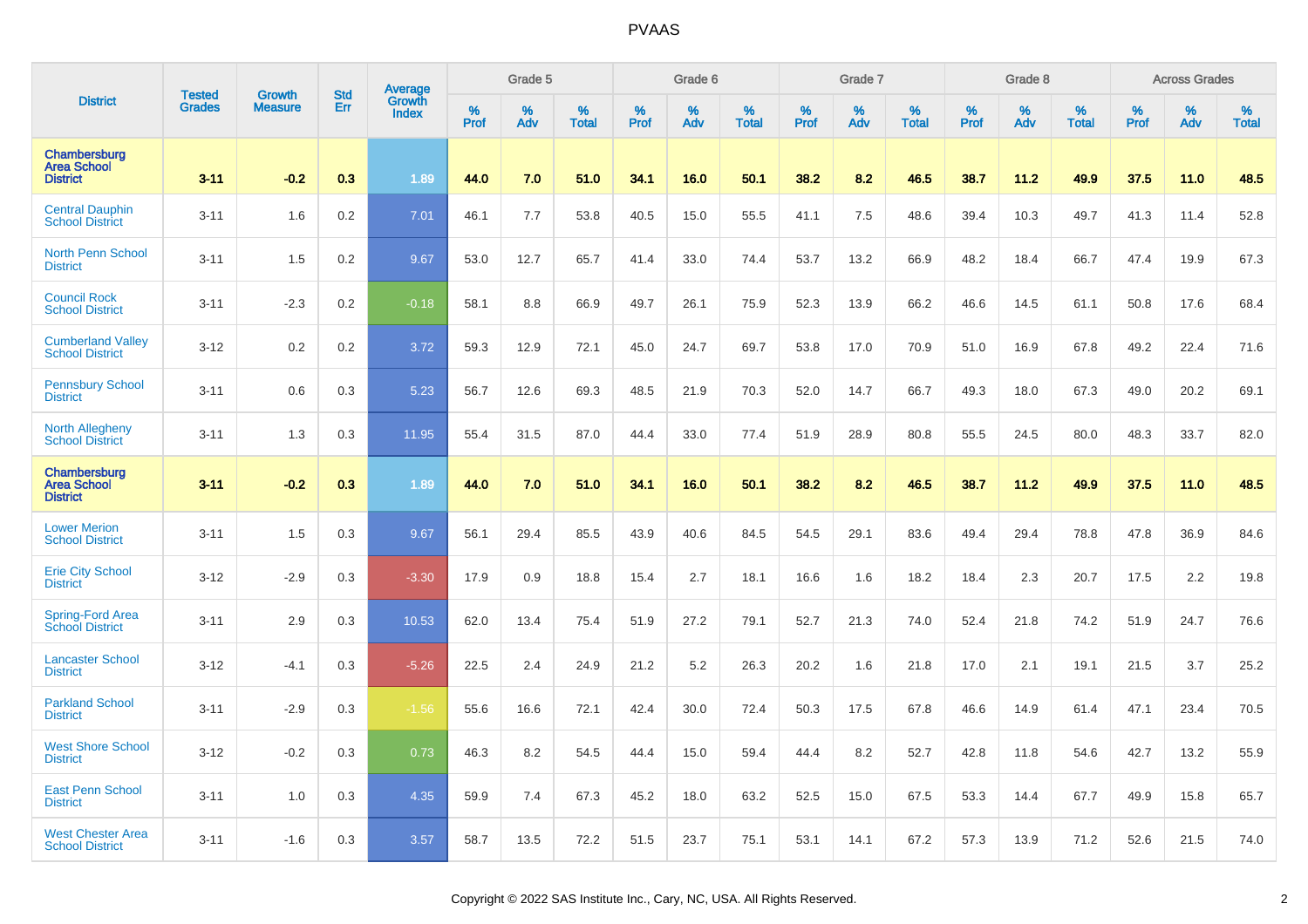| <b>District</b>                                               | <b>Tested</b> | <b>Growth</b>  | <b>Std</b> | <b>Average</b>         |           | Grade 5  |                   |           | Grade 6  |                   |           | Grade 7  |                   |           | Grade 8  |                   |                  | <b>Across Grades</b> |                   |
|---------------------------------------------------------------|---------------|----------------|------------|------------------------|-----------|----------|-------------------|-----------|----------|-------------------|-----------|----------|-------------------|-----------|----------|-------------------|------------------|----------------------|-------------------|
|                                                               | <b>Grades</b> | <b>Measure</b> | <b>Err</b> | Growth<br><b>Index</b> | %<br>Prof | %<br>Adv | %<br><b>Total</b> | %<br>Prof | %<br>Adv | %<br><b>Total</b> | %<br>Prof | %<br>Adv | %<br><b>Total</b> | %<br>Prof | %<br>Adv | %<br><b>Total</b> | %<br><b>Prof</b> | %<br>Adv             | %<br><b>Total</b> |
| Chambersburg<br><b>Area School</b><br><b>District</b>         | $3 - 11$      | $-0.2$         | 0.3        | 1.89                   | 44.0      | 7.0      | 51.0              | 34.1      | 16.0     | 50.1              | 38.2      | 8.2      | 46.5              | 38.7      | 11.2     | 49.9              | 37.5             | 11.0                 | 48.5              |
| <b>Neshaminy School</b><br><b>District</b>                    | $3 - 11$      | $-2.8$         | 0.3        | $-2.26$                | 49.1      | 6.0      | 55.1              | 46.0      | 14.0     | 60.0              | 44.0      | 7.6      | 51.6              | 41.9      | 9.1      | 51.0              | 44.7             | 12.5                 | 57.2              |
| <b>Seneca Valley</b><br><b>School District</b>                | $3 - 11$      | $-3.6$         | 0.3        | $-3.48$                | 52.6      | 9.8      | 62.4              | 44.4      | 27.6     | 72.0              | 53.0      | 9.8      | 62.9              | 51.1      | 14.5     | 65.6              | 47.2             | 20.2                 | 67.4              |
| <b>Pennridge School</b><br><b>District</b>                    | $3 - 10$      | $-4.2$         | 0.3        | $-4.74$                | 58.0      | 5.4      | 63.4              | 42.6      | 18.6     | 61.3              | 49.7      | 8.2      | 57.8              | 46.2      | 10.0     | 56.1              | 49.6             | 11.6                 | 61.1              |
| Altoona Area<br><b>School District</b>                        | $3 - 12$      | 1.1            | 0.3        | 3.83                   | 43.5      | 4.0      | 47.5              | 30.6      | 11.2     | 41.8              | 38.3      | 4.3      | 42.6              | 43.8      | 7.2      | 51.0              | 37.4             | 6.8                  | 44.1              |
| <b>Butler Area School</b><br><b>District</b>                  | $3 - 11$      | 0.3            | 0.3        | 5.32                   | 49.8      | 12.2     | 61.9              | 43.8      | 18.2     | 62.0              | 44.4      | 9.3      | 53.8              | 47.9      | 8.0      | 55.9              | 46.0             | 14.0                 | 60.0              |
| <b>Haverford</b><br><b>Township School</b><br><b>District</b> | $3 - 11$      | 0.2            | 0.3        | 2.38                   | 55.4      | 23.8     | 79.2              | 51.1      | 27.6     | 78.7              | 55.0      | 18.3     | 73.3              | 44.5      | 32.3     | 76.7              | 49.2             | 29.5                 | 78.6              |
| <b>Souderton Area</b><br><b>School District</b>               | $3 - 11$      | $-0.1$         | 0.3        | 9.83                   | 56.4      | 17.7     | 74.1              | 48.0      | 16.2     | 64.2              | 56.6      | 10.1     | 66.8              | 47.3      | 11.1     | 58.4              | 50.2             | 17.4                 | 67.7              |
| <b>Millcreek Township</b><br><b>School District</b>           | $3 - 11$      | 2.0            | 0.3        | 8.68                   | 49.1      | 17.2     | 66.3              | 43.6      | 22.3     | 66.0              | 46.9      | 17.3     | 64.2              | 44.9      | 17.2     | 62.1              | 45.8             | 19.9                 | 65.8              |
| <b>Hempfield School</b><br><b>District</b>                    | $3 - 11$      | 2.2            | 0.3        | 6.93                   | 52.4      | 9.3      | 61.6              | 44.6      | 23.5     | 68.1              | 43.1      | 21.1     | 64.2              | 46.0      | 20.1     | 66.1              | 45.8             | 20.4                 | 66.2              |
| <b>Upper Darby</b><br><b>School District</b>                  | $3 - 12$      | 0.7            | 0.3        | 3.08                   | 30.9      | 2.9      | 33.8              | 29.8      | 6.5      | 36.3              | 26.4      | 1.4      | 27.7              | 29.9      | 3.6      | 33.4              | 30.4             | 5.0                  | 35.4              |
| <b>York City School</b><br><b>District</b>                    | $3 - 12$      | 1.0            | 0.3        | 3.26                   | 13.6      | 0.5      | 14.1              | 17.2      | 1.8      | 19.1              | 14.9      | 0.0      | 14.9              | 16.0      | 0.2      | 16.2              | 15.3             | 0.7                  | 15.9              |
| <b>Hempfield Area</b><br><b>School District</b>               | $3 - 12$      | $-0.3$         | 0.3        | 0.96                   | 55.2      | 8.7      | 63.9              | 41.4      | 20.3     | 61.6              | 52.8      | 14.0     | 66.8              | 50.0      | 12.4     | 62.4              | 48.7             | 16.2                 | 64.9              |
| <b>Abington School</b><br><b>District</b>                     | $3 - 10$      | $-2.8$         | 0.3        | 4.08                   | 49.8      | 10.0     | 59.7              | 44.9      | 27.5     | 72.5              | 49.5      | 11.6     | 61.1              | 41.4      | 10.4     | 51.8              | 44.9             | 18.8                 | 63.8              |
| <b>Perkiomen Valley</b><br><b>School District</b>             | $3 - 11$      | $-3.7$         | 0.3        | $-1.26$                | 53.1      | 15.9     | 69.0              | 52.5      | 21.5     | 74.0              | 51.0      | 12.6     | 63.6              | 48.7      | 12.2     | 60.9              | 51.1             | 18.7                 | 69.8              |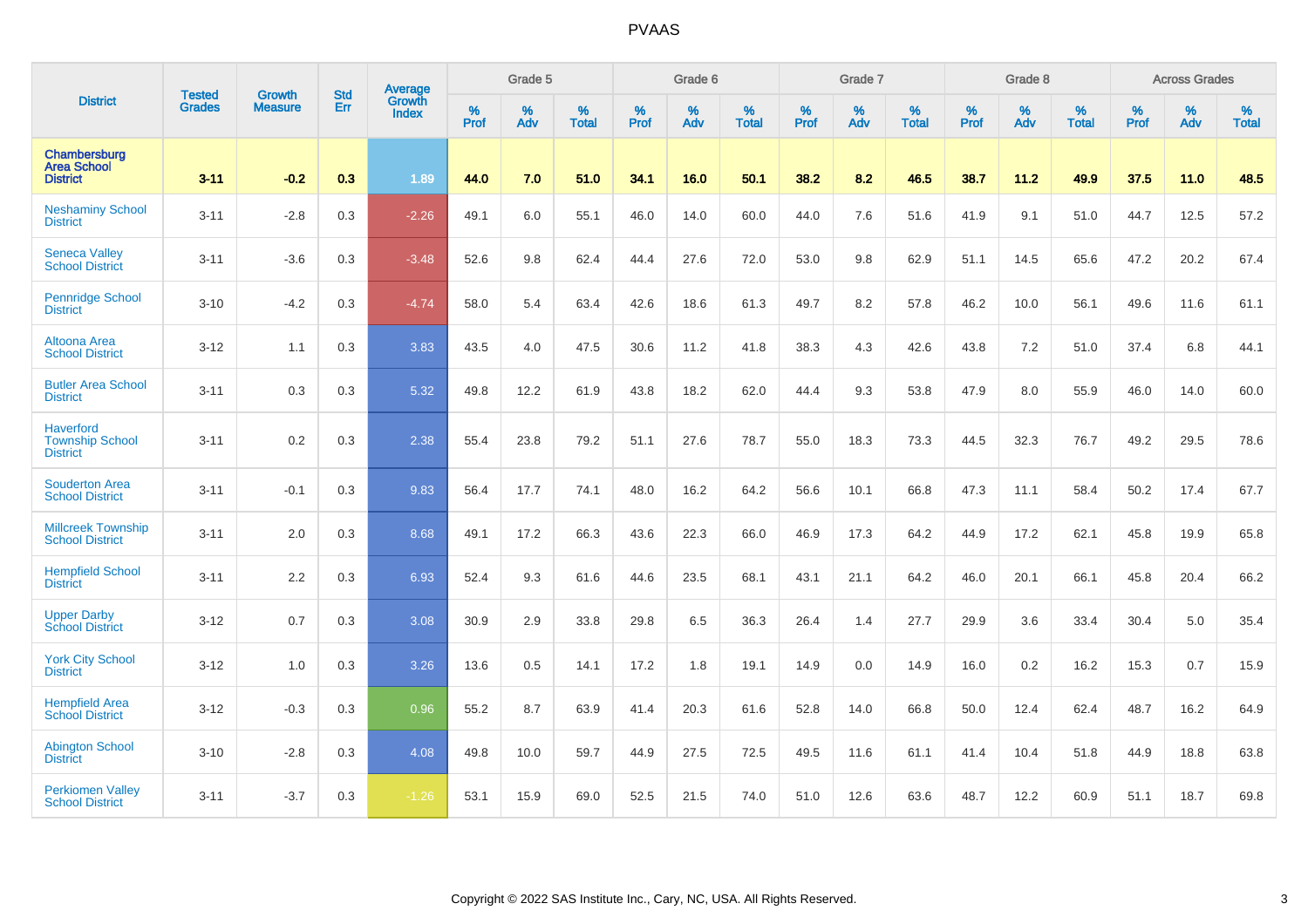|                                                              | <b>Tested</b> | <b>Growth</b>  | <b>Std</b> | Average                       |           | Grade 5  |                   |           | Grade 6  |                   |           | Grade 7  |                   |           | Grade 8  |                   |           | <b>Across Grades</b> |                   |
|--------------------------------------------------------------|---------------|----------------|------------|-------------------------------|-----------|----------|-------------------|-----------|----------|-------------------|-----------|----------|-------------------|-----------|----------|-------------------|-----------|----------------------|-------------------|
| <b>District</b>                                              | <b>Grades</b> | <b>Measure</b> | Err        | <b>Growth</b><br><b>Index</b> | %<br>Prof | %<br>Adv | %<br><b>Total</b> | %<br>Prof | %<br>Adv | %<br><b>Total</b> | %<br>Prof | %<br>Adv | %<br><b>Total</b> | %<br>Prof | %<br>Adv | %<br><b>Total</b> | %<br>Prof | %<br>Adv             | %<br><b>Total</b> |
| Chambersburg<br><b>Area School</b><br><b>District</b>        | $3 - 11$      | $-0.2$         | 0.3        | 1.89                          | 44.0      | 7.0      | 51.0              | 34.1      | 16.0     | 50.1              | 38.2      | 8.2      | 46.5              | 38.7      | 11.2     | 49.9              | 37.5      | 11.0                 | 48.5              |
| <b>Manheim</b><br><b>Township School</b><br><b>District</b>  | $3 - 12$      | $-2.7$         | 0.3        | $-3.23$                       | 48.2      | 17.7     | 65.9              | 40.2      | 34.8     | 75.0              | 50.6      | 15.3     | 65.8              | 42.1      | 17.4     | 59.5              | 45.0      | 24.3                 | 69.3              |
| Cornwall-Lebanon<br><b>School District</b>                   | $3 - 11$      | $-0.8$         | 0.3        | 0.62                          | 46.8      | 6.1      | 52.9              | 45.0      | 15.9     | 60.9              | 48.6      | 7.2      | 55.8              | 49.4      | 12.2     | 61.6              | 44.4      | 12.6                 | 57.0              |
| <b>Armstrong School</b><br><b>District</b>                   | $3 - 11$      | 3.2            | 0.3        | 9.41                          | 46.0      | 6.3      | 52.3              | 44.4      | 17.4     | 61.8              | 48.7      | 8.8      | 57.5              | 45.3      | 11.5     | 56.8              | 45.4      | 12.6                 | 58.0              |
| <b>Centennial School</b><br><b>District</b>                  | $3 - 10$      | 1.2            | 0.3        | 3.59                          | 49.0      | 5.4      | 54.4              | 41.7      | 11.3     | 53.0              | 46.4      | 7.1      | 53.6              | 43.6      | 5.1      | 48.7              | 44.3      | 10.2                 | 54.4              |
| <b>Dallastown Area</b><br><b>School District</b>             | $3 - 11$      | $-2.2$         | 0.3        | 2.50                          | 53.1      | 7.2      | 60.3              | 44.3      | 30.9     | 75.1              | 45.3      | 9.3      | 54.7              | 43.8      | 11.1     | 54.9              | 44.8      | 19.1                 | 63.9              |
| <b>Norwin School</b><br><b>District</b>                      | $3 - 11$      | $-0.6$         | 0.3        | 0.73                          | 59.5      | 18.6     | 78.1              | 40.9      | 36.6     | 77.4              | 60.2      | 18.0     | 78.3              | 52.5      | 13.8     | 66.4              | 51.8      | 24.9                 | 76.7              |
| <b>Central York</b><br><b>School District</b>                | $3 - 12$      | 5.2            | 0.3        | 15.18                         | 51.5      | 5.0      | 56.5              | 45.8      | 10.9     | 56.7              | 54.3      | 10.8     | 65.1              | 44.1      | 9.2      | 53.2              | 46.7      | 10.4                 | 57.1              |
| Wissahickon<br><b>School District</b>                        | $3 - 10$      | 2.9            | 0.3        | 8.48                          | 58.6      | 18.8     | 77.4              | 42.2      | 37.2     | 79.4              | 56.8      | 19.3     | 76.1              | 49.3      | 28.5     | 77.8              | 49.2      | 28.7                 | 77.9              |
| Canon-Mcmillan<br><b>School District</b>                     | $3 - 11$      | 2.0            | 0.3        | 8.06                          | 60.2      | 11.0     | 71.3              | 41.6      | 31.2     | 72.8              | 51.6      | 18.2     | 69.7              | 56.9      | 17.7     | 74.6              | 50.9      | 21.6                 | 72.5              |
| Owen J Roberts<br><b>School District</b>                     | $3 - 11$      | $-2.3$         | 0.3        | 3.57                          | 59.8      | 15.0     | 74.8              | 41.4      | 38.7     | 80.1              | 56.3      | 10.6     | 67.0              | 51.6      | 11.0     | 62.6              | 50.6      | 21.3                 | 71.8              |
| <b>Bensalem</b><br><b>Township School</b><br><b>District</b> | $3 - 11$      | $-1.5$         | 0.3        | $-0.98$                       | 24.4      | 3.4      | 27.7              | 32.6      | 7.6      | 40.2              | 29.8      | 4.8      | 34.6              | 31.8      | 6.9      | 38.7              | 28.8      | 6.0                  | 34.8              |
| <b>Pine-Richland</b><br><b>School District</b>               | $3 - 11$      | $-3.0$         | 0.3        | 0.72                          | 58.0      | 19.8     | 77.8              | 55.8      | 26.4     | 82.2              | 57.0      | 18.5     | 75.6              | 56.2      | 27.0     | 83.3              | 52.7      | 28.2                 | 80.9              |
| <b>Penn Manor</b><br><b>School District</b>                  | $3 - 11$      | 2.1            | 0.3        | 6.05                          | 53.4      | 10.5     | 63.8              | 46.5      | 23.0     | 69.5              | 48.2      | 16.2     | 64.4              | 43.7      | 15.4     | 59.1              | 46.8      | 18.7                 | 65.6              |
| <b>Harrisburg City</b><br><b>School District</b>             | $3 - 11$      | 1.6            | 0.4        | 7.12                          | 6.5       | 0.3      | 6.7               | 14.5      | 1.7      | 16.2              | 15.4      | 1.9      | 17.3              | 20.3      | 2.1      | 22.4              | 12.6      | 1.0                  | 13.6              |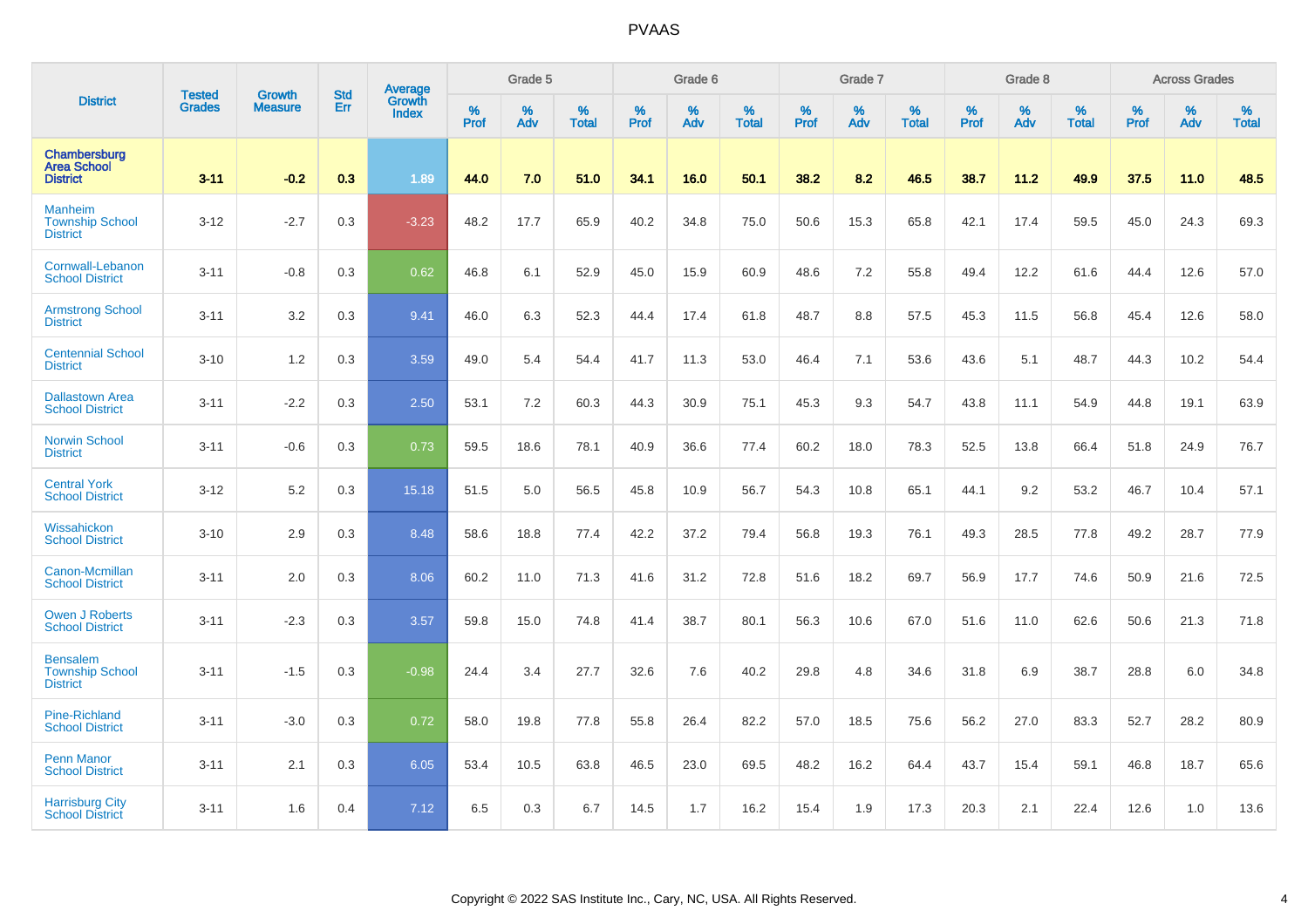|                                                          | <b>Tested</b> | <b>Growth</b>  | <b>Std</b> |                                   |                     | Grade 5  |                   |           | Grade 6  |                   |              | Grade 7  |                   |           | Grade 8     |                   |                  | <b>Across Grades</b> |                   |
|----------------------------------------------------------|---------------|----------------|------------|-----------------------------------|---------------------|----------|-------------------|-----------|----------|-------------------|--------------|----------|-------------------|-----------|-------------|-------------------|------------------|----------------------|-------------------|
| <b>District</b>                                          | <b>Grades</b> | <b>Measure</b> | Err        | Average<br>Growth<br><b>Index</b> | $\%$<br><b>Prof</b> | %<br>Adv | %<br><b>Total</b> | %<br>Prof | %<br>Adv | %<br><b>Total</b> | $\%$<br>Prof | %<br>Adv | %<br><b>Total</b> | %<br>Prof | $\%$<br>Adv | %<br><b>Total</b> | %<br><b>Prof</b> | %<br>Adv             | %<br><b>Total</b> |
| Chambersburg<br><b>Area School</b><br><b>District</b>    | $3 - 11$      | $-0.2$         | 0.3        | 1.89                              | 44.0                | 7.0      | 51.0              | 34.1      | 16.0     | 50.1              | 38.2         | 8.2      | 46.5              | 38.7      | 11.2        | 49.9              | 37.5             | 11.0                 | 48.5              |
| <b>Mifflin County</b><br><b>School District</b>          | $3 - 11$      | 2.7            | 0.4        | 9.04                              | 49.5                | 8.0      | 57.4              | 35.1      | 15.2     | 50.3              | 45.2         | 7.3      | 52.5              | 40.4      | 4.9         | 45.3              | 40.4             | 9.0                  | 49.4              |
| <b>Williamsport Area</b><br><b>School District</b>       | $3 - 11$      | $-1.3$         | 0.4        | 4.80                              | 46.8                | 4.8      | 51.6              | 43.8      | 8.8      | 52.5              | 34.6         | 4.8      | 39.4              | 26.0      | 5.8         | 31.8              | 37.7             | 8.5                  | 46.2              |
| <b>Boyertown Area</b><br><b>School District</b>          | $3 - 11$      | $-3.6$         | 0.4        | $-2.83$                           | 45.9                | 6.0      | 51.9              | 38.5      | 13.6     | 52.1              | 46.4         | 12.8     | 59.3              | 42.2      | 8.4         | 50.6              | 42.6             | 10.7                 | 53.4              |
| Downingtown Area<br><b>School District</b>               | $3 - 11$      | $-0.3$         | 0.4        | 7.29                              | 56.2                | 27.7     | 83.8              | 42.9      | 39.9     | 82.8              | 53.8         | 24.3     | 78.0              | 49.8      | 32.5        | 82.3              | 49.4             | 33.5                 | 82.9              |
| Quakertown<br><b>Community School</b><br><b>District</b> | $3 - 12$      | $-1.6$         | 0.4        | 0.69                              | 50.0                | 4.9      | 54.9              | 40.2      | 19.3     | 59.5              | 40.4         | 7.5      | 47.8              | 42.6      | 17.3        | 59.9              | 42.5             | 12.6                 | 55.1              |
| <b>Colonial School</b><br><b>District</b>                | $3 - 11$      | 0.7            | 0.4        | 4.69                              | 55.2                | 20.3     | 75.4              | 43.0      | 38.9     | 81.8              | 49.7         | 19.2     | 68.9              | 52.2      | 17.0        | 69.2              | 47.2             | 26.2                 | 73.5              |
| <b>Methacton School</b><br><b>District</b>               | $3 - 11$      | 0.4            | 0.4        | 2.33                              | 64.7                | 8.3      | 73.0              | 54.9      | 21.0     | 75.9              | 56.6         | 11.2     | 67.8              | 49.7      | 21.0        | 70.7              | 55.3             | 17.3                 | 72.6              |
| <b>Ridley School</b><br><b>District</b>                  | $3 - 12$      | $-0.9$         | 0.4        | 0.04                              | 49.2                | 5.6      | 54.8              | 38.5      | 12.4     | 50.9              | 39.6         | 5.9      | 45.6              | 41.1      | 7.5         | 48.6              | 42.4             | 10.0                 | 52.4              |
| <b>Lebanon School</b><br><b>District</b>                 | $3 - 11$      | $-0.4$         | 0.4        | 2.48                              | 29.4                | 2.5      | 31.9              | 21.7      | 5.5      | 27.2              | 20.0         | 2.5      | 22.5              | 21.9      | 1.2         | 23.0              | 25.5             | 3.4                  | 28.8              |
| <b>Springfield School</b><br><b>District</b>             | $3 - 11$      | $-0.9$         | 0.4        | 0.48                              | 58.3                | 23.8     | 82.1              | 53.6      | 25.6     | 79.2              | 58.6         | 20.9     | 79.5              | 51.5      | 18.2        | 69.7              | 52.1             | 26.9                 | 78.9              |
| <b>Easton Area</b><br><b>School District</b>             | $3 - 12$      | 0.1            | 0.4        | 3.54                              | 43.5                | 2.4      | 45.9              | 33.8      | 7.9      | 41.8              | 40.1         | 7.2      | 47.2              | 35.4      | 6.0         | 41.4              | 36.9             | 7.9                  | 44.8              |
| <b>Waynesboro Area</b><br><b>School District</b>         | $3 - 12$      | $-2.8$         | 0.4        | 0.38                              | 42.9                | 6.1      | 49.0              | 38.4      | 14.0     | 52.4              | 37.6         | 7.1      | 44.7              | 37.5      | 12.8        | 50.3              | 41.0             | 12.0                 | 52.9              |
| <b>Reading School</b><br><b>District</b>                 | $3 - 11$      | 1.5            | 0.4        | 4.93                              | 14.9                | 0.5      | 15.4              | 15.2      | 2.2      | 17.4              | 16.6         | 1.3      | 17.9              | 16.7      | 0.4         | 17.0              | 16.0             | 1.2                  | 17.2              |
| <b>North Hills School</b><br><b>District</b>             | $3 - 11$      | $-1.2$         | 0.4        | 0.57                              | 59.2                | 11.6     | 70.8              | 45.2      | 26.0     | 71.2              | 51.8         | 20.0     | 71.8              | 48.3      | 18.4        | 66.7              | 50.2             | 22.0                 | 72.3              |
| <b>State College Area</b><br><b>School District</b>      | $3 - 11$      | 1.7            | 0.4        | 7.27                              | 58.6                | 18.2     | 76.8              | 47.1      | 26.1     | 73.2              | 62.2         | 15.2     | 77.4              | 47.5      | 16.5        | 64.0              | 50.8             | 22.8                 | 73.6              |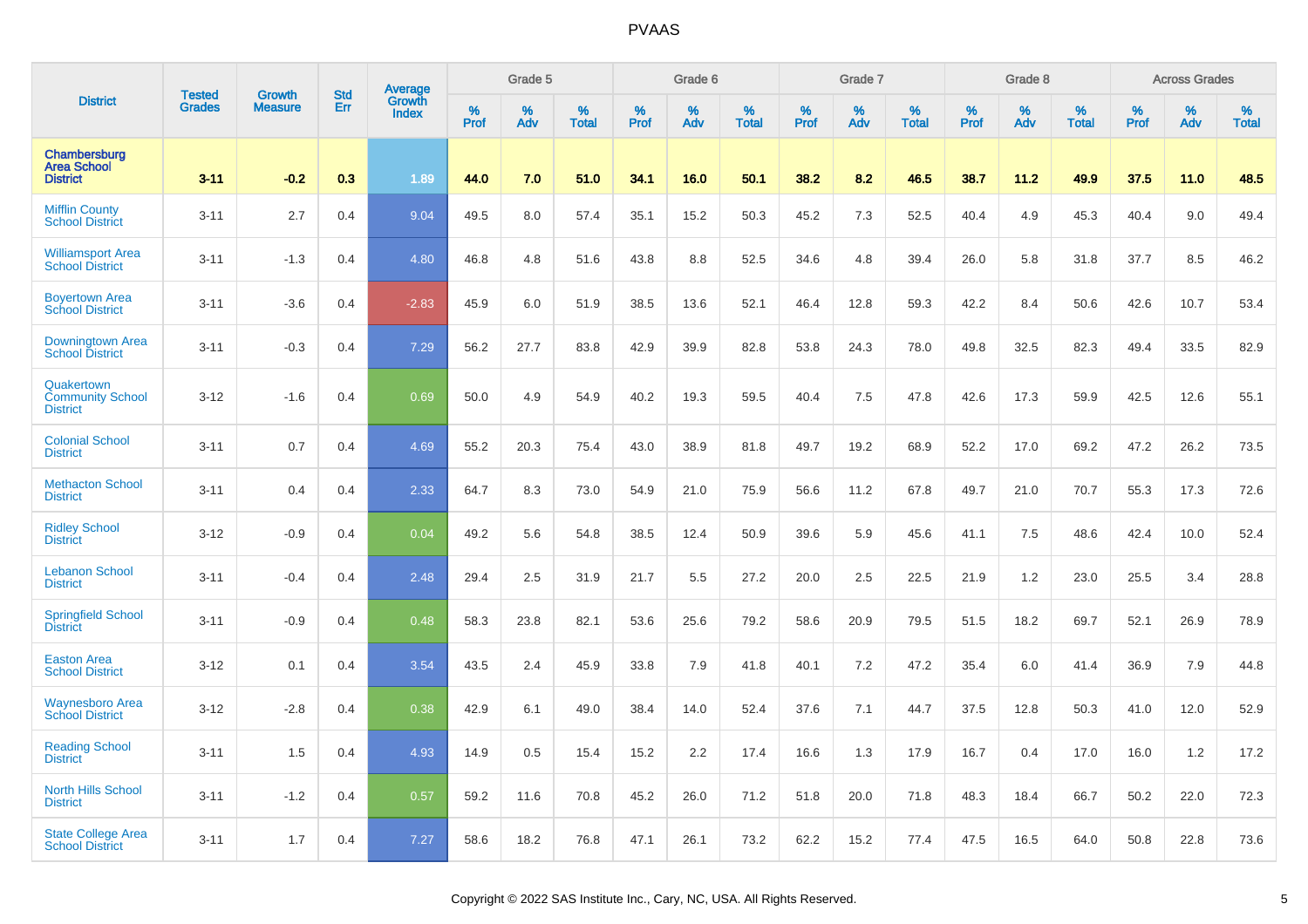|                                                        | <b>Tested</b> | <b>Growth</b>  | <b>Std</b> |                                   |           | Grade 5  |                   |           | Grade 6  |                   |              | Grade 7  |                   |           | Grade 8  |                   |                  | <b>Across Grades</b> |                   |
|--------------------------------------------------------|---------------|----------------|------------|-----------------------------------|-----------|----------|-------------------|-----------|----------|-------------------|--------------|----------|-------------------|-----------|----------|-------------------|------------------|----------------------|-------------------|
| <b>District</b>                                        | <b>Grades</b> | <b>Measure</b> | Err        | Average<br>Growth<br><b>Index</b> | %<br>Prof | %<br>Adv | %<br><b>Total</b> | %<br>Prof | %<br>Adv | %<br><b>Total</b> | $\%$<br>Prof | %<br>Adv | %<br><b>Total</b> | %<br>Prof | %<br>Adv | %<br><b>Total</b> | %<br><b>Prof</b> | %<br>Adv             | %<br><b>Total</b> |
| Chambersburg<br><b>Area School</b><br><b>District</b>  | $3 - 11$      | $-0.2$         | 0.3        | 1.89                              | 44.0      | 7.0      | 51.0              | 34.1      | 16.0     | 50.1              | 38.2         | 8.2      | 46.5              | 38.7      | 11.2     | 49.9              | 37.5             | 11.0                 | 48.5              |
| <b>Bristol Township</b><br><b>School District</b>      | $3 - 11$      | $-3.8$         | 0.4        | $-3.67$                           | 23.8      | 0.9      | 24.7              | 30.0      | 5.5      | 35.5              | 30.2         | 2.2      | 32.4              | 24.1      | 2.8      | 26.9              | 26.9             | 2.9                  | 29.8              |
| <b>South Western</b><br><b>School District</b>         | $3 - 12$      | 0.9            | 0.4        | 10.20                             | 49.8      | 9.7      | 59.5              | 38.7      | 21.6     | 60.3              | 37.1         | 5.7      | 42.8              | 46.5      | 7.4      | 53.9              | 43.5             | 12.7                 | 56.2              |
| Mt Lebanon<br><b>School District</b>                   | $3 - 11$      | 0.4            | 0.4        | 4.79                              | 60.1      | 27.2     | 87.2              | 39.7      | 50.2     | 89.8              | 46.8         | 35.3     | 82.2              | 52.4      | 35.7     | 88.1              | 48.2             | 38.9                 | 87.0              |
| <b>Avon Grove</b><br><b>School District</b>            | $3 - 10$      | $-1.5$         | 0.4        | 3.58                              | 48.2      | 14.6     | 62.9              | 44.6      | 18.7     | 63.3              | 59.8         | 14.8     | 74.6              | 46.8      | 16.7     | 63.5              | 46.7             | 15.4                 | 62.1              |
| Mechanicsburg<br><b>Area School</b><br><b>District</b> | $3 - 11$      | 0.3            | 0.4        | 3.07                              | 48.1      | 12.0     | 60.1              | 45.6      | 16.3     | 61.9              | 46.2         | 12.4     | 58.6              | 52.3      | 8.7      | 61.0              | 46.4             | 13.9                 | 60.2              |
| <b>Ephrata Area</b><br><b>School District</b>          | $3 - 11$      | $-0.2$         | 0.4        | 6.69                              | 50.5      | 10.3     | 60.8              | 47.6      | 12.7     | 60.4              | 40.8         | 5.2      | 46.0              | 39.2      | 7.3      | 46.5              | 45.1             | 12.6                 | 57.6              |
| <b>Warwick School</b><br><b>District</b>               | $3 - 11$      | 0.0            | 0.4        | 6.32                              | 49.6      | 5.9      | 55.6              | 39.4      | 26.3     | 65.7              | 46.2         | 8.0      | 54.2              | 50.3      | 9.6      | 59.9              | 45.6             | 12.6                 | 58.2              |
| <b>Red Lion Area</b><br><b>School District</b>         | $3 - 11$      | 0.6            | 0.4        | 5.52                              | 46.1      | 2.7      | 48.8              | 38.1      | 15.8     | 54.0              | 41.4         | 10.4     | 51.9              | 38.8      | 7.5      | 46.3              | 40.6             | 9.4                  | 50.0              |
| Hatboro-Horsham<br><b>School District</b>              | $3 - 11$      | 1.3            | 0.4        | 3.69                              | 55.0      | 7.8      | 62.7              | 49.0      | 19.5     | 68.5              | 52.9         | 10.9     | 63.8              | 51.3      | 9.1      | 60.5              | 49.9             | 13.8                 | 63.7              |
| <b>Garnet Valley</b><br><b>School District</b>         | $3 - 10$      | $-3.6$         | 0.4        | $-1.48$                           | 53.3      | 14.4     | 67.6              | 51.3      | 23.0     | 74.4              | 53.8         | 10.5     | 64.3              | 53.4      | 12.2     | 65.6              | 51.6             | 17.8                 | 69.4              |
| <b>Shaler Area</b><br><b>School District</b>           | $3 - 11$      | $-4.5$         | 0.4        | 0.47                              | 52.7      | 5.4      | 58.1              | 39.8      | 10.6     | 50.4              | 50.0         | 7.8      | 57.8              | 46.9      | 12.9     | 59.8              | 46.7             | 13.0                 | 59.7              |
| <b>Conewago Valley</b><br><b>School District</b>       | $3 - 12$      | 0.7            | 0.4        | 2.38                              | 52.1      | 3.4      | 55.5              | 44.7      | 14.0     | 58.7              | 46.4         | 8.8      | 55.2              | 46.8      | 5.7      | 52.5              | 46.9             | 10.0                 | 56.9              |
| <b>Bethlehem Area</b><br><b>School District</b>        | $3 - 11$      | 0.3            | 0.4        | 1.52                              | 50.4      | 5.3      | 55.6              | 39.9      | 8.4      | 48.3              | 40.8         | 5.2      | 46.0              | 33.8      | 6.3      | 40.1              | 42.3             | 9.3                  | 51.6              |
| <b>Connellsville Area</b><br><b>School District</b>    | $3 - 11$      | $-2.2$         | 0.4        | 0.49                              | 34.7      | 3.7      | 38.4              | 32.7      | 6.4      | 39.1              | 27.4         | 5.1      | 32.4              | 33.8      | 3.6      | 37.4              | 33.6             | 5.9                  | 39.6              |
| <b>Peters Township</b><br><b>School District</b>       | $3 - 11$      | $-0.2$         | 0.4        | 3.44                              | 62.9      | 24.3     | 87.3              | 48.1      | 33.6     | 81.7              | 57.8         | 25.7     | 83.5              | 63.8      | 20.1     | 83.9              | 52.4             | 33.7                 | 86.1              |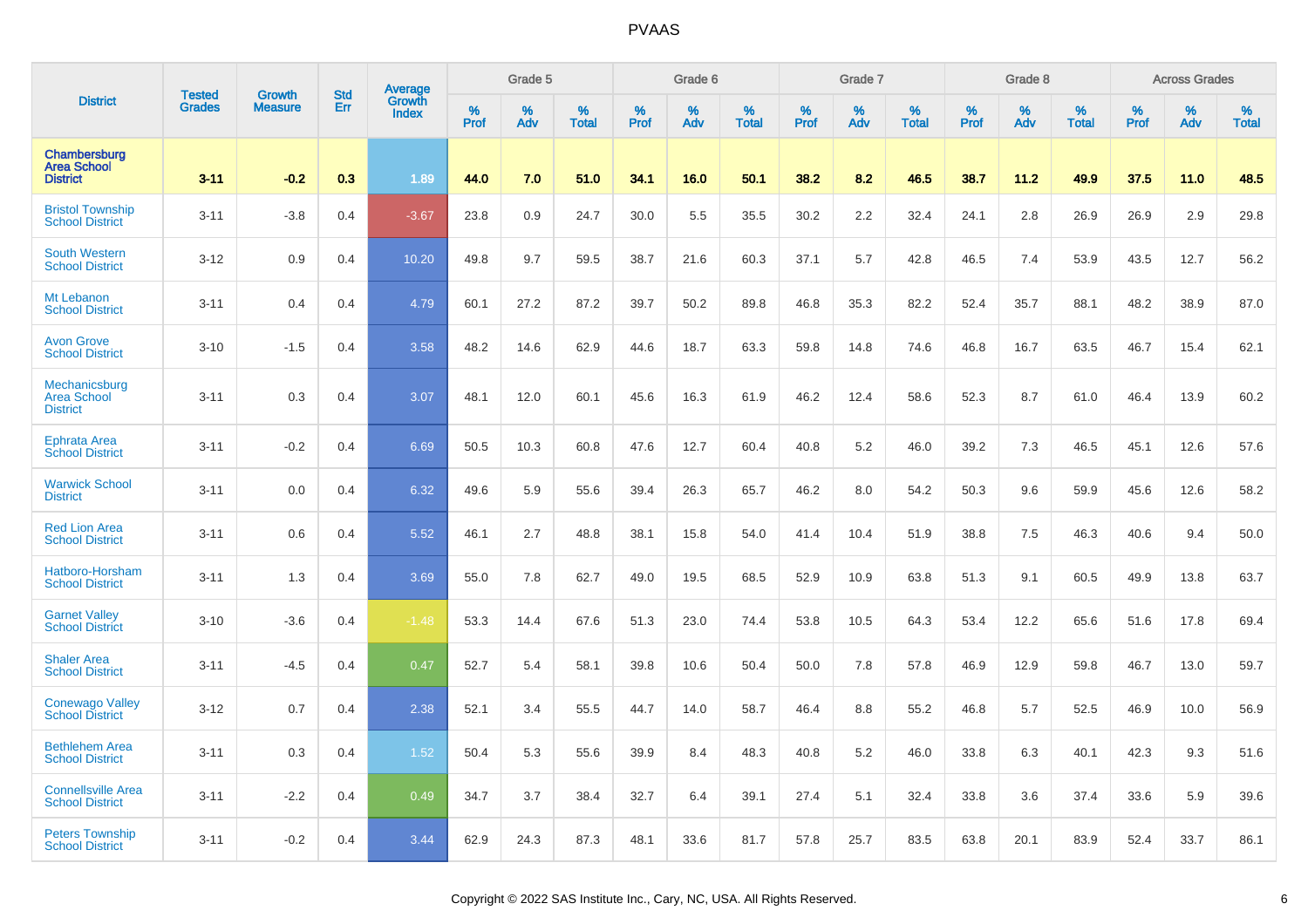| <b>District</b>                                                   |                                |                                 | <b>Std</b> | Average                       |           | Grade 5  |                   |           | Grade 6  |                   |           | Grade 7  |                   |           | Grade 8  |                   |           | <b>Across Grades</b> |                   |
|-------------------------------------------------------------------|--------------------------------|---------------------------------|------------|-------------------------------|-----------|----------|-------------------|-----------|----------|-------------------|-----------|----------|-------------------|-----------|----------|-------------------|-----------|----------------------|-------------------|
|                                                                   | <b>Tested</b><br><b>Grades</b> | <b>Growth</b><br><b>Measure</b> | Err        | <b>Growth</b><br><b>Index</b> | %<br>Prof | %<br>Adv | %<br><b>Total</b> | %<br>Prof | %<br>Adv | %<br><b>Total</b> | %<br>Prof | %<br>Adv | %<br><b>Total</b> | %<br>Prof | %<br>Adv | %<br><b>Total</b> | %<br>Prof | %<br>Adv             | %<br><b>Total</b> |
| Chambersburg<br><b>Area School</b><br><b>District</b>             | $3 - 11$                       | $-0.2$                          | 0.3        | 1.89                          | 44.0      | 7.0      | 51.0              | 34.1      | 16.0     | 50.1              | 38.2      | 8.2      | 46.5              | 38.7      | 11.2     | 49.9              | 37.5      | 11.0                 | 48.5              |
| <b>South Fayette</b><br><b>Township School</b><br><b>District</b> | $3 - 11$                       | 1.9                             | 0.4        | 8.21                          | 60.2      | 23.2     | 83.4              | 44.7      | 39.0     | 83.7              | 56.4      | 27.0     | 83.4              | 46.8      | 40.6     | 87.4              | 49.6      | 35.9                 | 85.4              |
| <b>Whitehall-Coplay</b><br><b>School District</b>                 | $3 - 11$                       | $-1.0$                          | 0.4        | $-0.83$                       | 47.1      | 4.6      | 51.7              | 43.0      | 11.2     | 54.1              | 41.3      | 7.8      | 49.1              | 38.2      | 7.1      | 45.4              | 42.6      | 8.9                  | 51.5              |
| <b>Unionville-Chadds</b><br><b>Ford School</b><br><b>District</b> | $3 - 11$                       | 0.8                             | 0.4        | 6.82                          | 61.2      | 24.6     | 85.8              | 48.8      | 36.0     | 84.8              | 54.4      | 26.8     | 81.2              | 45.3      | 38.9     | 84.2              | 48.0      | 37.1                 | 85.2              |
| <b>Great Valley</b><br><b>School District</b>                     | $3 - 11$                       | $-2.0$                          | 0.4        | $-1.91$                       | 57.8      | 13.0     | 70.8              | 43.6      | 32.2     | 75.8              | 53.2      | 16.6     | 69.8              | 56.6      | 18.4     | 75.0              | 50.6      | 21.7                 | 72.3              |
| <b>Nazareth Area</b><br><b>School District</b>                    | $3 - 11$                       | $-2.5$                          | 0.4        | 0.00                          | 49.2      | 5.5      | 54.7              | 43.3      | 23.0     | 66.3              | 56.0      | 8.6      | 64.7              | 51.9      | 8.5      | 60.5              | 48.6      | 14.4                 | 63.0              |
| <b>Warren County</b><br><b>School District</b>                    | $3 - 11$                       | 0.2                             | 0.4        | 2.52                          | 38.6      | 4.0      | 42.5              | 41.0      | 8.0      | 49.0              | 33.4      | 4.1      | 37.5              | 43.1      | 4.7      | 47.8              | 38.0      | 6.9                  | 44.8              |
| <b>Upper Saint Clair</b><br><b>School District</b>                | $3 - 11$                       | 2.6                             | 0.4        | 9.21                          | 49.8      | 35.9     | 85.7              | 47.4      | 39.0     | 86.5              | 58.5      | 31.1     | 89.6              | 48.7      | 42.2     | 90.9              | 46.0      | 42.0                 | 88.0              |
| <b>Moon Area School</b><br><b>District</b>                        | $3 - 11$                       | $-0.1$                          | 0.4        | 4.93                          | 57.7      | 16.7     | 74.4              | 49.6      | 19.3     | 68.9              | 51.6      | 10.8     | 62.4              | 52.0      | 17.4     | 69.4              | 51.5      | 19.8                 | 71.3              |
| <b>Carlisle Area</b><br><b>School District</b>                    | $3 - 11$                       | 1.8                             | 0.4        | 5.66                          | 40.6      | 13.9     | 54.4              | 38.1      | 20.2     | 58.2              | 42.0      | 13.0     | 55.0              | 42.1      | 10.7     | 52.8              | 40.4      | 15.3                 | 55.7              |
| <b>Fox Chapel Area</b><br><b>School District</b>                  | $3 - 11$                       | 1.0                             | 0.4        | 6.43                          | 54.0      | 36.5     | 90.5              | 34.8      | 51.8     | 86.6              | 50.0      | 27.0     | 77.0              | 52.9      | 31.4     | 84.3              | 42.6      | 42.9                 | 85.5              |
| Penn-Trafford<br><b>School District</b>                           | $3 - 11$                       | 0.1                             | 0.4        | 2.31                          | 59.8      | 20.9     | 80.7              | 45.7      | 34.7     | 80.4              | 56.2      | 23.2     | 79.4              | 54.3      | 14.9     | 69.1              | 51.0      | 27.6                 | 78.6              |
| <b>Conestoga Valley</b><br><b>School District</b>                 | $3 - 11$                       | 4.1                             | 0.4        | 11.87                         | 45.1      | 10.2     | 55.3              | 37.5      | 28.4     | 65.9              | 44.6      | 10.7     | 55.4              | 39.6      | 18.3     | 57.9              | 42.4      | 17.7                 | 60.2              |
| <b>Keystone Central</b><br><b>School District</b>                 | $3 - 11$                       | 1.9                             | 0.4        | 4.90                          | 36.0      | 3.6      | 39.7              | 38.1      | 13.8     | 52.0              | 33.4      | 4.4      | 37.8              | 37.3      | 3.6      | 40.9              | 36.9      | 7.7                  | 44.6              |
| <b>Dubois Area</b><br><b>School District</b>                      | $3 - 11$                       | $-0.6$                          | 0.4        | 6.29                          | 47.0      | 5.7      | 52.6              | 39.4      | 17.4     | 56.8              | 43.4      | 8.5      | 51.8              | 36.6      | 8.8      | 45.4              | 42.2      | 13.1                 | 55.3              |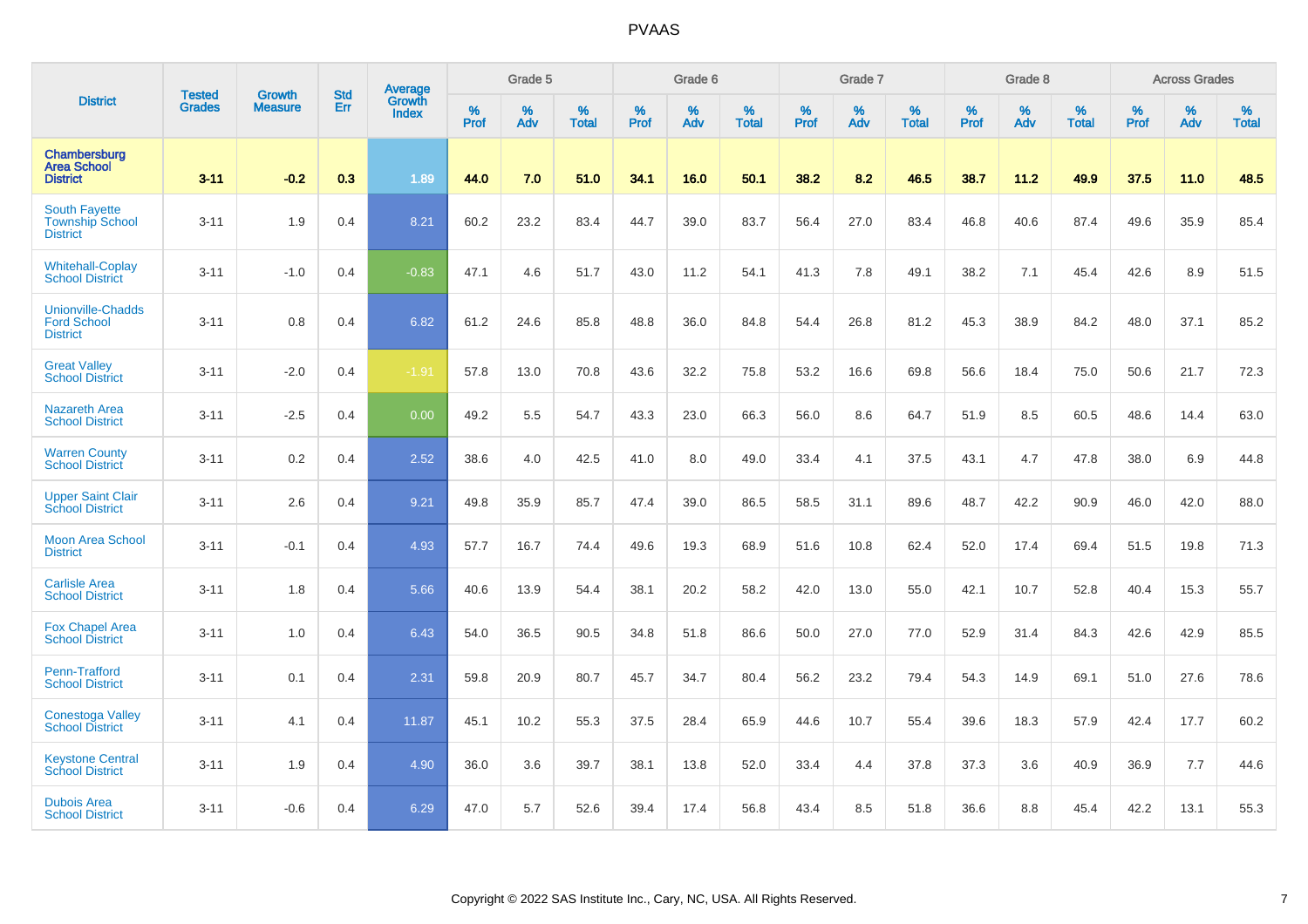|                                                          | <b>Tested</b> | <b>Growth</b>  | <b>Std</b> | Average                |           | Grade 5  |                   |              | Grade 6  |                   |              | Grade 7  |                   |              | Grade 8  |                   |                  | <b>Across Grades</b> |                   |
|----------------------------------------------------------|---------------|----------------|------------|------------------------|-----------|----------|-------------------|--------------|----------|-------------------|--------------|----------|-------------------|--------------|----------|-------------------|------------------|----------------------|-------------------|
| <b>District</b>                                          | <b>Grades</b> | <b>Measure</b> | Err        | Growth<br><b>Index</b> | %<br>Prof | %<br>Adv | %<br><b>Total</b> | $\%$<br>Prof | %<br>Adv | %<br><b>Total</b> | $\%$<br>Prof | %<br>Adv | %<br><b>Total</b> | $\%$<br>Prof | %<br>Adv | %<br><b>Total</b> | %<br><b>Prof</b> | $\%$<br>Adv          | %<br><b>Total</b> |
| Chambersburg<br><b>Area School</b><br><b>District</b>    | $3 - 11$      | $-0.2$         | 0.3        | 1.89                   | 44.0      | 7.0      | 51.0              | 34.1         | 16.0     | 50.1              | 38.2         | 8.2      | 46.5              | 38.7         | 11.2     | 49.9              | 37.5             | 11.0                 | 48.5              |
| <b>Muhlenberg</b><br><b>School District</b>              | $3 - 10$      | $-2.8$         | 0.4        | 1.01                   | 35.9      | 1.4      | 37.2              | 23.8         | 0.9      | 24.7              | 27.7         | 2.0      | 29.6              | 26.4         | 1.4      | 27.8              | 28.8             | 3.0                  | 31.8              |
| <b>Dover Area School</b><br><b>District</b>              | $3 - 12$      | $-1.0$         | 0.4        | $-0.23$                | 48.0      | 4.8      | 52.8              | 41.4         | 17.1     | 58.6              | 48.6         | 7.1      | 55.7              | 44.7         | 5.7      | 50.4              | 44.8             | 10.8                 | 55.6              |
| <b>Baldwin-Whitehall</b><br><b>School District</b>       | $3 - 11$      | $-0.1$         | 0.4        | 1.67                   | 49.1      | 6.3      | 55.4              | 48.8         | 11.8     | 60.6              | 48.6         | 8.3      | 56.8              | 45.1         | 7.0      | 52.0              | 46.4             | 12.2                 | 58.7              |
| <b>Delaware Valley</b><br><b>School District</b>         | $3 - 11$      | 1.2            | 0.4        | 5.27                   | 55.0      | 9.2      | 64.3              | 46.5         | 15.6     | 62.1              | 50.6         | 14.8     | 65.4              | 44.7         | 16.5     | 61.2              | 48.8             | 17.1                 | 65.9              |
| <b>Norristown Area</b><br><b>School District</b>         | $3-12$        | $-1.1$         | 0.4        | 1.83                   | 24.5      | 1.0      | 25.5              | 32.9         | 5.0      | 37.8              | 26.4         | 4.8      | 31.3              | 26.6         | 3.6      | 30.2              | 27.8             | 4.0                  | 31.7              |
| Palmyra Area<br><b>School District</b>                   | $3 - 11$      | $-0.7$         | 0.4        | 3.31                   | 54.6      | 19.4     | 74.0              | 44.9         | 24.2     | 69.1              | 58.9         | 12.6     | 71.5              | 53.4         | 10.9     | 64.3              | 49.8             | 21.3                 | 71.1              |
| <b>Spring Grove Area</b><br><b>School District</b>       | $3 - 11$      | $-0.1$         | 0.4        | 3.08                   | 49.1      | 16.7     | 65.7              | 40.9         | 25.0     | 65.9              | 47.4         | 15.5     | 63.0              | 50.4         | 6.8      | 57.2              | 46.5             | 19.3                 | 65.8              |
| <b>Rose Tree Media</b><br><b>School District</b>         | $3 - 10$      | 0.1            | 0.4        | 4.09                   | 62.5      | 14.0     | 76.5              | 41.0         | 44.4     | 85.4              | 51.8         | 27.0     | 78.8              | 56.2         | 22.8     | 79.0              | 51.9             | 27.9                 | 79.8              |
| <b>Kennett</b><br>Consolidated<br><b>School District</b> | $3 - 11$      | 1.3            | 0.4        | 5.04                   | 47.8      | 15.1     | 62.9              | 35.8         | 24.1     | 59.9              | 44.2         | 15.1     | 59.4              | 45.0         | 5.7      | 50.7              | 40.9             | 17.5                 | 58.4              |
| <b>Coatesville Area</b><br><b>School District</b>        | $3 - 11$      | $-0.4$         | 0.4        | 0.42                   | 28.2      | 1.6      | 29.8              | 30.3         | 2.8      | 33.1              | 30.8         | 4.4      | 35.2              | 26.3         | 2.9      | 29.3              | 28.5             | 3.0                  | 31.5              |
| <b>Trinity Area School</b><br><b>District</b>            | $3 - 11$      | $-0.1$         | 0.4        | 1.05                   | 55.8      | 12.7     | 68.5              | 43.1         | 14.7     | 57.8              | 48.7         | 9.2      | 58.0              | 48.2         | 13.5     | 61.6              | 46.8             | 15.3                 | 62.1              |
| <b>Upper Dublin</b><br><b>School District</b>            | $3-12$        | 2.0            | 0.4        | 5.53                   | 62.0      | 16.3     | 78.3              | 45.4         | 34.4     | 79.8              | 59.5         | 20.0     | 79.5              | 55.3         | 21.9     | 77.2              | 51.4             | 27.8                 | 79.3              |
| <b>Exeter Township</b><br><b>School District</b>         | $3 - 11$      | 3.1            | 0.4        | 7.68                   | 49.8      | 11.2     | 61.0              | 44.2         | 26.3     | 70.5              | 49.4         | 9.5      | 58.9              | 44.3         | 14.6     | 59.0              | 46.4             | 15.0                 | 61.4              |
| <b>Hollidaysburg Area</b><br><b>School District</b>      | $3 - 11$      | 1.1            | 0.4        | 5.11                   | 54.2      | 10.2     | 64.4              | 40.4         | 26.5     | 67.0              | 47.0         | 17.2     | 64.2              | 45.4         | 11.8     | 57.2              | 45.9             | 17.3                 | 63.2              |
| <b>Governor Mifflin</b><br><b>School District</b>        | $3 - 11$      | $-1.0$         | 0.4        | 1.81                   | 38.2      | 3.2      | 41.5              | 31.2         | 11.7     | 42.9              | 44.4         | 8.3      | 52.8              | 45.8         | 5.5      | 51.3              | 40.8             | 9.3                  | 50.1              |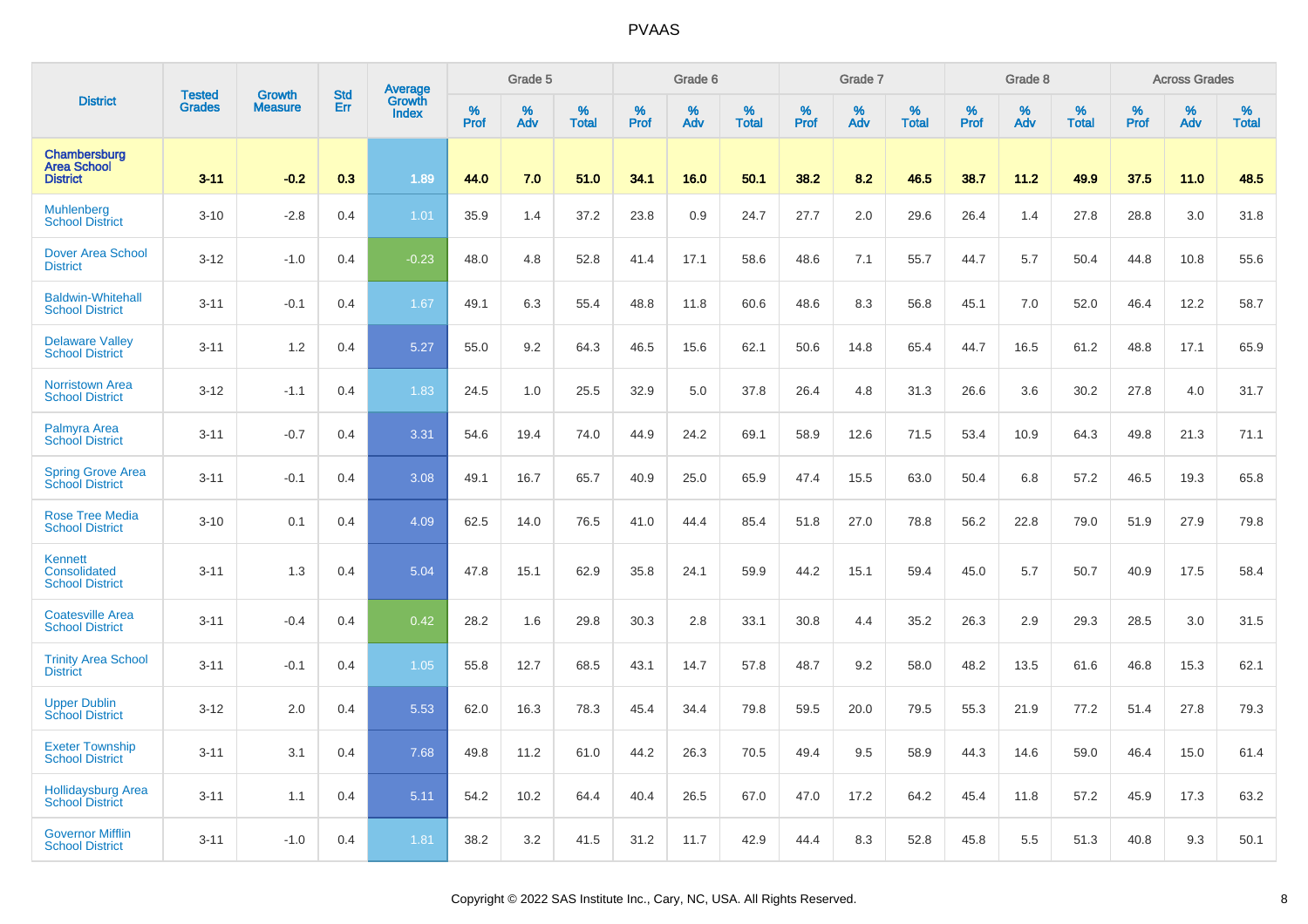| <b>District</b>                                                 |                                | <b>Growth</b>  | <b>Std</b> | Average                       |           | Grade 5  |                   |           | Grade 6  |                   |           | Grade 7  |                   |           | Grade 8  |                   |           | <b>Across Grades</b> |                   |
|-----------------------------------------------------------------|--------------------------------|----------------|------------|-------------------------------|-----------|----------|-------------------|-----------|----------|-------------------|-----------|----------|-------------------|-----------|----------|-------------------|-----------|----------------------|-------------------|
|                                                                 | <b>Tested</b><br><b>Grades</b> | <b>Measure</b> | Err        | <b>Growth</b><br><b>Index</b> | %<br>Prof | %<br>Adv | %<br><b>Total</b> | %<br>Prof | %<br>Adv | %<br><b>Total</b> | %<br>Prof | %<br>Adv | %<br><b>Total</b> | %<br>Prof | %<br>Adv | %<br><b>Total</b> | %<br>Prof | %<br>Adv             | %<br><b>Total</b> |
| Chambersburg<br><b>Area School</b><br><b>District</b>           | $3 - 11$                       | $-0.2$         | 0.3        | 1.89                          | 44.0      | 7.0      | 51.0              | 34.1      | 16.0     | 50.1              | 38.2      | 8.2      | 46.5              | 38.7      | 11.2     | 49.9              | 37.5      | 11.0                 | 48.5              |
| <b>Shippensburg Area</b><br><b>School District</b>              | $3 - 11$                       | $-1.6$         | 0.4        | 1.17                          | 40.8      | 9.2      | 50.0              | 30.4      | 12.9     | 43.3              | 40.6      | 5.9      | 46.5              | 47.0      | 10.1     | 57.1              | 41.0      | 11.2                 | 52.2              |
| <b>West Jefferson</b><br><b>Hills School District</b>           | $3 - 11$                       | 0.0            | 0.4        | 3.89                          | 58.9      | 14.8     | 73.8              | 50.5      | 19.9     | 70.4              | 60.2      | 13.1     | 73.3              | 57.6      | 17.7     | 75.4              | 53.0      | 20.4                 | 73.4              |
| Elizabethtown<br><b>Area School</b><br><b>District</b>          | $3 - 12$                       | $-0.8$         | 0.4        | 4.95                          | 51.7      | 12.8     | 64.5              | 38.8      | 26.9     | 65.8              | 46.4      | 4.7      | 51.2              | 44.1      | 10.0     | 54.2              | 44.6      | 17.9                 | 62.5              |
| <b>Crawford Central</b><br><b>School District</b>               | $3 - 11$                       | 3.3            | 0.4        | 7.81                          | 48.1      | 4.2      | 52.3              | 37.2      | 13.2     | 50.4              | 40.0      | 13.1     | 53.1              | 42.5      | 12.0     | 54.5              | 40.4      | 10.5                 | 50.9              |
| <b>West Allegheny</b><br><b>School District</b>                 | $3 - 12$                       | 0.3            | 0.4        | 5.31                          | 60.9      | 19.8     | 80.6              | 44.4      | 28.3     | 72.6              | 56.6      | 17.0     | 73.6              | 50.7      | 12.1     | 62.8              | 50.7      | 26.1                 | 76.8              |
| <b>Lower Dauphin</b><br><b>School District</b>                  | $3 - 11$                       | $-0.9$         | 0.4        | 0.88                          | 52.7      | 13.3     | 66.0              | 42.7      | 15.9     | 58.6              | 48.9      | 8.1      | 57.0              | 32.9      | 10.8     | 43.7              | 44.6      | 14.8                 | 59.4              |
| <b>Greater Latrobe</b><br><b>School District</b>                | $3 - 11$                       | $-3.1$         | 0.4        | 2.46                          | 55.6      | 5.8      | 61.4              | 42.2      | 21.1     | 63.2              | 49.0      | 10.1     | 59.1              | 46.2      | 20.0     | 66.2              | 46.9      | 15.6                 | 62.5              |
| Northeastern York<br><b>School District</b>                     | $3 - 11$                       | 1.5            | 0.4        | 3.51                          | 51.8      | 13.3     | 65.0              | 45.0      | 21.5     | 66.5              | 48.5      | 11.0     | 59.5              | 43.2      | 18.2     | 61.5              | 46.8      | 17.3                 | 64.1              |
| <b>Hazleton Area</b><br><b>School District</b>                  | $3 - 11$                       | 0.5            | 0.4        | 1.18                          | 30.2      | 2.3      | 32.5              | 24.8      | 4.8      | 29.6              | 24.8      | 2.8      | 27.5              | 26.1      | 6.5      | 32.6              | 28.6      | 4.0                  | 32.6              |
| <b>Bethel Park School</b><br><b>District</b>                    | $3 - 11$                       | 0.5            | 0.4        | 3.98                          | 59.3      | 14.8     | 74.2              | 44.6      | 30.2     | 74.9              | 57.6      | 17.0     | 74.5              | 54.5      | 19.6     | 74.1              | 52.1      | 24.5                 | 76.6              |
| <b>Northern York</b><br><b>County School</b><br><b>District</b> | $3 - 11$                       | 0.6            | 0.4        | 7.68                          | 53.3      | 9.4      | 62.7              | 39.4      | 14.4     | 53.8              | 44.9      | 8.2      | 53.1              | 39.9      | 7.2      | 47.1              | 44.2      | 12.9                 | 57.1              |
| <b>Plum Borough</b><br><b>School District</b>                   | $3 - 11$                       | $-5.8$         | 0.4        | $-5.02$                       | 53.7      | 6.3      | 60.0              | 45.8      | 25.1     | 70.9              | 50.0      | 6.0      | 56.0              | 49.0      | 5.7      | 54.6              | 47.5      | 15.8                 | 63.2              |
| <b>Chartiers Valley</b><br><b>School District</b>               | $3 - 11$                       | $-3.4$         | 0.4        | $-1.86$                       | 51.3      | 6.5      | 57.8              | 45.9      | 15.3     | 61.2              | 46.3      | 8.7      | 55.0              | 42.9      | 7.6      | 50.5              | 47.3      | 10.0                 | 57.4              |
| <b>Stroudsburg Area</b><br><b>School District</b>               | $3 - 11$                       | 1.1            | 0.4        | 3.47                          | 39.1      | 4.0      | 43.1              | 39.0      | 11.2     | 50.2              | 46.4      | 8.5      | 54.9              | 48.9      | 7.8      | 56.7              | 40.7      | 9.2                  | 49.9              |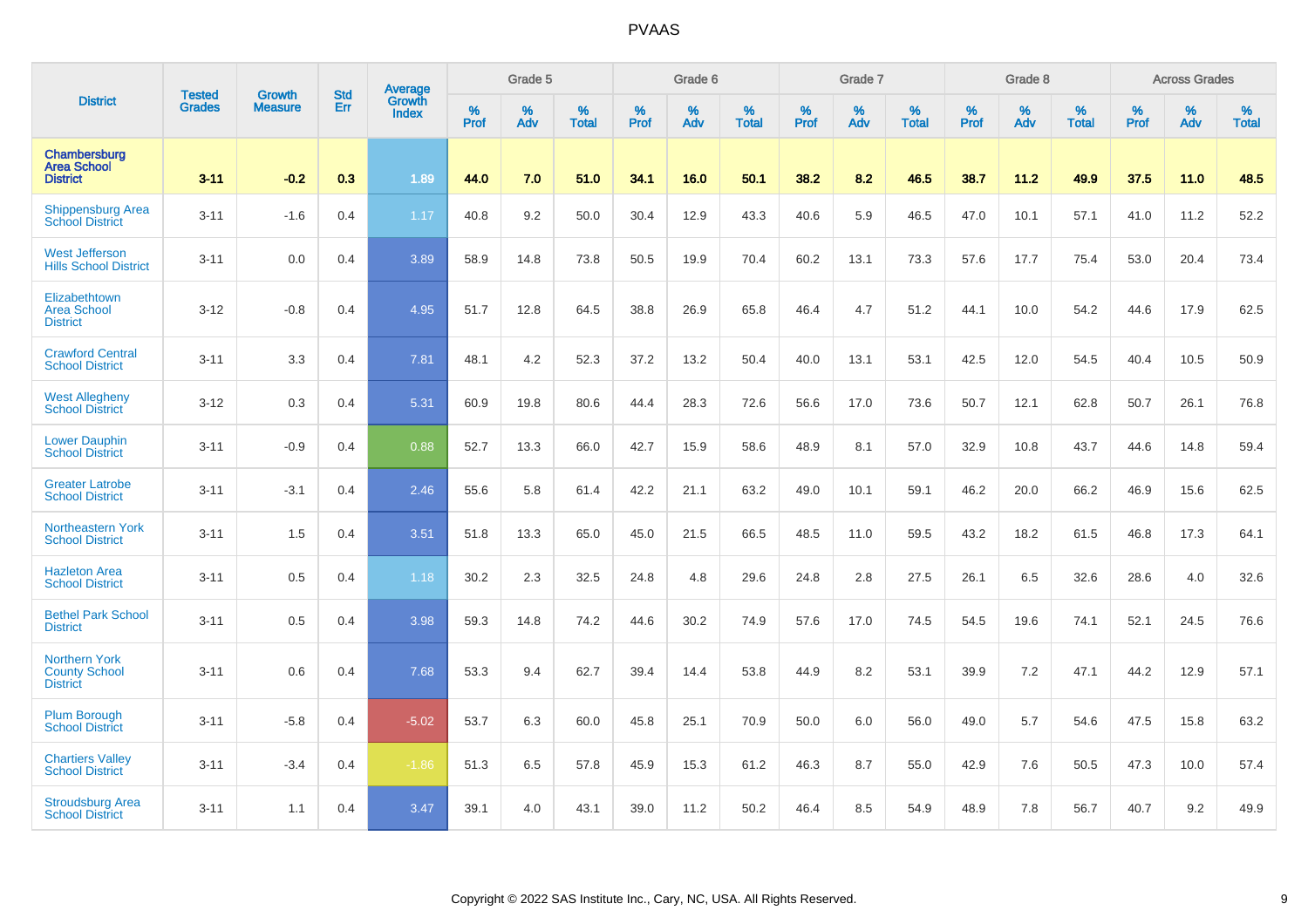| <b>District</b>                                                    |                                |                                 | <b>Std</b> | Average                |           | Grade 5  |                   |           | Grade 6  |                   |           | Grade 7  |                   |           | Grade 8  |                   |           | <b>Across Grades</b> |                   |
|--------------------------------------------------------------------|--------------------------------|---------------------------------|------------|------------------------|-----------|----------|-------------------|-----------|----------|-------------------|-----------|----------|-------------------|-----------|----------|-------------------|-----------|----------------------|-------------------|
|                                                                    | <b>Tested</b><br><b>Grades</b> | <b>Growth</b><br><b>Measure</b> | Err        | Growth<br><b>Index</b> | %<br>Prof | %<br>Adv | %<br><b>Total</b> | %<br>Prof | %<br>Adv | %<br><b>Total</b> | %<br>Prof | %<br>Adv | %<br><b>Total</b> | %<br>Prof | %<br>Adv | %<br><b>Total</b> | %<br>Prof | %<br>Adv             | %<br><b>Total</b> |
| Chambersburg<br><b>Area School</b><br><b>District</b>              | $3 - 11$                       | $-0.2$                          | 0.3        | 1.89                   | 44.0      | 7.0      | 51.0              | 34.1      | 16.0     | 50.1              | 38.2      | 8.2      | 46.5              | 38.7      | 11.2     | 49.9              | 37.5      | 11.0                 | 48.5              |
| <b>Phoenixville Area</b><br><b>School District</b>                 | $3 - 11$                       | $-1.1$                          | 0.4        | 1.89                   | 54.8      | 10.0     | 64.7              | 45.9      | 27.3     | 73.2              | 45.6      | 19.4     | 65.0              | 52.8      | 12.7     | 65.5              | 46.9      | 19.2                 | 66.1              |
| <b>Upper Perkiomen</b><br><b>School District</b>                   | $3 - 11$                       | 0.7                             | 0.4        | 5.33                   | 50.2      | 3.0      | 53.2              | 45.7      | 12.0     | 57.7              | 48.7      | 11.5     | 60.2              | 46.0      | 12.4     | 58.4              | 45.9      | 9.5                  | 55.3              |
| Greencastle-Antrim<br><b>School District</b>                       | $3 - 11$                       | 2.7                             | 0.4        | 6.18                   | 46.3      | 16.4     | 62.7              | 41.0      | 28.2     | 69.2              | 45.4      | 20.7     | 66.1              | 51.7      | 14.7     | 66.4              | 44.6      | 20.8                 | 65.4              |
| <b>Cocalico School</b><br><b>District</b>                          | $3 - 11$                       | $-2.5$                          | 0.4        | $-0.38$                | 50.2      | 11.9     | 62.2              | 46.0      | 22.6     | 68.5              | 50.7      | 7.0      | 57.6              | 35.9      | 14.1     | 50.0              | 44.9      | 15.8                 | 60.7              |
| <b>Gateway School</b><br><b>District</b>                           | $3 - 11$                       | $-1.0$                          | 0.4        | 2.51                   | 48.9      | 5.6      | 54.5              | 42.7      | 10.8     | 53.5              | 49.3      | 10.8     | 60.1              | 43.7      | 14.0     | 57.7              | 45.5      | 12.1                 | 57.7              |
| <b>Solanco School</b><br><b>District</b>                           | $3 - 11$                       | 2.8                             | 0.4        | 6.54                   | 47.3      | 9.0      | 56.2              | 52.1      | 16.9     | 69.0              | 37.0      | 14.8     | 51.7              | 40.8      | 15.0     | 55.9              | 43.0      | 14.5                 | 57.5              |
| <b>Franklin Regional</b><br><b>School District</b>                 | $3 - 11$                       | 1.8                             | 0.4        | 4.92                   | 51.5      | 28.2     | 79.7              | 36.5      | 42.3     | 78.8              | 55.2      | 18.9     | 74.1              | 46.1      | 16.8     | 62.8              | 47.8      | 29.9                 | 77.6              |
| Penn-Delco School<br><b>District</b>                               | $3 - 11$                       | 1.3                             | 0.4        | 5.11                   | 51.9      | 12.9     | 64.7              | 40.8      | 17.9     | 58.7              | 48.7      | 16.8     | 65.4              | 45.6      | 6.2      | 51.8              | 46.1      | 12.9                 | 59.0              |
| <b>Gettysburg Area</b><br><b>School District</b>                   | $3 - 11$                       | 2.5                             | 0.4        | 5.70                   | 52.6      | 9.8      | 62.3              | 42.6      | 22.5     | 65.1              | 48.1      | 11.6     | 59.7              | 44.9      | 10.3     | 55.1              | 45.0      | 16.0                 | 61.0              |
| <b>Interboro School</b><br><b>District</b>                         | $3-12$                         | 0.3                             | 0.4        | 2.51                   | 42.9      | 4.5      | 47.3              | 40.0      | 11.7     | 51.7              | 44.0      | 8.7      | 52.7              | 44.2      | 7.4      | 51.6              | 41.8      | 8.7                  | 50.4              |
| <b>Upper Moreland</b><br><b>Township School</b><br><b>District</b> | $3 - 11$                       | $-0.3$                          | 0.4        | 2.54                   | 54.1      | 10.5     | 64.6              | 42.4      | 21.0     | 63.4              | 53.7      | 8.4      | 62.1              | 41.0      | 14.2     | 55.1              | 46.0      | 16.1                 | 62.1              |
| <b>New Castle Area</b><br><b>School District</b>                   | $3 - 12$                       | $-5.0$                          | 0.4        | $-3.79$                | 19.4      | 0.5      | 19.9              | 18.2      | 4.2      | 22.4              | 18.3      | 0.0      | 18.3              | 20.9      | 0.9      | 21.9              | 17.6      | 1.9                  | 19.5              |
| <b>Wallingford-</b><br>Swarthmore<br><b>School District</b>        | $3 - 10$                       | $-1.1$                          | 0.4        | 1.13                   | 52.6      | 26.1     | 78.7              | 42.2      | 32.8     | 75.0              | 46.2      | 21.9     | 68.0              | 47.0      | 22.8     | 69.8              | 44.7      | 32.4                 | 77.2              |
| Tredyffrin-<br><b>Easttown School</b><br><b>District</b>           | $3 - 10$                       | 0.5                             | 0.4        | 3.47                   | 65.0      | 22.0     | 87.0              | 47.7      | 39.5     | 87.2              | 56.5      | 29.3     | 85.8              | 48.6      | 39.7     | 88.4              | 52.0      | 36.6                 | 88.6              |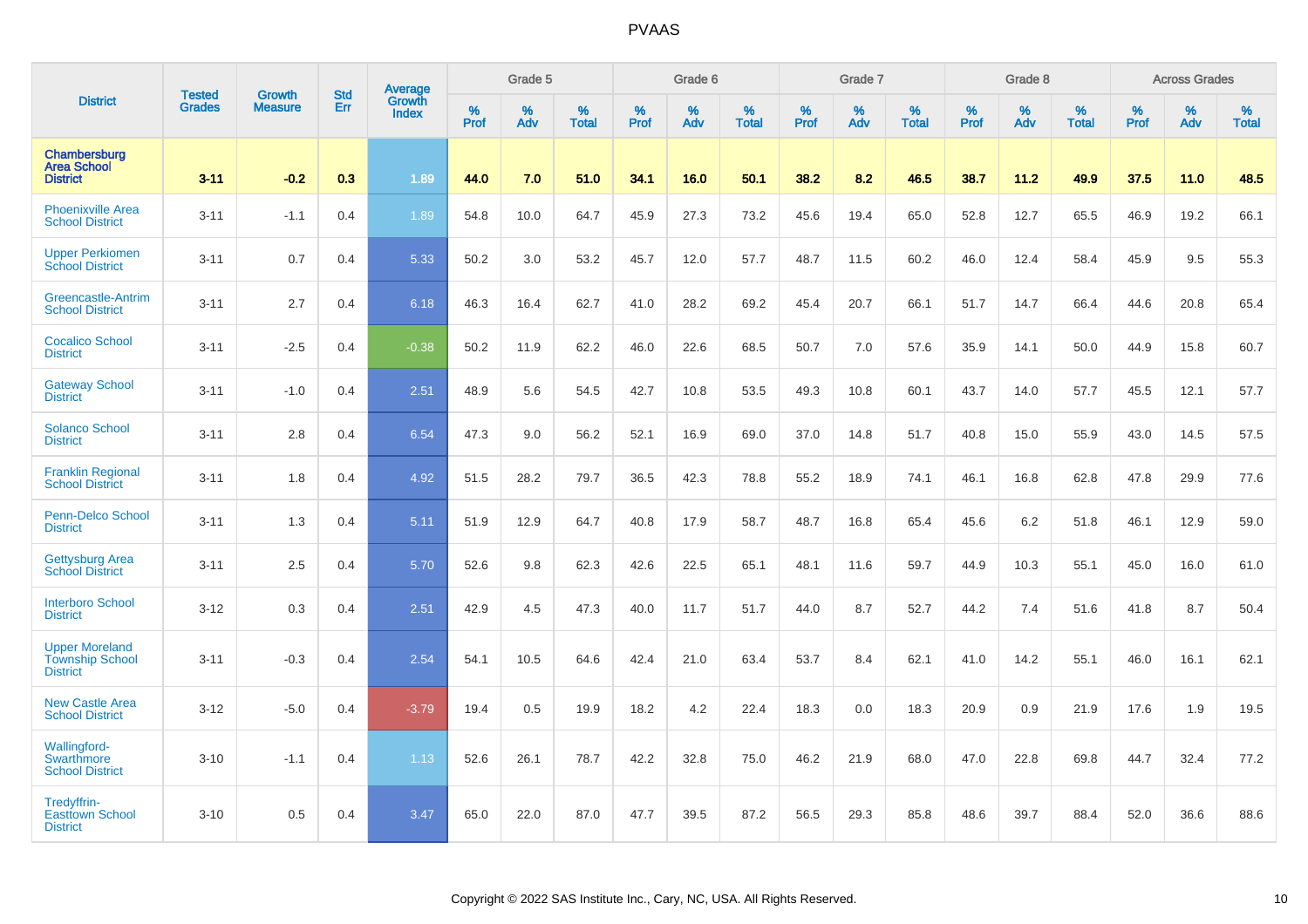| <b>District</b>                                                     |                                |                                 | <b>Std</b> | Average                       |           | Grade 5  |                   |           | Grade 6  |                   |           | Grade 7  |                   |           | Grade 8  |                   |           | <b>Across Grades</b> |                   |
|---------------------------------------------------------------------|--------------------------------|---------------------------------|------------|-------------------------------|-----------|----------|-------------------|-----------|----------|-------------------|-----------|----------|-------------------|-----------|----------|-------------------|-----------|----------------------|-------------------|
|                                                                     | <b>Tested</b><br><b>Grades</b> | <b>Growth</b><br><b>Measure</b> | Err        | <b>Growth</b><br><b>Index</b> | %<br>Prof | %<br>Adv | %<br><b>Total</b> | %<br>Prof | %<br>Adv | %<br><b>Total</b> | %<br>Prof | %<br>Adv | %<br><b>Total</b> | %<br>Prof | %<br>Adv | %<br><b>Total</b> | %<br>Prof | %<br>Adv             | %<br><b>Total</b> |
| Chambersburg<br><b>Area School</b><br><b>District</b>               | $3 - 11$                       | $-0.2$                          | 0.3        | 1.89                          | 44.0      | 7.0      | 51.0              | 34.1      | 16.0     | 50.1              | 38.2      | 8.2      | 46.5              | 38.7      | 11.2     | 49.9              | 37.5      | 11.0                 | 48.5              |
| <b>Mars Area School</b><br><b>District</b>                          | $3 - 10$                       | $-1.1$                          | 0.4        | 1.23                          | 66.5      | 10.4     | 76.9              | 45.1      | 33.8     | 79.0              | 51.6      | 17.4     | 69.0              | 56.1      | 9.4      | 65.6              | 51.3      | 23.7                 | 75.1              |
| <b>Oxford Area</b><br><b>School District</b>                        | $3 - 11$                       | $-1.2$                          | 0.4        | 4.84                          | 43.9      | 6.1      | 50.0              | 41.5      | 17.6     | 59.0              | 44.6      | 7.0      | 51.6              | 30.2      | 3.9      | 34.2              | 39.6      | 10.3                 | 49.9              |
| <b>Radnor Township</b><br><b>School District</b>                    | $3 - 12$                       | 1.9                             | 0.4        | 6.85                          | 54.7      | 29.0     | 83.7              | 53.9      | 37.8     | 91.7              | 48.0      | 32.3     | 80.3              | 51.4      | 36.7     | 88.1              | 49.6      | 36.7                 | 86.4              |
| <b>Kiski Area School</b><br><b>District</b>                         | $3 - 11$                       | $-2.3$                          | 0.4        | 0.71                          | 50.9      | 4.2      | 55.2              | 41.3      | 18.4     | 59.6              | 53.8      | 7.5      | 61.3              | 45.8      | 5.0      | 50.8              | 47.0      | 13.3                 | 60.4              |
| <b>Pleasant Valley</b><br><b>School District</b>                    | $3 - 11$                       | 1.4                             | 0.5        | 4.11                          | 52.2      | 0.9      | 53.1              | 50.0      | 8.3      | 58.3              | 47.0      | 10.5     | 57.5              | 51.9      | 7.6      | 59.5              | 48.1      | 6.4                  | 54.6              |
| <b>Shikellamy School</b><br><b>District</b>                         | $3 - 10$                       | $-2.8$                          | 0.5        | 1.06                          | 47.9      | 5.7      | 53.6              | 29.1      | 9.8      | 38.9              | 41.5      | 8.5      | 50.0              | 35.8      | 7.4      | 43.2              | 38.2      | 9.0                  | 47.3              |
| <b>Marple Newtown</b><br><b>School District</b>                     | $3 - 11$                       | $-4.5$                          | 0.5        | $-2.54$                       | 57.0      | 10.9     | 67.8              | 47.9      | 22.8     | 70.6              | 50.8      | 9.4      | 60.2              | 51.2      | 7.2      | 58.4              | 51.2      | 18.8                 | 69.9              |
| <b>Indiana Area</b><br><b>School District</b>                       | $3 - 11$                       | 1.1                             | 0.5        | 2.72                          | 57.2      | 12.8     | 70.0              | 37.5      | 22.5     | 60.0              | 53.6      | 16.6     | 70.2              | 52.0      | 16.3     | 68.4              | 49.3      | 18.5                 | 67.7              |
| <b>Penncrest School</b><br><b>District</b>                          | $3 - 11$                       | 2.8                             | 0.5        | 7.11                          | 37.4      | 10.6     | 48.0              | 39.5      | 19.2     | 58.7              | 38.5      | 6.5      | 45.0              | 35.0      | 10.2     | 45.2              | 39.6      | 11.2                 | 50.7              |
| Lampeter-<br><b>Strasburg School</b><br><b>District</b>             | $3 - 12$                       | $-1.0$                          | 0.5        | $-0.34$                       | 56.5      | 14.9     | 71.4              | 48.5      | 27.4     | 76.0              | 56.6      | 10.1     | 66.7              | 49.5      | 10.0     | 59.5              | 50.0      | 20.6                 | 70.5              |
| <b>Eastern Lancaster</b><br><b>County School</b><br><b>District</b> | $3 - 12$                       | 1.1                             | 0.5        | 3.97                          | 48.1      | 3.9      | 51.9              | 38.7      | 12.0     | 50.8              | 35.4      | 4.6      | 39.9              | 38.0      | 15.5     | 53.5              | 39.2      | 9.3                  | 48.5              |
| Daniel Boone Area<br><b>School District</b>                         | $3 - 12$                       | 0.9                             | 0.5        | 4.31                          | 54.5      | 3.9      | 58.4              | 31.7      | 16.1     | 47.8              | 46.1      | 7.4      | 53.4              | 42.8      | 9.2      | 52.0              | 42.6      | 10.0                 | 52.6              |
| <b>Montour School</b><br><b>District</b>                            | $3 - 11$                       | 2.4                             | 0.5        | 7.13                          | 61.9      | 17.1     | 79.0              | 49.0      | 25.0     | 74.0              | 46.2      | 29.7     | 75.9              | 51.0      | 22.5     | 73.5              | 49.5      | 25.4                 | 74.9              |
| <b>Hampton Township</b><br><b>School District</b>                   | $3 - 11$                       | 1.7                             | 0.5        | 4.06                          | 50.3      | 30.7     | 81.0              | 35.6      | 44.2     | 79.8              | 54.6      | 26.3     | 81.0              | 46.9      | 34.3     | 81.1              | 44.1      | 38.5                 | 82.7              |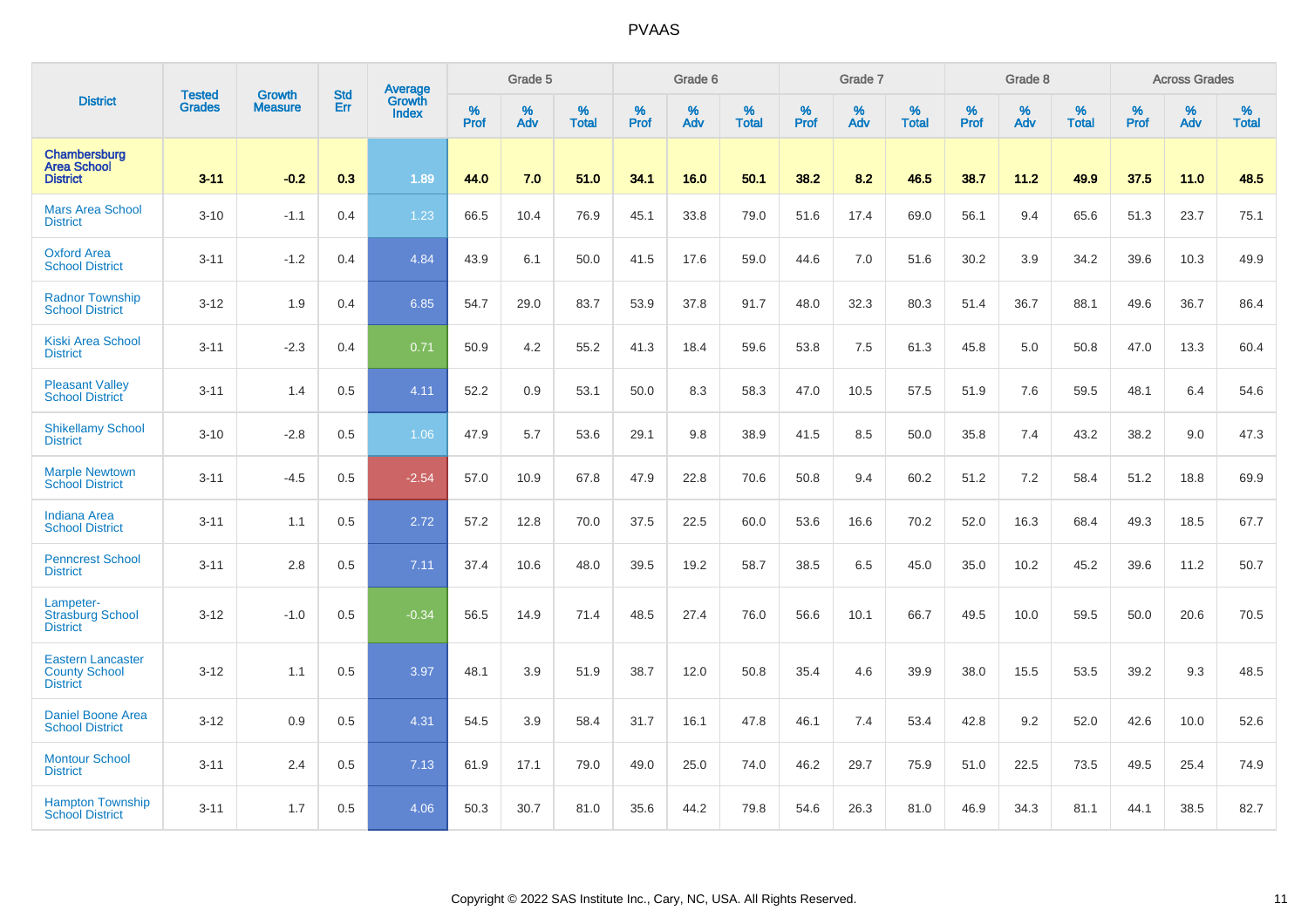|                                                                 |                                | <b>Growth</b>  | <b>Std</b> | Average                |              | Grade 5  |                   |           | Grade 6  |                   |              | Grade 7  |                   |           | Grade 8  |                   |           | <b>Across Grades</b> |                   |
|-----------------------------------------------------------------|--------------------------------|----------------|------------|------------------------|--------------|----------|-------------------|-----------|----------|-------------------|--------------|----------|-------------------|-----------|----------|-------------------|-----------|----------------------|-------------------|
| <b>District</b>                                                 | <b>Tested</b><br><b>Grades</b> | <b>Measure</b> | Err        | Growth<br><b>Index</b> | $\%$<br>Prof | %<br>Adv | %<br><b>Total</b> | %<br>Prof | %<br>Adv | %<br><b>Total</b> | $\%$<br>Prof | %<br>Adv | %<br><b>Total</b> | %<br>Prof | %<br>Adv | %<br><b>Total</b> | %<br>Prof | %<br>Adv             | %<br><b>Total</b> |
| Chambersburg<br><b>Area School</b><br><b>District</b>           | $3 - 11$                       | $-0.2$         | 0.3        | 1.89                   | 44.0         | 7.0      | 51.0              | 34.1      | 16.0     | 50.1              | 38.2         | 8.2      | 46.5              | 38.7      | 11.2     | 49.9              | 37.5      | 11.0                 | 48.5              |
| <b>Twin Valley School</b><br><b>District</b>                    | $3 - 12$                       | 2.3            | 0.5        | 5.39                   | 50.9         | 8.9      | 59.8              | 41.4      | 26.0     | 67.3              | 39.6         | 19.3     | 58.9              | 54.2      | 16.1     | 70.2              | 45.6      | 20.6                 | 66.2              |
| <b>West York Area</b><br><b>School District</b>                 | $3 - 12$                       | $-1.4$         | 0.5        | $-0.10$                | 36.0         | 4.4      | 40.4              | 38.5      | 9.3      | 47.8              | 35.9         | 5.3      | 41.2              | 41.2      | 5.2      | 46.4              | 37.8      | 8.4                  | 46.2              |
| <b>Pottsgrove School</b><br><b>District</b>                     | $3 - 11$                       | $-0.4$         | 0.5        | 4.12                   | 39.7         | 5.4      | 45.1              | 42.3      | 6.4      | 48.7              | 53.1         | 9.1      | 62.3              | 40.4      | 3.7      | 44.2              | 43.1      | 7.6                  | 50.7              |
| <b>Upper Merion Area</b><br><b>School District</b>              | $3 - 11$                       | 3.6            | 0.5        | 7.75                   | 55.7         | 7.0      | 62.7              | 45.2      | 26.4     | 71.6              | 53.5         | 10.8     | 64.3              | 43.3      | 14.0     | 57.3              | 47.7      | 19.3                 | 67.0              |
| <b>Southern Lehigh</b><br><b>School District</b>                | $3 - 11$                       | 0.9            | 0.5        | 6.70                   | 57.9         | 13.1     | 71.0              | 37.4      | 44.8     | 82.2              | 55.9         | 17.4     | 73.2              | 56.4      | 16.7     | 73.1              | 51.9      | 24.2                 | 76.1              |
| <b>Manheim Central</b><br><b>School District</b>                | $3 - 11$                       | $-0.3$         | 0.5        | 1.28                   | 35.4         | 6.2      | 41.5              | 48.3      | 9.2      | 57.5              | 37.6         | 6.2      | 43.8              | 41.9      | 11.7     | 53.6              | 42.2      | 11.1                 | 53.2              |
| <b>Wyoming Valley</b><br>West School<br><b>District</b>         | $3 - 11$                       | 0.9            | 0.5        | 3.86                   | 41.0         | 4.2      | 45.2              | 32.6      | 7.6      | 40.3              | 40.5         | 4.2      | 44.6              | 30.1      | 12.1     | 42.2              | 35.8      | 6.9                  | 42.7              |
| <b>Collegium Charter</b><br><b>School</b>                       | $3 - 10$                       | $-4.5$         | 0.5        | $-1.74$                | 32.0         | 1.0      | 33.0              | 26.2      | 4.2      | 30.4              | 26.3         | 1.1      | 27.4              | 25.0      | 3.4      | 28.4              | 31.5      | 3.2                  | 34.7              |
| <b>Donegal School</b><br><b>District</b>                        | $3 - 12$                       | 1.3            | 0.5        | 3.15                   | 42.0         | 11.6     | 53.6              | 40.9      | 18.8     | 59.7              | 44.4         | 12.4     | 56.8              | 32.4      | 16.2     | 48.6              | 39.5      | 16.0                 | 55.5              |
| <b>Southern York</b><br><b>County School</b><br><b>District</b> | $3 - 11$                       | $-0.7$         | 0.5        | 5.19                   | 44.0         | 5.1      | 49.0              | 50.6      | 24.4     | 75.0              | 42.2         | 9.2      | 51.5              | 49.2      | 8.5      | 57.7              | 44.9      | 13.5                 | 58.4              |
| <b>Conrad Weiser</b><br><b>Area School</b><br><b>District</b>   | $3 - 11$                       | $-2.3$         | 0.5        | 2.18                   | 44.8         | 0.6      | 45.4              | 40.0      | 8.7      | 48.7              | 26.2         | 2.7      | 28.9              | 30.0      | 3.4      | 33.5              | 36.9      | 6.7                  | 43.7              |
| <b>Bellefonte Area</b><br><b>School District</b>                | $3 - 11$                       | $-0.0$         | 0.5        | 4.37                   | 56.6         | 10.2     | 66.9              | 40.3      | 19.3     | 59.7              | 50.6         | 6.0      | 56.6              | 32.2      | 8.8      | 41.0              | 44.8      | 12.3                 | 57.1              |
| <b>Abington Heights</b><br><b>School District</b>               | $3 - 11$                       | $-0.6$         | 0.5        | 1.11                   | 57.0         | 8.7      | 65.6              | 50.7      | 19.1     | 69.8              | 63.6         | 10.7     | 74.3              |           |          |                   | 52.3      | 18.0                 | 70.3              |
| <b>Tuscarora School</b><br><b>District</b>                      | $3 - 11$                       | $-0.1$         | 0.5        | 1.52                   | 41.0         | 5.8      | 46.8              | 43.7      | 11.9     | 55.6              | 45.8         | 5.6      | 51.4              | 45.6      | 6.3      | 51.8              | 43.1      | 9.9                  | 53.0              |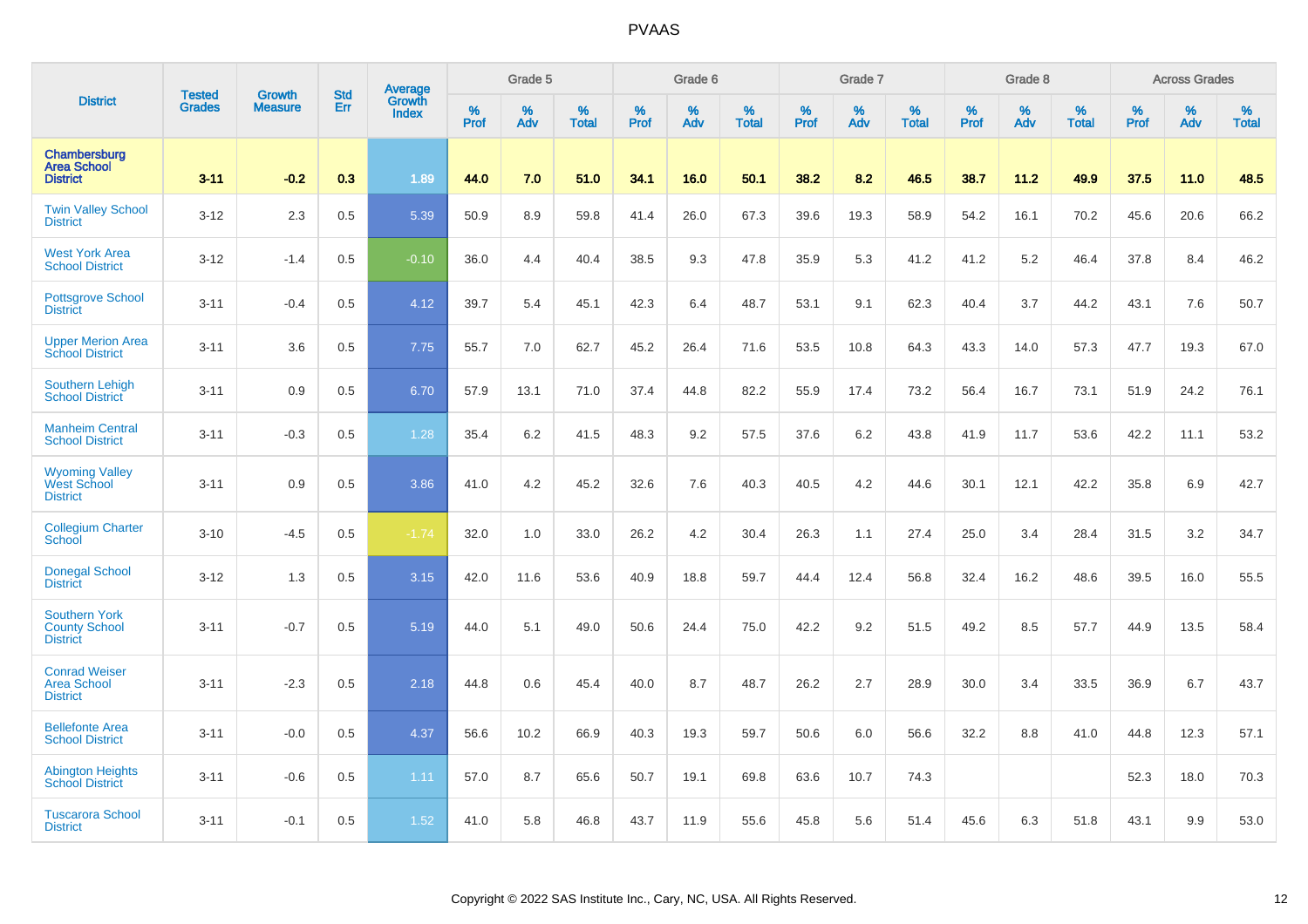|                                                                    |                                | <b>Growth</b>  | <b>Std</b> | <b>Average</b><br>Growth |              | Grade 5  |                   |           | Grade 6  |                   |           | Grade 7  |                   |                  | Grade 8  |                   |           | <b>Across Grades</b> |                   |
|--------------------------------------------------------------------|--------------------------------|----------------|------------|--------------------------|--------------|----------|-------------------|-----------|----------|-------------------|-----------|----------|-------------------|------------------|----------|-------------------|-----------|----------------------|-------------------|
| <b>District</b>                                                    | <b>Tested</b><br><b>Grades</b> | <b>Measure</b> | Err        | <b>Index</b>             | $\%$<br>Prof | %<br>Adv | %<br><b>Total</b> | %<br>Prof | %<br>Adv | %<br><b>Total</b> | %<br>Prof | %<br>Adv | %<br><b>Total</b> | %<br><b>Prof</b> | %<br>Adv | %<br><b>Total</b> | %<br>Prof | %<br>Adv             | %<br><b>Total</b> |
| Chambersburg<br><b>Area School</b><br><b>District</b>              | $3 - 11$                       | $-0.2$         | 0.3        | 1.89                     | 44.0         | 7.0      | 51.0              | 34.1      | 16.0     | 50.1              | 38.2      | 8.2      | 46.5              | 38.7             | 11.2     | 49.9              | 37.5      | 11.0                 | 48.5              |
| <b>Greensburg Salem</b><br><b>School District</b>                  | $3 - 11$                       | $-1.6$         | 0.5        | 0.18                     | 49.7         | 7.2      | 56.9              | 40.1      | 13.8     | 53.9              | 44.0      | 5.5      | 49.4              | 48.3             | 7.2      | 55.6              | 42.8      | 11.4                 | 54.2              |
| <b>Albert Gallatin</b><br><b>Area School</b><br><b>District</b>    | $3 - 11$                       | 0.4            | 0.5        | 2.55                     | 45.8         | 5.4      | 51.2              | 34.0      | 8.4      | 42.4              | 39.7      | 2.2      | 41.8              | 37.8             | 5.3      | 43.0              | 38.7      | 7.6                  | 46.2              |
| <b>South Eastern</b><br><b>School District</b>                     | $3 - 11$                       | 2.3            | 0.5        | 7.81                     | 55.2         | 6.3      | 61.5              | 42.2      | 16.2     | 58.4              | 48.3      | 12.9     | 61.2              | 43.6             | 10.5     | 54.1              | 46.7      | 14.1                 | 60.8              |
| <b>East Stroudsburg</b><br><b>Area School</b><br><b>District</b>   | $3 - 11$                       | $-4.1$         | 0.5        | $-1.46$                  | 43.7         | 1.9      | 45.6              | 40.8      | 9.4      | 50.3              | 41.9      | 3.5      | 45.4              | 32.3             | 5.1      | 37.3              | 36.5      | 7.4                  | 43.9              |
| <b>Juniata County</b><br><b>School District</b>                    | $3 - 12$                       | 2.7            | 0.5        | 6.20                     | 42.6         | 3.0      | 45.6              | 31.9      | 6.2      | 38.1              | 36.6      | 5.5      | 42.1              | 36.5             | 8.4      | 44.9              | 36.0      | 7.7                  | 43.7              |
| <b>Wilkes-Barre Area</b><br><b>School District</b>                 | $3 - 11$                       | $-1.0$         | 0.5        | 1.18                     | 28.0         | 0.8      | 28.8              | 32.4      | 8.7      | 41.1              | 27.6      | 1.8      | 29.4              | 24.7             | 3.7      | 28.4              | 27.8      | 4.6                  | 32.3              |
| <b>Scranton School</b><br><b>District</b>                          | $3 - 12$                       | $-0.8$         | 0.5        | 2.89                     | 35.9         | 1.7      | 37.6              | 29.4      | 4.2      | 33.6              | 24.9      | 2.8      | 27.7              | 26.3             | 5.8      | 32.2              | 29.5      | 4.0                  | 33.5              |
| <b>Ringgold School</b><br><b>District</b>                          | $3 - 11$                       | $-6.9$         | 0.5        | $-1.93$                  | 22.7         | 1.2      | 23.9              | 29.5      | 0.6      | 30.1              | 21.8      | 3.5      | 25.3              | 31.7             | 4.3      | 36.0              | 32.2      | 4.3                  | 36.4              |
| Susquehanna<br><b>Township School</b><br><b>District</b>           | $3 - 12$                       | $-0.5$         | 0.5        | 3.65                     | 42.6         | 1.2      | 43.8              | 30.8      | 2.0      | 32.8              | 27.1      | 2.8      | 29.9              | 33.8             | 6.1      | 39.9              | 34.8      | 4.8                  | 39.6              |
| Selinsgrove Area<br><b>School District</b>                         | $3 - 12$                       | $-1.5$         | 0.5        | 2.93                     | 51.9         | 4.4      | 56.4              | 46.4      | 19.0     | 65.4              | 39.7      | 16.7     | 56.4              | 47.6             | 12.6     | 60.2              | 44.8      | 15.2                 | 60.0              |
| <b>William Penn</b><br><b>School District</b>                      | $3 - 12$                       | 1.4            | 0.5        | 2.99                     | 24.0         | 0.5      | 24.5              | 31.6      | 2.8      | 34.5              | 30.8      | 0.6      | 31.4              | 21.8             | 2.4      | 24.2              | 26.1      | 2.5                  | 28.6              |
| <b>Mckeesport Area</b><br><b>School District</b>                   | $3 - 12$                       | 0.3            | 0.5        | 2.63                     | 30.5         | 0.6      | 31.1              | 29.1      | 1.3      | 30.4              | 24.1      | 0.0      | 24.1              | 22.6             | 1.0      | 23.7              | 25.9      | 2.4                  | 28.3              |
| <b>Lower Moreland</b><br><b>Township School</b><br><b>District</b> | $3 - 11$                       | $-2.1$         | 0.5        | 1.48                     | 53.0         | 10.2     | 63.2              | 50.0      | 25.9     | 75.9              | 55.2      | 14.7     | 69.9              | 48.8             | 18.8     | 67.6              | 51.2      | 19.3                 | 70.5              |
| <b>Eastern York</b><br><b>School District</b>                      | $3 - 11$                       | 3.8            | 0.5        | 7.92                     | 50.9         | 9.2      | 60.1              | 49.3      | 23.0     | 72.3              | 49.4      | 23.9     | 73.3              | 50.0             | 16.1     | 66.1              | 48.6      | 16.2                 | 64.8              |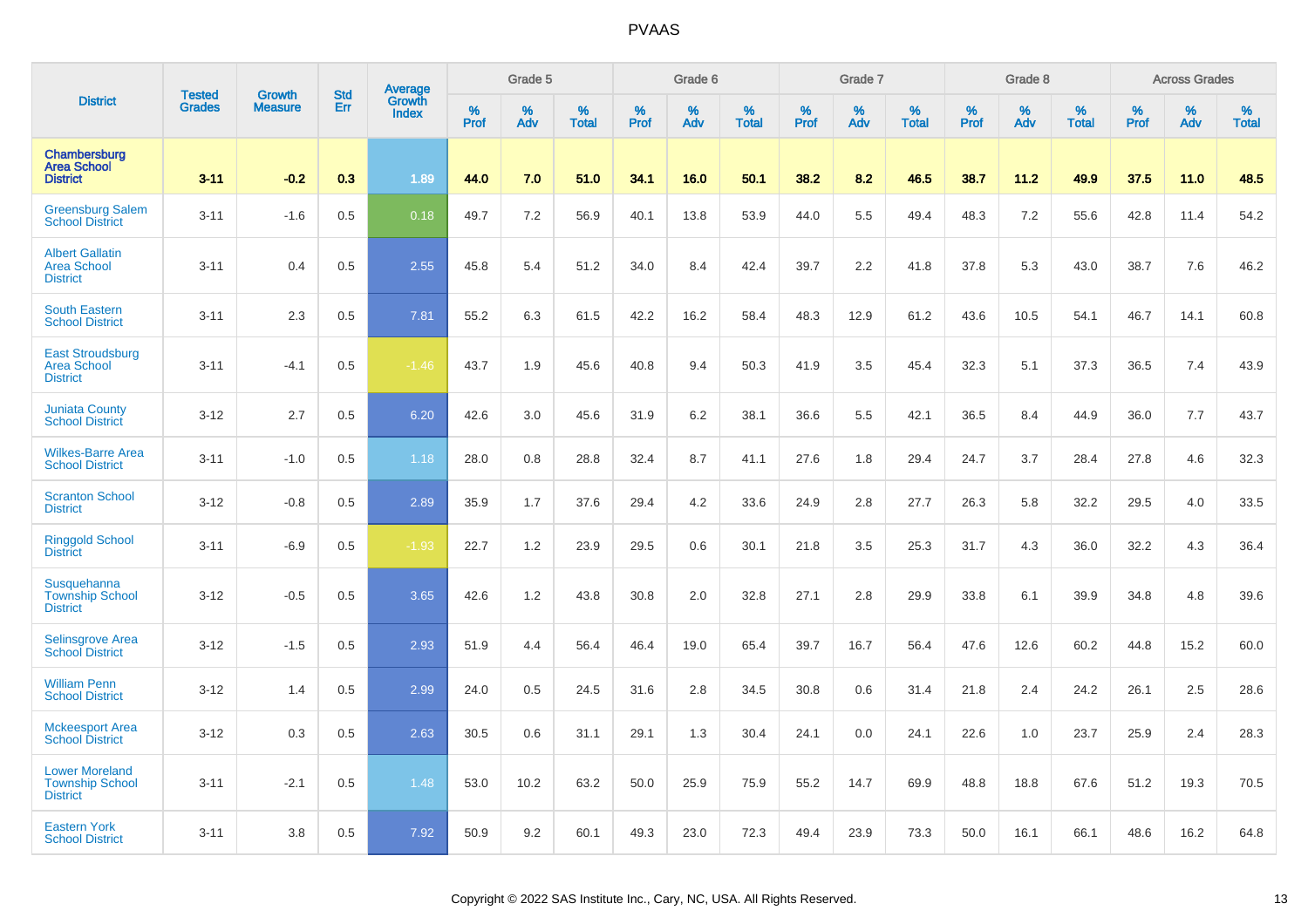|                                                                   |                                | <b>Growth</b>  | <b>Std</b> | Average                |              | Grade 5  |                   |                  | Grade 6  |                   |           | Grade 7  |                   |           | Grade 8  |                   |           | <b>Across Grades</b> |                   |
|-------------------------------------------------------------------|--------------------------------|----------------|------------|------------------------|--------------|----------|-------------------|------------------|----------|-------------------|-----------|----------|-------------------|-----------|----------|-------------------|-----------|----------------------|-------------------|
| <b>District</b>                                                   | <b>Tested</b><br><b>Grades</b> | <b>Measure</b> | Err        | Growth<br><b>Index</b> | $\%$<br>Prof | %<br>Adv | %<br><b>Total</b> | %<br><b>Prof</b> | %<br>Adv | %<br><b>Total</b> | %<br>Prof | %<br>Adv | %<br><b>Total</b> | %<br>Prof | %<br>Adv | %<br><b>Total</b> | %<br>Prof | %<br>Adv             | %<br><b>Total</b> |
| Chambersburg<br><b>Area School</b><br><b>District</b>             | $3 - 11$                       | $-0.2$         | 0.3        | 1.89                   | 44.0         | 7.0      | 51.0              | 34.1             | 16.0     | 50.1              | 38.2      | 8.2      | 46.5              | 38.7      | 11.2     | 49.9              | 37.5      | 11.0                 | 48.5              |
| <b>Elizabeth Forward</b><br><b>School District</b>                | $3 - 11$                       | $-0.3$         | 0.5        | 1.44                   | 55.7         | 11.4     | 67.0              | 47.5             | 18.5     | 66.0              | 56.9      | 11.1     | 68.0              | 50.9      | 6.3      | 57.1              | 51.2      | 14.0                 | 65.2              |
| <b>Eastern Lebanon</b><br><b>County School</b><br><b>District</b> | $3 - 11$                       | $-0.3$         | 0.5        | 2.41                   | 48.9         | 2.8      | 51.7              | 42.0             | 9.1      | 51.1              | 45.1      | 8.0      | 53.1              | 29.8      | 7.0      | 36.8              | 42.0      | 9.1                  | 51.0              |
| Springfield<br><b>Township School</b><br><b>District</b>          | $3 - 11$                       | $-1.2$         | 0.5        | 0.29                   | 52.0         | 13.4     | 65.4              | 51.4             | 15.0     | 66.5              | 56.3      | 10.8     | 67.1              | 47.3      | 14.0     | 61.3              | 52.1      | 16.5                 | 68.6              |
| Pennsylvania<br><b>Cyber Charter</b><br>School                    | $3 - 11$                       | 2.1            | 0.5        | 4.24                   | 41.0         | 4.9      | 45.8              | 39.5             | 11.2     | 50.7              | 42.9      | 3.4      | 46.4              | 39.5      | 2.6      | 42.0              | 40.1      | 7.4                  | 47.5              |
| <b>Blue Mountain</b><br><b>School District</b>                    | $3 - 10$                       | 0.0            | 0.5        | 2.60                   | 60.1         | 12.0     | 72.2              | 50.9             | 12.4     | 63.3              | 52.0      | 10.1     | 62.0              | 47.3      | 11.5     | 58.8              | 52.0      | 15.0                 | 67.0              |
| <b>Bradford Area</b><br><b>School District</b>                    | $3 - 12$                       | 3.9            | 0.5        | 7.92                   | 53.6         | 11.3     | 64.9              | 40.7             | 19.2     | 59.9              | 47.0      | 11.6     | 58.6              | 46.2      | 16.0     | 62.2              | 45.7      | 15.1                 | 60.8              |
| <b>East Pennsboro</b><br><b>Area School</b><br><b>District</b>    | $3 - 11$                       | 1.2            | 0.5        | 3.93                   | 47.0         | 4.8      | 51.8              | 35.0             | 18.1     | 53.1              | 50.6      | 10.0     | 60.6              | 47.1      | 8.2      | 55.3              | 44.2      | 11.4                 | 55.5              |
| <b>West Mifflin Area</b><br><b>School District</b>                | $3 - 12$                       | $-3.0$         | 0.5        | 1.11                   | 35.9         | 4.2      | 40.1              | 37.4             | 5.4      | 42.9              | 38.9      | 1.0      | 39.8              | 35.2      | 4.4      | 39.6              | 37.4      | 4.4                  | 41.8              |
| <b>Penn Hills School</b><br><b>District</b>                       | $3 - 11$                       | $-4.6$         | 0.5        | $-1.61$                | 22.2         | 0.0      | 22.2              | 17.0             | 6.1      | 23.1              | 13.6      | 1.6      | 15.2              | 20.7      | 4.3      | 25.0              | 20.9      | 2.9                  | 23.8              |
| <b>Wilson School</b><br><b>District</b>                           | $3 - 12$                       | $-3.7$         | 0.5        | $-0.81$                | 49.3         | 4.2      | 53.5              | 52.1             | 11.6     | 63.7              | 47.6      | 8.4      | 56.0              | 47.8      | 11.1     | 58.9              | 47.0      | 13.2                 | 60.1              |
| Pennsylvania<br>Leadership Charter<br><b>School</b>               | $3 - 11$                       | $-1.6$         | 0.5        | $-0.25$                | 59.1         | 11.7     | 70.8              | 51.3             | 16.2     | 67.5              | 43.2      | 14.2     | 57.4              | 48.7      | 11.8     | 60.5              | 49.6      | 15.0                 | 64.6              |
| Esperanza<br><b>Academy Charter</b><br><b>School</b>              | $4 - 11$                       | 1.2            | 0.5        | 4.88                   |              |          |                   | 17.4             | 0.5      | 17.9              | 22.3      | 1.4      | 23.6              | 18.9      | 0.5      | 19.4              | 19.0      | 0.9                  | 19.9              |
| <b>Big Spring School</b><br><b>District</b>                       | $3 - 11$                       | $-0.3$         | 0.5        | 3.91                   | 50.0         | 14.6     | 64.6              | 45.6             | 12.0     | 57.6              | 52.2      | 8.8      | 61.0              | 49.7      | 9.2      | 58.9              | 47.8      | 15.2                 | 63.0              |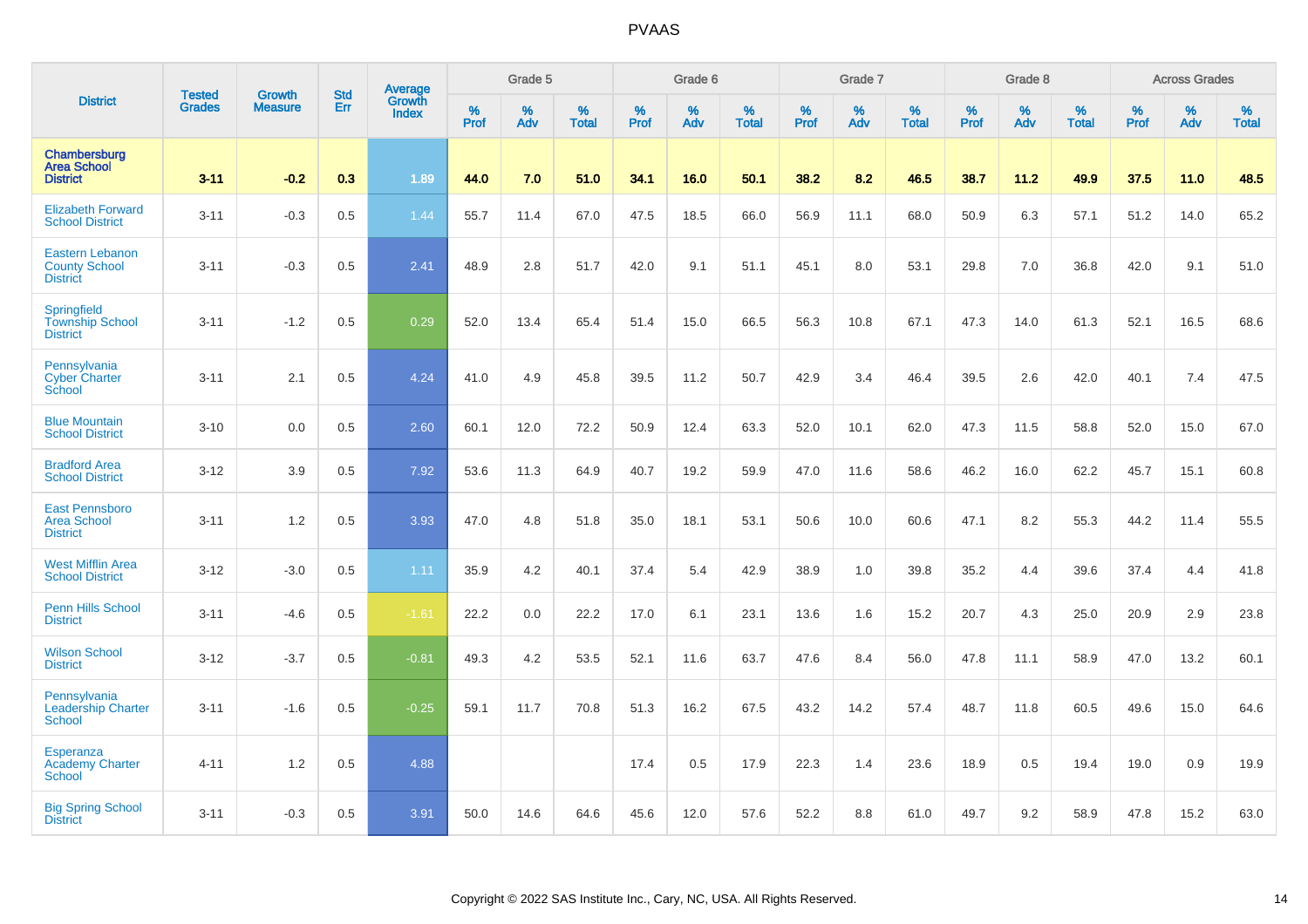|                                                       | <b>Tested</b> | <b>Growth</b>  | <b>Std</b> |                                   |              | Grade 5  |                   |              | Grade 6  |                   |              | Grade 7  |                   |              | Grade 8  |                   |                  | <b>Across Grades</b> |                   |
|-------------------------------------------------------|---------------|----------------|------------|-----------------------------------|--------------|----------|-------------------|--------------|----------|-------------------|--------------|----------|-------------------|--------------|----------|-------------------|------------------|----------------------|-------------------|
| <b>District</b>                                       | <b>Grades</b> | <b>Measure</b> | Err        | Average<br>Growth<br><b>Index</b> | $\%$<br>Prof | %<br>Adv | %<br><b>Total</b> | $\%$<br>Prof | %<br>Adv | %<br><b>Total</b> | $\%$<br>Prof | %<br>Adv | %<br><b>Total</b> | $\%$<br>Prof | %<br>Adv | %<br><b>Total</b> | %<br><b>Prof</b> | %<br>Adv             | %<br><b>Total</b> |
| Chambersburg<br><b>Area School</b><br><b>District</b> | $3 - 11$      | $-0.2$         | 0.3        | 1.89                              | 44.0         | 7.0      | 51.0              | 34.1         | 16.0     | 50.1              | 38.2         | 8.2      | 46.5              | 38.7         | 11.2     | 49.9              | 37.5             | 11.0                 | 48.5              |
| <b>West Perry School</b><br><b>District</b>           | $3 - 11$      | 3.7            | 0.5        | 7.43                              | 45.0         | 8.7      | 53.7              | 41.7         | 21.8     | 63.5              | 44.2         | 7.9      | 52.1              | 53.3         | 13.3     | 66.7              | 44.0             | 14.2                 | 58.2              |
| <b>York Suburban</b><br><b>School District</b>        | $3 - 11$      | 0.5            | 0.5        | 1.62                              | 62.8         | 13.7     | 76.5              | 45.3         | 23.4     | 68.7              | 50.0         | 16.8     | 66.8              | 36.4         | 19.8     | 56.2              | 46.4             | 23.5                 | 70.0              |
| <b>Blackhawk School</b><br><b>District</b>            | $3 - 11$      | $-3.2$         | 0.5        | 0.56                              | 58.7         | 1.4      | 60.1              | 43.4         | 16.4     | 59.8              | 52.8         | 4.9      | 57.7              | 39.7         | 6.7      | 46.4              | 48.1             | 10.9                 | 59.0              |
| <b>Harbor Creek</b><br><b>School District</b>         | $3 - 11$      | $-2.4$         | 0.5        | 0.77                              | 61.7         | 20.8     | 82.5              | 37.4         | 36.3     | 73.7              | 55.9         | 13.3     | 69.2              | 45.4         | 12.3     | 57.8              | 48.7             | 24.9                 | 73.6              |
| <b>Jersey Shore Area</b><br><b>School District</b>    | $3 - 11$      | 1.7            | 0.5        | 6.13                              | 47.6         | 8.3      | 56.0              | 45.6         | 24.8     | 70.4              | 46.3         | 8.0      | 54.3              | 39.6         | 7.7      | 47.2              | 45.3             | 13.4                 | 58.7              |
| <b>Wayne Highlands</b><br><b>School District</b>      | $3 - 11$      | 2.9            | 0.5        | 5.65                              | 54.3         | 11.4     | 65.7              | 49.3         | 20.3     | 69.6              | 46.4         | 19.6     | 66.1              | 49.7         | 14.1     | 63.8              | 47.2             | 17.9                 | 65.1              |
| <b>Fort Leboeuf</b><br><b>School District</b>         | $3 - 11$      | 0.0            | 0.5        | 2.34                              | 47.7         | 21.9     | 69.7              | 39.4         | 26.8     | 66.2              | 49.2         | 15.1     | 64.2              | 42.1         | 16.6     | 58.6              | 45.4             | 23.3                 | 68.7              |
| <b>Berwick Area</b><br><b>School District</b>         | $3 - 11$      | $-0.6$         | 0.5        | 1.71                              | 45.3         | 5.8      | 51.0              | 43.2         | 18.3     | 61.5              | 44.9         | 12.8     | 57.8              | 41.4         | 9.8      | 51.2              | 42.6             | 14.7                 | 57.3              |
| <b>General Mclane</b><br><b>School District</b>       | $3 - 11$      | 0.2            | 0.5        | 2.21                              | 57.7         | 8.0      | 65.8              | 45.4         | 23.3     | 68.7              | 50.3         | 15.6     | 66.0              | 44.9         | 12.2     | 57.0              | 49.9             | 16.3                 | 66.2              |
| <b>Laurel Highlands</b><br><b>School District</b>     | $3 - 11$      | $-1.7$         | 0.5        | 0.43                              | 43.1         | 4.4      | 47.5              | 39.4         | 11.6     | 51.0              | 35.7         | 2.9      | 38.6              | 37.8         | 5.5      | 43.3              | 39.8             | 9.6                  | 49.4              |
| <b>Greater Johnstown</b><br><b>School District</b>    | $3 - 11$      | $-0.2$         | 0.5        | 3.35                              | 21.9         | 0.0      | 21.9              | 21.0         | 2.7      | 23.6              | 26.7         | 0.6      | 27.3              | 23.4         | 0.6      | 24.0              | 21.6             | 1.8                  | 23.4              |
| <b>Bangor Area</b><br><b>School District</b>          | $3 - 12$      | 3.3            | 0.5        | 6.54                              | 38.6         | 14.4     | 52.9              | 45.3         | 16.7     | 62.0              | 47.3         | 9.5      | 56.8              | 43.3         | 8.0      | 51.3              | 44.8             | 13.6                 | 58.4              |
| <b>Northern Lebanon</b><br><b>School District</b>     | $3 - 11$      | $-3.3$         | 0.5        | 1.00                              | 51.7         | 3.4      | 55.2              | 43.1         | 9.2      | 52.3              | 35.3         | 1.3      | 36.6              | 32.3         | 2.6      | 34.8              | 41.8             | 7.5                  | 49.3              |
| Wallenpaupack<br>Area School<br><b>District</b>       | $3 - 11$      | 1.8            | 0.5        | 3.73                              | 54.8         | 4.2      | 59.0              | 52.1         | 8.5      | 60.6              | 49.3         | 12.8     | 62.2              | 40.4         | 6.8      | 47.3              | 47.2             | 10.0                 | 57.2              |
| <b>Danville Area</b><br><b>School District</b>        | $3 - 11$      | 2.1            | 0.5        | 4.88                              | 56.7         | 16.6     | 73.2              | 41.0         | 27.1     | 68.1              | 52.9         | 20.3     | 73.2              | 43.3         | 21.7     | 65.0              | 46.6             | 21.7                 | 68.3              |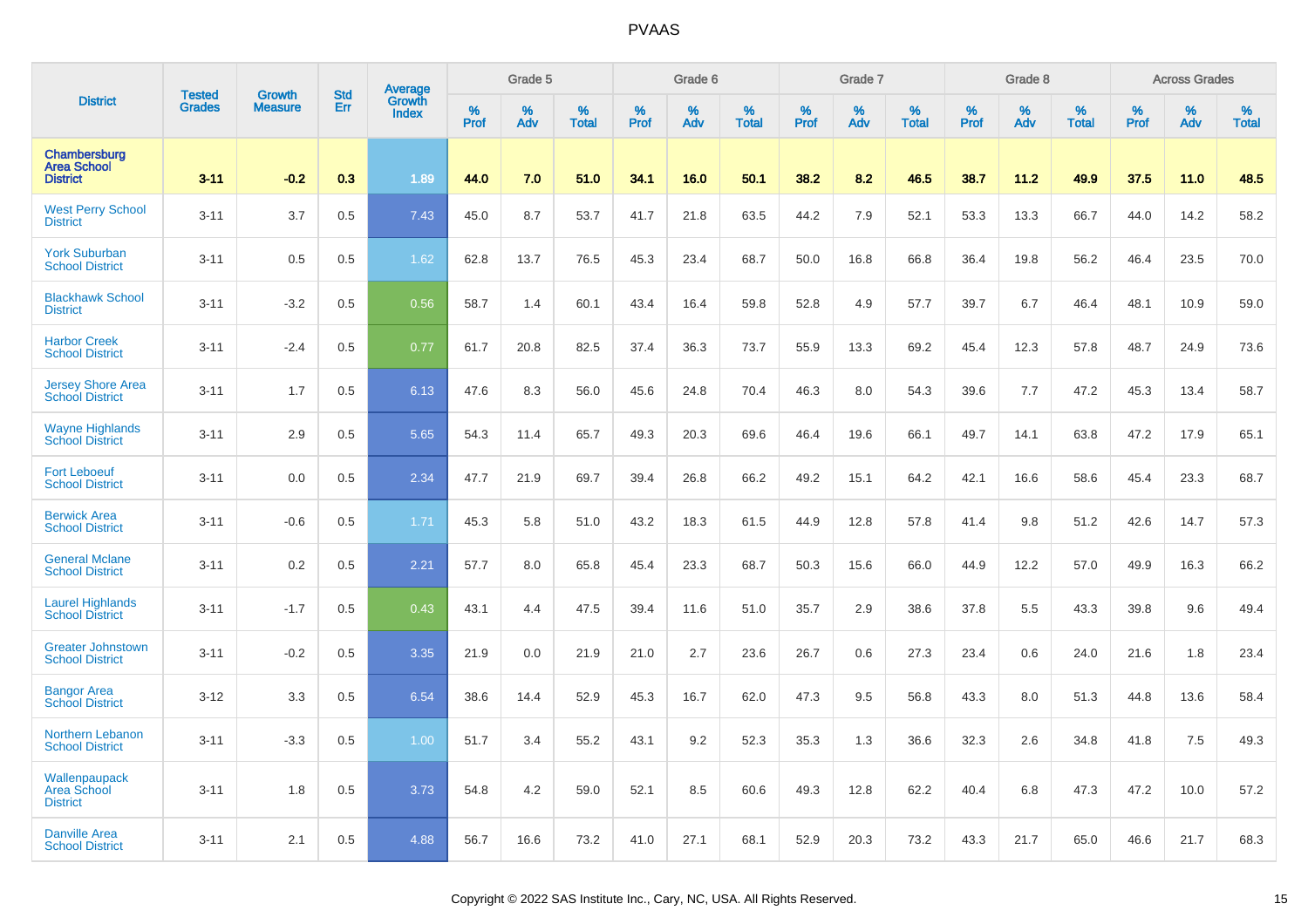|                                                                | <b>Tested</b> | <b>Growth</b>  | <b>Std</b> |                                   |              | Grade 5  |                   |              | Grade 6  |                   |              | Grade 7  |                   |              | Grade 8  |                   |                  | <b>Across Grades</b> |                   |
|----------------------------------------------------------------|---------------|----------------|------------|-----------------------------------|--------------|----------|-------------------|--------------|----------|-------------------|--------------|----------|-------------------|--------------|----------|-------------------|------------------|----------------------|-------------------|
| <b>District</b>                                                | <b>Grades</b> | <b>Measure</b> | Err        | Average<br>Growth<br><b>Index</b> | $\%$<br>Prof | %<br>Adv | %<br><b>Total</b> | $\%$<br>Prof | %<br>Adv | %<br><b>Total</b> | $\%$<br>Prof | %<br>Adv | %<br><b>Total</b> | $\%$<br>Prof | %<br>Adv | %<br><b>Total</b> | %<br><b>Prof</b> | $\%$<br>Adv          | %<br><b>Total</b> |
| Chambersburg<br><b>Area School</b><br><b>District</b>          | $3 - 11$      | $-0.2$         | 0.3        | 1.89                              | 44.0         | 7.0      | 51.0              | 34.1         | 16.0     | 50.1              | 38.2         | 8.2      | 46.5              | 38.7         | 11.2     | 49.9              | 37.5             | 11.0                 | 48.5              |
| <b>Fleetwood Area</b><br><b>School District</b>                | $3 - 10$      | $-1.3$         | 0.5        | 1.03                              | 44.8         | 6.0      | 50.8              | 37.4         | 6.4      | 43.9              | 37.0         | 6.2      | 43.2              | 45.1         | 8.0      | 53.1              | 42.1             | 7.7                  | 49.9              |
| <b>Northwestern</b><br><b>Lehigh School</b><br><b>District</b> | $3 - 11$      | $-1.5$         | 0.5        | 1.29                              | 55.9         | 5.5      | 61.4              | 46.0         | 15.3     | 61.3              | 51.0         | 7.1      | 58.1              | 40.1         | 16.6     | 56.7              | 48.0             | 12.1                 | 60.1              |
| <b>Crestwood School</b><br><b>District</b>                     | $3 - 11$      | $-0.8$         | 0.5        | 0.87                              | 50.0         | 6.1      | 56.1              | 48.2         | 26.2     | 74.4              | 51.1         | 5.0      | 56.1              | 47.9         | 13.2     | 61.1              | 48.5             | 14.6                 | 63.2              |
| <b>Lehighton Area</b><br><b>School District</b>                | $3 - 11$      | $-1.0$         | 0.5        | 0.55                              | 45.3         | 1.3      | 46.7              | 40.8         | 8.3      | 49.2              | 42.3         | 5.7      | 48.0              | 34.2         | 9.8      | 43.9              | 41.8             | 8.6                  | 50.4              |
| <b>Pottsville Area</b><br><b>School District</b>               | $3 - 12$      | $-1.5$         | 0.5        | 3.56                              | 43.0         | 3.7      | 46.7              | 39.2         | 7.7      | 46.8              | 34.4         | 4.9      | 39.3              | 40.4         | 4.1      | 44.4              | 39.7             | 6.1                  | 45.8              |
| <b>Pottstown School</b><br><b>District</b>                     | $3 - 12$      | $-5.4$         | 0.5        | $-2.03$                           | 22.5         | 1.2      | 23.7              | 20.1         | 2.1      | 22.2              | 16.9         | 0.6      | 17.5              | 16.5         | 1.6      | 18.1              | 21.9             | 2.2                  | 24.0              |
| <b>Hermitage School</b><br><b>District</b>                     | $3 - 12$      | 2.9            | 0.5        | 6.27                              | 52.9         | 7.9      | 60.7              | 33.3         | 40.3     | 73.6              | 50.4         | 24.5     | 74.8              | 51.0         | 19.3     | 70.3              | 47.0             | 22.0                 | 69.0              |
| <b>Highlands School</b><br><b>District</b>                     | $3 - 11$      | $-0.6$         | 0.5        | 1.51                              | 47.5         | 0.0      | 47.5              | 37.2         | 9.7      | 46.9              | 42.2         | 5.4      | 47.6              | 39.2         | 9.5      | 48.6              | 40.7             | 7.9                  | 48.6              |
| <b>Hamburg Area</b><br><b>School District</b>                  | $3 - 11$      | $-0.4$         | 0.5        | 1.81                              | 41.1         | 5.0      | 46.1              | 43.3         | 6.3      | 49.6              | 33.1         | 1.9      | 35.0              | 32.4         | 3.5      | 35.9              | 38.6             | 5.3                  | 43.9              |
| <b>Central Columbia</b><br><b>School District</b>              | $3 - 12$      | 3.0            | 0.5        | 6.31                              | 58.7         | 17.3     | 76.0              | 32.1         | 33.6     | 65.7              | 56.3         | 16.9     | 73.2              | 53.8         | 24.1     | 77.9              | 48.9             | 24.7                 | 73.6              |
| <b>Northern Tioga</b><br><b>School District</b>                | $3 - 12$      | 3.0            | 0.5        | 5.57                              | 45.2         | 2.6      | 47.7              | 48.2         | 9.8      | 58.0              | 41.7         | 7.0      | 48.7              | 51.2         | 8.4      | 59.5              | 44.8             | 9.6                  | 54.4              |
| <b>Central Valley</b><br><b>School District</b>                | $3 - 10$      | $-2.0$         | 0.5        | 0.99                              | 44.1         | 4.2      | 48.2              | 39.3         | 25.0     | 64.3              | 50.3         | 9.2      | 59.5              | 41.9         | 8.8      | 50.7              | 46.3             | 13.9                 | 60.2              |
| <b>North Schuylkill</b><br><b>School District</b>              | $3 - 11$      | 0.7            | 0.5        | 1.85                              | 36.8         | 2.2      | 39.0              | 42.4         | 8.8      | 51.2              | 41.3         | 3.9      | 45.2              | 50.0         | 5.2      | 55.2              | 40.4             | 8.7                  | 49.1              |
| <b>Woodland Hills</b><br><b>School District</b>                | $3 - 12$      | $-3.0$         | 0.5        | $-0.55$                           | 34.1         | 0.6      | 34.7              | 13.8         | 3.4      | 17.2              | 32.5         | 2.6      | 35.0              | 24.8         | 2.0      | 26.7              | 26.7             | 3.7                  | 30.4              |
| <b>South Middleton</b><br><b>School District</b>               | $3 - 11$      | 0.8            | 0.5        | 2.78                              | 48.5         | 12.1     | 60.6              | 45.2         | 21.0     | 66.1              | 44.4         | 12.9     | 57.3              | 42.1         | 12.0     | 54.1              | 45.4             | 16.9                 | 62.3              |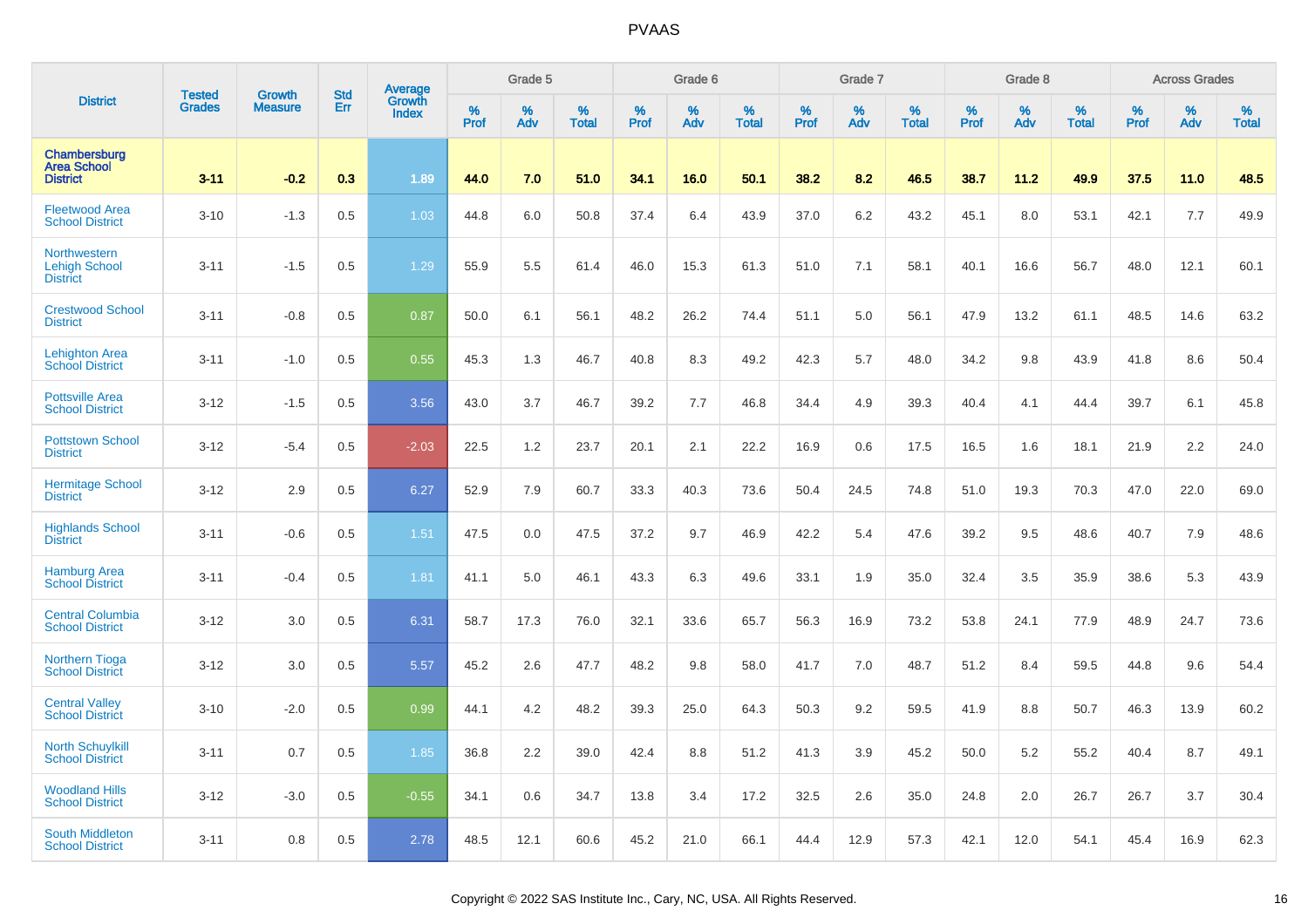|                                                                | <b>Tested</b> | <b>Growth</b>  | <b>Std</b> |                                   |                     | Grade 5  |                   |              | Grade 6  |                   |              | Grade 7  |                   |           | Grade 8  |                   |                  | <b>Across Grades</b> |                   |
|----------------------------------------------------------------|---------------|----------------|------------|-----------------------------------|---------------------|----------|-------------------|--------------|----------|-------------------|--------------|----------|-------------------|-----------|----------|-------------------|------------------|----------------------|-------------------|
| <b>District</b>                                                | <b>Grades</b> | <b>Measure</b> | Err        | Average<br>Growth<br><b>Index</b> | $\%$<br><b>Prof</b> | %<br>Adv | %<br><b>Total</b> | $\%$<br>Prof | %<br>Adv | %<br><b>Total</b> | $\%$<br>Prof | %<br>Adv | %<br><b>Total</b> | %<br>Prof | %<br>Adv | %<br><b>Total</b> | %<br><b>Prof</b> | %<br>Adv             | %<br><b>Total</b> |
| Chambersburg<br><b>Area School</b><br><b>District</b>          | $3 - 11$      | $-0.2$         | 0.3        | 1.89                              | 44.0                | 7.0      | 51.0              | 34.1         | 16.0     | 50.1              | 38.2         | 8.2      | 46.5              | 38.7      | 11.2     | 49.9              | 37.5             | 11.0                 | 48.5              |
| <b>Shamokin Area</b><br><b>School District</b>                 | $3 - 11$      | 1.2            | 0.5        | 2.31                              | 42.9                | 2.1      | 45.0              | 32.6         | 9.4      | 42.0              | 44.0         | 1.5      | 45.5              | 31.3      | 5.5      | 36.8              | 34.3             | 5.8                  | 40.1              |
| <b>Wilson Area</b><br><b>School District</b>                   | $3 - 11$      | $-5.9$         | 0.5        | $-2.54$                           | 53.6                | 11.6     | 65.2              | 40.2         | 18.0     | 58.2              | 29.2         | 6.8      | 36.0              | 38.6      | 8.3      | 47.0              | 41.0             | 12.4                 | 53.4              |
| <b>Tunkhannock Area</b><br><b>School District</b>              | $3 - 11$      | $-3.4$         | 0.5        | $-0.95$                           | 29.2                | 2.9      | 32.1              | 35.9         | 12.5     | 48.4              | 33.3         | 3.1      | 36.4              | 40.1      | 8.2      | 48.3              | 36.3             | 6.8                  | 43.0              |
| <b>Dallas School</b><br><b>District</b>                        | $3 - 11$      | $-5.2$         | 0.5        | $-0.51$                           | 58.5                | 8.8      | 67.3              | 50.7         | 12.7     | 63.4              | 49.2         | 3.2      | 52.4              | 48.7      | 14.3     | 63.0              | 50.5             | 13.7                 | 64.2              |
| <b>Titusville Area</b><br><b>School District</b>               | $3 - 11$      | $-0.4$         | 0.5        | 0.35                              | 57.4                | 8.5      | 65.9              | 35.0         | 12.6     | 47.6              | 46.2         | 8.3      | 54.6              | 40.6      | 11.6     | 52.2              | 44.1             | 12.1                 | 56.2              |
| <b>Clearfield Area</b><br><b>School District</b>               | $3 - 10$      | $-0.5$         | 0.5        | 0.63                              | 37.9                | 3.2      | 41.1              | 35.8         | 5.8      | 41.6              | 39.0         | 1.5      | 40.4              | 32.4      | 4.1      | 36.6              | 35.2             | 5.8                  | 41.0              |
| <b>Fairview School</b><br><b>District</b>                      | $3 - 11$      | $-1.8$         | 0.5        | 1.83                              | 61.9                | 9.5      | 71.4              | 47.8         | 30.6     | 78.4              | 46.6         | 26.7     | 73.3              | 55.9      | 16.9     | 72.8              | 50.8             | 23.7                 | 74.4              |
| <b>Montoursville Area</b><br><b>School District</b>            | $3 - 12$      | $-1.3$         | 0.5        | 0.77                              | 54.2                | 10.7     | 64.9              | 55.2         | 16.8     | 72.0              | 51.1         | 7.5      | 58.6              | 45.4      | 10.6     | 56.0              | 48.5             | 14.2                 | 62.6              |
| <b>South Butler</b><br><b>County School</b><br><b>District</b> | $3 - 10$      | 1.0            | 0.5        | 2.55                              | 59.9                | 14.3     | 74.2              | 50.7         | 14.5     | 65.2              | 44.7         | 11.4     | 56.1              | 53.7      | 13.0     | 66.7              | 50.5             | 17.8                 | 68.3              |
| <b>Conneaut School</b><br><b>District</b>                      | $3 - 12$      | 0.1            | 0.5        | 1.58                              | 42.4                | 5.3      | 47.7              | 44.8         | 18.4     | 63.2              | 51.1         | 6.7      | 57.8              | 47.6      | 5.4      | 53.1              | 45.1             | 12.8                 | 57.9              |
| <b>Avonworth School</b><br><b>District</b>                     | $3 - 10$      | $-0.8$         | 0.5        | 0.24                              | 49.6                | 18.0     | 67.6              | 49.6         | 25.6     | 75.2              | 62.3         | 7.7      | 70.0              | 61.0      | 16.1     | 77.1              | 52.4             | 20.5                 | 72.8              |
| <b>Saucon Valley</b><br><b>School District</b>                 | $3 - 11$      | 3.7            | 0.6        | 8.54                              | 50.8                | 21.0     | 71.8              | 43.6         | 21.5     | 65.1              | 42.4         | 18.0     | 60.4              | 50.0      | 20.2     | 70.2              | 42.6             | 23.9                 | 66.5              |
| <b>North East School</b><br><b>District</b>                    | $3 - 11$      | 0.8            | 0.6        | 2.76                              | 61.2                | 9.5      | 70.7              | 44.8         | 21.6     | 66.4              | 50.0         | 9.3      | 59.3              | 56.9      | 16.8     | 73.7              | 52.6             | 15.4                 | 68.0              |
| <b>Hopewell Area</b><br><b>School District</b>                 | $3 - 11$      | $-0.3$         | 0.6        | 3.08                              | 53.8                | 3.0      | 56.8              | 50.4         | 19.0     | 69.4              | 48.3         | 10.7     | 59.1              | 42.6      | 6.6      | 49.2              | 48.2             | 11.9                 | 60.1              |
| <b>Slippery Rock Area</b><br><b>School District</b>            | $3 - 11$      | 0.3            | 0.6        | 3.13                              | 61.1                | 15.1     | 76.2              | 42.1         | 32.3     | 74.4              | 51.6         | 6.6      | 58.2              | 47.2      | 18.1     | 65.4              | 47.2             | 24.9                 | 72.1              |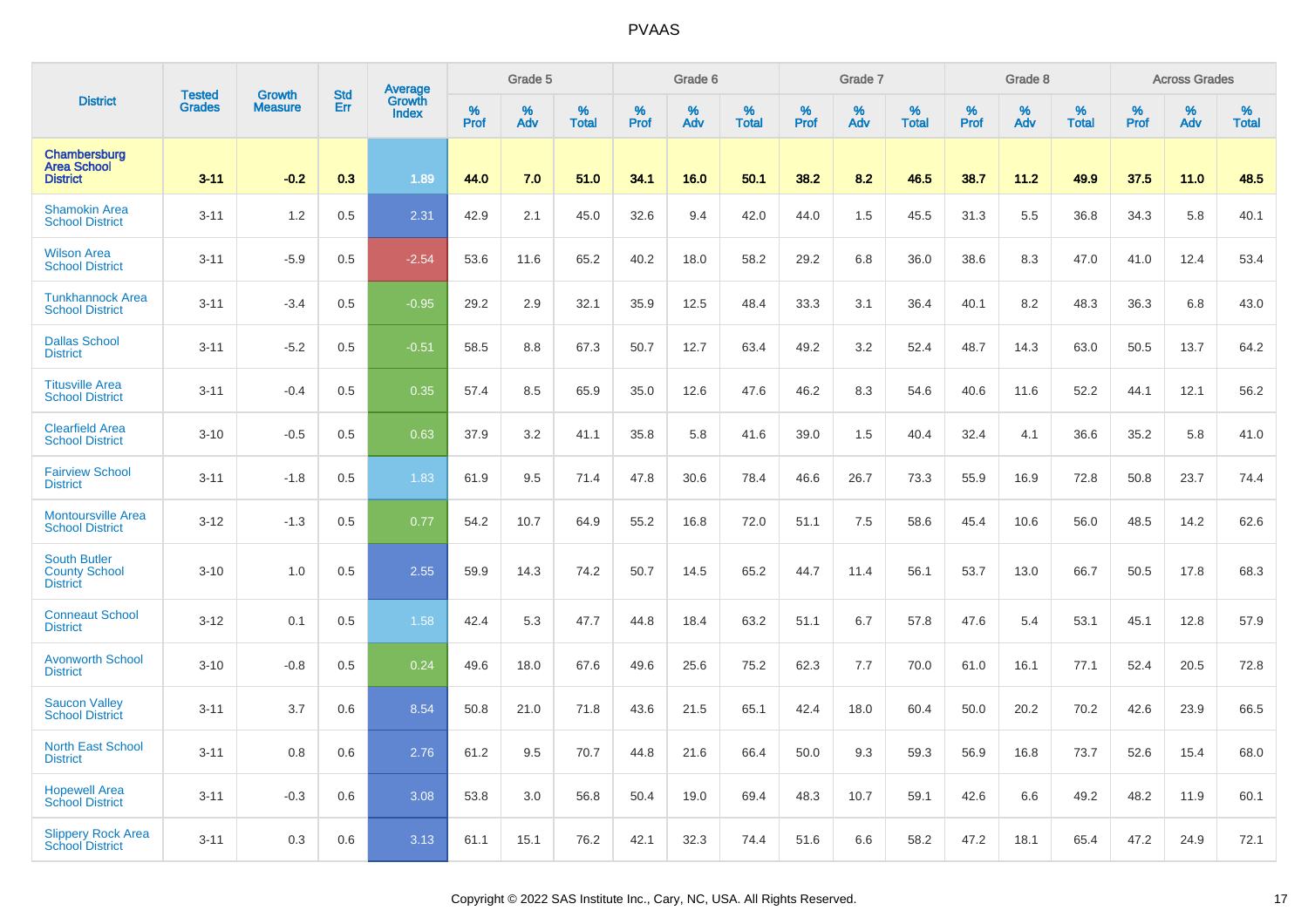|                                                                | <b>Tested</b> | <b>Growth</b>  | <b>Std</b> |                                   |              | Grade 5  |                   |              | Grade 6  |                   |              | Grade 7  |                   |              | Grade 8  |                   |                  | <b>Across Grades</b> |                   |
|----------------------------------------------------------------|---------------|----------------|------------|-----------------------------------|--------------|----------|-------------------|--------------|----------|-------------------|--------------|----------|-------------------|--------------|----------|-------------------|------------------|----------------------|-------------------|
| <b>District</b>                                                | <b>Grades</b> | <b>Measure</b> | Err        | Average<br>Growth<br><b>Index</b> | $\%$<br>Prof | %<br>Adv | %<br><b>Total</b> | $\%$<br>Prof | %<br>Adv | %<br><b>Total</b> | $\%$<br>Prof | %<br>Adv | %<br><b>Total</b> | $\%$<br>Prof | %<br>Adv | %<br><b>Total</b> | %<br><b>Prof</b> | %<br>Adv             | %<br><b>Total</b> |
| Chambersburg<br><b>Area School</b><br><b>District</b>          | $3 - 11$      | $-0.2$         | 0.3        | 1.89                              | 44.0         | 7.0      | 51.0              | 34.1         | 16.0     | 50.1              | 38.2         | 8.2      | 46.5              | 38.7         | 11.2     | 49.9              | 37.5             | 11.0                 | 48.5              |
| <b>Middletown Area</b><br><b>School District</b>               | $3 - 11$      | $-0.3$         | 0.6        | 2.42                              | 40.9         | 6.3      | 47.2              | 28.7         | 7.0      | 35.7              | 43.8         | 5.6      | 49.3              | 38.5         | 3.8      | 42.3              | 37.8             | 8.2                  | 46.0              |
| <b>Corry Area School</b><br><b>District</b>                    | $3 - 11$      | 2.4            | 0.6        | 4.24                              | 50.0         | 4.7      | 54.7              | 40.5         | 16.2     | 56.8              | 42.0         | 6.5      | 48.6              | 33.8         | 9.5      | 43.2              | 40.3             | 11.8                 | 52.1              |
| <b>Quaker Valley</b><br><b>School District</b>                 | $3 - 11$      | 2.7            | 0.6        | 4.90                              | 56.0         | 24.1     | 80.1              | 33.6         | 45.4     | 79.0              | 53.5         | 25.7     | 79.2              | 57.6         | 23.5     | 81.1              | 47.9             | 33.9                 | 81.8              |
| <b>Hanover Public</b><br><b>School District</b>                | $3 - 11$      | 1.6            | 0.6        | 4.71                              | 40.6         | 3.0      | 43.6              | 42.4         | 9.4      | 51.8              | 45.4         | 6.2      | 51.5              | 38.7         | 7.3      | 46.0              | 42.0             | 12.7                 | 54.7              |
| Oil City Area<br><b>School District</b>                        | $3 - 11$      | 2.6            | 0.6        | 4.69                              | 47.2         | 2.8      | 50.0              | 41.1         | 9.7      | 50.8              | 32.8         | 4.7      | 37.5              | 42.0         | 7.6      | 49.6              | 39.2             | 7.8                  | 47.0              |
| <b>Somerset Area</b><br><b>School District</b>                 | $3 - 11$      | 0.7            | 0.6        | 4.76                              | 48.3         | 5.8      | 54.2              | 42.4         | 28.8     | 71.2              | 46.7         | 17.5     | 64.2              | 52.5         | 12.8     | 65.2              | 45.3             | 16.7                 | 62.0              |
| <b>Freeport Area</b><br><b>School District</b>                 | $3 - 10$      | 0.2            | 0.6        | 0.98                              | 65.4         | 10.0     | 75.4              | 35.8         | 23.6     | 59.4              | 57.0         | 14.1     | 71.1              | 53.5         | 20.2     | 73.6              | 52.5             | 17.7                 | 70.1              |
| <b>Spring Cove</b><br>School District                          | $3 - 11$      | 0.1            | 0.6        | 4.38                              | 41.7         | 5.0      | 46.7              | 42.1         | 13.5     | 55.6              | 48.8         | 6.3      | 55.1              | 34.6         | 11.8     | 46.5              | 40.5             | 10.8                 | 51.3              |
| <b>Sharon City School</b><br><b>District</b>                   | $3 - 11$      | 1.0            | 0.6        | 3.68                              | 36.8         | 3.5      | 40.3              | 30.8         | 15.0     | 45.8              | 33.3         | 1.8      | 35.2              | 42.1         | 6.4      | 48.4              | 34.2             | 6.1                  | 40.2              |
| <b>Franklin Area</b><br><b>School District</b>                 | $3 - 11$      | 0.3            | 0.6        | 2.18                              | 47.7         | 1.5      | 49.2              | 41.7         | 12.6     | 54.3              | 36.6         | 4.9      | 41.5              | 43.0         | 5.9      | 48.9              | 40.2             | 6.2                  | 46.4              |
| <b>Tamagua Area</b><br><b>School District</b>                  | $3 - 12$      | $-0.4$         | 0.6        | 1.47                              | 60.2         | 5.6      | 65.7              | 39.1         | 7.8      | 46.9              | 37.9         | 5.2      | 43.1              | 42.2         | 7.0      | 49.3              | 44.6             | 7.7                  | 52.3              |
| <b>Mount Pleasant</b><br><b>Area School</b><br><b>District</b> | $3 - 11$      | $-2.9$         | 0.6        | 1.19                              | 45.9         | 0.0      | 45.9              | 41.6         | 12.0     | 53.6              | 42.2         | 2.8      | 45.1              | 38.7         | 6.4      | 45.2              | 42.0             | 8.5                  | 50.5              |
| <b>Saint Marys Area</b><br><b>School District</b>              | $3 - 11$      | $-1.5$         | 0.6        | 2.49                              | 48.7         | 2.6      | 51.3              | 42.7         | 13.7     | 56.4              | 40.8         | 7.7      | 48.5              | 46.4         | 8.0      | 54.3              | 44.6             | 11.0                 | 55.6              |
| <b>Athens Area</b><br><b>School District</b>                   | $3 - 11$      | 3.5            | 0.6        | 6.17                              | 57.1         | 10.7     | 67.9              | 39.6         | 18.7     | 58.2              | 56.9         | 5.1      | 62.0              | 45.3         | 7.2      | 52.5              | 45.8             | 12.8                 | 58.6              |
| <b>Forest Hills School</b><br><b>District</b>                  | $3 - 11$      | $-4.9$         | 0.6        | $-0.43$                           | 53.0         | 4.5      | 57.5              | 48.3         | 6.7      | 55.0              | 30.9         | 3.2      | 34.2              | 22.3         | 2.5      | 24.8              | 39.3             | 7.6                  | 46.9              |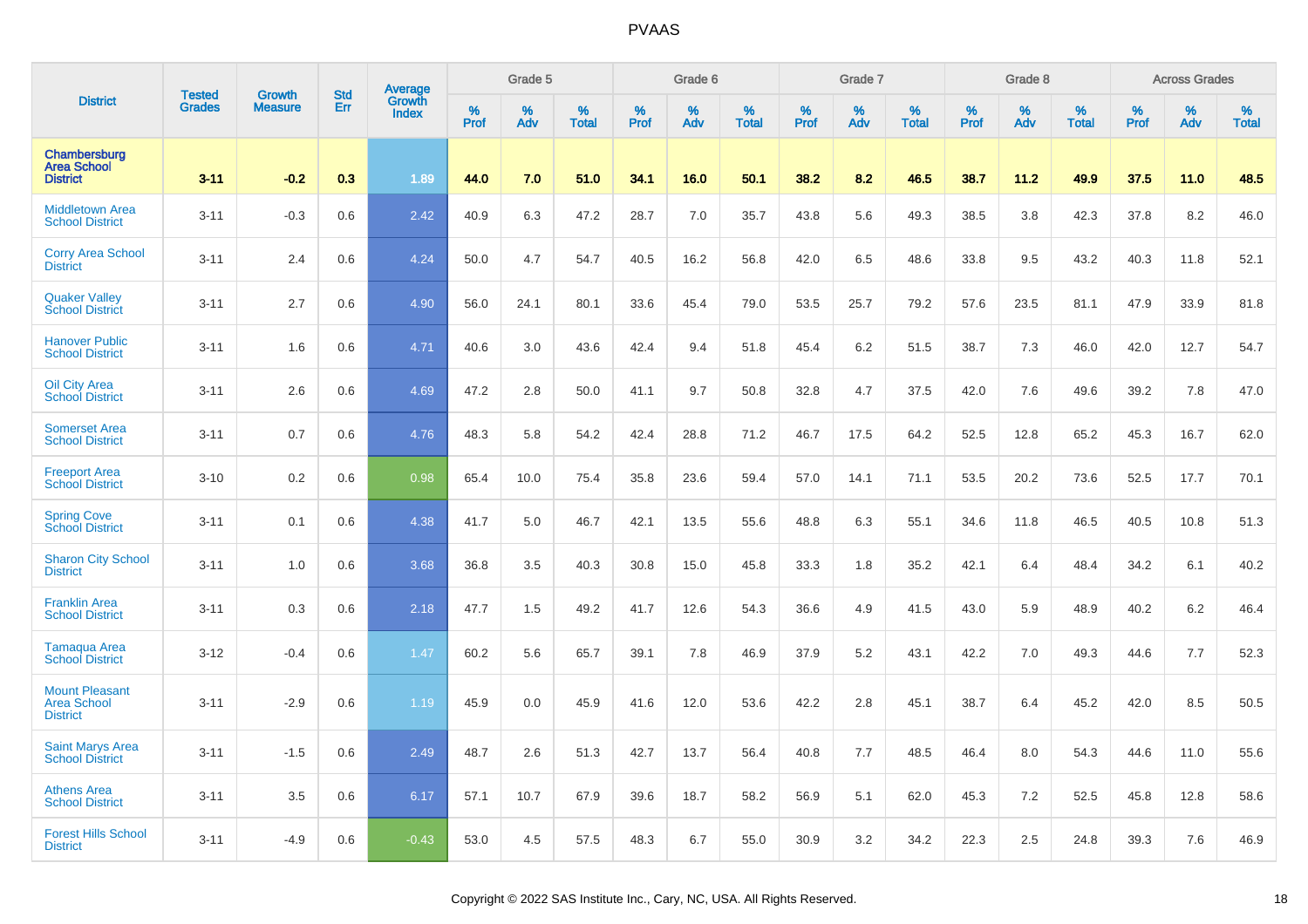|                                                                   |                                |                                 | <b>Std</b> | Average                       |              | Grade 5  |                   |           | Grade 6  |                   |           | Grade 7  |                   |           | Grade 8  |                   |           | <b>Across Grades</b> |                   |
|-------------------------------------------------------------------|--------------------------------|---------------------------------|------------|-------------------------------|--------------|----------|-------------------|-----------|----------|-------------------|-----------|----------|-------------------|-----------|----------|-------------------|-----------|----------------------|-------------------|
| <b>District</b>                                                   | <b>Tested</b><br><b>Grades</b> | <b>Growth</b><br><b>Measure</b> | Err        | <b>Growth</b><br><b>Index</b> | $\%$<br>Prof | %<br>Adv | %<br><b>Total</b> | %<br>Prof | %<br>Adv | %<br><b>Total</b> | %<br>Prof | %<br>Adv | %<br><b>Total</b> | %<br>Prof | %<br>Adv | %<br><b>Total</b> | %<br>Prof | %<br>Adv             | %<br><b>Total</b> |
| Chambersburg<br><b>Area School</b><br><b>District</b>             | $3 - 11$                       | $-0.2$                          | 0.3        | 1.89                          | 44.0         | 7.0      | 51.0              | 34.1      | 16.0     | 50.1              | 38.2      | 8.2      | 46.5              | 38.7      | 11.2     | 49.9              | 37.5      | 11.0                 | 48.5              |
| <b>Lehigh Valley</b><br>Academy Regional<br><b>Charter School</b> | $3 - 11$                       | 0.4                             | 0.6        | 1.58                          | 50.0         | 5.8      | 55.8              | 38.3      | 18.8     | 57.0              | 50.9      | 3.8      | 54.7              | 51.8      | 4.6      | 56.4              | 46.4      | 11.0                 | 57.4              |
| <b>Mid Valley School</b><br><b>District</b>                       | $3 - 10$                       | $-0.4$                          | 0.6        | 4.01                          | 41.6         | 5.0      | 46.5              | 48.8      | 10.4     | 59.2              | 38.6      | 2.4      | 40.9              | 26.2      | 2.7      | 28.9              | 38.8      | 7.4                  | 46.2              |
| Huntingdon Area<br><b>School District</b>                         | $3 - 11$                       | 1.8                             | 0.6        | 5.73                          | 41.6         | 3.5      | 45.1              | 33.0      | 11.9     | 44.9              | 34.5      | 7.9      | 42.4              | 34.9      | 7.1      | 42.1              | 37.2      | 10.0                 | 47.2              |
| <b>Milton Area School</b><br><b>District</b>                      | $3 - 11$                       | 3.2                             | 0.6        | 5.64                          | 51.7         | 5.8      | 57.5              | 40.3      | 12.4     | 52.7              | 48.9      | 13.3     | 62.2              | 40.9      | 16.5     | 57.5              | 42.3      | 13.0                 | 55.3              |
| <b>Schuylkill Valley</b><br><b>School District</b>                | $3 - 11$                       | 0.6                             | 0.6        | 2.04                          | 53.1         | 3.1      | 56.2              | 44.4      | 16.9     | 61.3              | 42.9      | 7.5      | 50.4              | 45.0      | 6.3      | 51.4              | 45.2      | 10.3                 | 55.6              |
| <b>Tyrone Area</b><br><b>School District</b>                      | $3 - 12$                       | $-2.0$                          | 0.6        | 1.91                          | 50.4         | 3.0      | 53.3              | 43.4      | 10.1     | 53.5              | 43.8      | 5.0      | 48.8              | 44.7      | 6.1      | 50.9              | 45.2      | 12.0                 | 57.2              |
| <b>Deer Lakes School</b><br><b>District</b>                       | $3 - 11$                       | $-0.4$                          | 0.6        | 2.21                          | 52.0         | 5.5      | 57.5              | 47.2      | 22.0     | 69.1              | 42.4      | 10.6     | 53.0              | 44.7      | 10.7     | 55.3              | 45.1      | 14.9                 | 60.0              |
| <b>Lewisburg Area</b><br><b>School District</b>                   | $3 - 11$                       | 4.0                             | 0.6        | 6.97                          | 53.1         | 21.2     | 74.3              | 38.8      | 38.8     | 77.7              | 42.6      | 30.9     | 73.5              | 43.0      | 31.1     | 74.1              | 44.8      | 30.1                 | 74.9              |
| Punxsutawney<br><b>Area School</b><br><b>District</b>             | $3 - 11$                       | 1.1                             | 0.6        | 3.35                          | 52.2         | 9.4      | 61.6              | 54.9      | 13.3     | 68.1              | 36.8      | 5.6      | 42.4              | 40.0      | 5.4      | 45.4              | 41.5      | 12.4                 | 53.8              |
| <b>Midd-West School</b><br><b>District</b>                        | $3 - 11$                       | 1.2                             | 0.6        | 5.38                          | 52.2         | 3.0      | 55.2              | 42.5      | 9.7      | 52.2              | 51.0      | 5.1      | 56.1              | 48.8      | 8.0      | 56.8              | 46.3      | 8.6                  | 55.0              |
| <b>Yough School</b><br><b>District</b>                            | $3 - 10$                       | $-4.7$                          | 0.6        | $-1.33$                       | 37.9         | 1.5      | 39.4              | 39.6      | 15.7     | 55.2              | 42.3      | 8.2      | 50.5              | 36.7      | 5.8      | 42.5              | 41.9      | 9.2                  | 51.1              |
| <b>Upper Adams</b><br><b>School District</b>                      | $3 - 11$                       | 0.7                             | 0.6        | 1.17                          | 47.3         | 3.8      | 51.2              | 40.2      | 16.2     | 56.4              | 37.7      | 6.6      | 44.3              | 51.5      | 0.0      | 51.5              | 43.6      | 8.8                  | 52.4              |
| <b>Littlestown Area</b><br><b>School District</b>                 | $3 - 11$                       | 4.6                             | 0.6        | 7.92                          | 49.6         | 3.5      | 53.1              | 50.8      | 15.6     | 66.4              | 37.0      | 7.4      | 44.4              | 55.6      | 6.4      | 61.9              | 45.7      | 9.8                  | 55.5              |
| <b>East Lycoming</b><br><b>School District</b>                    | $3 - 11$                       | $-0.6$                          | 0.6        | 4.17                          | 63.9         | 6.7      | 70.6              | 45.3      | 24.5     | 69.8              | 57.8      | 10.7     | 68.6              | 43.0      | 12.4     | 55.4              | 47.7      | 14.9                 | 62.6              |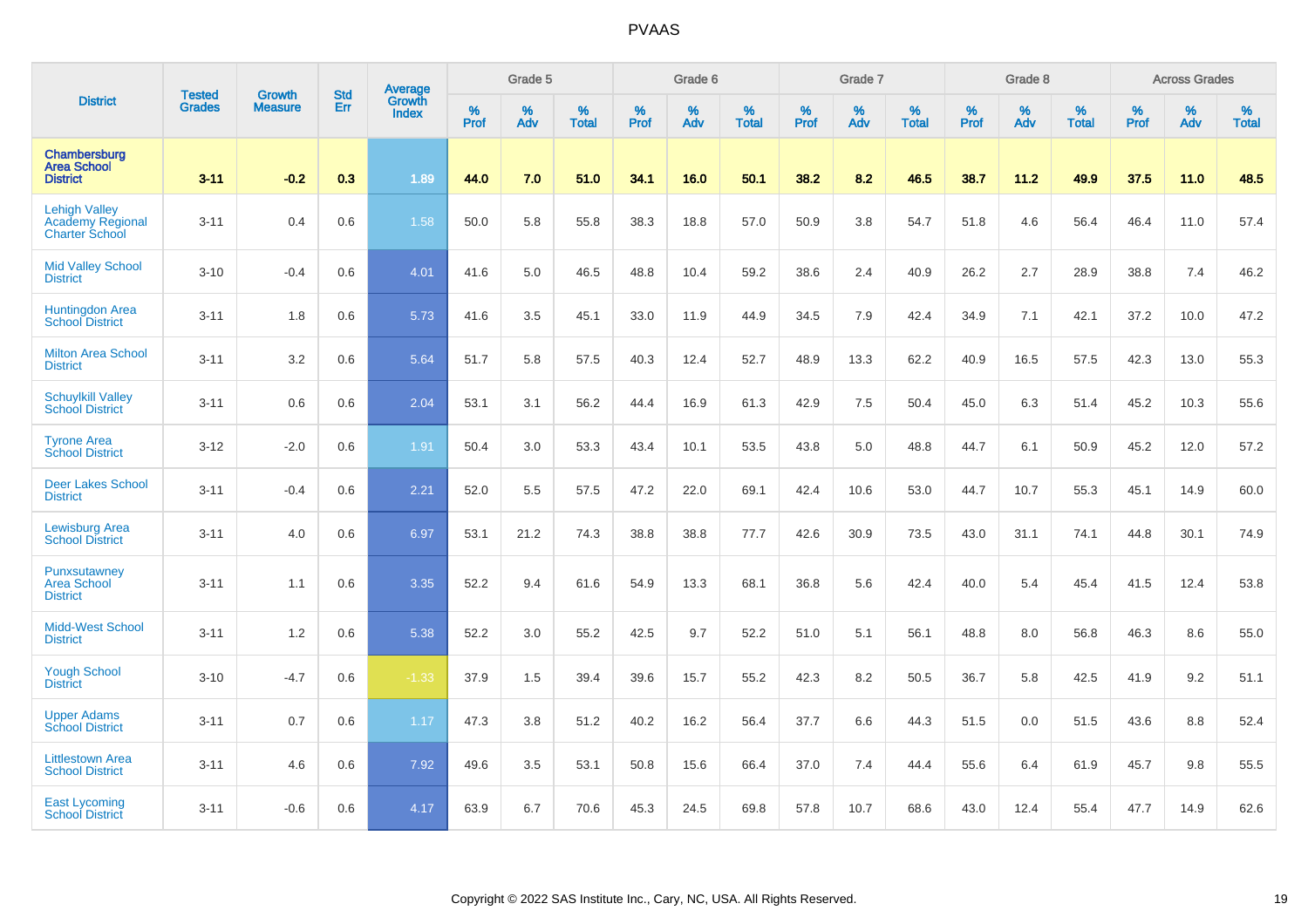|                                                       |                         | <b>Growth</b>  | <b>Std</b> | Average                |                     | Grade 5  |                      |              | Grade 6  |                      |                     | Grade 7     |                      |                     | Grade 8     |                   |                     | <b>Across Grades</b> |                   |
|-------------------------------------------------------|-------------------------|----------------|------------|------------------------|---------------------|----------|----------------------|--------------|----------|----------------------|---------------------|-------------|----------------------|---------------------|-------------|-------------------|---------------------|----------------------|-------------------|
| <b>District</b>                                       | <b>Tested</b><br>Grades | <b>Measure</b> | Err        | Growth<br><b>Index</b> | $\%$<br><b>Prof</b> | %<br>Adv | $\%$<br><b>Total</b> | $\%$<br>Prof | %<br>Adv | $\%$<br><b>Total</b> | $\%$<br><b>Prof</b> | $\%$<br>Adv | $\%$<br><b>Total</b> | $\%$<br><b>Prof</b> | $\%$<br>Adv | %<br><b>Total</b> | $\%$<br><b>Prof</b> | %<br>Adv             | %<br><b>Total</b> |
| Chambersburg<br><b>Area School</b><br><b>District</b> | $3 - 11$                | $-0.2$         | 0.3        | 1.89                   | 44.0                | 7.0      | 51.0                 | 34.1         | 16.0     | 50.1                 | 38.2                | 8.2         | 46.5                 | 38.7                | 11.2        | 49.9              | 37.5                | 11.0                 | 48.5              |
| <b>Bermudian Springs</b><br><b>School District</b>    | $3 - 11$                | 0.2            | 0.6        | 1.42                   | 50.4                | 0.0      | 50.4                 | 37.5         | 10.6     | 48.1                 | 44.5                | 5.9         | 50.4                 | 39.8                | 6.5         | 46.3              | 42.4                | 6.9                  | 49.3              |
| <b>Beaver Area</b><br><b>School District</b>          | $3 - 10$                | $-1.0$         | 0.6        | 5.55                   | 56.2                | 21.5     | 77.7                 | 40.0         | 48.3     | 88.3                 | 65.5                | 12.9        | 78.4                 | 53.6                | 16.1        | 69.6              | 50.4                | 29.6                 | 79.9              |
| <b>Southeast Delco</b><br><b>School District</b>      | $3 - 10$                | $-0.6$         | 0.6        | 2.38                   | 28.6                | 0.0      | 28.6                 | 30.4         | 1.8      | 32.1                 | 29.2                | 1.5         | 30.8                 | 34.4                | 3.8         | 38.2              | 28.9                | 2.4                  | 31.3              |
| <b>Pocono Mountain</b><br><b>School District</b>      | $3 - 12$                | 0.1            | 0.6        | 2.09                   | 48.0                | 5.4      | 53.5                 | 41.8         | 7.9      | 49.7                 | 42.1                | 1.8         | 43.9                 | 35.6                | 1.9         | 37.5              | 43.4                | 7.1                  | 50.5              |
| <b>Avon Grove</b><br><b>Charter School</b>            | $3 - 11$                | 1.7            | 0.6        | 3.46                   | 53.3                | 4.9      | 58.2                 | 47.4         | 18.2     | 65.7                 | 51.1                | 16.3        | 67.4                 | 38.6                | 9.9         | 48.5              | 42.6                | 14.8                 | 57.4              |
| <b>Bedford Area</b><br><b>School District</b>         | $3 - 11$                | 5.0            | 0.6        | 8.52                   | 54.2                | 3.4      | 57.6                 | 37.1         | 16.4     | 53.4                 | 44.8                | 13.8        | 58.6                 | 42.8                | 12.2        | 55.0              | 46.2                | 12.2                 | 58.4              |
| <b>Wyomissing Area</b><br><b>School District</b>      | $3 - 12$                | $-1.6$         | 0.6        | 3.63                   | 47.3                | 14.7     | 62.0                 | 50.5         | 21.8     | 72.3                 | 47.3                | 11.6        | 58.9                 | 46.4                | 13.6        | 60.0              | 46.4                | 19.4                 | 65.8              |
| <b>Octorara Area</b><br><b>School District</b>        | $3 - 11$                | $-3.9$         | 0.6        | $-0.87$                | 44.6                | 9.1      | 53.6                 | 53.3         | 8.3      | 61.7                 | 28.9                | 5.2         | 34.1                 | 40.5                | 6.0         | 46.6              | 42.6                | 9.0                  | 51.6              |
| <b>Agora Cyber</b><br>Charter School                  | $3 - 11$                | $-2.5$         | 0.6        | $-0.91$                | 31.7                | 1.0      | 32.7                 | 30.1         | 7.0      | 37.1                 | 29.0                | 2.8         | 31.7                 | 28.3                | 2.0         | 30.3              | 30.7                | 4.8                  | 35.5              |
| <b>North Pocono</b><br><b>School District</b>         | $3 - 11$                | 0.3            | 0.6        | 2.99                   | 55.8                | 8.5      | 64.3                 | 57.8         | 12.1     | 69.8                 | 61.3                | 16.0        | 77.3                 | 48.7                | 12.4        | 61.1              | 54.2                | 17.4                 | 71.6              |
| <b>Ambridge Area</b><br><b>School District</b>        | $3 - 12$                | $-0.9$         | 0.6        | 0.10                   | 40.2                | 8.2      | 48.4                 | 36.9         | 12.6     | 49.5                 | 36.2                | 8.7         | 44.9                 | 37.1                | 6.4         | 43.6              | 37.5                | 12.2                 | 49.7              |
| <b>Derry Area School</b><br><b>District</b>           | $3 - 11$                | 2.2            | 0.6        | 3.78                   | 44.6                | 8.3      | 52.9                 | 44.4         | 29.1     | 73.5                 | 49.6                | 17.1        | 66.7                 | 43.1                | 12.9        | 56.0              | 44.1                | 17.4                 | 61.5              |
| <b>Pine Grove Area</b><br><b>School District</b>      | $3 - 11$                | 0.9            | 0.6        | 4.20                   | 55.8                | 1.0      | 56.8                 | 41.0         | 14.5     | 55.6                 | 44.7                | 0.8         | 45.5                 | 45.5                | 6.2         | 51.8              | 46.5                | 10.4                 | 56.9              |
| <b>Central Cambria</b><br><b>School District</b>      | $3 - 11$                | $-3.0$         | 0.6        | $-0.86$                | 59.8                | 11.1     | 70.9                 | 33.6         | 13.3     | 46.9                 | 48.2                | 4.4         | 52.6                 | 38.9                | 4.8         | 43.6              | 44.9                | 10.7                 | 55.6              |
| <b>Keystone Oaks</b><br><b>School District</b>        | $3 - 11$                | $-1.4$         | 0.6        | 1.31                   | 54.1                | 17.2     | 71.3                 | 35.4         | 25.7     | 61.1                 | 45.1                | 13.3        | 58.4                 | 41.1                | 12.5        | 53.6              | 44.5                | 21.3                 | 65.8              |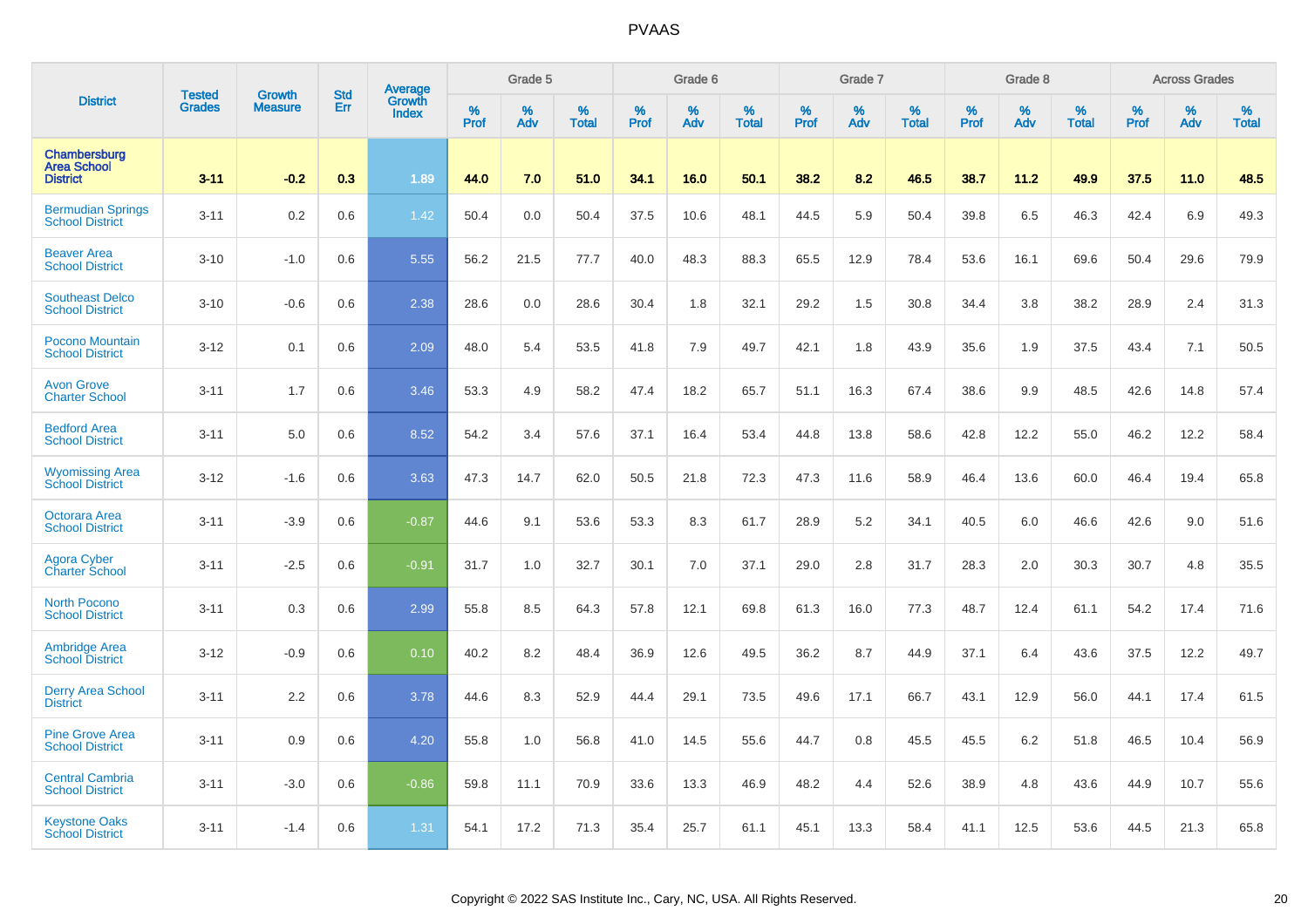|                                                        | <b>Tested</b> | <b>Growth</b>  | <b>Std</b> | <b>Average</b>         |                  | Grade 5  |                   |           | Grade 6  |                   |           | Grade 7  |                   |           | Grade 8  |                   |           | <b>Across Grades</b> |                   |
|--------------------------------------------------------|---------------|----------------|------------|------------------------|------------------|----------|-------------------|-----------|----------|-------------------|-----------|----------|-------------------|-----------|----------|-------------------|-----------|----------------------|-------------------|
| <b>District</b>                                        | <b>Grades</b> | <b>Measure</b> | <b>Err</b> | Growth<br><b>Index</b> | %<br><b>Prof</b> | %<br>Adv | %<br><b>Total</b> | %<br>Prof | %<br>Adv | %<br><b>Total</b> | %<br>Prof | %<br>Adv | %<br><b>Total</b> | %<br>Prof | %<br>Adv | %<br><b>Total</b> | %<br>Prof | %<br>Adv             | %<br><b>Total</b> |
| Chambersburg<br><b>Area School</b><br><b>District</b>  | $3 - 11$      | $-0.2$         | 0.3        | 1.89                   | 44.0             | 7.0      | 51.0              | 34.1      | 16.0     | 50.1              | 38.2      | 8.2      | 46.5              | 38.7      | 11.2     | 49.9              | 37.5      | 11.0                 | 48.5              |
| <b>Mifflinburg Area</b><br><b>School District</b>      | $3 - 11$      | 1.9            | 0.6        | 6.51                   | 60.8             | 8.0      | 68.8              | 47.8      | 20.7     | 68.5              | 47.1      | 5.8      | 52.9              | 53.8      | 8.6      | 62.5              | 49.7      | 13.0                 | 62.7              |
| <b>Susquenita School</b><br><b>District</b>            | $3 - 11$      | 0.7            | 0.6        | 3.42                   | 46.7             | 9.2      | 55.8              | 45.3      | 8.5      | 53.8              | 38.0      | 7.4      | 45.4              | 42.1      | 6.5      | 48.6              | 43.0      | 11.2                 | 54.2              |
| <b>Towanda Area</b><br><b>School District</b>          | $3 - 11$      | 0.7            | 0.6        | 5.23                   | 40.8             | 6.7      | 47.5              | 36.4      | 19.6     | 56.1              | 37.3      | 5.9      | 43.2              | 40.5      | 7.8      | 48.3              | 36.0      | 10.8                 | 46.7              |
| <b>Grove City Area</b><br><b>School District</b>       | $3 - 12$      | 1.6            | 0.6        | 3.90                   | 45.0             | 21.0     | 66.0              | 36.9      | 23.8     | 60.7              | 58.9      | 16.1     | 75.0              | 47.1      | 12.6     | 59.7              | 45.7      | 20.1                 | 65.8              |
| <b>Ellwood City Area</b><br><b>School District</b>     | $3 - 11$      | 0.6            | 0.6        | 3.38                   | 53.8             | 11.5     | 65.4              | 47.0      | 14.8     | 61.7              | 43.0      | 10.7     | 53.7              | 41.3      | 8.3      | 49.5              | 45.3      | 10.3                 | 55.6              |
| Jim Thorpe Area<br><b>School District</b>              | $3 - 11$      | $-3.4$         | 0.6        | $-2.05$                | 45.4             | 2.0      | 47.5              | 30.8      | 9.4      | 40.2              | 37.9      | 6.4      | 44.3              | 37.6      | 5.6      | 43.2              | 38.6      | 8.0                  | 46.6              |
| <b>Mcguffey School</b><br><b>District</b>              | $3 - 11$      | $-1.8$         | 0.6        | 1.38                   | 43.5             | 1.8      | 45.4              | 42.7      | 12.6     | 55.3              | 34.9      | 0.9      | 35.8              | 38.0      | 4.1      | 42.2              | 41.6      | 8.2                  | 49.8              |
| Lake-Lehman<br><b>School District</b>                  | $3 - 11$      | 2.0            | 0.6        | 4.90                   | 46.8             | 4.5      | 51.4              | 42.9      | 10.5     | 53.3              | 53.0      | 9.6      | 62.6              | 52.2      | 8.7      | 60.9              | 48.7      | 10.4                 | 59.1              |
| Philipsburg-<br>Osceola Area<br><b>School District</b> | $3 - 11$      | $-4.8$         | 0.6        | $-0.04$                | 45.5             | 6.5      | 52.0              | 41.3      | 11.9     | 53.2              | 35.2      | 2.4      | 37.6              | 33.0      | 6.2      | 39.2              | 40.7      | 11.1                 | 51.8              |
| Penn Cambria<br><b>School District</b>                 | $3 - 11$      | $-0.4$         | 0.6        | 2.47                   | 56.8             | 0.9      | 57.7              | 46.5      | 7.1      | 53.5              | 58.1      | 7.7      | 65.8              | 52.3      | 7.8      | 60.2              | 48.8      | 9.2                  | 58.0              |
| <b>Southern Tioga</b><br><b>School District</b>        | $3 - 11$      | 1.4            | 0.6        | 2.67                   | 38.5             | 4.2      | 42.7              | 39.6      | 14.2     | 53.8              | 44.9      | 3.6      | 48.6              | 37.2      | 8.3      | 45.4              | 38.5      | 7.0                  | 45.6              |
| <b>Bald Eagle Area</b><br><b>School District</b>       | $3 - 11$      | 0.1            | 0.6        | 3.73                   | 54.7             | 4.7      | 59.4              | 41.6      | 7.9      | 49.5              | 32.2      | 2.5      | 34.8              | 34.2      | 14.0     | 48.2              | 39.5      | 10.5                 | 50.0              |
| Cheltenham<br><b>School District</b>                   | $3 - 11$      | $-2.6$         | 0.6        | $-1.69$                | 43.9             | 13.0     | 56.9              | 49.5      | 17.8     | 67.3              | 48.3      | 9.4      | 57.7              | 35.2      | 7.7      | 42.9              | 44.0      | 14.8                 | 58.8              |
| <b>Central Greene</b><br><b>School District</b>        | $3 - 11$      | $-1.8$         | 0.6        | 0.82                   | 35.0             | 0.0      | 35.0              | 40.0      | 9.5      | 49.5              | 33.3      | 5.0      | 38.3              | 31.5      | 1.8      | 33.3              | 35.2      | 5.2                  | 40.3              |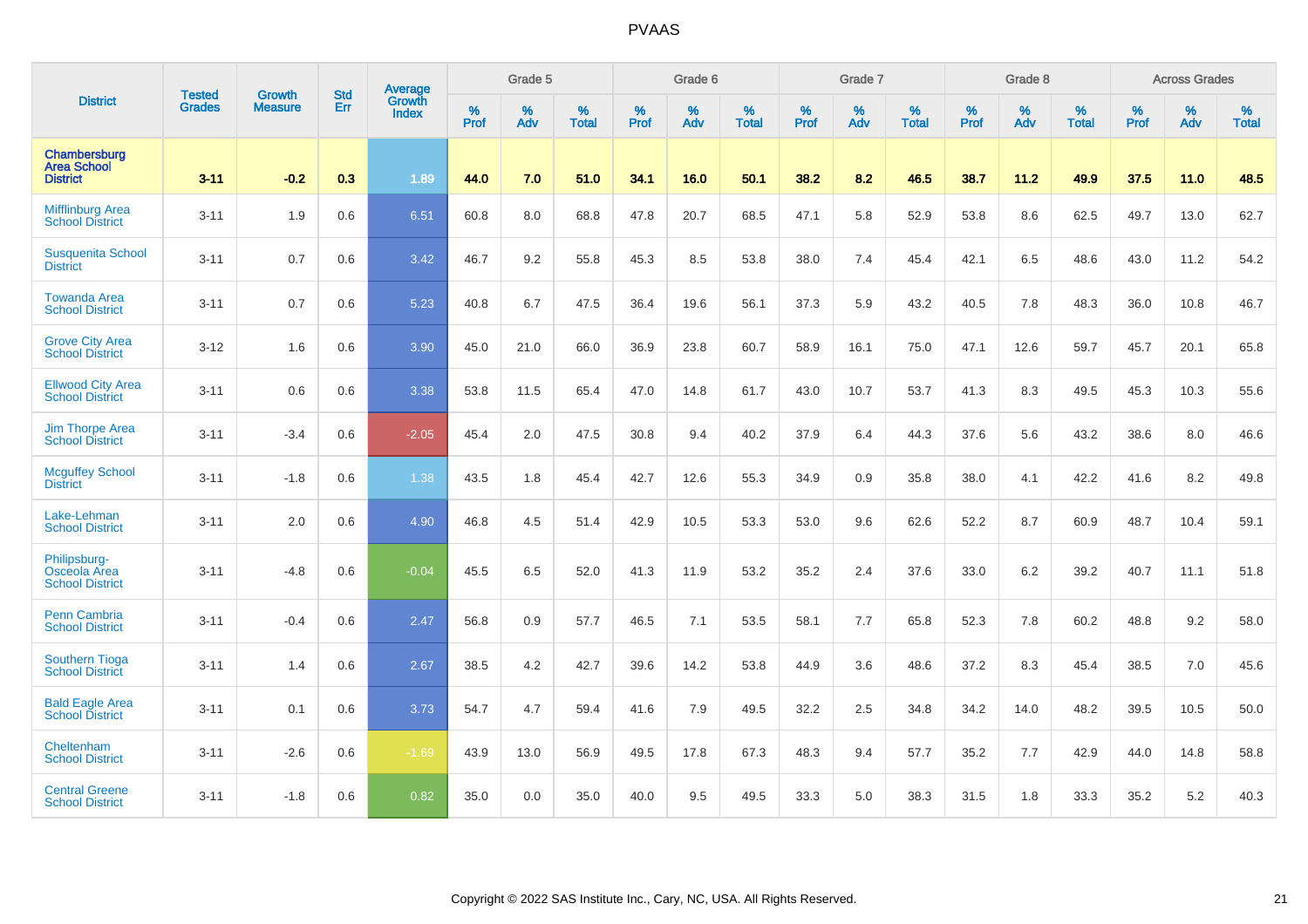|                                                                   |                                | <b>Growth</b>  | <b>Std</b> |                                          |              | Grade 5  |                   |           | Grade 6  |                   |           | Grade 7  |                   |           | Grade 8  |                   |           | <b>Across Grades</b> |                   |
|-------------------------------------------------------------------|--------------------------------|----------------|------------|------------------------------------------|--------------|----------|-------------------|-----------|----------|-------------------|-----------|----------|-------------------|-----------|----------|-------------------|-----------|----------------------|-------------------|
| <b>District</b>                                                   | <b>Tested</b><br><b>Grades</b> | <b>Measure</b> | Err        | <b>Average</b><br>Growth<br><b>Index</b> | $\%$<br>Prof | %<br>Adv | %<br><b>Total</b> | %<br>Prof | %<br>Adv | %<br><b>Total</b> | %<br>Prof | %<br>Adv | %<br><b>Total</b> | %<br>Prof | %<br>Adv | %<br><b>Total</b> | %<br>Prof | %<br>Adv             | %<br><b>Total</b> |
| Chambersburg<br><b>Area School</b><br><b>District</b>             | $3 - 11$                       | $-0.2$         | 0.3        | 1.89                                     | 44.0         | 7.0      | 51.0              | 34.1      | 16.0     | 50.1              | 38.2      | 8.2      | 46.5              | 38.7      | 11.2     | 49.9              | 37.5      | 11.0                 | 48.5              |
| <b>Greater Nanticoke</b><br><b>Area School</b><br><b>District</b> | $3 - 12$                       | $-0.0$         | 0.6        | 1.30                                     | 43.1         | 2.8      | 45.9              | 26.7      | 6.0      | 32.8              | 23.6      | 1.9      | 25.5              | 35.6      | 3.5      | 39.1              | 29.8      | 5.0                  | 34.8              |
| <b>Girard School</b><br><b>District</b>                           | $3 - 11$                       | 1.9            | 0.6        | 3.54                                     | 54.5         | 12.5     | 67.0              | 38.1      | 22.9     | 61.0              | 47.8      | 16.2     | 64.0              | 54.1      | 7.3      | 61.5              | 45.5      | 17.8                 | 63.3              |
| <b>MaST Community</b><br><b>Charter School</b>                    | $3 - 10$                       | $-4.3$         | 0.6        | 2.81                                     | 56.4         | 9.9      | 66.3              | 45.3      | 21.7     | 67.0              | 59.8      | 12.8     | 72.6              | 54.4      | 12.6     | 67.0              | 51.0      | 14.1                 | 65.2              |
| Loyalsock<br><b>Township School</b><br><b>District</b>            | $3 - 12$                       | 1.2            | 0.6        | 3.98                                     | 48.3         | 12.9     | 61.2              | 43.9      | 17.4     | 61.2              | 50.8      | 7.0      | 57.8              | 51.0      | 5.0      | 56.0              | 45.5      | 13.2                 | 58.7              |
| <b>Panther Valley</b><br><b>School District</b>                   | $3 - 12$                       | 0.1            | 0.6        | 0.76                                     | 26.7         | 1.0      | 27.6              | 33.1      | 1.6      | 34.7              | 34.6      | 2.7      | 37.3              | 32.7      | 4.7      | 37.4              | 31.1      | 4.0                  | 35.1              |
| <b>Mount Carmel</b><br><b>Area School</b><br><b>District</b>      | $3 - 11$                       | $-2.5$         | 0.6        | $-0.26$                                  | 36.9         | 1.8      | 38.7              | 31.3      | 7.8      | 39.1              | 30.6      | 0.0      | 30.6              | 29.0      | 2.6      | 31.6              | 32.7      | 4.4                  | 37.2              |
| <b>Chester</b><br>Community<br><b>Charter School</b>              | $3-8$                          | 3.8            | 0.6        | 6.24                                     | 15.7         | 0.8      | 16.4              | 11.9      | 1.8      | 13.8              | 15.2      | 1.0      | 16.2              | 14.8      | 0.0      | 14.8              | 13.2      | 0.7                  | 13.9              |
| Southmoreland<br><b>School District</b>                           | $3 - 11$                       | $-3.9$         | 0.6        | 0.18                                     | 39.6         | 2.1      | 41.7              | 41.4      | 8.1      | 49.6              | 43.1      | 4.6      | 47.7              | 49.5      | 4.8      | 54.4              | 44.6      | 6.8                  | 51.3              |
| <b>Brookville Area</b><br><b>School District</b>                  | $3 - 11$                       | $-3.3$         | 0.6        | $-1.08$                                  | 41.6         | 5.9      | 47.5              | 37.1      | 12.4     | 49.4              | 34.4      | 0.8      | 35.2              | 45.0      | 7.3      | 52.3              | 40.4      | 8.7                  | 49.1              |
| <b>Pequea Valley</b><br><b>School District</b>                    | $3 - 11$                       | 1.3            | 0.6        | 3.16                                     | 46.4         | 1.8      | 48.2              | 36.6      | 7.5      | 44.1              | 43.0      | 4.7      | 47.7              | 37.9      | 6.8      | 44.7              | 37.7      | 6.5                  | 44.2              |
| <b>Richland School</b><br><b>District</b>                         | $3 - 11$                       | 3.6            | 0.6        | 5.79                                     | 51.5         | 18.4     | 69.9              | 54.7      | 20.0     | 74.7              | 51.6      | 14.1     | 65.6              | 53.8      | 15.1     | 68.9              | 51.0      | 18.8                 | 69.8              |
| <b>Belle Vernon Area</b><br><b>School District</b>                | $3 - 11$                       | $-0.1$         | 0.6        | 1.31                                     | 52.2         | 6.3      | 58.6              | 49.6      | 14.8     | 64.4              | 47.8      | 4.4      | 52.2              | 44.1      | 6.4      | 50.5              | 47.7      | 8.9                  | 56.6              |
| <b>Palmerton Area</b><br><b>School District</b>                   | $3 - 11$                       | 1.6            | 0.6        | 4.14                                     | 54.9         | 3.7      | 58.5              | 47.3      | 14.6     | 61.8              | 42.6      | 11.6     | 54.3              | 38.3      | 11.2     | 49.5              | 45.2      | 11.6                 | 56.8              |
| <b>Oley Valley School</b><br><b>District</b>                      | $3 - 11$                       | $-0.0$         | 0.6        | 1.90                                     | 53.5         | 5.0      | 58.4              | 40.0      | 19.0     | 59.0              | 50.0      | 7.8      | 57.8              | 54.8      | 5.4      | 60.2              | 49.6      | 9.0                  | 58.6              |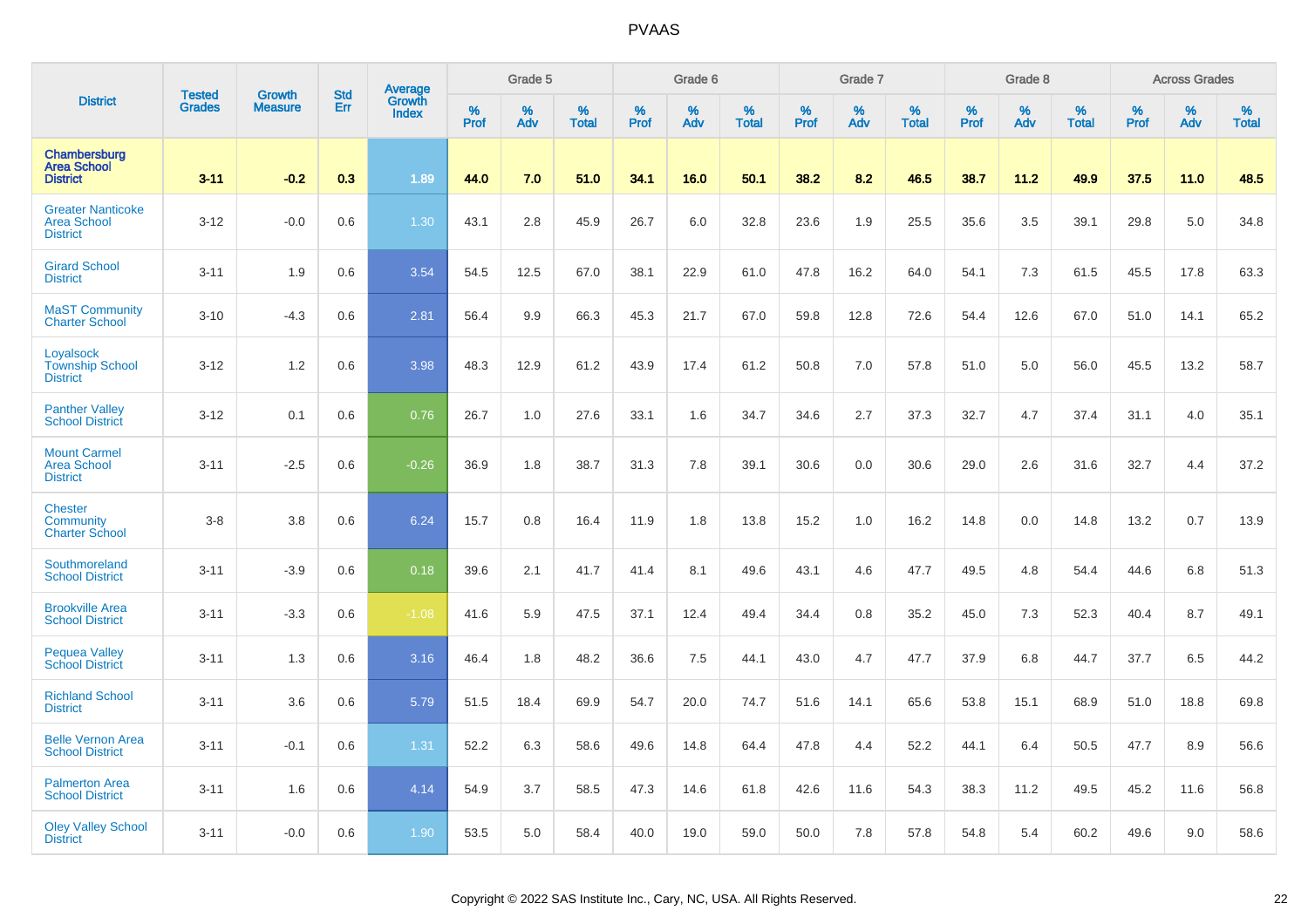|                                                           | <b>Tested</b> | <b>Growth</b>  | <b>Std</b> |                                   |                     | Grade 5  |                   |              | Grade 6  |                   |              | Grade 7  |                   |              | Grade 8  |                   |                  | <b>Across Grades</b> |                   |
|-----------------------------------------------------------|---------------|----------------|------------|-----------------------------------|---------------------|----------|-------------------|--------------|----------|-------------------|--------------|----------|-------------------|--------------|----------|-------------------|------------------|----------------------|-------------------|
| <b>District</b>                                           | <b>Grades</b> | <b>Measure</b> | Err        | Average<br>Growth<br><b>Index</b> | $\%$<br><b>Prof</b> | %<br>Adv | %<br><b>Total</b> | $\%$<br>Prof | %<br>Adv | %<br><b>Total</b> | $\%$<br>Prof | %<br>Adv | %<br><b>Total</b> | $\%$<br>Prof | %<br>Adv | %<br><b>Total</b> | %<br><b>Prof</b> | %<br>Adv             | %<br><b>Total</b> |
| Chambersburg<br><b>Area School</b><br><b>District</b>     | $3 - 11$      | $-0.2$         | 0.3        | 1.89                              | 44.0                | 7.0      | 51.0              | 34.1         | 16.0     | 50.1              | 38.2         | 8.2      | 46.5              | 38.7         | 11.2     | 49.9              | 37.5             | 11.0                 | 48.5              |
| <b>Wyoming Area</b><br><b>School District</b>             | $3 - 10$      | $-4.1$         | 0.6        | $-1.78$                           | 58.6                | 6.0      | 64.7              | 38.8         | 2.9      | 41.8              | 49.5         | 3.2      | 52.7              | 35.8         | 9.4      | 45.3              | 43.5             | 7.5                  | 51.1              |
| <b>Wellsboro Area</b><br><b>School District</b>           | $3 - 11$      | $-0.6$         | 0.6        | 4.08                              | 62.1                | 6.9      | 69.0              | 41.8         | 15.3     | 57.1              | 46.6         | 15.2     | 61.9              | 44.3         | 15.5     | 59.8              | 45.8             | 12.9                 | 58.7              |
| <b>Uniontown Area</b><br><b>School District</b>           | $3 - 11$      | 0.5            | 0.6        | 1.21                              | 40.6                | 9.4      | 50.0              | 40.7         | 14.8     | 55.6              | 37.3         | 3.6      | 40.9              | 42.4         | 3.3      | 45.6              | 39.1             | 11.0                 | 50.1              |
| <b>Riverside School</b><br><b>District</b>                | $3 - 11$      | 2.8            | 0.6        | 4.52                              | 44.6                | 4.0      | 48.5              | 45.4         | 13.1     | 58.6              | 43.7         | 11.6     | 55.3              | 45.0         | 8.3      | 53.2              | 44.3             | 10.7                 | 55.0              |
| Penns Valley Area<br><b>School District</b>               | $3-12$        | 2.5            | 0.6        | 6.79                              | 56.1                | 8.2      | 64.3              | 41.8         | 33.0     | 74.8              | 45.7         | 1.9      | 47.6              | 35.8         | 8.5      | 44.3              | 44.5             | 13.0                 | 57.5              |
| John B. Stetson<br><b>Charter School</b>                  | $5 - 8$       | 3.5            | 0.6        | 5.56                              | 4.5                 | 0.0      | 4.5               | 6.4          | 0.0      | 6.4               | 10.2         | 0.0      | 10.2              | 10.5         | 1.6      | 12.1              | 8.5              | 0.5                  | 8.9               |
| <b>Western Wayne</b><br><b>School District</b>            | $3 - 11$      | $-0.5$         | 0.6        | 1.82                              | 56.6                | 7.6      | 64.2              | 43.0         | 21.5     | 64.5              | 45.2         | 10.6     | 55.8              | 45.8         | 15.0     | 60.8              | 45.8             | 18.1                 | 63.9              |
| <b>Troy Area School</b><br><b>District</b>                | $3 - 10$      | 0.2            | 0.6        | 3.50                              | 45.0                | 1.0      | 46.0              | 25.5         | 5.9      | 31.4              | 45.6         | 6.5      | 52.2              | 42.4         | 10.2     | 52.5              | 39.4             | 6.6                  | 46.0              |
| <b>Cambria Heights</b><br><b>School District</b>          | $3 - 10$      | 1.6            | 0.6        | 4.96                              | 62.9                | 5.6      | 68.5              | 42.6         | 24.8     | 67.3              | 51.0         | 5.2      | 56.2              | 48.2         | 13.4     | 61.6              | 49.1             | 11.7                 | 60.8              |
| <b>Karns City Area</b><br><b>School District</b>          | $3 - 11$      | $-0.9$         | 0.6        | 3.33                              | 56.2                | 9.0      | 65.2              | 46.6         | 14.8     | 61.4              | 47.4         | 1.7      | 49.1              | 40.7         | 1.8      | 42.6              | 44.7             | 6.8                  | 51.5              |
| <b>South Park School</b><br><b>District</b>               | $3 - 11$      | $-0.8$         | 0.6        | 0.04                              | 61.4                | 2.4      | 63.9              | 40.6         | 13.2     | 53.8              | 47.5         | 12.5     | 60.0              | 55.8         | 7.7      | 63.5              | 50.5             | 13.2                 | 63.8              |
| <b>Mohawk Area</b><br><b>School District</b>              | $3 - 11$      | 0.9            | 0.6        | 4.05                              | 43.7                | 6.8      | 50.5              | 44.7         | 21.3     | 66.0              | 56.9         | 7.8      | 64.7              | 55.9         | 8.6      | 64.5              | 46.4             | 17.1                 | 63.5              |
| <b>Big Beaver Falls</b><br>Area School<br><b>District</b> | $3 - 11$      | $-0.7$         | 0.6        | 3.08                              | 44.1                | 2.9      | 47.1              | 30.8         | 1.9      | 32.7              | 29.7         | 5.0      | 34.6              | 27.8         | 2.1      | 29.9              | 33.1             | 3.7                  | 36.8              |
| <b>Tulpehocken Area</b><br><b>School District</b>         | $3 - 12$      | $-0.2$         | 0.6        | 1.52                              | 57.5                | 2.3      | 59.8              | 32.4         | 17.6     | 50.0              | 39.8         | 4.8      | 44.7              | 42.0         | 6.2      | 48.2              | 41.5             | 9.5                  | 51.0              |
| <b>New Brighton Area</b><br><b>School District</b>        | $3 - 11$      | $-4.3$         | 0.6        | $-1.99$                           | 37.1                | 4.5      | 41.6              | 37.0         | 7.0      | 44.0              | 33.7         | 5.0      | 38.6              | 27.6         | 3.8      | 31.4              | 32.4             | 4.8                  | 37.2              |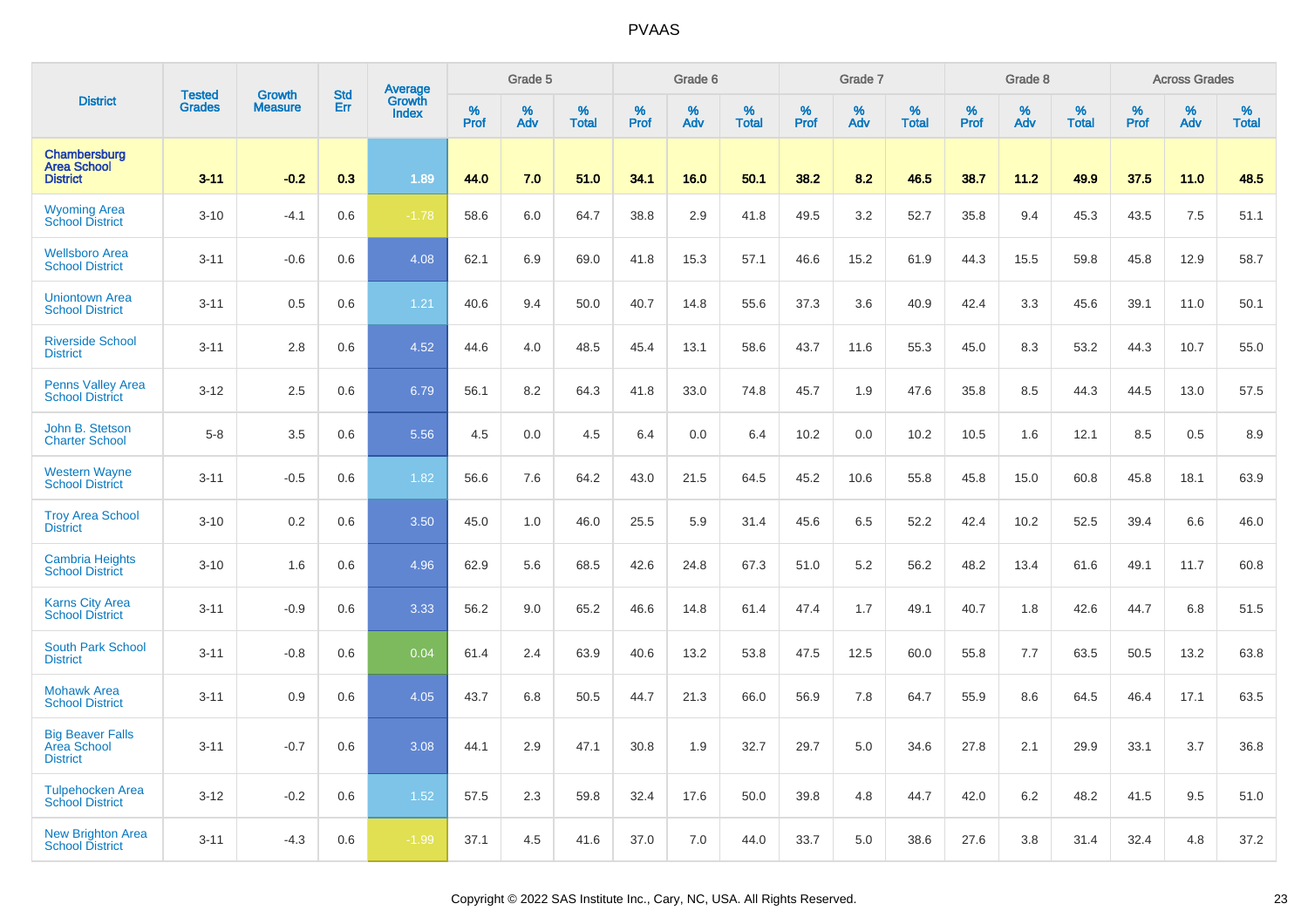|                                                                    |                                | <b>Growth</b>  | <b>Std</b> | Average         |           | Grade 5  |                   |           | Grade 6  |                   |              | Grade 7  |                   |           | Grade 8  |                   |              | <b>Across Grades</b> |                   |
|--------------------------------------------------------------------|--------------------------------|----------------|------------|-----------------|-----------|----------|-------------------|-----------|----------|-------------------|--------------|----------|-------------------|-----------|----------|-------------------|--------------|----------------------|-------------------|
| <b>District</b>                                                    | <b>Tested</b><br><b>Grades</b> | <b>Measure</b> | Err        | Growth<br>Index | %<br>Prof | %<br>Adv | %<br><b>Total</b> | %<br>Prof | %<br>Adv | %<br><b>Total</b> | $\%$<br>Prof | %<br>Adv | %<br><b>Total</b> | %<br>Prof | %<br>Adv | %<br><b>Total</b> | $\%$<br>Prof | %<br>Adv             | %<br><b>Total</b> |
| Chambersburg<br><b>Area School</b><br><b>District</b>              | $3 - 11$                       | $-0.2$         | 0.3        | 1.89            | 44.0      | 7.0      | 51.0              | 34.1      | 16.0     | 50.1              | 38.2         | 8.2      | 46.5              | 38.7      | 11.2     | 49.9              | 37.5         | 11.0                 | 48.5              |
| Northwestern<br><b>School District</b>                             | $3 - 11$                       | $-4.4$         | 0.6        | $-1.84$         | 50.0      | 2.1      | 52.1              | 41.4      | 16.1     | 57.5              | 42.4         | 1.9      | 44.3              | 36.4      | 6.4      | 42.7              | 40.4         | 8.1                  | 48.5              |
| <b>Charleroi School</b><br><b>District</b>                         | $3 - 11$                       | $-2.5$         | 0.6        | 1.65            | 45.1      | 2.0      | 47.1              | 44.0      | 11.0     | 55.0              | 37.7         | 11.3     | 49.1              | 45.3      | 4.2      | 49.5              | 43.2         | 7.7                  | 50.9              |
| New Hope-<br><b>Solebury School</b><br><b>District</b>             | $3 - 11$                       | 2.7            | 0.6        | 7.15            | 63.4      | 11.8     | 75.3              | 46.1      | 25.5     | 71.6              | 50.0         | 22.9     | 72.9              | 60.2      | 25.9     | 86.1              | 51.8         | 23.2                 | 75.0              |
| Pen Argyl Area<br><b>School District</b>                           | $3 - 12$                       | 2.2            | 0.6        | 3.79            | 50.0      | 10.0     | 60.0              | 43.9      | 13.4     | 57.3              | 44.6         | 9.1      | 53.6              | 44.7      | 4.8      | 49.5              | 46.0         | 11.3                 | 57.2              |
| <b>Palisades School</b><br><b>District</b>                         | $3 - 11$                       | 0.4            | 0.6        | 2.52            | 53.1      | 13.5     | 66.7              | 48.5      | 19.2     | 67.7              | 60.2         | 10.7     | 70.9              | 43.2      | 9.1      | 52.3              | 48.5         | 17.4                 | 65.9              |
| <b>Wattsburg Area</b><br><b>School District</b>                    | $3 - 11$                       | 3.0            | 0.6        | 4.82            | 48.9      | 9.1      | 58.0              | 52.1      | 18.1     | 70.2              | 46.2         | 13.2     | 59.3              | 60.8      | 5.9      | 66.7              | 48.4         | 12.4                 | 60.8              |
| <b>Riverside Beaver</b><br><b>County School</b><br><b>District</b> | $3 - 11$                       | 2.3            | 0.6        | 3.93            | 53.1      | 9.4      | 62.5              | 37.0      | 36.0     | 73.0              | 48.8         | 12.5     | 61.2              | 51.6      | 15.8     | 67.4              | 45.6         | 22.4                 | 68.1              |
| Annville-Cleona<br><b>School District</b>                          | $3 - 12$                       | $-0.3$         | 0.6        | 4.34            | 47.5      | 11.2     | 58.8              | 39.6      | 21.9     | 61.5              | 54.0         | 12.6     | 66.7              | 32.4      | 17.6     | 50.0              | 44.0         | 15.5                 | 59.5              |
| <b>Warrior Run</b><br><b>School District</b>                       | $3 - 11$                       | 2.6            | 0.6        | 5.88            | 48.0      | 6.5      | 54.6              | 42.2      | 19.3     | 61.5              | 46.3         | 15.7     | 62.0              | 42.2      | 10.0     | 52.2              | 43.0         | 12.6                 | 55.6              |
| <b>Chestnut Ridge</b><br><b>School District</b>                    | $3 - 12$                       | 1.2            | 0.7        | 3.96            | 53.8      | 4.4      | 58.2              | 42.0      | 19.8     | 61.7              | 57.9         | 3.2      | 61.0              | 50.5      | 6.2      | 56.7              | 47.9         | 11.6                 | 59.5              |
| <b>Bloomsburg Area</b><br><b>School District</b>                   | $3 - 10$                       | $-0.8$         | 0.7        | 1.26            | 49.4      | 4.4      | 53.8              | 43.3      | 15.6     | 58.9              | 36.3         | 7.8      | 44.1              | 50.0      | 6.0      | 56.0              | 46.3         | 11.7                 | 57.9              |
| <b>Westmont Hilltop</b><br><b>School District</b>                  | $3 - 11$                       | $-4.1$         | 0.7        | 0.20            | 40.6      | 3.0      | 43.6              | 36.4      | 12.1     | 48.5              | 47.1         | 1.2      | 48.2              | 56.4      | 4.3      | 60.6              | 41.9         | 9.4                  | 51.2              |
| New Kensington-<br>Arnold School<br><b>District</b>                | $3 - 11$                       | $-1.0$         | 0.7        | $-0.05$         | 22.5      | 0.9      | 23.4              | 20.6      | 10.3     | 30.8              | 27.0         | 0.0      | 27.0              | 26.4      | 3.4      | 29.9              | 27.1         | 4.2                  | 31.3              |
| <b>Wyalusing Area</b><br><b>School District</b>                    | $3 - 12$                       | 1.0            | 0.7        | 5.29            | 36.1      | 2.4      | 38.6              | 43.1      | 13.7     | 56.9              | 43.5         | 12.0     | 55.4              | 36.8      | 3.8      | 40.6              | 39.8         | 9.9                  | 49.6              |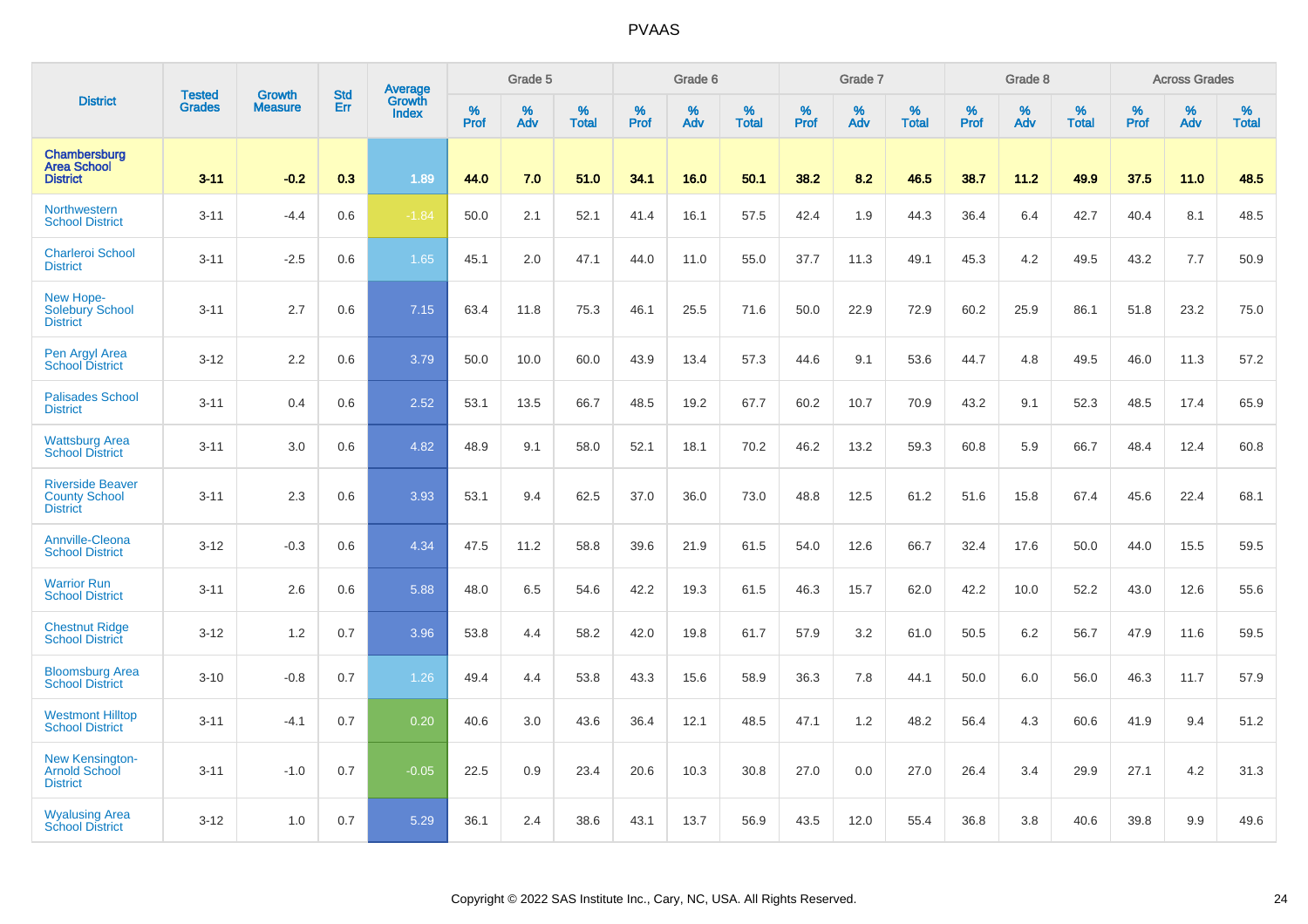|                                                                                            | <b>Tested</b> | <b>Growth</b>  | <b>Std</b> | Average                |           | Grade 5  |                   |           | Grade 6  |                   |           | Grade 7  |                   |           | Grade 8  |                   |           | <b>Across Grades</b> |                   |
|--------------------------------------------------------------------------------------------|---------------|----------------|------------|------------------------|-----------|----------|-------------------|-----------|----------|-------------------|-----------|----------|-------------------|-----------|----------|-------------------|-----------|----------------------|-------------------|
| <b>District</b>                                                                            | <b>Grades</b> | <b>Measure</b> | Err        | Growth<br><b>Index</b> | %<br>Prof | %<br>Adv | %<br><b>Total</b> | %<br>Prof | %<br>Adv | %<br><b>Total</b> | %<br>Prof | %<br>Adv | %<br><b>Total</b> | %<br>Prof | %<br>Adv | %<br><b>Total</b> | %<br>Prof | %<br>Adv             | %<br><b>Total</b> |
| Chambersburg<br><b>Area School</b><br><b>District</b>                                      | $3 - 11$      | $-0.2$         | 0.3        | 1.89                   | 44.0      | 7.0      | 51.0              | 34.1      | 16.0     | 50.1              | 38.2      | 8.2      | 46.5              | 38.7      | 11.2     | 49.9              | 37.5      | 11.0                 | 48.5              |
| The Philadelphia<br><b>Charter School for</b><br><b>Arts and Sciences</b><br>at HR Edmunds | $3-8$         | $-1.2$         | 0.7        | 1.91                   | 11.9      | 2.4      | 14.3              | 18.6      | 0.0      | 18.6              | 17.2      | 0.0      | 17.2              | 24.4      | 0.0      | 24.4              | 16.1      | 0.6                  | 16.7              |
| <b>Blairsville-</b><br><b>Saltsburg School</b><br><b>District</b>                          | $3 - 11$      | $-0.1$         | 0.7        | 1.52                   | 46.9      | 8.2      | 55.1              | 40.4      | 22.5     | 62.9              | 38.6      | 9.9      | 48.5              | 50.6      | 14.1     | 64.7              | 41.8      | 15.1                 | 56.9              |
| <b>Freire Charter</b><br><b>School</b>                                                     | $5 - 11$      | 1.6            | 0.7        | 4.55                   | 17.5      | 0.0      | 17.5              | 31.4      | 1.4      | 32.9              | 28.3      | 2.0      | 30.3              | 33.6      | 3.7      | 37.4              | 27.6      | 1.9                  | 29.5              |
| <b>First Philadelphia</b><br>Preparatory<br><b>Charter School</b>                          | $3 - 8$       | $-3.5$         | 0.7        | $-1.44$                | 13.7      | 1.0      | 14.7              | 22.8      | 1.1      | 23.9              | 7.6       | 0.0      | 7.6               | 18.9      | 4.0      | 23.0              | 16.4      | 1.6                  | 17.9              |
| Salisbury<br><b>Township School</b><br><b>District</b>                                     | $3 - 11$      | $-1.7$         | 0.7        | 2.04                   | 38.3      | 7.4      | 45.7              | 33.0      | 22.0     | 55.0              | 34.8      | 4.4      | 39.1              | 47.1      | 12.6     | 59.8              | 40.0      | 11.6                 | 51.7              |
| <b>Maritime Academy</b><br><b>Charter School</b>                                           | $3 - 10$      | $-6.3$         | 0.7        | $-3.02$                | 16.3      | 0.0      | 16.3              | 18.1      | 2.4      | 20.5              | 24.1      | 3.4      | 27.6              | 22.7      | 0.0      | 22.7              | 19.4      | 1.9                  | 21.3              |
| <b>Lakeland School</b><br><b>District</b>                                                  | $3 - 11$      | $-0.9$         | 0.7        | 1.69                   | 41.3      | 1.3      | 42.7              | 38.7      | 11.8     | 50.5              | 49.1      | 9.4      | 58.5              | 39.3      | 5.6      | 44.9              | 41.3      | 9.6                  | 50.8              |
| <b>Bellwood-Antis</b><br><b>School District</b>                                            | $3 - 10$      | 1.5            | 0.7        | 3.13                   | 46.1      | 3.4      | 49.4              | 34.4      | 16.7     | 51.1              | 44.0      | 10.7     | 54.8              | 41.3      | 26.1     | 67.4              | 41.8      | 16.7                 | 58.6              |
| <b>South Williamsport</b><br><b>Area School</b><br><b>District</b>                         | $3 - 10$      | 0.5            | 0.7        | 1.48                   | 45.7      | 6.4      | 52.1              | 37.4      | 15.4     | 52.8              | 40.5      | 8.3      | 48.8              | 43.2      | 12.5     | 55.7              | 39.9      | 12.1                 | 52.0              |
| Catasauqua Area<br><b>School District</b>                                                  | $3 - 12$      | $-1.3$         | 0.7        | 0.83                   | 30.1      | 0.0      | 30.1              | 55.4      | 9.5      | 64.9              | 33.3      | 2.9      | 36.3              | 24.4      | 7.8      | 32.2              | 36.9      | 5.3                  | 42.2              |
| <b>Southern Columbia</b><br><b>Area School</b><br><b>District</b>                          | $3 - 11$      | 1.6            | 0.7        | 6.77                   | 56.2      | 5.5      | 61.6              | 46.9      | 25.0     | 71.9              | 51.5      | 14.8     | 66.3              | 39.4      | 11.7     | 51.1              | 47.9      | 16.1                 | 64.0              |
| <b>Freedom Area</b><br><b>School District</b>                                              | $3 - 11$      | $-1.9$         | 0.7        | 1.34                   | 36.0      | 2.3      | 38.4              | 36.8      | 12.6     | 49.4              | 37.9      | 1.9      | 39.8              | 40.3      | 1.3      | 41.6              | 38.8      | 6.0                  | 44.7              |
| <b>Carbondale Area</b><br><b>School District</b>                                           | $3 - 10$      | $-1.3$         | 0.7        | 1.07                   | 34.5      | 0.0      | 34.5              | 23.1      | 2.2      | 25.3              | 29.4      | 3.5      | 32.9              | 42.4      | 5.7      | 48.1              | 30.0      | 3.2                  | 33.3              |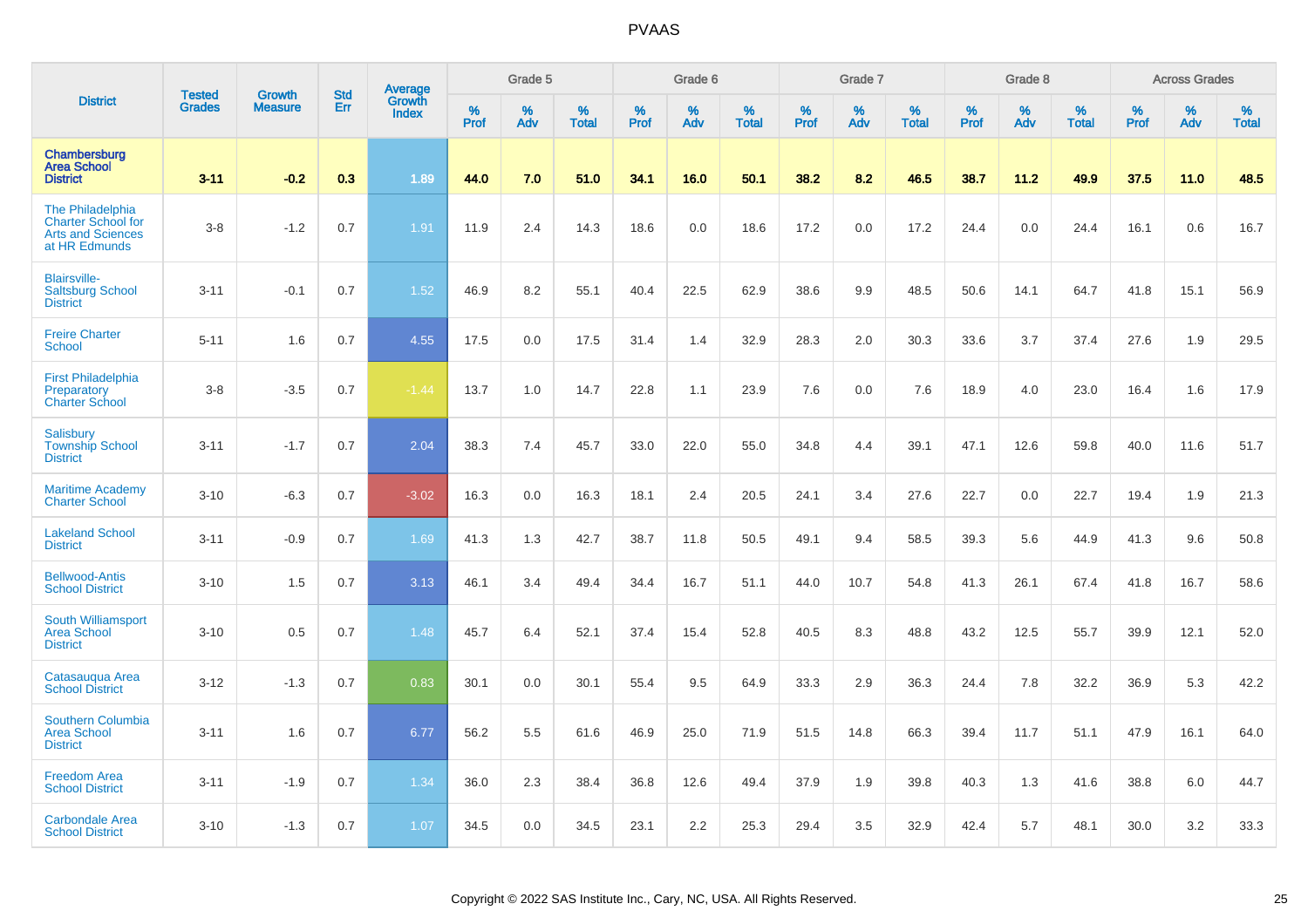|                                                               |                                | <b>Growth</b>  | <b>Std</b> | Average                       |              | Grade 5  |                   |           | Grade 6  |                   |           | Grade 7  |                   |           | Grade 8  |                   |           | <b>Across Grades</b> |                   |
|---------------------------------------------------------------|--------------------------------|----------------|------------|-------------------------------|--------------|----------|-------------------|-----------|----------|-------------------|-----------|----------|-------------------|-----------|----------|-------------------|-----------|----------------------|-------------------|
| <b>District</b>                                               | <b>Tested</b><br><b>Grades</b> | <b>Measure</b> | Err        | <b>Growth</b><br><b>Index</b> | $\%$<br>Prof | %<br>Adv | %<br><b>Total</b> | %<br>Prof | %<br>Adv | %<br><b>Total</b> | %<br>Prof | %<br>Adv | %<br><b>Total</b> | %<br>Prof | %<br>Adv | %<br><b>Total</b> | %<br>Prof | %<br>Adv             | %<br><b>Total</b> |
| Chambersburg<br><b>Area School</b><br><b>District</b>         | $3 - 11$                       | $-0.2$         | 0.3        | 1.89                          | 44.0         | 7.0      | 51.0              | 34.1      | 16.0     | 50.1              | 38.2      | 8.2      | 46.5              | 38.7      | 11.2     | 49.9              | 37.5      | 11.0                 | 48.5              |
| <b>Northern Lehigh</b><br><b>School District</b>              | $3 - 12$                       | $-0.6$         | 0.7        | 0.95                          | 52.1         | 2.1      | 54.2              | 44.4      | 6.2      | 50.6              | 36.7      | 4.2      | 40.8              | 41.7      | 5.6      | 47.2              | 42.1      | 5.6                  | 47.7              |
| <b>Marion Center</b><br><b>Area School</b><br><b>District</b> | $3 - 10$                       | 2.0            | 0.7        | 2.96                          | 52.6         | 10.3     | 62.8              | 45.6      | 22.3     | 68.0              | 52.9      | 5.9      | 58.8              | 49.5      | 7.4      | 56.8              | 49.1      | 13.2                 | 62.3              |
| <b>East Allegheny</b><br><b>School District</b>               | $3 - 11$                       | $-3.0$         | 0.7        | $-1.41$                       | 41.6         | 3.4      | 44.9              | 25.9      | 7.1      | 32.9              | 30.8      | 2.6      | 33.3              | 22.3      | 3.9      | 26.2              | 26.8      | 4.0                  | 30.9              |
| <b>Greenville Area</b><br><b>School District</b>              | $3 - 11$                       | 1.0            | 0.7        | 1.92                          | 46.7         | 5.6      | 52.2              | 52.5      | 11.2     | 63.8              | 43.8      | 5.7      | 49.5              | 31.2      | 12.5     | 43.8              | 42.0      | 10.1                 | 52.1              |
| Pennsylvania<br><b>Virtual Charter</b><br><b>School</b>       | $3 - 11$                       | 2.2            | 0.7        | 3.25                          | 51.9         | 4.7      | 56.6              | 41.9      | 14.0     | 55.9              | 38.4      | 13.1     | 51.5              | 43.8      | 9.0      | 52.8              | 42.3      | 11.6                 | 53.9              |
| <b>Camp Hill School</b><br><b>District</b>                    | $3 - 12$                       | $-2.3$         | 0.7        | 0.25                          | 65.4         | 17.3     | 82.7              | 53.3      | 8.0      | 61.3              | 63.7      | 5.5      | 69.2              | 49.6      | 15.3     | 64.9              | 52.7      | 18.6                 | 71.3              |
| <b>Elk Lake School</b><br><b>District</b>                     | $3 - 11$                       | 2.6            | 0.7        | 4.22                          | 43.8         | 3.8      | 47.5              | 35.8      | 21.0     | 56.8              | 39.8      | 11.4     | 51.1              | 35.8      | 6.2      | 42.0              | 38.3      | 11.7                 | 50.0              |
| <b>Iroquois School</b><br><b>District</b>                     | $3 - 11$                       | $-0.1$         | 0.7        | 0.56                          | 55.1         | 9.0      | 64.1              | 39.5      | 19.8     | 59.3              | 38.8      | 6.1      | 44.9              | 44.0      | 10.0     | 54.0              | 42.6      | 12.8                 | 55.4              |
| <b>Carlynton School</b><br><b>District</b>                    | $3 - 11$                       | 0.0            | 0.7        | 2.14                          | 50.5         | 6.4      | 57.0              | 47.1      | 18.8     | 65.9              | 30.8      | 7.5      | 38.3              | 40.8      | 7.9      | 48.7              | 41.6      | 11.0                 | 52.7              |
| <b>Dunmore School</b><br><b>District</b>                      | $3 - 11$                       | $-2.2$         | 0.7        | 0.07                          | 47.2         | 8.3      | 55.6              | 48.9      | 14.1     | 63.0              | 45.9      | 1.8      | 47.7              | 34.5      | 6.0      | 40.5              | 44.8      | 9.4                  | 54.2              |
| <b>Northampton Area</b><br><b>School District</b>             | $3 - 11$                       | $-4.3$         | 0.7        | $-1.06$                       | 39.1         | 8.6      | 47.7              | 34.2      | 19.3     | 53.5              | 27.4      | 6.8      | 34.2              | 40.0      | 5.0      | 45.0              | 42.3      | 12.8                 | 55.1              |
| <b>Ligonier Valley</b><br><b>School District</b>              | $3 - 11$                       | $-0.8$         | 0.7        | 1.19                          | 43.8         | 7.5      | 51.2              | 46.0      | 16.0     | 62.0              | 40.5      | 2.7      | 43.2              | 45.9      | 10.2     | 56.1              | 44.7      | 12.8                 | 57.6              |
| <b>Mount Union Area</b><br><b>School District</b>             | $3 - 10$                       | 1.4            | 0.7        | 2.08                          | 28.7         | 3.2      | 31.9              | 28.4      | 0.0      | 28.4              | 28.9      | 4.8      | 33.7              | 36.9      | 1.2      | 38.1              | 31.6      | 2.9                  | 34.4              |
| <b>Everett Area</b><br><b>School District</b>                 | $3 - 11$                       | $-0.2$         | 0.7        | 2.63                          | 41.4         | 9.2      | 50.6              | 34.9      | 11.6     | 46.5              | 47.5      | 5.9      | 53.5              | 37.3      | 9.3      | 46.7              | 40.8      | 11.4                 | 52.2              |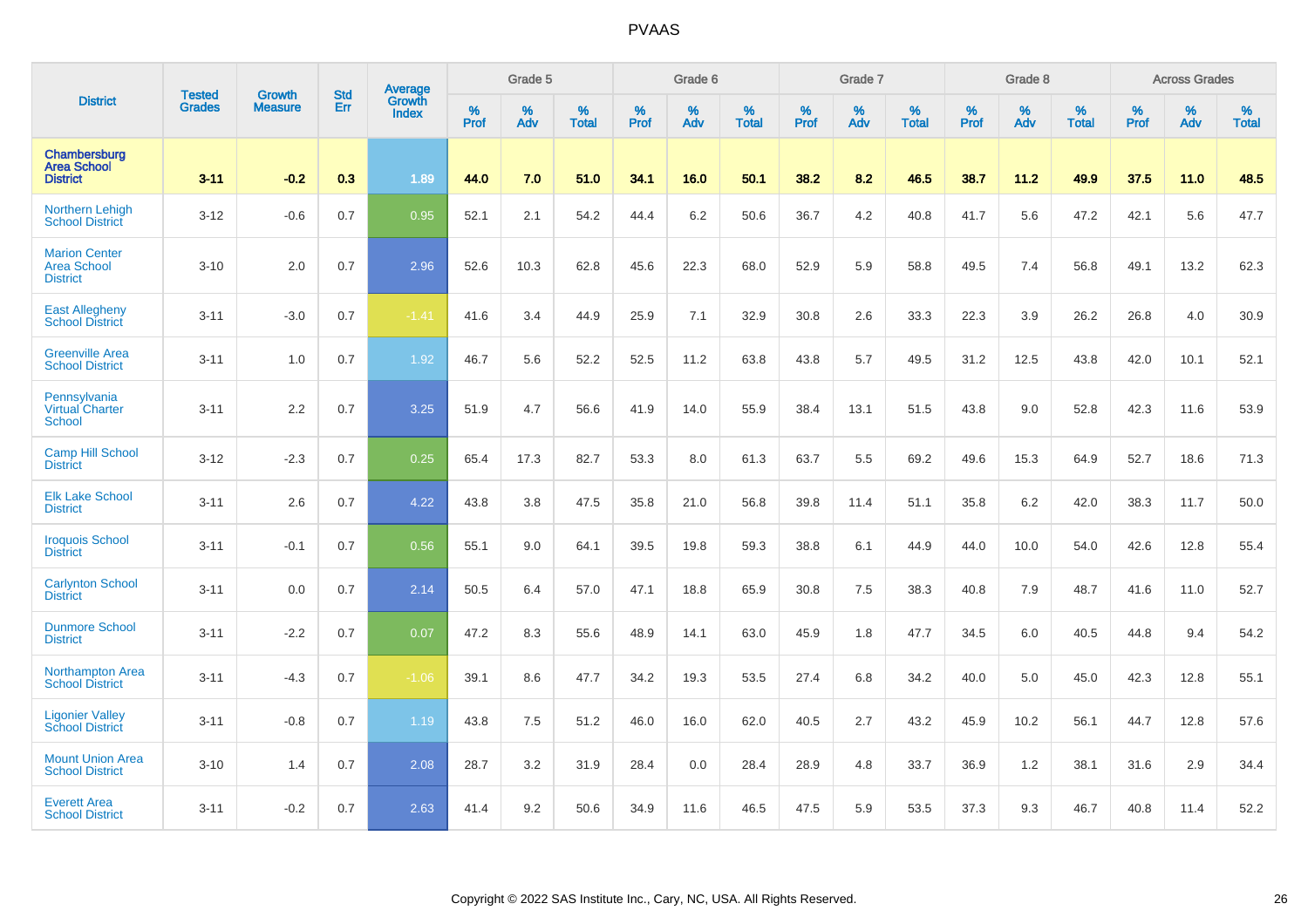|                                                                       | <b>Tested</b> | <b>Growth</b>  | <b>Std</b> | Average                |              | Grade 5  |                   |           | Grade 6  |                   |           | Grade 7  |                   |           | Grade 8  |                   |           | <b>Across Grades</b> |                   |
|-----------------------------------------------------------------------|---------------|----------------|------------|------------------------|--------------|----------|-------------------|-----------|----------|-------------------|-----------|----------|-------------------|-----------|----------|-------------------|-----------|----------------------|-------------------|
| <b>District</b>                                                       | <b>Grades</b> | <b>Measure</b> | Err        | Growth<br><b>Index</b> | $\%$<br>Prof | %<br>Adv | %<br><b>Total</b> | %<br>Prof | %<br>Adv | %<br><b>Total</b> | %<br>Prof | %<br>Adv | %<br><b>Total</b> | %<br>Prof | %<br>Adv | %<br><b>Total</b> | %<br>Prof | %<br>Adv             | %<br><b>Total</b> |
| Chambersburg<br><b>Area School</b><br><b>District</b>                 | $3 - 11$      | $-0.2$         | 0.3        | 1.89                   | 44.0         | 7.0      | 51.0              | 34.1      | 16.0     | 50.1              | 38.2      | 8.2      | 46.5              | 38.7      | 11.2     | 49.9              | 37.5      | 11.0                 | 48.5              |
| <b>Neshannock</b><br><b>Township School</b><br><b>District</b>        | $3 - 10$      | $-3.2$         | 0.7        | $-0.34$                | 56.7         | 8.9      | 65.6              | 57.4      | 20.6     | 77.9              | 62.0      | 14.0     | 76.0              | 51.3      | 6.4      | 57.7              | 55.4      | 13.5                 | 68.9              |
| 21st Century Cyber<br><b>Charter School</b>                           | $6 - 12$      | $-2.2$         | 0.7        | 0.08                   |              |          |                   | 48.2      | 16.7     | 64.9              | 54.9      | 10.5     | 65.4              | 58.0      | 6.7      | 64.7              | 54.2      | 10.8                 | 65.0              |
| <b>Cranberry Area</b><br><b>School District</b>                       | $3 - 12$      | $-0.0$         | 0.7        | 1.30                   | 48.7         | 9.2      | 57.9              | 52.1      | 9.4      | 61.5              | 41.0      | 2.1      | 43.2              | 46.7      | 9.3      | 56.0              | 44.5      | 7.7                  | 52.2              |
| <b>Moniteau School</b><br><b>District</b>                             | $3 - 11$      | $-1.6$         | 0.7        | 0.33                   | 43.4         | 7.2      | 50.6              | 33.3      | 19.0     | 52.4              | 32.1      | 6.0      | 38.1              | 44.0      | 1.3      | 45.3              | 40.5      | 10.6                 | 51.1              |
| <b>Schuylkill Haven</b><br>Area School<br><b>District</b>             | $3 - 11$      | $-1.4$         | 0.7        | 1.96                   | 44.6         | 1.2      | 45.8              | 46.9      | 6.2      | 53.1              | 49.5      | 8.6      | 58.1              | 46.0      | 3.4      | 49.4              | 46.4      | 10.0                 | 56.4              |
| Washington<br><b>School District</b>                                  | $3 - 11$      | $-1.7$         | 0.7        | 0.44                   | 44.7         | 0.0      | 44.7              | 39.6      | 6.2      | 45.8              | 28.0      | 1.2      | 29.3              | 23.5      | 1.5      | 25.0              | 35.4      | 3.1                  | 38.6              |
| Wissahickon<br><b>Charter School</b>                                  | $3 - 8$       | $-1.5$         | 0.7        | 2.12                   | 22.2         | 0.0      | 22.2              | 20.5      | 6.0      | 26.5              | 24.1      | 1.2      | 25.3              | 22.1      | 0.0      | 22.1              | 22.4      | 2.8                  | 25.2              |
| Environmental<br><b>Charter School At</b><br><b>Frick Park</b>        | $3-9$         | $-2.5$         | 0.7        | 0.12                   | 46.0         | 5.3      | 51.3              | 41.5      | 10.6     | 52.1              | 46.6      | 13.6     | 60.2              | 25.4      | 11.9     | 37.3              | 43.3      | 14.6                 | 57.9              |
| <b>Bristol Borough</b><br><b>School District</b>                      | $3 - 12$      | 0.4            | 0.7        | 1.32                   | 37.3         | 1.3      | 38.7              | 28.4      | 18.2     | 46.6              | 39.5      | 7.4      | 46.9              | 27.7      | 6.0      | 33.7              | 33.3      | 8.0                  | 41.4              |
| <b>Bentworth School</b><br><b>District</b>                            | $3 - 11$      | 2.1            | 0.7        | 2.98                   | 60.3         | 15.4     | 75.6              | 46.1      | 6.7      | 52.8              | 52.5      | 20.0     | 72.5              | 43.3      | 11.9     | 55.2              | 52.1      | 16.1                 | 68.2              |
| <b>Southern</b><br><b>Huntingdon County</b><br><b>School District</b> | $3 - 11$      | 1.1            | 0.7        | 2.65                   | 47.1         | 2.9      | 50.0              | 26.6      | 7.6      | 34.2              | 43.2      | 4.6      | 47.7              | 41.5      | 3.7      | 45.1              | 39.6      | 5.6                  | 45.2              |
| <b>Burrell School</b><br><b>District</b>                              | $3 - 11$      | $-3.3$         | 0.7        | 1.06                   | 50.0         | 0.9      | 50.9              | 46.2      | 7.7      | 53.8              | 46.8      | 6.5      | 53.2              | 41.0      | 4.9      | 45.9              | 45.9      | 7.5                  | 53.4              |
| <b>Shenango Area</b><br><b>School District</b>                        | $3 - 11$      | 1.9            | 0.7        | 2.73                   | 46.4         | 19.0     | 65.5              | 37.5      | 25.0     | 62.5              | 45.7      | 9.6      | 55.3              | 41.1      | 18.9     | 60.0              | 42.3      | 18.7                 | 61.1              |
| Apollo-Ridge<br><b>School District</b>                                | $3 - 12$      | $-2.9$         | 0.7        | 2.80                   | 45.6         | 1.5      | 47.1              | 25.3      | 9.6      | 34.9              | 34.6      | 0.0      | 34.6              | 42.1      | 5.3      | 47.4              | 38.1      | 6.5                  | 44.6              |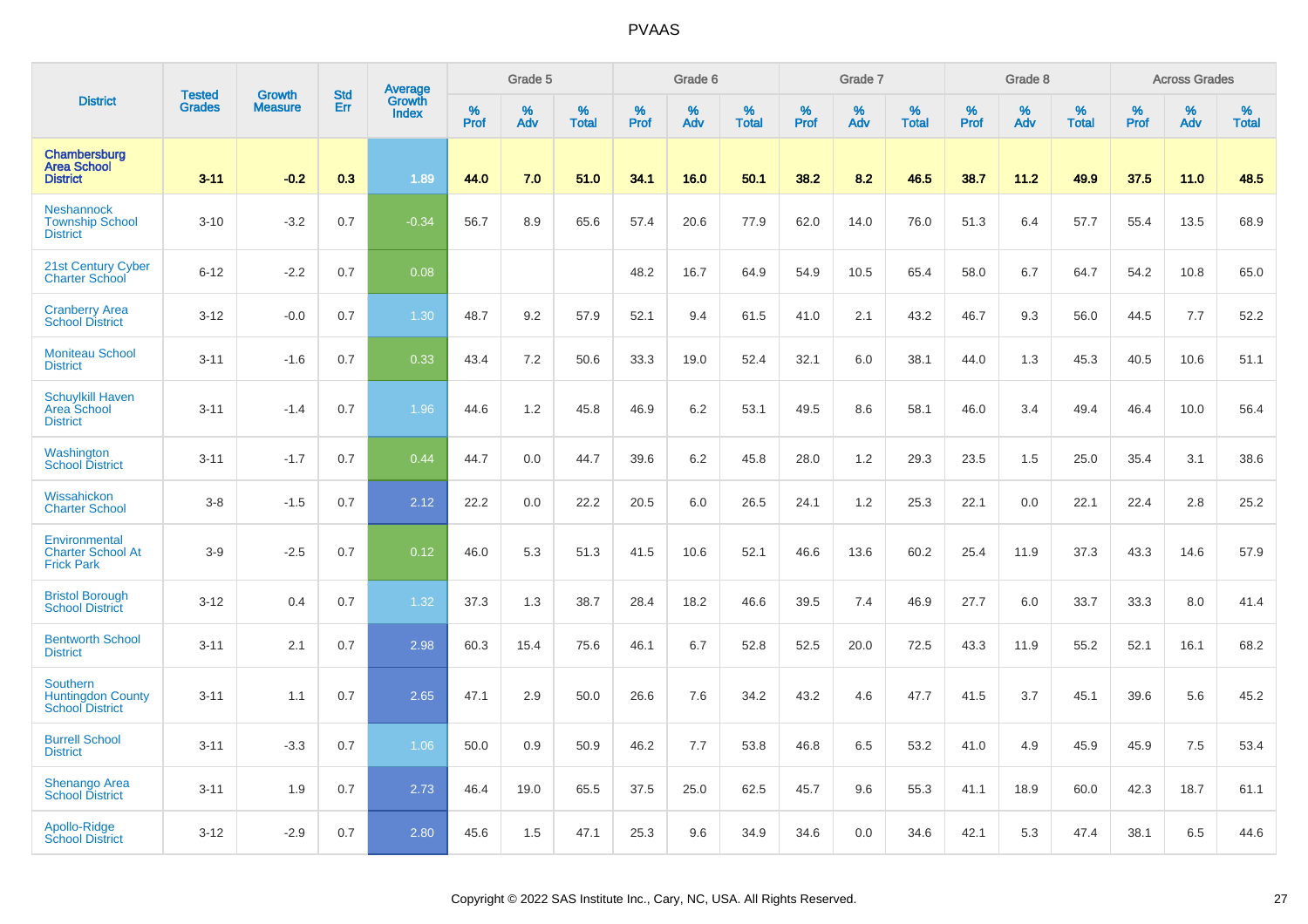|                                                                   | <b>Tested</b> | <b>Growth</b>  | <b>Std</b> | <b>Average</b><br>Growth |                  | Grade 5  |                   |           | Grade 6  |                   |           | Grade 7  |                   |           | Grade 8  |                   |                  | <b>Across Grades</b> |                   |
|-------------------------------------------------------------------|---------------|----------------|------------|--------------------------|------------------|----------|-------------------|-----------|----------|-------------------|-----------|----------|-------------------|-----------|----------|-------------------|------------------|----------------------|-------------------|
| <b>District</b>                                                   | Grades        | <b>Measure</b> | Err        | <b>Index</b>             | %<br><b>Prof</b> | %<br>Adv | %<br><b>Total</b> | %<br>Prof | %<br>Adv | %<br><b>Total</b> | %<br>Prof | %<br>Adv | %<br><b>Total</b> | %<br>Prof | %<br>Adv | %<br><b>Total</b> | %<br><b>Prof</b> | %<br>Adv             | %<br><b>Total</b> |
| Chambersburg<br><b>Area School</b><br><b>District</b>             | $3 - 11$      | $-0.2$         | 0.3        | 1.89                     | 44.0             | 7.0      | 51.0              | 34.1      | 16.0     | 50.1              | 38.2      | 8.2      | 46.5              | 38.7      | 11.2     | 49.9              | 37.5             | 11.0                 | 48.5              |
| Pennsylvania<br><b>Distance Learning</b><br><b>Charter School</b> | $3 - 12$      | 0.0            | 0.7        | 4.62                     | 30.3             | 0.0      | 30.3              | 16.2      | 4.0      | 20.3              | 25.6      | 1.2      | 26.7              | 33.3      | 2.3      | 35.6              | 25.8             | 3.0                  | 28.8              |
| <b>MaST Community</b><br><b>Charter School II</b>                 | $3 - 10$      | $-4.6$         | 0.7        | 0.45                     | 41.0             | 3.0      | 44.0              | 38.7      | 4.3      | 43.0              | 50.0      | 5.9      | 55.9              |           |          |                   | 44.5             | 7.0                  | 51.5              |
| Independence<br><b>Charter School</b>                             | $3 - 8$       | $-2.1$         | 0.7        | $-0.30$                  | 28.8             | 9.6      | 38.4              | 39.0      | 18.3     | 57.3              | 38.3      | 11.1     | 49.4              | 50.9      | 7.0      | 57.9              | 35.6             | 11.9                 | 47.5              |
| Steelton-Highspire<br><b>School District</b>                      | $3 - 11$      | $-1.9$         | 0.7        | 0.69                     | 21.9             | 0.0      | 21.9              | 11.5      | 0.0      | 11.5              | 3.8       | 0.0      | 3.8               | 5.9       | 0.0      | 5.9               | 9.0              | 0.0                  | 9.0               |
| <b>Brentwood</b><br><b>Borough School</b><br><b>District</b>      | $3 - 11$      | $-2.1$         | 0.7        | $-0.70$                  | 53.5             | 7.0      | 60.5              | 36.1      | 12.0     | 48.2              | 33.3      | 4.6      | 37.9              | 48.0      | 6.8      | 54.8              | 40.9             | 9.4                  | 50.3              |
| <b>Richard Allen</b><br>Preparatory<br><b>Charter School</b>      | $5 - 8$       | 4.8            | 0.7        | 6.89                     | 9.3              | 0.0      | 9.3               | 16.1      | 0.0      | 16.1              | 16.7      | 1.8      | 18.5              | 19.1      | 1.8      | 20.9              | 16.4             | 1.1                  | 17.5              |
| <b>Universal</b><br><b>Creighton Charter</b><br>School            | $3 - 8$       | $-0.0$         | 0.7        | 4.61                     | 31.0             | 2.4      | 33.3              | 25.6      | 2.3      | 27.9              | 15.4      | 4.6      | 20.0              | 34.9      | 5.8      | 40.7              | 28.8             | 4.7                  | 33.5              |
| <b>North Star School</b><br><b>District</b>                       | $3 - 11$      | $-0.3$         | 0.7        | 2.55                     | 44.3             | 3.8      | 48.1              | 35.9      | 17.2     | 53.1              | 44.4      | 8.3      | 52.8              | 49.5      | 17.2     | 66.7              | 44.5             | 15.3                 | 59.8              |
| <b>Brockway Area</b><br><b>School District</b>                    | $3 - 11$      | 4.2            | 0.7        | 5.89                     | 61.5             | 14.1     | 75.6              | 40.6      | 34.8     | 75.4              | 44.4      | 9.9      | 54.3              | 50.0      | 9.7      | 59.7              | 46.6             | 17.4                 | 64.0              |
| <b>Windber Area</b><br><b>School District</b>                     | $3 - 11$      | $-1.4$         | 0.7        | 0.34                     | 49.4             | 13.9     | 63.3              | 49.2      | 14.9     | 64.2              | 49.3      | 9.3      | 58.7              | 57.1      | 10.7     | 67.9              | 49.9             | 11.8                 | 61.7              |
| <b>Universal Institute</b><br><b>Charter School</b>               | $3 - 8$       | 2.4            | 0.7        | 6.34                     | 20.3             | 0.0      | 20.3              | 21.9      | 1.4      | 23.3              | 28.6      | 0.0      | 28.6              | 35.2      | 3.4      | 38.6              | 26.8             | 1.5                  | 28.3              |
| <b>Chartiers-Houston</b><br><b>School District</b>                | $3 - 10$      | $-1.5$         | 0.7        | 1.79                     | 58.4             | 10.1     | 68.5              | 55.8      | 18.2     | 74.0              | 52.0      | 5.5      | 57.5              | 54.9      | 7.0      | 62.0              | 53.8             | 14.2                 | 68.0              |
| <b>Chichester School</b><br><b>District</b>                       | $3 - 11$      | $-4.0$         | 0.7        | 0.17                     | 27.3             | 1.1      | 28.4              | 37.2      | 9.0      | 46.2              | 31.2      | 6.2      | 37.5              | 41.1      | 0.0      | 41.1              | 36.7             | 5.7                  | 42.4              |
| <b>Redbank Valley</b><br><b>School District</b>                   | $3 - 11$      | 2.3            | 0.7        | 3.22                     | 64.3             | 4.3      | 68.6              | 38.8      | 13.8     | 52.5              | 54.6      | 12.5     | 67.0              | 55.4      | 15.4     | 70.8              | 50.6             | 13.7                 | 64.4              |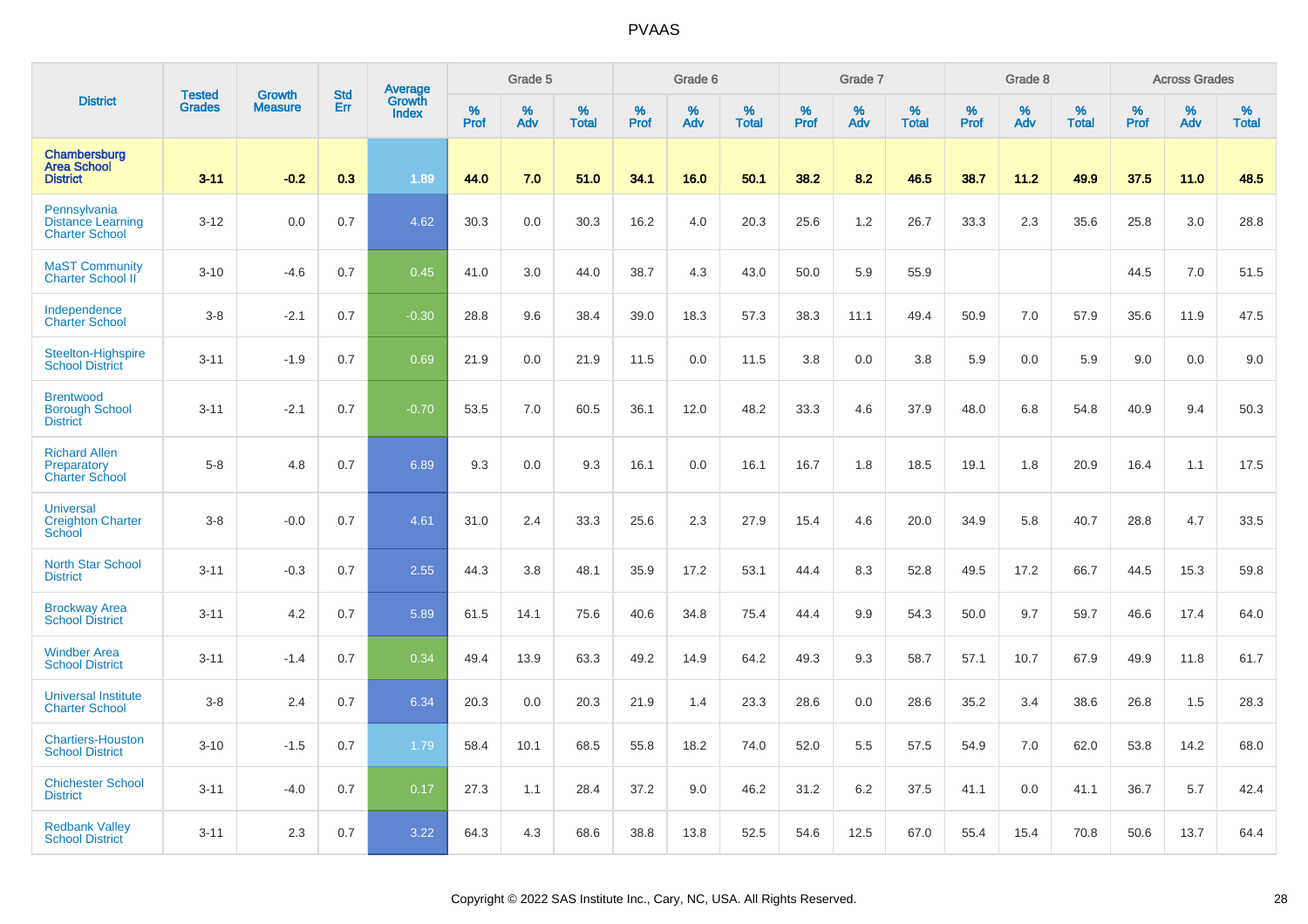|                                                              | <b>Tested</b> | <b>Growth</b>  | <b>Std</b> | <b>Average</b><br>Growth |              | Grade 5  |                   |           | Grade 6  |                   |           | Grade 7  |                   |           | Grade 8  |                   |              | <b>Across Grades</b> |                   |
|--------------------------------------------------------------|---------------|----------------|------------|--------------------------|--------------|----------|-------------------|-----------|----------|-------------------|-----------|----------|-------------------|-----------|----------|-------------------|--------------|----------------------|-------------------|
| <b>District</b>                                              | Grades        | <b>Measure</b> | <b>Err</b> | <b>Index</b>             | $\%$<br>Prof | %<br>Adv | %<br><b>Total</b> | %<br>Prof | %<br>Adv | %<br><b>Total</b> | %<br>Prof | %<br>Adv | %<br><b>Total</b> | %<br>Prof | %<br>Adv | %<br><b>Total</b> | $\%$<br>Prof | $\%$<br>Adv          | %<br><b>Total</b> |
| Chambersburg<br><b>Area School</b><br><b>District</b>        | $3 - 11$      | $-0.2$         | 0.3        | 1.89                     | 44.0         | 7.0      | 51.0              | 34.1      | 16.0     | 50.1              | 38.2      | 8.2      | 46.5              | 38.7      | 11.2     | 49.9              | 37.5         | 11.0                 | 48.5              |
| Renaissance<br><b>Academy Charter</b><br>School              | $3 - 11$      | $-1.3$         | 0.7        | 1.67                     | 36.6         | 5.6      | 42.2              | 39.7      | 16.4     | 56.2              | 50.7      | 5.3      | 56.0              | 40.6      | 18.8     | 59.4              | 41.0         | 10.8                 | 51.8              |
| <b>Montrose Area</b><br><b>School District</b>               | $3 - 10$      | 1.0            | 0.7        | 2.93                     | 50.0         | 16.2     | 66.2              | 40.2      | 28.3     | 68.5              | 38.2      | 13.2     | 51.5              | 45.0      | 10.0     | 55.0              | 43.8         | 18.3                 | 62.0              |
| <b>Steel Valley</b><br><b>School District</b>                | $3 - 11$      | $-2.9$         | 0.7        | 0.64                     | 38.4         | 1.2      | 39.5              | 37.1      | 14.5     | 51.6              | 26.5      | 3.6      | 30.1              | 26.7      | 6.7      | 33.3              | 35.3         | 10.2                 | 45.5              |
| <b>Lindley Academy</b><br>Charter School At<br><b>Birney</b> | $3-8$         | 1.0            | 0.7        | 2.21                     | 8.9          | 0.0      | 8.9               | 24.0      | 2.5      | 26.6              | 20.6      | 3.2      | 23.8              | 19.4      | 4.8      | 24.2              | 19.6         | 2.3                  | 21.9              |
| <b>Laurel School</b><br><b>District</b>                      | $3 - 11$      | $-0.0$         | 0.7        | 1.41                     | 54.0         | 6.8      | 60.8              | 35.7      | 21.4     | 57.1              | 60.8      | 10.1     | 70.9              | 50.8      | 10.4     | 61.2              | 50.7         | 14.6                 | 65.3              |
| <b>West Oak Lane</b><br><b>Charter School</b>                | $3-8$         | 0.8            | 0.7        | 2.18                     | 29.9         | 0.0      | 29.9              | 26.5      | 2.9      | 29.4              | 35.1      | 6.8      | 41.9              | 41.5      | 4.6      | 46.2              | 31.4         | 4.3                  | 35.8              |
| Northwood<br><b>Academy Charter</b><br><b>School</b>         | $3-8$         | $-0.1$         | 0.7        | 2.45                     | 23.4         | 1.3      | 24.7              | 44.2      | 6.5      | 50.6              | 37.5      | 5.6      | 43.1              | 29.6      | 13.0     | 42.6              | 31.0         | 5.4                  | 36.4              |
| <b>Line Mountain</b><br><b>School District</b>               | $3 - 11$      | 5.9            | 0.7        | 8.01                     | 43.9         | 13.6     | 57.6              | 43.1      | 23.6     | 66.7              | 48.0      | 21.4     | 69.4              | 43.7      | 11.3     | 54.9              | 43.0         | 17.5                 | 60.5              |
| <b>Burgettstown Area</b><br><b>School District</b>           | $3 - 11$      | $-3.6$         | 0.7        | 0.52                     | 35.1         | 6.5      | 41.6              | 58.5      | 7.7      | 66.2              | 32.9      | 2.4      | 35.4              | 35.6      | 5.5      | 41.1              | 40.5         | 8.8                  | 49.3              |
| <b>Muncy School</b><br><b>District</b>                       | $3 - 11$      | 0.3            | 0.7        | 4.17                     | 49.2         | 11.5     | 60.7              | 48.7      | 30.8     | 79.5              | 58.0      | 8.7      | 66.7              | 44.4      | 12.2     | 56.7              | 49.3         | 16.0                 | 65.3              |
| <b>Union City Area</b><br><b>School District</b>             | $3 - 12$      | 0.2            | 0.7        | 2.38                     | 34.8         | 1.4      | 36.2              | 35.5      | 16.1     | 51.6              | 44.7      | 10.5     | 55.3              | 42.2      | 8.9      | 51.1              | 39.0         | 12.5                 | 51.5              |
| <b>Kane Area School</b><br><b>District</b>                   | $3 - 10$      | 3.4            | 0.7        | 4.52                     | 40.8         | 19.7     | 60.6              | 40.6      | 15.6     | 56.2              | 50.8      | 6.0      | 56.7              | 50.0      | 9.8      | 59.8              | 44.4         | 10.2                 | 54.6              |
| <b>Brownsville Area</b><br><b>School District</b>            | $3 - 12$      | 1.2            | 0.7        | 1.74                     | 40.5         | 0.0      | 40.5              | 24.7      | 1.2      | 25.9              | 30.0      | 3.8      | 33.8              | 37.0      | 1.4      | 38.4              | 32.0         | 2.6                  | 34.6              |
| <b>Minersville Area</b><br><b>School District</b>            | $3 - 11$      | $-1.1$         | 0.7        | 2.84                     | 42.5         | 2.7      | 45.2              | 38.7      | 24.0     | 62.7              | 40.0      | 4.0      | 44.0              | 46.6      | 1.4      | 48.0              | 42.2         | 10.0                 | 52.2              |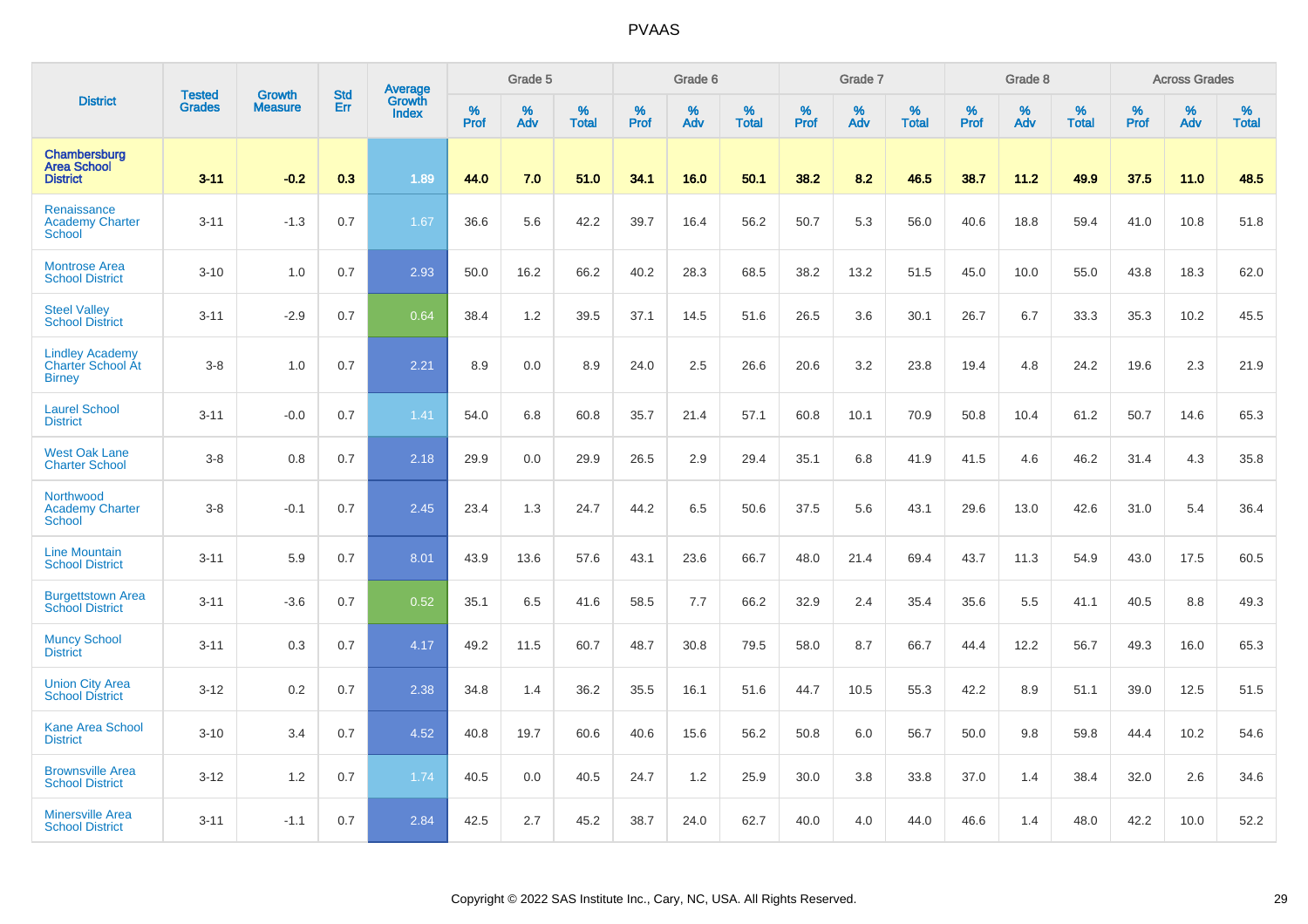|                                                                 |                                | <b>Growth</b>  | <b>Std</b> | Average                |              | Grade 5  |                   |           | Grade 6  |                   |           | Grade 7  |                   |           | Grade 8  |                   |           | <b>Across Grades</b> |                   |
|-----------------------------------------------------------------|--------------------------------|----------------|------------|------------------------|--------------|----------|-------------------|-----------|----------|-------------------|-----------|----------|-------------------|-----------|----------|-------------------|-----------|----------------------|-------------------|
| <b>District</b>                                                 | <b>Tested</b><br><b>Grades</b> | <b>Measure</b> | Err        | Growth<br><b>Index</b> | $\%$<br>Prof | %<br>Adv | %<br><b>Total</b> | %<br>Prof | %<br>Adv | %<br><b>Total</b> | %<br>Prof | %<br>Adv | %<br><b>Total</b> | %<br>Prof | %<br>Adv | %<br><b>Total</b> | %<br>Prof | %<br>Adv             | %<br><b>Total</b> |
| Chambersburg<br><b>Area School</b><br><b>District</b>           | $3 - 11$                       | $-0.2$         | 0.3        | 1.89                   | 44.0         | 7.0      | 51.0              | 34.1      | 16.0     | 50.1              | 38.2      | 8.2      | 46.5              | 38.7      | 11.2     | 49.9              | 37.5      | 11.0                 | 48.5              |
| <b>School Lane</b><br><b>Charter School</b>                     | $3 - 11$                       | 0.1            | 0.7        | 1.77                   | 57.4         | 5.9      | 63.2              | 40.0      | 18.3     | 58.3              | 43.8      | 6.8      | 50.7              | 40.9      | 21.2     | 62.1              | 43.3      | 14.5                 | 57.9              |
| <b>Carmichaels Area</b><br><b>School District</b>               | $3 - 10$                       | $-2.5$         | 0.8        | 0.32                   | 35.0         | 1.2      | 36.2              | 25.8      | 7.6      | 33.3              | 33.3      | 1.5      | 34.8              | 35.2      | 1.4      | 36.6              | 32.5      | 3.4                  | 35.9              |
| Philadelphia<br><b>Academy Charter</b><br><b>School</b>         | $3 - 11$                       | 1.9            | 0.8        | 6.60                   | 42.3         | 9.0      | 51.3              | 48.0      | 28.6     | 76.6              | 51.5      | 19.1     | 70.6              | 42.6      | 16.7     | 59.3              | 45.5      | 14.9                 | 60.4              |
| <b>Upper Dauphin</b><br>Area School<br><b>District</b>          | $3 - 11$                       | $-1.6$         | 0.8        | 0.67                   | 40.3         | 1.6      | 41.9              | 41.7      | 16.7     | 58.3              | 48.6      | 8.1      | 56.8              | 41.4      | 8.6      | 50.0              | 42.4      | 12.8                 | 55.2              |
| <b>Blue Ridge School</b><br><b>District</b>                     | $3 - 11$                       | 2.2            | 0.8        | 2.90                   | 42.5         | 8.2      | 50.7              | 46.0      | 8.1      | 54.0              | 50.0      | 16.1     | 66.1              | 47.1      | 8.6      | 55.7              | 45.4      | 10.7                 | 56.1              |
| <b>Bethlehem-Center</b><br><b>School District</b>               | $3 - 10$                       | $-2.1$         | 0.8        | 1.31                   | 40.8         | 2.8      | 43.7              | 29.8      | 1.5      | 31.3              | 28.6      | 0.0      | 28.6              | 29.2      | 0.0      | 29.2              | 35.6      | 3.6                  | 39.2              |
| Philadelphia<br><b>Performing Arts</b><br><b>Charter School</b> | $3-9$                          | 4.0            | 0.8        | 6.37                   | 42.9         | 9.1      | 52.0              | 54.6      | 18.2     | 72.7              | 52.9      | 20.7     | 73.6              | 58.8      | 11.8     | 70.6              | 50.6      | 15.6                 | 66.2              |
| <b>Tussey Mountain</b><br><b>School District</b>                | $3 - 12$                       | 1.8            | 0.8        | 4.53                   | 44.8         | 3.4      | 48.3              | 46.3      | 8.5      | 54.9              | 45.2      | 0.0      | 45.2              | 47.2      | 2.8      | 50.0              | 40.7      | 6.3                  | 47.0              |
| <b>Mercer Area</b><br><b>School District</b>                    | $3 - 11$                       | 1.5            | 0.8        | 5.18                   | 56.9         | 1.7      | 58.6              | 31.3      | 35.8     | 67.2              | 46.8      | 14.3     | 61.0              | 61.3      | 8.0      | 69.3              | 46.7      | 16.6                 | 63.3              |
| <b>Sayre Area School</b><br><b>District</b>                     | $3 - 11$                       | 4.2            | 0.8        | 5.75                   | 32.8         | 4.9      | 37.7              | 51.8      | 19.8     | 71.6              | 47.6      | 8.3      | 56.0              | 39.0      | 4.9      | 43.9              | 44.6      | 10.7                 | 55.4              |
| <b>Columbia Borough</b><br><b>School District</b>               | $3 - 12$                       | $-0.9$         | 0.8        | 1.58                   | 34.7         | 5.6      | 40.3              | 31.0      | 8.4      | 39.4              | 20.0      | 4.3      | 24.3              | 21.6      | 1.4      | 23.0              | 27.1      | 6.8                  | 33.9              |
| Lackawanna Trail<br><b>School District</b>                      | $3 - 10$                       | $-3.9$         | 0.8        | $-1.13$                | 50.9         | 3.6      | 54.6              | 38.8      | 14.9     | 53.7              | 45.1      | 5.6      | 50.7              | 31.2      | 3.9      | 35.1              | 43.8      | 10.0                 | 53.8              |
| <b>Port Allegany</b><br><b>School District</b>                  | $3 - 11$                       | $-1.8$         | 0.8        | 2.58                   | 34.3         | 2.9      | 37.1              | 31.9      | 2.9      | 34.8              | 32.9      | 5.7      | 38.6              | 40.3      | 3.2      | 43.6              | 35.0      | 5.9                  | 40.8              |
| <b>Halifax Area</b><br><b>School District</b>                   | $3 - 11$                       | 0.6            | 0.8        | 1.63                   | 52.9         | 8.6      | 61.4              | 51.8      | 20.4     | 72.2              | 41.6      | 6.5      | 48.0              | 35.5      | 2.6      | 38.2              | 44.9      | 10.1                 | 55.1              |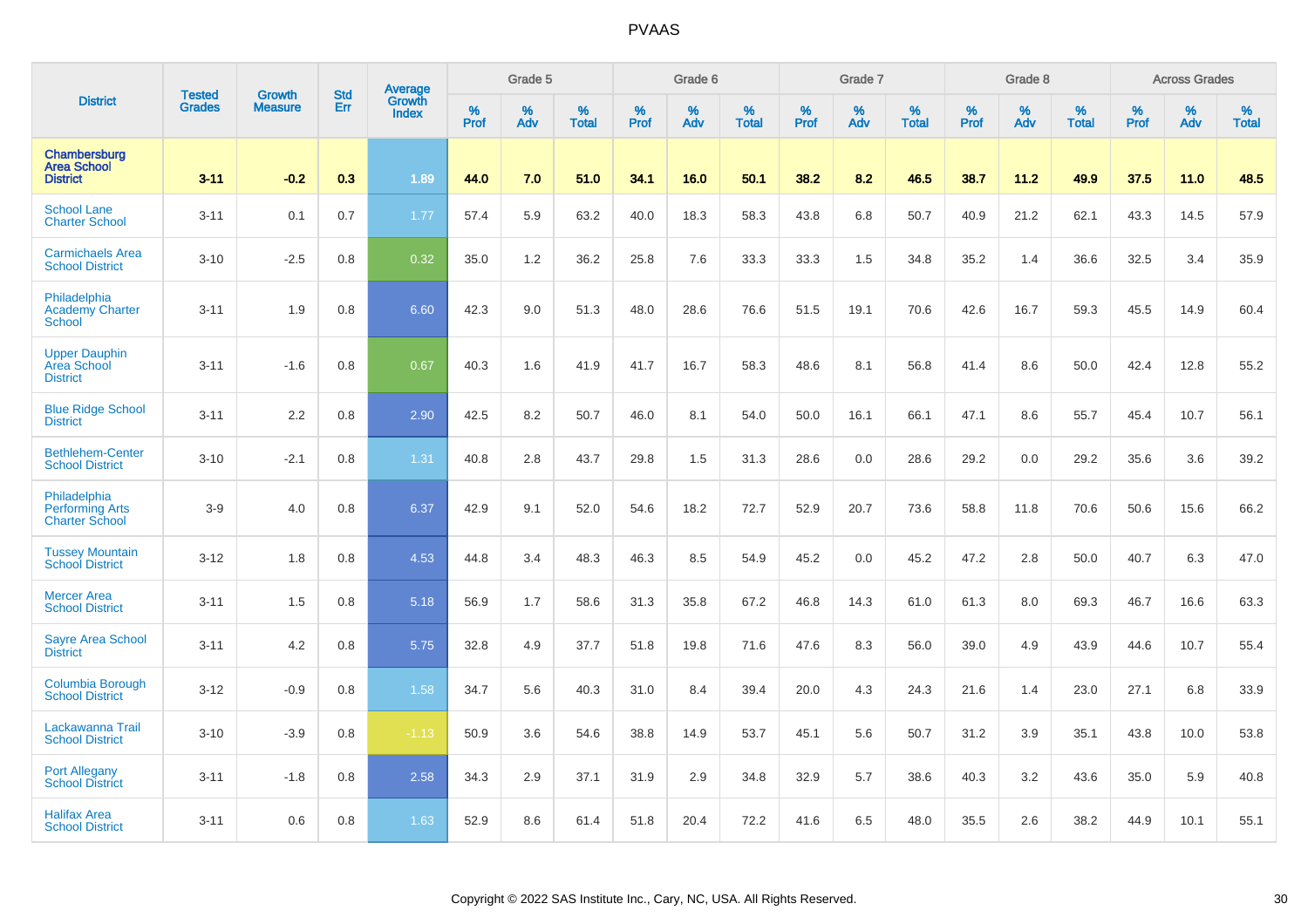|                                                                                | <b>Tested</b> | <b>Growth</b>  | <b>Std</b> | Average                |                  | Grade 5  |                   |           | Grade 6  |                   |           | Grade 7  |                   |           | Grade 8  |                   |           | <b>Across Grades</b> |                   |
|--------------------------------------------------------------------------------|---------------|----------------|------------|------------------------|------------------|----------|-------------------|-----------|----------|-------------------|-----------|----------|-------------------|-----------|----------|-------------------|-----------|----------------------|-------------------|
| <b>District</b>                                                                | <b>Grades</b> | <b>Measure</b> | Err        | Growth<br><b>Index</b> | %<br><b>Prof</b> | %<br>Adv | %<br><b>Total</b> | %<br>Prof | %<br>Adv | %<br><b>Total</b> | %<br>Prof | %<br>Adv | %<br><b>Total</b> | %<br>Prof | %<br>Adv | %<br><b>Total</b> | %<br>Prof | %<br>Adv             | %<br><b>Total</b> |
| Chambersburg<br><b>Area School</b><br><b>District</b>                          | $3 - 11$      | $-0.2$         | 0.3        | 1.89                   | 44.0             | 7.0      | 51.0              | 34.1      | 16.0     | 50.1              | 38.2      | 8.2      | 46.5              | 38.7      | 11.2     | 49.9              | 37.5      | 11.0                 | 48.5              |
| <b>Memphis Street</b><br><b>Academy Charter</b><br>School @ JP<br><b>Jones</b> | $5 - 8$       | 4.3            | 0.8        | 8.40                   | 13.3             | 0.0      | 13.3              | 12.9      | 0.0      | 12.9              | 21.3      | 1.6      | 23.0              | 18.0      | 0.0      | 18.0              | 16.6      | 0.6                  | 17.2              |
| <b>Chester-Upland</b><br><b>School District</b>                                | $3 - 11$      | 0.8            | 0.8        | 2.47                   | 15.4             | 0.0      | 15.4              | 18.2      | 2.6      | 20.8              | 12.4      | 0.0      | 12.4              | 9.8       | 0.0      | 9.8               | 15.6      | 1.0                  | 16.6              |
| <b>Propel Charter</b><br>School-Montour                                        | $3 - 10$      | $-1.8$         | 0.8        | $-0.22$                | 18.0             | 0.0      | 18.0              | 22.7      | 3.0      | 25.8              | 21.5      | 0.0      | 21.5              | 23.4      | 3.1      | 26.6              | 21.5      | 3.2                  | 24.7              |
| <b>New Foundations</b><br><b>Charter School</b>                                | $3 - 11$      | $-0.9$         | 0.8        | 2.66                   | 37.0             | 9.3      | 46.3              | 38.1      | 9.5      | 47.6              | 50.8      | 3.3      | 54.1              | 36.1      | 6.0      | 42.2              | 41.1      | 6.7                  | 47.8              |
| <b>Central Fulton</b><br><b>School District</b>                                | $3 - 11$      | 0.7            | 0.8        | 3.42                   | 43.4             | 7.9      | 51.3              | 36.2      | 8.7      | 44.9              | 42.7      | 2.7      | 45.3              | 53.6      | 16.1     | 69.6              | 45.7      | 8.1                  | 53.8              |
| <b>Sharpsville Area</b><br><b>School District</b>                              | $3 - 11$      | $-0.5$         | 0.8        | 1.61                   | 54.8             | 4.8      | 59.7              | 52.9      | 19.1     | 72.1              | 40.0      | 10.8     | 50.8              | 47.1      | 12.9     | 60.0              | 48.0      | 14.5                 | 62.5              |
| <b>Pittston Area</b><br><b>School District</b>                                 | $3 - 11$      | $-3.7$         | 0.8        | 1.59                   | 36.6             | 1.4      | 38.0              | 36.2      | 4.3      | 40.4              | 28.8      | 1.5      | 30.3              | 34.5      | 3.4      | 37.9              | 35.3      | 5.0                  | 40.3              |
| <b>Montgomery Area</b><br><b>School District</b>                               | $3 - 11$      | $-2.0$         | 0.8        | 0.80                   | 56.8             | 6.8      | 63.5              | 43.6      | 19.4     | 62.9              | 34.7      | 4.2      | 38.9              | 50.0      | 6.9      | 56.9              | 42.9      | 11.7                 | 54.6              |
| <b>United School</b><br><b>District</b>                                        | $3 - 11$      | 0.7            | 0.8        | 3.15                   | 52.4             | 0.0      | 52.4              | 54.0      | 14.3     | 68.2              | 52.3      | 7.7      | 60.0              | 35.8      | 16.4     | 52.2              | 47.1      | 12.4                 | 59.5              |
| South Side Area<br><b>School District</b>                                      | $3 - 11$      | $-1.4$         | 0.8        | 1.73                   | 50.0             | 6.7      | 56.7              | 33.9      | 8.1      | 41.9              | 57.6      | 6.1      | 63.6              | 49.3      | 8.4      | 57.8              | 43.1      | 10.2                 | 53.3              |
| <b>West Branch Area</b><br><b>School District</b>                              | $3 - 11$      | 0.4            | 0.8        | 1.36                   | 37.1             | 3.2      | 40.3              | 32.8      | 6.6      | 39.3              | 48.6      | 6.8      | 55.4              | 50.0      | 3.0      | 53.0              | 42.6      | 6.8                  | 49.4              |
| <b>Reynolds School</b><br><b>District</b>                                      | $3 - 10$      | $-4.3$         | 0.8        | 1.96                   | 46.3             | 0.0      | 46.3              | 44.2      | 1.3      | 45.4              | 35.3      | 7.8      | 43.1              | 47.1      | 8.8      | 55.9              | 41.5      | 4.9                  | 46.4              |
| <b>Valley View School</b><br><b>District</b>                                   | $3 - 11$      | 1.0            | 0.8        | 2.58                   | 62.4             | 1.8      | 64.2              | 41.4      | 10.3     | 51.7              | 53.7      | 4.9      | 58.5              | 42.6      | 4.9      | 47.5              | 49.9      | 7.2                  | 57.1              |
| Conemaugh<br><b>Township Area</b><br><b>School District</b>                    | $3 - 12$      | 2.5            | 0.8        | 3.95                   | 53.2             | 22.6     | 75.8              | 36.1      | 36.1     | 72.1              | 62.5      | 18.1     | 80.6              | 50.7      | 16.4     | 67.1              | 50.9      | 24.8                 | 75.7              |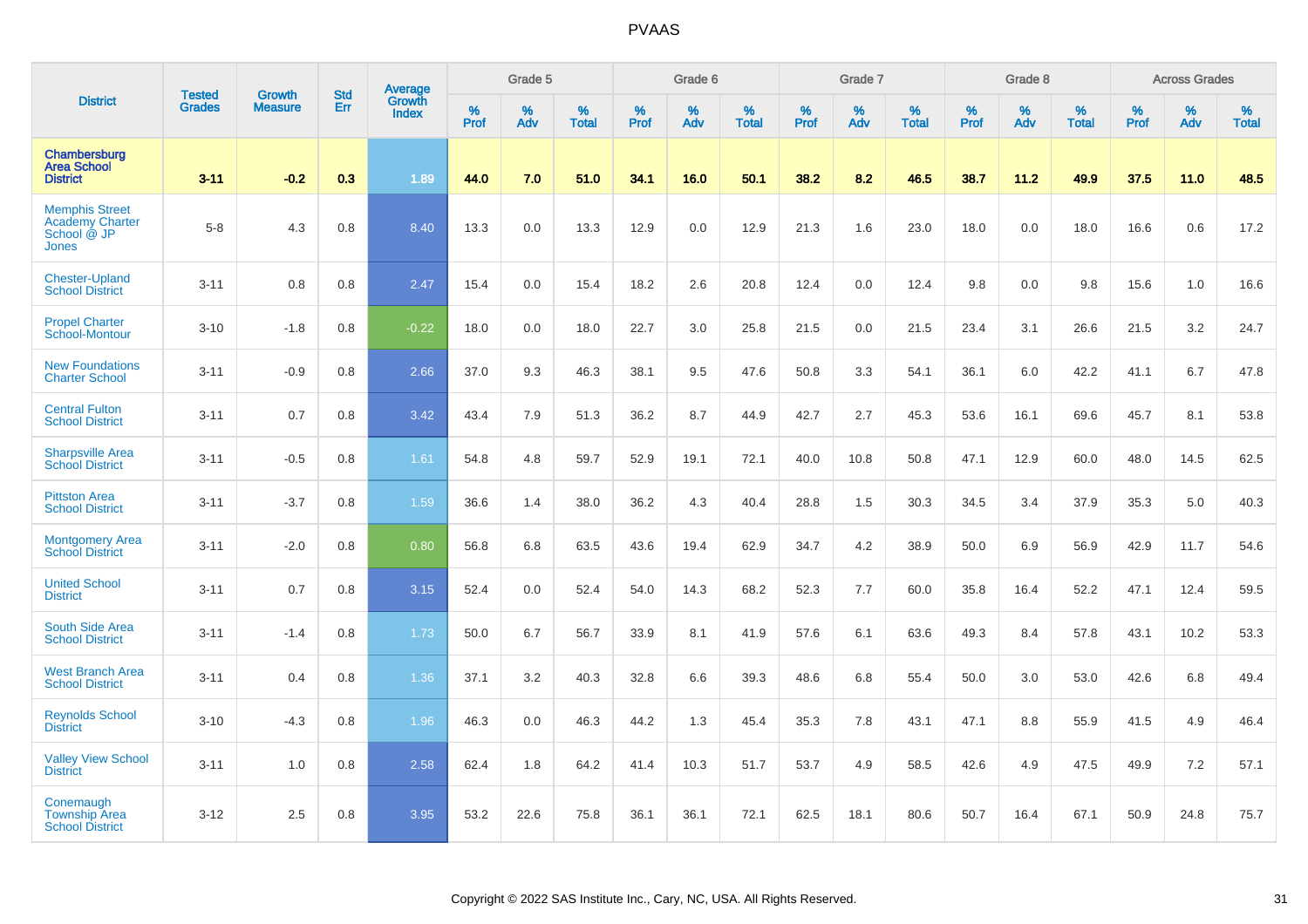|                                                            | <b>Tested</b> | <b>Growth</b>  | <b>Std</b> | Average                |           | Grade 5  |                   |           | Grade 6  |                   |           | Grade 7  |                   |           | Grade 8  |                   |           | <b>Across Grades</b> |                   |
|------------------------------------------------------------|---------------|----------------|------------|------------------------|-----------|----------|-------------------|-----------|----------|-------------------|-----------|----------|-------------------|-----------|----------|-------------------|-----------|----------------------|-------------------|
| <b>District</b>                                            | <b>Grades</b> | <b>Measure</b> | Err        | <b>Growth</b><br>Index | %<br>Prof | %<br>Adv | %<br><b>Total</b> | %<br>Prof | %<br>Adv | %<br><b>Total</b> | %<br>Prof | %<br>Adv | %<br><b>Total</b> | %<br>Prof | %<br>Adv | %<br><b>Total</b> | %<br>Prof | %<br>Adv             | %<br><b>Total</b> |
| Chambersburg<br><b>Area School</b><br><b>District</b>      | $3 - 11$      | $-0.2$         | 0.3        | 1.89                   | 44.0      | 7.0      | 51.0              | 34.1      | 16.0     | 50.1              | 38.2      | 8.2      | 46.5              | 38.7      | 11.2     | 49.9              | 37.5      | 11.0                 | 48.5              |
| <b>Riverview School</b><br><b>District</b>                 | $3 - 11$      | $-2.8$         | 0.8        | 3.67                   | 71.2      | 9.6      | 80.8              | 39.7      | 29.5     | 69.2              | 54.8      | 1.6      | 56.4              | 38.0      | 10.1     | 48.1              | 48.9      | 19.2                 | 68.1              |
| <b>Frazier School</b><br><b>District</b>                   | $3 - 11$      | $-1.8$         | 0.8        | 1.09                   | 49.0      | 3.9      | 52.9              | 48.8      | 17.5     | 66.2              | 43.0      | 12.8     | 55.8              | 20.4      | 3.7      | 24.1              | 40.8      | 10.9                 | 51.7              |
| <b>Keystone School</b><br><b>District</b>                  | $3 - 11$      | 0.8            | 0.8        | 4.69                   | 49.2      | 26.9     | 76.1              | 50.0      | 17.3     | 67.3              | 50.0      | 16.2     | 66.2              | 46.8      | 9.7      | 56.4              | 46.5      | 21.0                 | 67.5              |
| <b>Fort Cherry School</b><br><b>District</b>               | $3 - 10$      | $-2.2$         | 0.8        | 1.85                   | 61.4      | 8.8      | 70.2              | 31.6      | 33.3     | 64.9              | 45.6      | 8.8      | 54.4              | 39.5      | 26.7     | 66.3              | 45.7      | 16.8                 | 62.5              |
| <b>Old Forge School</b><br><b>District</b>                 | $3 - 12$      | 0.5            | 0.8        | 4.31                   | 39.1      | 0.0      | 39.1              | 41.1      | 17.9     | 58.9              | 33.3      | 24.2     | 57.6              | 44.1      | 6.8      | 50.8              | 40.1      | 9.2                  | 49.3              |
| Keystone<br><b>Academy Charter</b><br><b>School</b>        | $3-8$         | 0.9            | 0.8        | 1.23                   | 42.1      | 3.5      | 45.6              | 38.7      | 19.4     | 58.1              | 47.4      | 3.5      | 50.9              | 40.7      | 8.5      | 49.2              | 40.7      | 7.4                  | 48.1              |
| <b>Propel Charter</b><br>School - Braddock<br><b>Hills</b> | $3 - 11$      | $-3.7$         | 0.8        | 1.04                   | 19.6      | 1.8      | 21.4              | 15.8      | 3.5      | 19.3              | 19.0      | 0.0      | 19.0              | 14.5      | 2.9      | 17.4              | 15.6      | 1.9                  | 17.5              |
| <b>Curwensville Area</b><br><b>School District</b>         | $3 - 11$      | 4.2            | 0.8        | 7.48                   | 46.3      | 19.5     | 65.8              | 40.0      | 30.0     | 70.0              | 43.7      | 18.3     | 62.0              | 62.0      | 8.4      | 70.4              | 48.5      | 17.9                 | 66.4              |
| <b>Lakeview School</b><br><b>District</b>                  | $3 - 11$      | $-3.2$         | 0.8        | $-0.37$                | 63.3      | 10.2     | 73.5              | 46.5      | 16.9     | 63.4              | 37.1      | 8.1      | 45.2              | 43.1      | 9.2      | 52.3              | 45.7      | 15.4                 | 61.1              |
| <b>Homer-Center</b><br><b>School District</b>              | $3 - 11$      | 6.3            | 0.8        | 7.72                   | 57.1      | 1.6      | 58.7              | 47.7      | 13.6     | 61.4              | 48.0      | 8.2      | 56.2              | 50.8      | 14.9     | 65.7              | 45.3      | 11.7                 | 56.9              |
| <b>Allegheny Valley</b><br><b>School District</b>          | $3 - 11$      | $-2.6$         | 0.8        | 1.73                   | 56.1      | 7.0      | 63.2              | 44.4      | 9.3      | 53.7              | 38.8      | 6.0      | 44.8              | 44.3      | 13.1     | 57.4              | 45.7      | 8.9                  | 54.6              |
| <b>Tacony Academy</b><br><b>Charter School</b>             | $3 - 11$      | $-3.1$         | 0.8        | 4.52                   | 26.5      | 1.5      | 27.9              | 21.7      | 4.4      | 26.1              | 48.0      | 1.4      | 49.3              | 17.1      | 5.7      | 22.9              | 25.6      | 2.4                  | 28.0              |
| <b>Ad Prima Charter</b><br>School                          | $3 - 8$       | 2.7            | 0.8        | 6.20                   | 25.9      | 1.8      | 27.8              | 34.7      | 16.3     | 51.0              | 36.1      | 3.3      | 39.3              | 27.4      | 4.8      | 32.3              | 33.2      | 4.8                  | 38.1              |
| <b>Green Woods</b><br><b>Charter School</b>                | $3 - 8$       | 1.6            | 0.8        | 1.98                   | 44.8      | 6.9      | 51.7              | 39.3      | 19.7     | 59.0              | 43.9      | 12.3     | 56.1              | 39.2      | 17.6     | 56.9              | 40.6      | 17.4                 | 58.0              |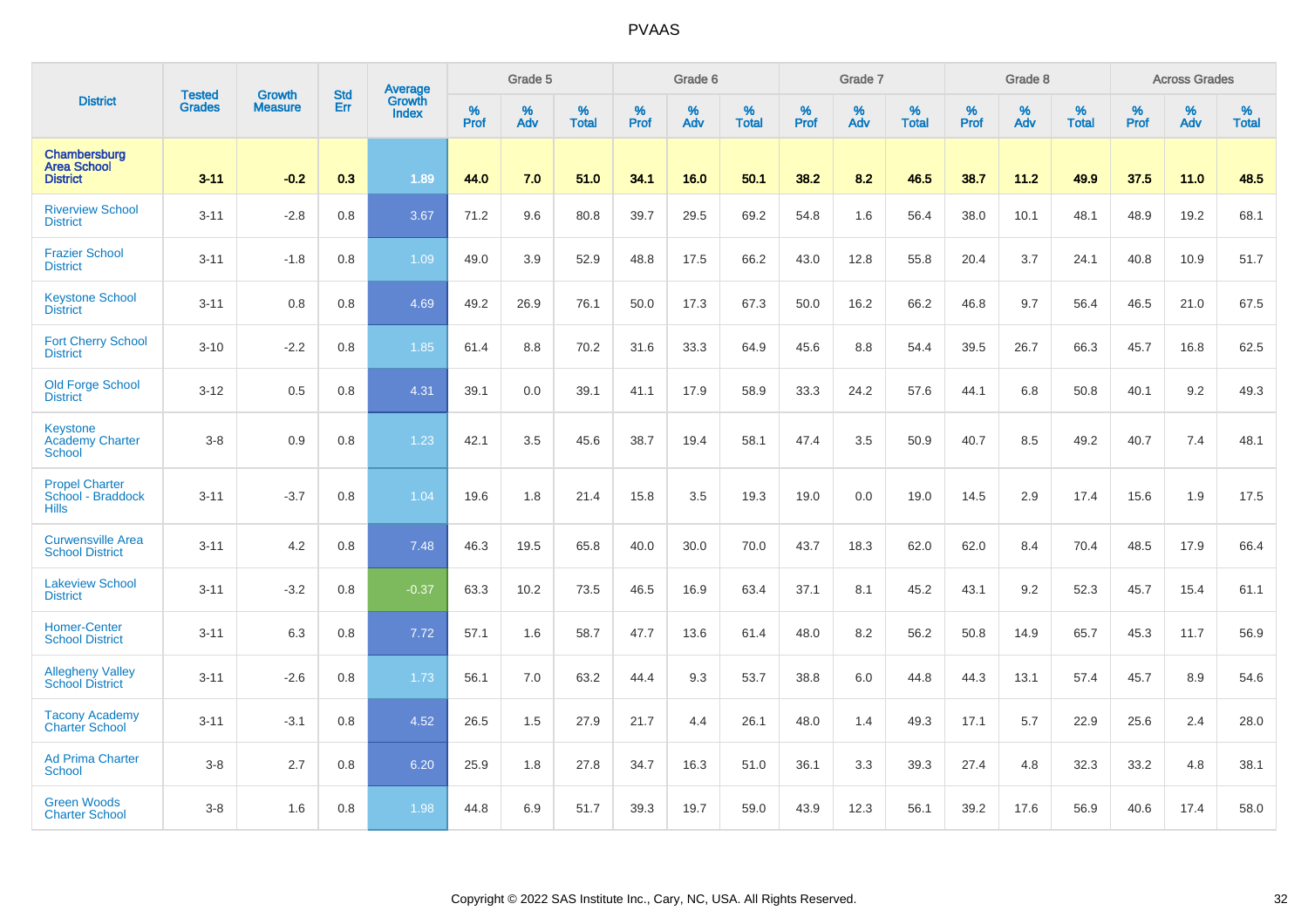|                                                                    |                                |                                 | <b>Std</b> | Average                |              | Grade 5  |                   |           | Grade 6  |                   |           | Grade 7  |                   |           | Grade 8  |                   |           | <b>Across Grades</b> |                   |
|--------------------------------------------------------------------|--------------------------------|---------------------------------|------------|------------------------|--------------|----------|-------------------|-----------|----------|-------------------|-----------|----------|-------------------|-----------|----------|-------------------|-----------|----------------------|-------------------|
| <b>District</b>                                                    | <b>Tested</b><br><b>Grades</b> | <b>Growth</b><br><b>Measure</b> | Err        | Growth<br><b>Index</b> | $\%$<br>Prof | %<br>Adv | %<br><b>Total</b> | %<br>Prof | %<br>Adv | %<br><b>Total</b> | %<br>Prof | %<br>Adv | %<br><b>Total</b> | %<br>Prof | %<br>Adv | %<br><b>Total</b> | %<br>Prof | %<br>Adv             | %<br><b>Total</b> |
| Chambersburg<br><b>Area School</b><br><b>District</b>              | $3 - 11$                       | $-0.2$                          | 0.3        | 1.89                   | 44.0         | 7.0      | 51.0              | 34.1      | 16.0     | 50.1              | 38.2      | 8.2      | 46.5              | 38.7      | 11.2     | 49.9              | 37.5      | 11.0                 | 48.5              |
| <b>Aliquippa School</b><br><b>District</b>                         | $3 - 11$                       | $-0.6$                          | 0.8        | 2.30                   | 14.7         | 0.0      | 14.7              | 12.5      | 3.1      | 15.6              | 27.4      | 2.7      | 30.1              | 14.1      | 0.0      | 14.1              | 16.7      | 1.0                  | 17.7              |
| <b>MaST Community</b><br>Charter School III                        | $3-6$                          | $-0.7$                          | 0.8        | $-0.27$                | 25.8         | 0.8      | 26.5              | 30.0      | 6.9      | 36.9              |           |          |                   |           |          |                   | 28.3      | 6.5                  | 34.8              |
| <b>Northern Bedford</b><br><b>County School</b><br><b>District</b> | $3 - 11$                       | $-0.1$                          | 0.8        | 3.33                   | 46.9         | 14.3     | 61.2              | 57.6      | 28.8     | 86.4              | 43.1      | 17.2     | 60.3              | 50.0      | 15.6     | 65.6              | 46.8      | 20.5                 | 67.3              |
| <b>Williams Valley</b><br><b>School District</b>                   | $3 - 11$                       | 0.3                             | 0.8        | 0.51                   | 38.6         | 0.0      | 38.6              | 41.4      | 6.9      | 48.3              | 35.1      | 2.6      | 37.7              | 42.2      | 9.4      | 51.6              | 39.1      | 4.9                  | 44.0              |
| Pan American<br><b>Academy Charter</b><br><b>School</b>            | $3-8$                          | 0.9                             | 0.8        | 3.18                   | 19.3         | 1.8      | 21.0              | 17.1      | 0.0      | 17.1              | 28.1      | 1.8      | 29.8              | 21.3      | 1.6      | 23.0              | 19.6      | 2.0                  | 21.5              |
| <b>Kutztown Area</b><br><b>School District</b>                     | $3 - 12$                       | $-0.3$                          | 0.8        | 0.56                   | 59.7         | 6.0      | 65.7              | 46.0      | 17.5     | 63.5              | 37.5      | 17.5     | 55.0              | 50.0      | 10.3     | 60.3              | 48.4      | 17.0                 | 65.5              |
| <b>Newport School</b><br><b>District</b>                           | $3 - 12$                       | $-0.1$                          | 0.8        | 2.26                   | 42.2         | 11.1     | 53.3              | 44.4      | 11.1     | 55.6              | 41.3      | 1.6      | 42.9              | 43.8      | 7.8      | 51.6              | 40.2      | 8.8                  | 48.9              |
| <b>Mahanoy Area</b><br><b>School District</b>                      | $3 - 10$                       | $-3.0$                          | 0.8        | 1.88                   | 30.4         | 0.0      | 30.4              | 31.5      | 8.2      | 39.7              | 19.6      | 2.0      | 21.6              | 14.9      | 1.5      | 16.4              | 27.6      | 3.3                  | 30.9              |
| <b>Purchase Line</b><br><b>School District</b>                     | $3 - 12$                       | $-1.5$                          | 0.8        | 0.46                   | 37.2         | 5.9      | 43.1              | 40.9      | 6.1      | 47.0              | 39.4      | 3.0      | 42.4              | 30.9      | 3.6      | 34.6              | 39.8      | 6.3                  | 46.1              |
| <b>Jeannette City</b><br><b>School District</b>                    | $3 - 11$                       | 3.5                             | 0.8        | 4.26                   | 41.7         | 1.4      | 43.1              | 33.3      | 18.5     | 51.8              | 44.6      | 9.2      | 53.8              | 48.1      | 7.7      | 55.8              | 40.4      | 8.2                  | 48.6              |
| <b>Smethport Area</b><br><b>School District</b>                    | $3 - 12$                       | 6.2                             | 0.8        | 7.41                   | 54.0         | 8.0      | 62.0              | 43.3      | 21.7     | 65.0              | 33.8      | 9.2      | 43.1              | 46.9      | 12.5     | 59.4              | 41.6      | 15.0                 | 56.6              |
| <b>Penns Manor Area</b><br><b>School District</b>                  | $3 - 12$                       | 1.6                             | 0.8        | 1.96                   | 49.2         | 1.6      | 50.8              | 30.9      | 3.6      | 34.6              | 38.5      | 3.8      | 42.3              | 30.5      | 11.9     | 42.4              | 40.8      | 6.9                  | 47.8              |
| Claysburg-Kimmel<br><b>School District</b>                         | $3 - 11$                       | 2.9                             | 0.8        | 3.49                   | 52.3         | 3.1      | 55.4              | 34.6      | 15.4     | 50.0              | 35.1      | 8.8      | 43.9              | 43.9      | 7.0      | 50.9              | 43.5      | 8.7                  | 52.2              |
| <b>Boys Latin Of</b><br>Philadelphia<br><b>Charter School</b>      | $6 - 12$                       | 2.7                             | 0.8        | 3.28                   |              |          |                   | 9.0       | 1.5      | 10.4              | 18.1      | 1.2      | 19.3              | 22.6      | 1.1      | 23.7              | 17.3      | 1.2                  | 18.5              |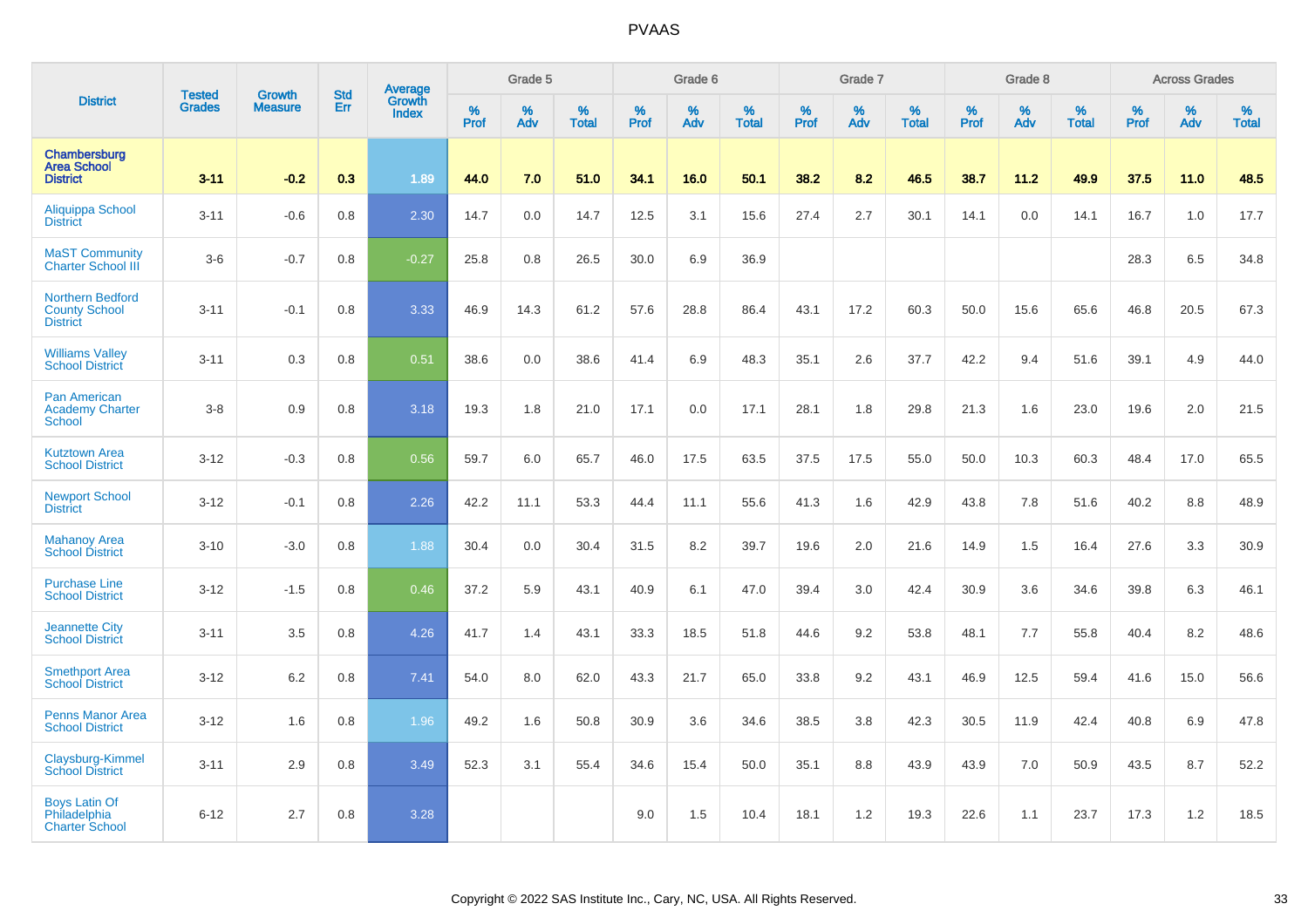|                                                          | <b>Tested</b> | <b>Growth</b>  | <b>Std</b> | Average                |           | Grade 5  |                   |           | Grade 6  |                   |           | Grade 7  |                   |           | Grade 8  |                   |           | <b>Across Grades</b> |                   |
|----------------------------------------------------------|---------------|----------------|------------|------------------------|-----------|----------|-------------------|-----------|----------|-------------------|-----------|----------|-------------------|-----------|----------|-------------------|-----------|----------------------|-------------------|
| <b>District</b>                                          | <b>Grades</b> | <b>Measure</b> | Err        | Growth<br><b>Index</b> | %<br>Prof | %<br>Adv | %<br><b>Total</b> | %<br>Prof | %<br>Adv | %<br><b>Total</b> | %<br>Prof | %<br>Adv | %<br><b>Total</b> | %<br>Prof | %<br>Adv | %<br><b>Total</b> | %<br>Prof | %<br>Adv             | %<br><b>Total</b> |
| Chambersburg<br><b>Area School</b><br><b>District</b>    | $3 - 11$      | $-0.2$         | 0.3        | 1.89                   | 44.0      | 7.0      | 51.0              | 34.1      | 16.0     | 50.1              | 38.2      | 8.2      | 46.5              | 38.7      | 11.2     | 49.9              | 37.5      | 11.0                 | 48.5              |
| <b>Northgate School</b><br><b>District</b>               | $3 - 11$      | $-1.4$         | 0.8        | 0.45                   | 60.8      | 3.9      | 64.7              | 59.0      | 11.5     | 70.5              | 36.1      | 9.8      | 45.9              | 37.5      | 17.9     | 55.4              | 45.5      | 12.8                 | 58.3              |
| <b>York Academy</b><br><b>Regional Charter</b><br>School | $3 - 11$      | 0.3            | 0.8        | 2.83                   | 33.3      | 5.0      | 38.3              | 55.9      | 11.9     | 67.8              | 47.3      | 7.3      | 54.6              | 35.1      | 12.3     | 47.4              | 40.8      | 14.1                 | 54.9              |
| <b>Northern Cambria</b><br><b>School District</b>        | $3 - 11$      | 1.6            | 0.8        | 2.89                   | 40.0      | 5.4      | 45.4              | 33.3      | 7.4      | 40.7              | 53.7      | 5.6      | 59.3              | 47.7      | 4.6      | 52.3              | 42.9      | 6.6                  | 49.4              |
| <b>Fairfield Area</b><br><b>School District</b>          | $3 - 11$      | $-1.0$         | 0.8        | 0.10                   | 50.8      | 3.3      | 54.1              | 44.3      | 6.6      | 50.8              | 45.4      | 1.8      | 47.3              | 37.0      | 5.6      | 42.6              | 45.1      | 9.6                  | 54.6              |
| <b>Canton Area</b><br><b>School District</b>             | $3 - 11$      | $-2.0$         | 0.8        | 1.77                   | 57.7      | 5.8      | 63.5              | 46.0      | 4.8      | 50.8              | 40.0      | 0.0      | 40.0              | 36.9      | 3.1      | 40.0              | 43.6      | 6.7                  | 50.3              |
| <b>Greenwood School</b><br><b>District</b>               | $3 - 11$      | 4.5            | 0.8        | 5.56                   | 51.5      | 3.0      | 54.6              | 45.3      | 28.3     | 73.6              | 43.6      | 9.1      | 52.7              | 51.8      | 31.5     | 83.3              | 47.9      | 19.4                 | 67.3              |
| <b>Ridgway Area</b><br><b>School District</b>            | $3 - 11$      | 2.8            | 0.8        | 3.71                   | 57.4      | 6.6      | 63.9              | 45.9      | 32.8     | 78.7              | 48.3      | 8.3      | 56.7              | 57.4      | 8.2      | 65.6              | 51.0      | 16.6                 | 67.6              |
| <b>Wilmington Area</b><br><b>School District</b>         | $3 - 11$      | $-0.8$         | 0.8        | 0.67                   | 60.3      | 13.8     | 74.1              | 43.3      | 11.7     | 55.0              | 33.3      | 11.8     | 45.1              | 32.2      | 10.2     | 42.4              | 43.2      | 13.4                 | 56.6              |
| <b>Meyersdale Area</b><br><b>School District</b>         | $3 - 11$      | 2.0            | 0.8        | 2.85                   | 51.8      | 13.0     | 64.8              | 55.4      | 12.3     | 67.7              | 62.3      | 1.9      | 64.2              | 54.2      | 5.1      | 59.3              | 52.4      | 10.9                 | 63.3              |
| <b>Moshannon Valley</b><br><b>School District</b>        | $3 - 10$      | 5.6            | 0.8        | 6.66                   | 51.1      | 2.1      | 53.2              | 24.1      | 22.2     | 46.3              | 45.2      | 1.6      | 46.8              | 41.8      | 6.0      | 47.8              | 39.6      | 7.8                  | 47.4              |
| <b>California Area</b><br><b>School District</b>         | $3 - 10$      | 1.5            | 0.8        | 4.01                   | 51.8      | 3.7      | 55.6              | 39.4      | 9.1      | 48.5              | 46.4      | 17.9     | 64.3              | 50.0      | 18.5     | 68.5              | 45.7      | 14.1                 | 59.8              |
| <b>Millersburg Area</b><br><b>School District</b>        | $3 - 11$      | $-0.2$         | 0.8        | 3.43                   | 47.1      | 3.9      | 51.0              | 41.5      | 0.0      | 41.5              | 51.6      | 3.1      | 54.7              | 40.3      | 3.2      | 43.6              | 44.2      | 7.4                  | 51.5              |
| <b>Clairton City</b><br><b>School District</b>           | $3 - 11$      | 0.7            | 0.8        | 3.64                   | 12.5      | 2.1      | 14.6              | 22.1      | 5.9      | 27.9              | 17.7      | 0.0      | 17.7              | 25.5      | 0.0      | 25.5              | 19.3      | 1.5                  | 20.8              |
| <b>Valley Grove</b><br><b>School District</b>            | $3 - 10$      | 0.6            | 0.8        | 1.01                   | 56.2      | 8.3      | 64.6              | 55.9      | 8.5      | 64.4              | 43.4      | 9.4      | 52.8              | 53.7      | 7.4      | 61.1              | 48.3      | 9.3                  | 57.6              |
| <b>Universal Daroff</b><br><b>Charter School</b>         | $3 - 8$       | 4.3            | 0.8        | 5.09                   | 14.5      | 0.0      | 14.5              | 20.4      | 1.8      | 22.2              | 12.5      | 2.1      | 14.6              | 21.8      | 0.0      | 21.8              | 15.2      | 1.3                  | 16.5              |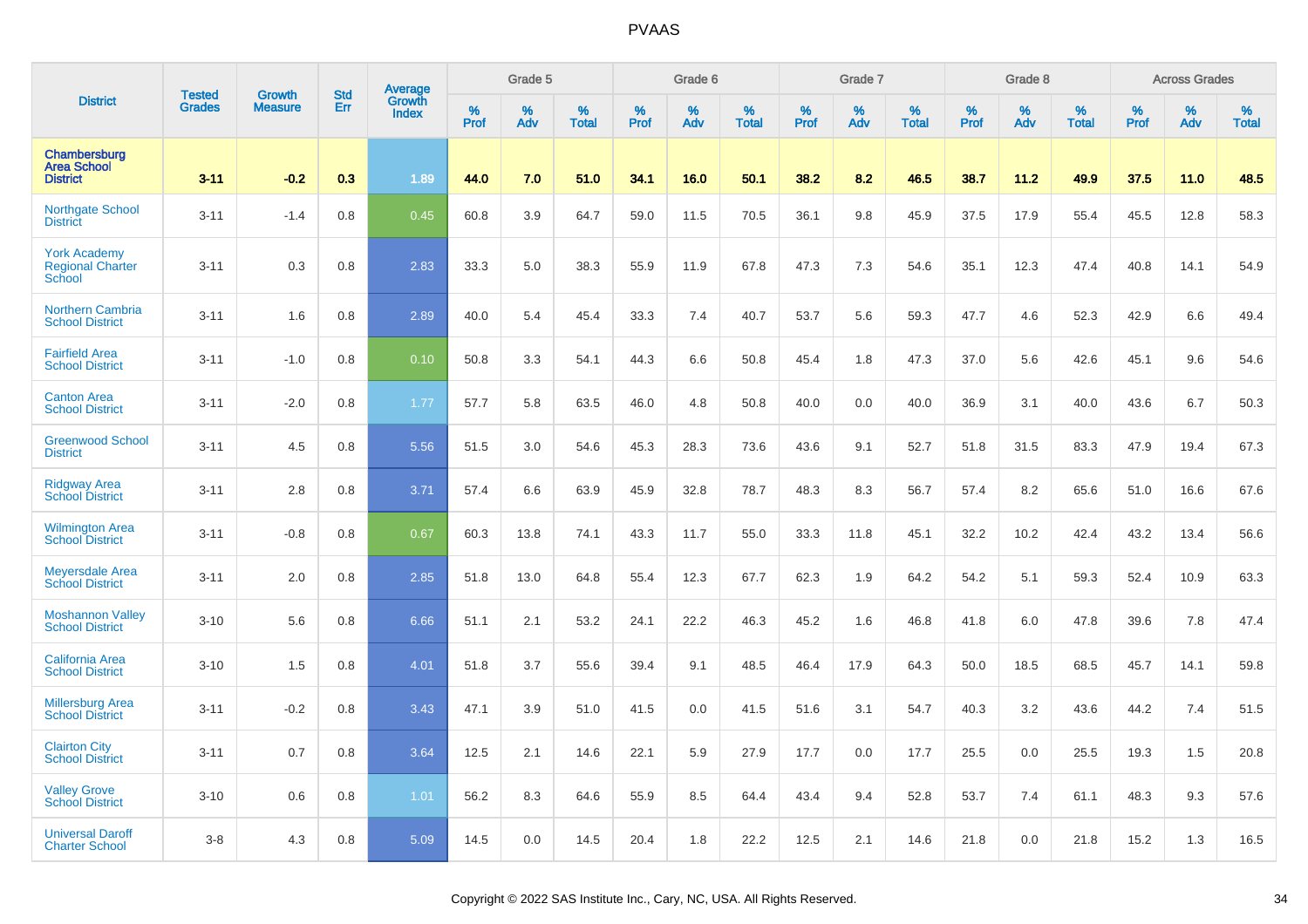|                                                                  | <b>Tested</b> | <b>Growth</b>  | <b>Std</b> |                                   |              | Grade 5  |                   |           | Grade 6  |                   |           | Grade 7  |                   |           | Grade 8  |                   |           | <b>Across Grades</b> |                   |
|------------------------------------------------------------------|---------------|----------------|------------|-----------------------------------|--------------|----------|-------------------|-----------|----------|-------------------|-----------|----------|-------------------|-----------|----------|-------------------|-----------|----------------------|-------------------|
| <b>District</b>                                                  | <b>Grades</b> | <b>Measure</b> | Err        | Average<br>Growth<br><b>Index</b> | $\%$<br>Prof | %<br>Adv | %<br><b>Total</b> | %<br>Prof | %<br>Adv | %<br><b>Total</b> | %<br>Prof | %<br>Adv | %<br><b>Total</b> | %<br>Prof | %<br>Adv | %<br><b>Total</b> | %<br>Prof | %<br>Adv             | %<br><b>Total</b> |
| Chambersburg<br><b>Area School</b><br><b>District</b>            | $3 - 11$      | $-0.2$         | 0.3        | 1.89                              | 44.0         | 7.0      | 51.0              | 34.1      | 16.0     | 50.1              | 38.2      | 8.2      | 46.5              | 38.7      | 11.2     | 49.9              | 37.5      | 11.0                 | 48.5              |
| <b>Berlin</b><br><b>Brothersvalley</b><br><b>School District</b> | $3 - 11$      | $-1.0$         | 0.8        | 1.52                              | 60.4         | 1.9      | 62.3              | 42.4      | 15.2     | 57.6              | 55.8      | 3.8      | 59.6              | 54.2      | 6.2      | 60.4              | 48.4      | 8.4                  | 56.8              |
| <b>Antietam School</b><br><b>District</b>                        | $3 - 10$      | 0.9            | 0.8        | 1.87                              | 29.7         | 1.6      | 31.2              | 35.0      | 5.0      | 40.0              | 29.1      | 0.0      | 29.1              | 34.0      | 1.9      | 35.8              | 31.3      | 3.0                  | 34.2              |
| <b>Mountain View</b><br><b>School District</b>                   | $3 - 11$      | 1.6            | 0.9        | 1.96                              | 45.0         | 3.3      | 48.3              | 49.0      | 6.1      | 55.1              | 47.2      | 5.7      | 52.8              | 55.0      | 10.0     | 65.0              | 45.1      | 5.6                  | 50.7              |
| Jefferson-Morgan<br><b>School District</b>                       | $3 - 10$      | 2.7            | 0.9        | 4.29                              | 45.1         | 2.8      | 47.9              | 40.0      | 7.3      | 47.3              | 41.8      | 5.4      | 47.3              | 44.4      | 6.7      | 51.1              | 41.7      | 6.6                  | 48.2              |
| <b>Clarion Area</b><br><b>School District</b>                    | $3 - 11$      | 1.1            | 0.9        | 2.53                              | 58.3         | 2.1      | 60.4              | 46.4      | 7.1      | 53.6              | 44.8      | 4.5      | 49.2              | 39.0      | 11.9     | 50.8              | 45.1      | 10.1                 | 55.2              |
| <b>Bear Creek</b><br>Community<br><b>Charter School</b>          | $3 - 8$       | 5.5            | 0.9        | 6.44                              | 51.9         | 7.7      | 59.6              | 47.1      | 19.6     | 66.7              | 42.3      | 7.7      | 50.0              | 34.7      | 10.2     | 44.9              | 45.2      | 12.1                 | 57.4              |
| <b>Belmont Charter</b><br><b>School</b>                          | $3 - 10$      | 2.8            | 0.9        | 5.27                              | 10.2         | 0.0      | 10.2              | 25.5      | 2.0      | 27.4              | 22.9      | 0.0      | 22.9              | 28.0      | 0.0      | 28.0              | 18.0      | 1.9                  | 19.9              |
| <b>Tri-Valley School</b><br><b>District</b>                      | $3 - 10$      | $-2.4$         | 0.9        | 0.50                              | 40.0         | 5.9      | 45.9              | 36.7      | 6.1      | 42.9              | 36.7      | 0.0      | 36.7              | 40.5      | 9.5      | 50.0              | 41.3      | 8.0                  | 49.3              |
| Shenandoah<br><b>Valley School</b><br><b>District</b>            | $3 - 11$      | 1.7            | 0.9        | 4.15                              | 37.3         | 3.0      | 40.3              | 31.4      | 9.8      | 41.2              | 36.2      | 1.7      | 37.9              | 26.3      | 0.0      | 26.3              | 34.3      | 5.0                  | 39.4              |
| <b>Conemaugh Valley</b><br><b>School District</b>                | $3 - 12$      | 0.5            | 0.9        | 2.31                              | 52.9         | 3.9      | 56.9              | 30.0      | 30.0     | 60.0              | 44.2      | 5.8      | 50.0              | 49.1      | 9.4      | 58.5              | 43.3      | 12.5                 | 55.8              |
| Antonia Pantoja<br><b>Community</b><br><b>Charter School</b>     | $3 - 8$       | 0.5            | 0.9        | 2.18                              | 20.9         | 1.5      | 22.4              | 32.3      | 6.4      | 38.7              | 37.0      | 2.2      | 39.1              | 35.1      | 8.1      | 43.2              | 25.4      | 3.3                  | 28.7              |
| <b>Portage Area</b><br><b>School District</b>                    | $3 - 10$      | 1.0            | 0.9        | 3.66                              | 50.0         | 9.5      | 59.5              | 52.0      | 28.0     | 80.0              | 54.0      | 3.2      | 57.1              | 49.1      | 7.6      | 56.6              | 51.5      | 15.6                 | 67.2              |
| <b>Young Scholars</b><br><b>Charter School</b>                   | $6 - 8$       | 0.5            | 0.9        | 0.83                              |              |          |                   | 23.2      | 5.4      | 28.6              | 14.3      | 5.7      | 20.0              | 13.0      | 0.0      | 13.0              | 16.3      | 3.4                  | 19.7              |
| <b>Northwest Area</b><br><b>School District</b>                  | $3 - 10$      | $-2.3$         | 0.9        | $-0.94$                           | 38.6         | 0.0      | 38.6              | 26.7      | 8.3      | 35.0              | 28.0      | 0.0      | 28.0              | 37.0      | 3.7      | 40.7              | 32.5      | 3.1                  | 35.6              |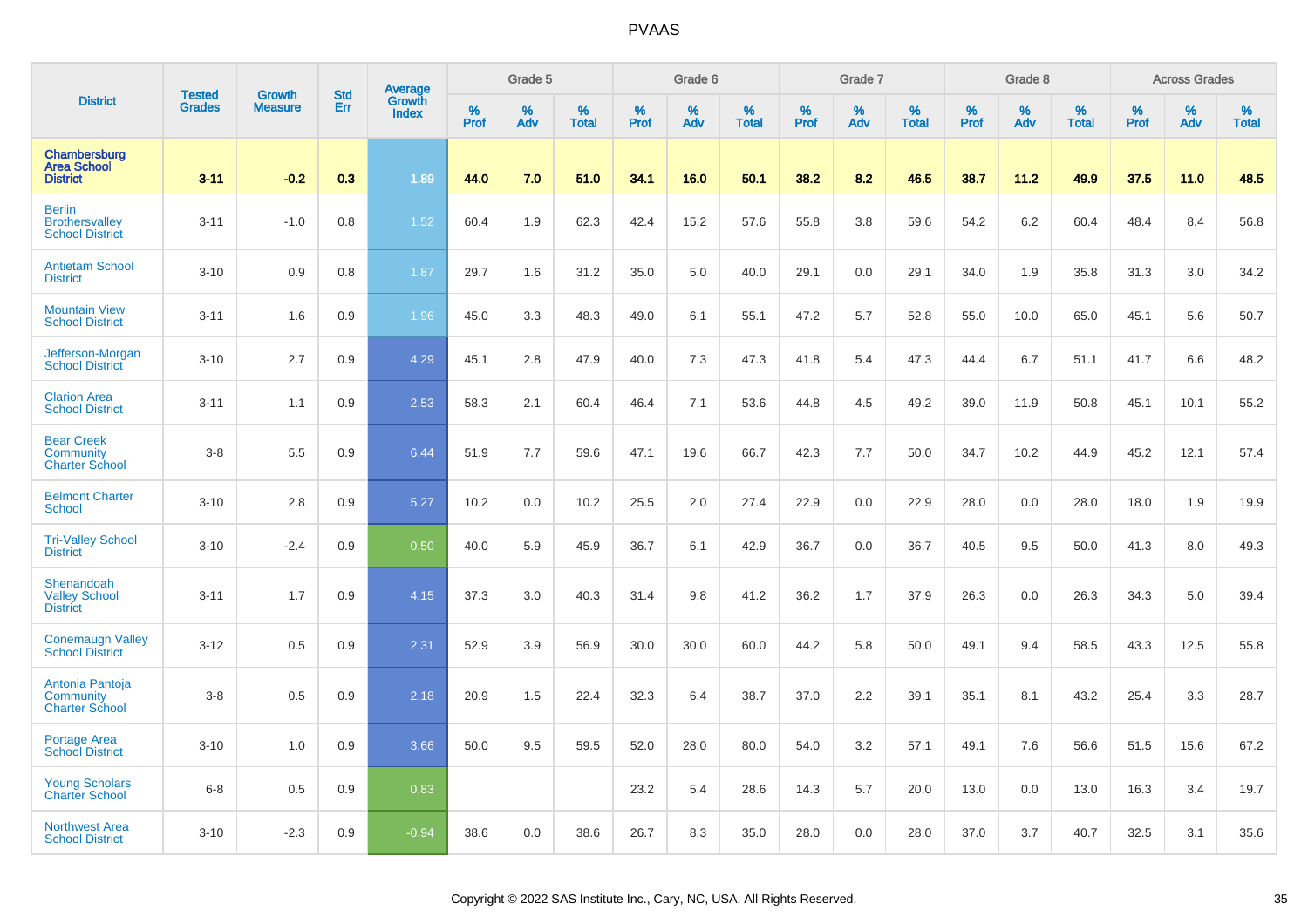|                                                                            |                                |                                 | <b>Std</b> | Average                |                  | Grade 5  |                   |           | Grade 6  |                   |           | Grade 7  |                   |           | Grade 8  |                   |           | <b>Across Grades</b> |                   |
|----------------------------------------------------------------------------|--------------------------------|---------------------------------|------------|------------------------|------------------|----------|-------------------|-----------|----------|-------------------|-----------|----------|-------------------|-----------|----------|-------------------|-----------|----------------------|-------------------|
| <b>District</b>                                                            | <b>Tested</b><br><b>Grades</b> | <b>Growth</b><br><b>Measure</b> | Err        | Growth<br><b>Index</b> | %<br><b>Prof</b> | %<br>Adv | %<br><b>Total</b> | %<br>Prof | %<br>Adv | %<br><b>Total</b> | %<br>Prof | %<br>Adv | %<br><b>Total</b> | %<br>Prof | %<br>Adv | %<br><b>Total</b> | %<br>Prof | %<br>Adv             | %<br><b>Total</b> |
| Chambersburg<br><b>Area School</b><br><b>District</b>                      | $3 - 11$                       | $-0.2$                          | 0.3        | 1.89                   | 44.0             | 7.0      | 51.0              | 34.1      | 16.0     | 50.1              | 38.2      | 8.2      | 46.5              | 38.7      | 11.2     | 49.9              | 37.5      | 11.0                 | 48.5              |
| <b>Russell Byers</b><br><b>Charter School</b>                              | $3-8$                          | 1.4                             | 0.9        | 3.89                   | 18.2             | 1.8      | 20.0              | 36.8      | 0.0      | 36.8              | 28.1      | 0.0      | 28.1              | 14.3      | 2.0      | 16.3              | 22.4      | 3.0                  | 25.3              |
| <b>West Middlesex</b><br><b>Area School</b><br><b>District</b>             | $3 - 10$                       | $-1.3$                          | 0.9        | 3.21                   | 52.2             | 17.4     | 69.6              | 41.0      | 26.2     | 67.2              | 44.4      | 5.6      | 50.0              | 35.7      | 4.8      | 40.5              | 42.5      | 12.1                 | 54.6              |
| <b>Glendale School</b><br><b>District</b>                                  | $3 - 10$                       | 3.8                             | 0.9        | 7.43                   | 50.0             | 12.5     | 62.5              | 40.7      | 24.1     | 64.8              | 44.6      | 20.0     | 64.6              | 44.9      | 14.3     | 59.2              | 47.2      | 15.2                 | 62.4              |
| <b>Robert Benjamin</b><br><b>Wiley Community</b><br><b>Charter School</b>  | $3-8$                          | 3.6                             | 0.9        | 4.03                   | 20.9             | 0.0      | 20.9              | 23.4      | 4.3      | 27.7              | 28.1      | 1.8      | 29.8              | 31.1      | 0.0      | 31.1              | 24.2      | 2.4                  | 26.5              |
| Susquehanna<br><b>Community School</b><br><b>District</b>                  | $3 - 11$                       | 0.1                             | 0.9        | 0.88                   | 47.1             | 7.8      | 54.9              | 43.1      | 12.1     | 55.2              | 43.5      | 6.5      | 50.0              | 36.7      | 2.0      | 38.8              | 40.9      | 10.7                 | 51.6              |
| <b>Southern Fulton</b><br><b>School District</b>                           | $3 - 11$                       | 0.0                             | 0.9        | 3.83                   | 53.2             | 6.4      | 59.6              | 41.4      | 15.5     | 56.9              | 40.4      | 0.0      | 40.4              | 32.0      | 8.0      | 40.0              | 43.4      | 7.9                  | 51.3              |
| <b>Hanover Area</b><br><b>School District</b>                              | $3 - 11$                       | $-2.1$                          | 0.9        | 0.50                   | 29.8             | 0.0      | 29.8              | 14.6      | 9.1      | 23.6              | 15.5      | 0.0      | 15.5              | 14.3      | 2.4      | 16.7              | 20.2      | 2.3                  | 22.5              |
| <b>Universal Alcorn</b><br><b>Charter School</b>                           | $3-8$                          | 6.0                             | 0.9        | 6.81                   | 32.1             | 9.4      | 41.5              | 34.0      | 6.0      | 40.0              | 37.5      | 3.6      | 41.1              | 28.2      | 0.0      | 28.2              | 29.2      | 4.4                  | 33.6              |
| <b>Coudersport Area</b><br><b>School District</b>                          | $3 - 11$                       | $-0.5$                          | 0.9        | 1.66                   | 58.2             | 1.8      | 60.0              | 40.5      | 4.8      | 45.2              | 35.8      | 3.8      | 39.6              | 30.2      | 0.0      | 30.2              | 40.1      | 3.2                  | 43.3              |
| <b>Chester Charter</b><br><b>Scholars Academy</b><br><b>Charter School</b> | $3 - 12$                       | 0.0                             | 0.9        | 2.02                   | 17.8             | 0.0      | 17.8              | 31.9      | 4.3      | 36.2              | 37.5      | 4.2      | 41.7              | 16.0      | 0.0      | 16.0              | 23.8      | 1.8                  | 25.6              |
| Commonwealth<br><b>Charter Academy</b><br><b>Charter School</b>            | $3 - 10$                       | $-3.1$                          | 0.9        | $-0.44$                | 49.2             | 1.7      | 50.8              | 56.0      | 12.0     | 68.0              | 49.1      | 8.8      | 57.9              | 39.6      | 4.2      | 43.8              | 45.3      | 10.1                 | 55.4              |
| <b>Innovative Arts</b><br><b>Academy Charter</b><br>School                 | $6 - 11$                       | $-2.2$                          | 0.9        | 1.94                   |                  |          |                   | 15.4      | 1.9      | 17.3              | 19.1      | 0.0      | 19.1              | 15.4      | 1.1      | 16.5              | 16.6      | 1.0                  | 17.5              |
| <b>Juniata Valley</b><br><b>School District</b>                            | $3 - 11$                       | $-0.4$                          | 0.9        | 1.62                   | 53.5             | 2.3      | 55.8              | 35.7      | 8.9      | 44.6              | 50.9      | 5.3      | 56.1              | 33.3      | 4.2      | 37.5              | 41.8      | 7.0                  | 48.8              |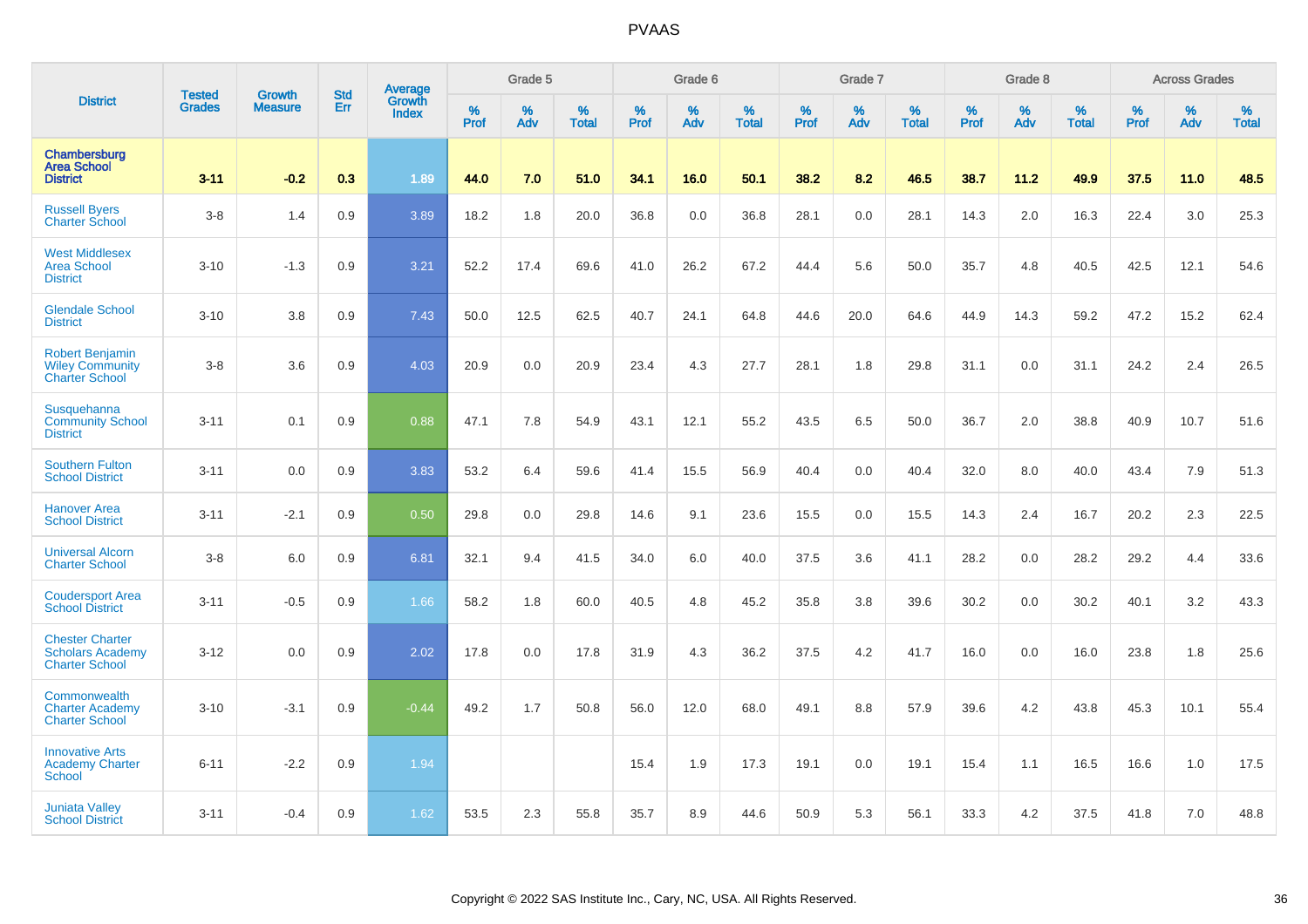|                                                                    | <b>Tested</b> | <b>Growth</b>  | <b>Std</b> | <b>Average</b><br>Growth |                     | Grade 5  |                   |           | Grade 6  |                   |           | Grade 7  |                   |           | Grade 8  |                   |                  | <b>Across Grades</b> |                   |
|--------------------------------------------------------------------|---------------|----------------|------------|--------------------------|---------------------|----------|-------------------|-----------|----------|-------------------|-----------|----------|-------------------|-----------|----------|-------------------|------------------|----------------------|-------------------|
| <b>District</b>                                                    | <b>Grades</b> | <b>Measure</b> | Err        | <b>Index</b>             | $\%$<br><b>Prof</b> | %<br>Adv | %<br><b>Total</b> | %<br>Prof | %<br>Adv | %<br><b>Total</b> | %<br>Prof | %<br>Adv | %<br><b>Total</b> | %<br>Prof | %<br>Adv | %<br><b>Total</b> | %<br><b>Prof</b> | %<br>Adv             | %<br><b>Total</b> |
| Chambersburg<br><b>Area School</b><br><b>District</b>              | $3 - 11$      | $-0.2$         | 0.3        | 1.89                     | 44.0                | 7.0      | 51.0              | 34.1      | 16.0     | 50.1              | 38.2      | 8.2      | 46.5              | 38.7      | 11.2     | 49.9              | 37.5             | 11.0                 | 48.5              |
| <b>Lincoln Leadership</b><br>Academy Charter<br><b>School</b>      | $3 - 12$      | 1.6            | 0.9        | 3.13                     | 29.6                | 0.0      | 29.6              | 25.0      | 12.5     | 37.5              | 24.5      | 5.7      | 30.2              | 22.0      | 2.4      | 24.4              | 28.4             | 5.4                  | 33.8              |
| <b>Benton Area</b><br><b>School District</b>                       | $3 - 10$      | $-0.4$         | 0.9        | 1.36                     | 47.5                | 1.6      | 49.2              | 43.5      | 8.7      | 52.2              | 37.3      | 5.1      | 42.4              | 46.2      | 2.6      | 48.7              | 42.6             | 8.4                  | 51.0              |
| <b>Clarion-Limestone</b><br><b>Area School</b><br><b>District</b>  | $3 - 12$      | 1.8            | 0.9        | 3.72                     | 54.6                | 29.1     | 83.6              | 57.7      | 26.9     | 84.6              | 41.7      | 16.7     | 58.3              | 44.7      | 12.8     | 57.4              | 47.0             | 20.8                 | 67.7              |
| <b>Rochester Area</b><br><b>School District</b>                    | $3 - 11$      | $-3.0$         | 0.9        | 1.72                     | 50.0                | 0.0      | 50.0              | 40.4      | 13.5     | 53.8              | 24.0      | 2.0      | 26.0              | 47.2      | 1.9      | 49.1              | 43.3             | 7.5                  | 50.8              |
| <b>Union Area School</b><br><b>District</b>                        | $3 - 11$      | $-1.4$         | 0.9        | 0.90                     | 66.7                | 7.7      | 74.4              | 41.4      | 15.5     | 56.9              | 43.9      | 5.3      | 49.1              | 55.6      | 8.9      | 64.4              | 47.6             | 12.4                 | 60.1              |
| <b>Morrisville Borough</b><br><b>School District</b>               | $3 - 11$      | $-0.9$         | 0.9        | 0.63                     | 28.3                | 3.3      | 31.7              | 19.2      | 1.9      | 21.2              | 32.7      | 0.0      | 32.7              | 27.9      | 0.0      | 27.9              | 27.6             | 1.9                  | 29.5              |
| <b>Rockwood Area</b><br><b>School District</b>                     | $3 - 11$      | 1.8            | 0.9        | 4.02                     | 65.8                | 2.4      | 68.3              | 38.1      | 31.0     | 69.0              | 63.0      | 6.5      | 69.6              | 50.8      | 19.0     | 69.8              | 52.2             | 13.4                 | 65.7              |
| <b>Saint Clair Area</b><br><b>School District</b>                  | $3-8$         | $-1.8$         | 0.9        | 0.86                     | 43.4                | 1.9      | 45.3              | 58.0      | 6.0      | 64.0              | 36.5      | 7.7      | 44.2              | 41.5      | 2.4      | 43.9              | 43.9             | 4.7                  | 48.6              |
| <b>Northeast Bradford</b><br><b>School District</b>                | $3 - 10$      | 3.0            | 0.9        | 3.25                     | 57.5                | 2.5      | 60.0              | 37.8      | 11.1     | 48.9              | 39.6      | 11.3     | 50.9              | 40.4      | 7.0      | 47.4              | 45.2             | 9.9                  | 55.1              |
| <b>Mariana Bracetti</b><br><b>Academy Charter</b><br><b>School</b> | $3 - 10$      | 0.4            | 0.9        | 0.58                     | 33.9                | 1.7      | 35.6              | 17.8      | 0.0      | 17.8              | 38.2      | 1.8      | 40.0              | 12.1      | 3.0      | 15.2              | 26.5             | 2.0                  | 28.5              |
| <b>Sto-Rox School</b><br><b>District</b>                           | $3 - 10$      | $-0.0$         | 0.9        | 3.62                     | 16.1                | 2.2      | 18.3              | 27.9      | 1.2      | 29.1              | 0.0       | 0.0      | 0.0               | 2.9       | 0.0      | 2.9               | 16.8             | 1.0                  | 17.9              |
| <b>Reach Cyber</b><br><b>Charter School</b>                        | $3 - 11$      | $-2.6$         | 0.9        | 0.61                     | 52.4                | 4.8      | 57.1              | 52.2      | 8.7      | 60.9              | 38.5      | 1.9      | 40.4              | 47.5      | 5.1      | 52.5              | 46.8             | 5.5                  | 52.3              |
| <b>Discovery Charter</b><br><b>School</b>                          | $3-8$         | 4.6            | 0.9        | 4.93                     | 36.4                | 2.3      | 38.6              | 27.3      | 9.1      | 36.4              | 35.6      | 3.4      | 39.0              | 45.7      | 5.7      | 51.4              | 29.8             | 3.4                  | 33.2              |
| <b>South Allegheny</b><br><b>School District</b>                   | $3 - 11$      | $-5.4$         | 0.9        | $-1.98$                  | 43.1                | 0.0      | 43.1              | 32.6      | 6.1      | 38.8              | 31.6      | 5.3      | 36.8              | 41.5      | 12.2     | 53.7              | 39.4             | 6.6                  | 46.0              |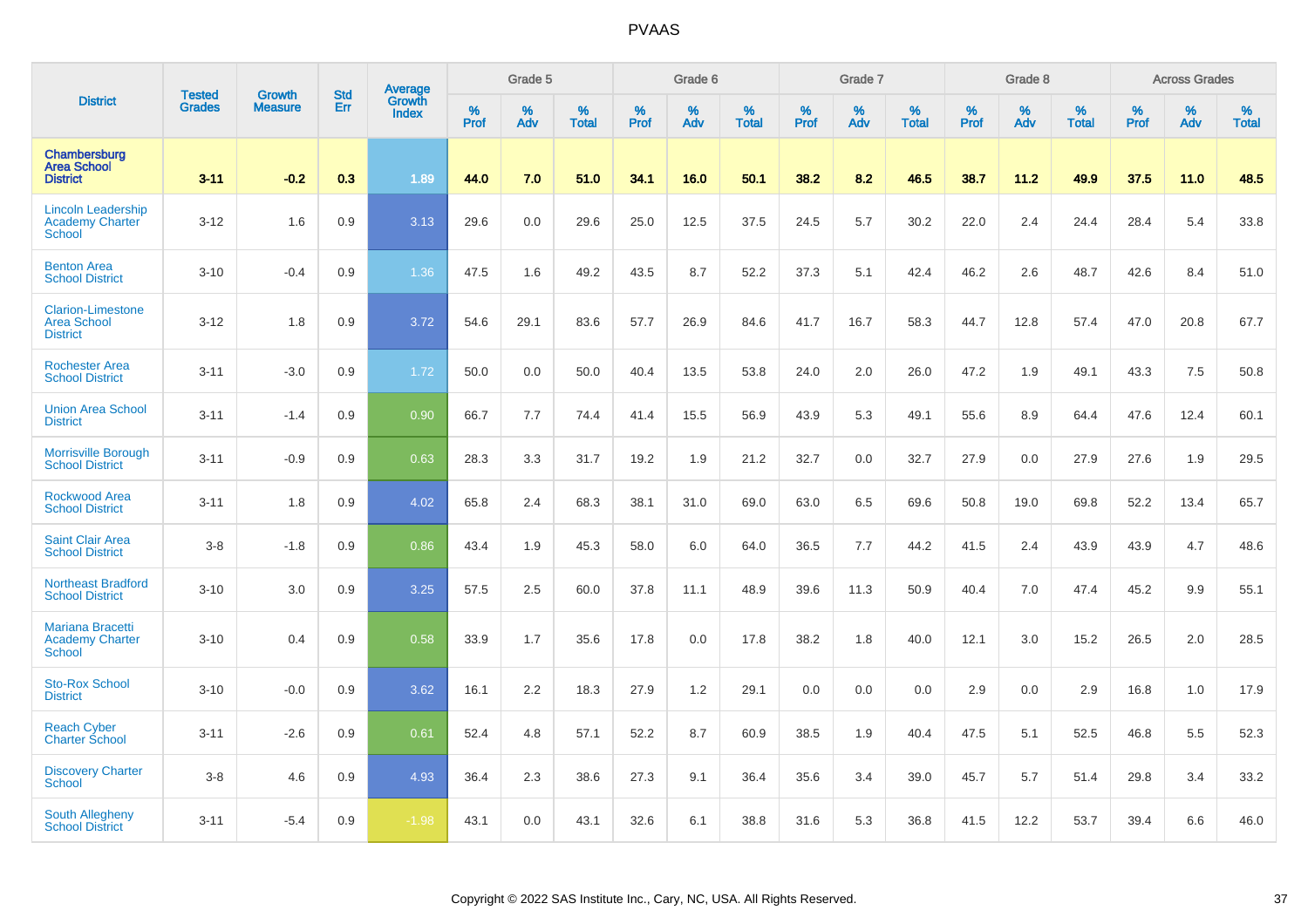|                                                                 | <b>Tested</b> | <b>Growth</b>  | <b>Std</b> | Average                |                     | Grade 5  |                   |                     | Grade 6  |                   |              | Grade 7  |                   |              | Grade 8  |                   |                     | <b>Across Grades</b> |                   |
|-----------------------------------------------------------------|---------------|----------------|------------|------------------------|---------------------|----------|-------------------|---------------------|----------|-------------------|--------------|----------|-------------------|--------------|----------|-------------------|---------------------|----------------------|-------------------|
| <b>District</b>                                                 | <b>Grades</b> | <b>Measure</b> | <b>Err</b> | Growth<br><b>Index</b> | $\%$<br><b>Prof</b> | %<br>Adv | %<br><b>Total</b> | $\%$<br><b>Prof</b> | %<br>Adv | %<br><b>Total</b> | $\%$<br>Prof | %<br>Adv | %<br><b>Total</b> | $\%$<br>Prof | %<br>Adv | %<br><b>Total</b> | $\%$<br><b>Prof</b> | %<br>Adv             | %<br><b>Total</b> |
| Chambersburg<br><b>Area School</b><br><b>District</b>           | $3 - 11$      | $-0.2$         | 0.3        | 1.89                   | 44.0                | 7.0      | 51.0              | 34.1                | 16.0     | 50.1              | 38.2         | 8.2      | 46.5              | 38.7         | 11.2     | 49.9              | 37.5                | $11.0$               | 48.5              |
| <b>KIPP Philadelphia</b><br><b>Charter School</b>               | $3-8$         | 2.8            | 0.9        | 3.91                   | 13.5                | 0.0      | 13.5              | 28.0                | 0.0      | 28.0              | 29.0         | 0.0      | 29.0              | 25.6         | 0.0      | 25.6              | 21.5                | 0.4                  | 21.9              |
| <b>Forest City</b><br>Regional School<br><b>District</b>        | $3 - 12$      | $-2.2$         | 0.9        | 1.18                   | 55.6                | 4.4      | 60.0              | 36.7                | 6.1      | 42.9              | 39.5         | 5.3      | 44.7              | 52.1         | 8.3      | 60.4              | 44.0                | 8.8                  | 52.8              |
| Leechburg Area<br><b>School District</b>                        | $3 - 11$      | $-2.3$         | 0.9        | 2.14                   | 46.7                | 2.2      | 48.9              | 29.7                | 2.7      | 32.4              | 42.9         | 0.0      | 42.9              | 51.2         | 11.6     | 62.8              | 45.8                | 7.9                  | 53.8              |
| <b>Propel Charter</b><br>School-Northside                       | $3 - 8$       | $-1.3$         | 1.0        | 2.10                   | 7.0                 | 0.0      | 7.0               | 14.6                | 0.0      | 14.6              | 5.0          | 0.0      | 5.0               | 10.0         | 0.0      | 10.0              | 9.0                 | 0.0                  | 9.0               |
| <b>Millville Area</b><br><b>School District</b>                 | $3 - 12$      | 5.0            | 1.0        | 5.28                   | 63.8                | 2.1      | 66.0              | 43.4                | 22.6     | 66.0              | 44.4         | 13.3     | 57.8              | 52.6         | 10.5     | 63.2              | 50.2                | 13.2                 | 63.4              |
| <b>North Clarion</b><br><b>County School</b><br><b>District</b> | $3 - 12$      | 2.6            | 1.0        | 2.80                   | 51.1                | 8.9      | 60.0              | 46.3                | 19.5     | 65.8              | 45.2         | 4.8      | 50.0              | 54.6         | 11.4     | 65.9              | 45.1                | 12.2                 | 57.3              |
| Allegheny-Clarion<br>Valley School<br><b>District</b>           | $3 - 10$      | 2.1            | 1.0        | 2.42                   | 42.5                | 5.0      | 47.5              | 42.1                | 15.8     | 57.9              | 43.9         | 2.4      | 46.3              | 40.0         | 0.0      | 40.0              | 40.9                | 9.1                  | 50.0              |
| <b>People For People</b><br><b>Charter School</b>               | $3 - 12$      | 3.5            | 1.0        | 3.90                   | 12.9                | 3.2      | 16.1              | 19.4                | 0.0      | 19.4              | 23.1         | 0.0      | 23.1              | 6.8          | 0.0      | 6.8               | 13.2                | 0.4                  | 13.6              |
| <b>Roberto Clemente</b><br><b>Charter School</b>                | $3 - 12$      | $-5.1$         | 1.0        | $-0.08$                | 19.4                | 0.0      | 19.4              | 23.1                | 5.1      | 28.2              | 11.6         | 0.0      | 11.6              | 12.2         | 0.0      | 12.2              | 15.5                | 1.7                  | 17.2              |
| <b>Mastery Charter</b><br>School - Thomas<br><b>Campus</b>      | $3 - 10$      | 0.4            | 1.0        | 2.12                   | 29.0                | 0.0      | 29.0              | 17.1                | 0.0      | 17.1              | 20.9         | 2.3      | 23.3              | 28.9         | 0.0      | 28.9              | 24.9                | 2.3                  | 27.2              |
| <b>Ferndale Area</b><br><b>School District</b>                  | $3 - 10$      | 1.9            | 1.0        | 1.95                   | 43.2                | 4.6      | 47.7              | 46.3                | 14.6     | 61.0              | 61.5         | 5.1      | 66.7              | 54.4         | 4.4      | 58.7              | 46.1                | 10.6                 | 56.6              |
| <b>Otto-Eldred School</b><br><b>District</b>                    | $3 - 11$      | 5.1            | 1.0        | 5.26                   | 57.1                | 9.5      | 66.7              | 47.5                | 15.0     | 62.5              | 42.2         | 11.1     | 53.3              | 35.4         | 12.5     | 47.9              | 43.8                | 11.1                 | 54.9              |
| <b>West Greene</b><br><b>School District</b>                    | $3 - 11$      | $-1.2$         | 1.0        | 1.54                   | 46.2                | 10.3     | 56.4              | 35.9                | 15.4     | 51.3              | 28.3         | 11.3     | 39.6              | 35.3         | 3.9      | 39.2              | 43.2                | 10.7                 | 53.9              |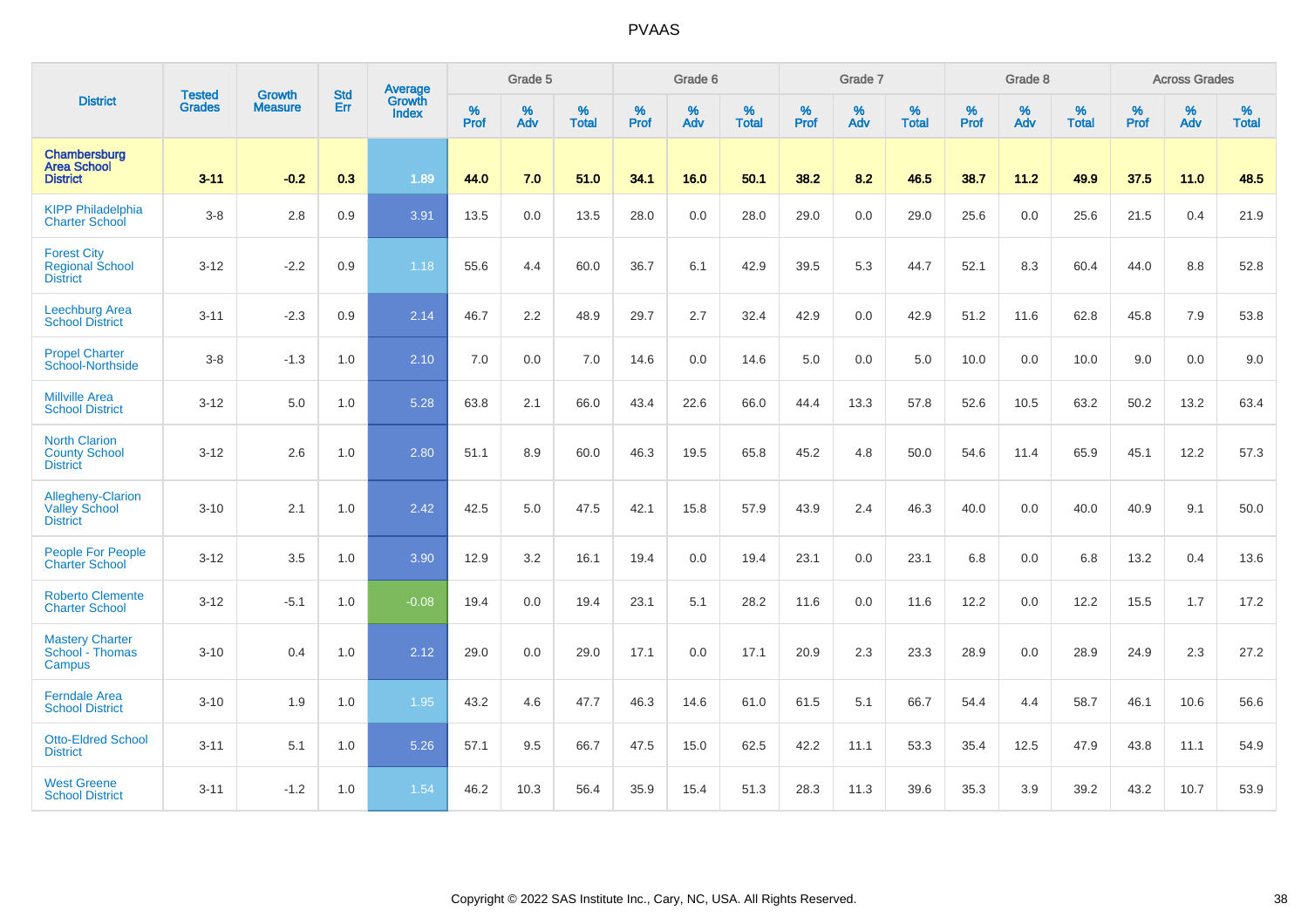|                                                                  | <b>Tested</b> | <b>Growth</b>  | <b>Std</b> |                                          |              | Grade 5  |                   |           | Grade 6  |                   |           | Grade 7  |                   |           | Grade 8  |                   |           | <b>Across Grades</b> |                   |
|------------------------------------------------------------------|---------------|----------------|------------|------------------------------------------|--------------|----------|-------------------|-----------|----------|-------------------|-----------|----------|-------------------|-----------|----------|-------------------|-----------|----------------------|-------------------|
| <b>District</b>                                                  | <b>Grades</b> | <b>Measure</b> | Err        | <b>Average</b><br>Growth<br><b>Index</b> | $\%$<br>Prof | %<br>Adv | %<br><b>Total</b> | %<br>Prof | %<br>Adv | %<br><b>Total</b> | %<br>Prof | %<br>Adv | %<br><b>Total</b> | %<br>Prof | %<br>Adv | %<br><b>Total</b> | %<br>Prof | %<br>Adv             | %<br><b>Total</b> |
| Chambersburg<br><b>Area School</b><br><b>District</b>            | $3 - 11$      | $-0.2$         | 0.3        | 1.89                                     | 44.0         | 7.0      | 51.0              | 34.1      | 16.0     | 50.1              | 38.2      | 8.2      | 46.5              | 38.7      | 11.2     | 49.9              | 37.5      | 11.0                 | 48.5              |
| <b>Penn Hills Charter</b><br>School of<br>Entrepreneurship       | $3-8$         | $-1.5$         | 1.0        | 0.35                                     | 27.3         | 0.0      | 27.3              | 37.1      | 8.6      | 45.7              | 34.2      | 0.0      | 34.2              | 45.4      | 0.0      | 45.4              | 40.8      | 6.4                  | 47.2              |
| Johnsonburg Area<br><b>School District</b>                       | $3 - 11$      | $-1.6$         | 1.0        | 1.86                                     | 42.5         | 7.5      | 50.0              | 60.6      | 12.1     | 72.7              | 41.9      | 9.3      | 51.2              | 44.2      | 2.3      | 46.5              | 51.3      | 10.3                 | 61.5              |
| Community<br>Academy Of<br>Philadelphia<br><b>Charter School</b> | $3 - 11$      | $-4.1$         | 1.0        | 0.81                                     | 22.5         | 0.0      | 22.5              | 27.3      | 0.0      | 27.3              | 33.3      | 2.8      | 36.1              | 12.2      | 0.0      | 12.2              | 24.9      | 1.4                  | 26.3              |
| <b>Farrell Area School</b><br><b>District</b>                    | $3 - 11$      | 1.3            | 1.0        | 2.47                                     | 26.7         | 0.0      | 26.7              | 31.7      | 2.4      | 34.2              | 20.4      | 0.0      | 20.4              | 28.2      | 0.0      | 28.2              | 25.9      | 2.3                  | 28.2              |
| <b>Jenkintown School</b><br><b>District</b>                      | $3 - 11$      | 1.5            | 1.0        | 2.79                                     | 68.0         | 8.0      | 76.0              | 54.0      | 18.9     | 73.0              | 42.9      | 35.7     | 78.6              | 60.6      | 21.2     | 81.8              | 53.1      | 25.8                 | 78.9              |
| <b>Propel Charter</b><br>School-Mckeesport                       | $3-8$         | $-7.2$         | 1.0        | $-2.06$                                  | 36.1         | 0.0      | 36.1              | 32.4      | 0.0      | 32.4              | 34.2      | 2.6      | 36.8              | 29.7      | 2.7      | 32.4              | 32.1      | 1.4                  | 33.5              |
| <b>Union School</b><br><b>District</b>                           | $3 - 12$      | 2.7            | 1.0        | 3.99                                     | 21.2         | 6.1      | 27.3              | 40.9      | 20.4     | 61.4              | 40.5      | 0.0      | 40.5              | 40.0      | 6.7      | 46.7              | 37.0      | 8.4                  | 45.4              |
| <b>Propel Charter</b><br>School-Homestead                        | $3 - 11$      | $-1.0$         | 1.0        | 1.67                                     | 21.6         | 0.0      | 21.6              | 16.7      | 5.6      | 22.2              | 11.8      | 0.0      | 11.8              | 9.5       | 2.4      | 11.9              | 15.3      | 2.2                  | 17.6              |
| <b>Propel Charter</b><br>School - East                           | $3-8$         | 1.1            | 1.0        | 2.62                                     | 32.5         | 0.0      | 32.5              | 34.3      | 11.4     | 45.7              | 33.3      | 9.1      | 42.4              | 29.4      | 0.0      | 29.4              | 31.6      | 4.7                  | 36.3              |
| <b>Cameron County</b><br><b>School District</b>                  | $3 - 12$      | $-2.6$         | 1.0        | 0.35                                     | 73.3         | 3.3      | 76.7              | 48.7      | 25.6     | 74.4              | 39.0      | 0.0      | 39.0              | 43.2      | 5.4      | 48.6              | 50.4      | 14.0                 | 64.4              |
| <b>Sullivan County</b><br><b>School District</b>                 | $3 - 10$      | $-3.1$         | 1.0        | 0.79                                     | 23.8         | 2.4      | 26.2              | 62.0      | 6.0      | 68.0              | 41.2      | 5.9      | 47.1              | 40.0      | 2.9      | 42.9              | 40.0      | 6.0                  | 46.0              |
| <b>Sugar Valley Rural</b><br><b>Charter School</b>               | $3 - 11$      | 0.5            | 1.0        | 1.63                                     | 36.8         | 0.0      | 36.8              | 34.2      | 7.9      | 42.1              | 21.0      | 5.3      | 26.3              | 8.6       | 2.9      | 11.4              | 25.4      | 4.7                  | 30.0              |
| Southeastern<br><b>Greene School</b><br><b>District</b>          | $3 - 10$      | $-4.6$         | 1.0        | $-0.76$                                  | 44.8         | 17.2     | 62.1              | 42.4      | 12.1     | 54.6              | 36.7      | 6.1      | 42.9              | 48.8      | 2.3      | 51.2              | 41.1      | 14.3                 | 55.4              |
| <b>Blacklick Valley</b><br><b>School District</b>                | $3 - 11$      | $-0.1$         | 1.0        | 0.41                                     | 29.6         | 0.0      | 29.6              | 52.6      | 7.9      | 60.5              | 35.4      | 0.0      | 35.4              | 34.2      | 0.0      | 34.2              | 43.2      | 3.7                  | 46.9              |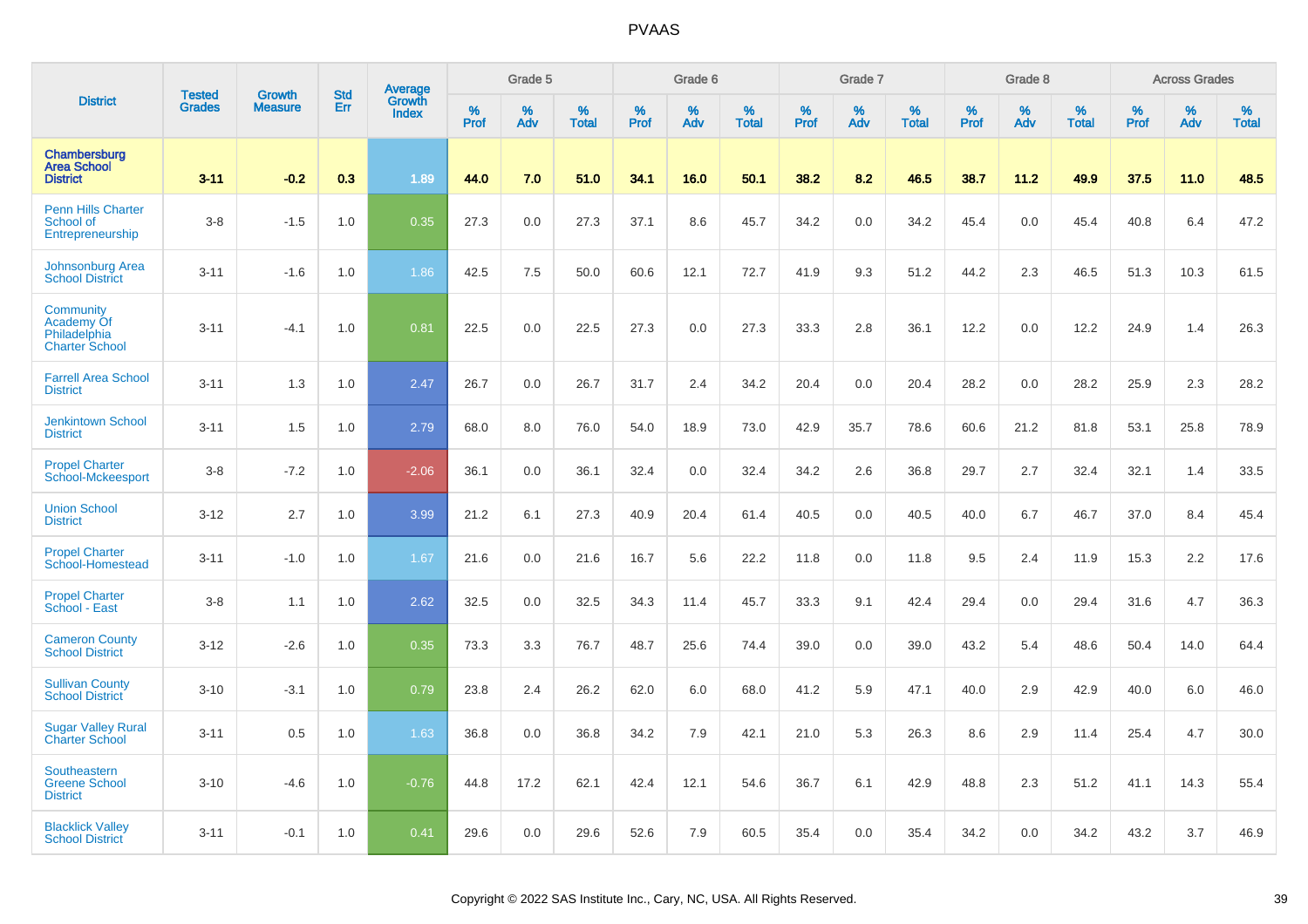|                                                                           | <b>Tested</b> | <b>Growth</b>  | <b>Std</b> | <b>Average</b><br>Growth |                     | Grade 5  |                   |                  | Grade 6  |                   |              | Grade 7  |                   |              | Grade 8  |                   |              | <b>Across Grades</b> |                   |
|---------------------------------------------------------------------------|---------------|----------------|------------|--------------------------|---------------------|----------|-------------------|------------------|----------|-------------------|--------------|----------|-------------------|--------------|----------|-------------------|--------------|----------------------|-------------------|
| <b>District</b>                                                           | <b>Grades</b> | <b>Measure</b> | Err        | <b>Index</b>             | $\%$<br><b>Prof</b> | %<br>Adv | %<br><b>Total</b> | %<br><b>Prof</b> | %<br>Adv | %<br><b>Total</b> | $\%$<br>Prof | %<br>Adv | %<br><b>Total</b> | $\%$<br>Prof | %<br>Adv | %<br><b>Total</b> | $\%$<br>Prof | $\%$<br>Adv          | %<br><b>Total</b> |
| Chambersburg<br><b>Area School</b><br><b>District</b>                     | $3 - 11$      | $-0.2$         | 0.3        | 1.89                     | 44.0                | 7.0      | 51.0              | 34.1             | 16.0     | 50.1              | 38.2         | 8.2      | 46.5              | 38.7         | 11.2     | 49.9              | 37.5         | 11.0                 | 48.5              |
| <b>Folk Arts-Cultural</b><br><b>Treasures Charter</b><br><b>School</b>    | $3 - 7$       | 7.1            | 1.0        | 7.76                     | 50.0                | 6.8      | 56.8              | 42.2             | 37.8     | 80.0              | 52.3         | 11.4     | 63.6              |              |          |                   | 46.5         | 14.6                 | 61.1              |
| <b>Provident Charter</b><br><b>School</b>                                 | $3 - 8$       | 4.1            | 1.1        | 4.26                     | 19.6                | 0.0      | 19.6              | 15.8             | 5.3      | 21.0              | 13.6         | 0.0      | 13.6              | 17.2         | 3.4      | 20.7              | 16.4         | 2.9                  | 19.3              |
| Williamsburg<br><b>Community School</b><br><b>District</b>                | $3 - 11$      | 3.1            | 1.1        | 4.44                     | 53.1                | 3.1      | 56.2              | 51.4             | 17.1     | 68.6              | 47.6         | 9.5      | 57.1              | 43.8         | 12.5     | 56.2              | 43.4         | 15.8                 | 59.1              |
| <b>Southwest</b><br>Leadership<br><b>Academy Charter</b><br><b>School</b> | $3 - 8$       | 0.2            | 1.1        | 2.48                     | 9.1                 | 0.0      | 9.1               | 16.1             | 6.4      | 22.6              | 15.8         | 2.6      | 18.4              | 20.8         | 0.0      | 20.8              | 19.0         | 3.3                  | 22.3              |
| <b>Avella Area School</b><br><b>District</b>                              | $3 - 12$      | 2.7            | 1.1        | 4.69                     | 42.5                | 2.5      | 45.0              | 42.4             | 18.2     | 60.6              | 60.0         | 5.7      | 65.7              | 63.0         | 18.5     | 81.5              | 46.7         | 12.6                 | 59.3              |
| <b>Fannett-Metal</b><br><b>School District</b>                            | $3 - 11$      | 0.5            | 1.1        | 1.79                     | 34.5                | 10.3     | 44.8              | 44.8             | 6.9      | 51.7              | 37.5         | 3.1      | 40.6              | 33.3         | 2.2      | 35.6              | 40.2         | 9.2                  | 49.4              |
| <b>Cornell School</b><br><b>District</b>                                  | $3 - 11$      | $-0.8$         | 1.1        | 2.85                     | 36.7                | 0.0      | 36.7              | 34.9             | 7.0      | 41.9              | 35.9         | 0.0      | 35.9              | 24.3         | 2.7      | 27.0              | 32.9         | 6.1                  | 39.0              |
| <b>Lincoln Park</b><br><b>Performing Arts</b><br><b>Charter School</b>    | $7 - 11$      | $-3.9$         | 1.1        | $-2.06$                  |                     |          |                   |                  |          |                   | 66.1         | 5.4      | 71.4              | 59.8         | 17.2     | 77.0              | 62.2         | 12.6                 | 74.8              |
| <b>Baden Academy</b><br><b>Charter School</b>                             | $3-6$         | $-1.3$         | 1.1        | $-0.36$                  | 47.6                | 1.6      | 49.2              | 46.6             | 10.3     | 56.9              |              |          |                   |              |          |                   | 42.3         | 7.1                  | 49.4              |
| Widener<br>Partnership<br><b>Charter School</b>                           | $3 - 7$       | $-1.6$         | 1.1        | $-0.09$                  | 4.6                 | 0.0      | 4.6               | 15.8             | 2.6      | 18.4              | 14.0         | 0.0      | 14.0              |              |          |                   | 9.6          | 1.4                  | 11.0              |
| <b>Commodore Perry</b><br><b>School District</b>                          | $3 - 11$      | $-0.7$         | 1.1        | 0.10                     | 64.5                | 12.9     | 77.4              | 41.9             | 6.4      | 48.4              | 48.6         | 8.1      | 56.8              | 37.0         | 25.9     | 63.0              | 48.6         | 13.1                 | 61.8              |
| <b>Montessori</b><br><b>Regional Charter</b><br>School                    | $3-6$         | $-3.8$         | 1.1        | $-2.11$                  | 33.3                | 0.0      | 33.3              | 37.3             | 8.5      | 45.8              |              |          |                   |              |          |                   | 32.2         | 4.5                  | 36.7              |
| <b>Mastery Charter</b><br>School - Pickett<br>Campus                      | $6 - 10$      | 1.6            | 1.1        | 2.34                     |                     |          |                   | 4.9              | 0.0      | 4.9               | 15.4         | 0.0      | 15.4              | 8.8          | 2.9      | 11.8              | 9.6          | 0.9                  | 10.5              |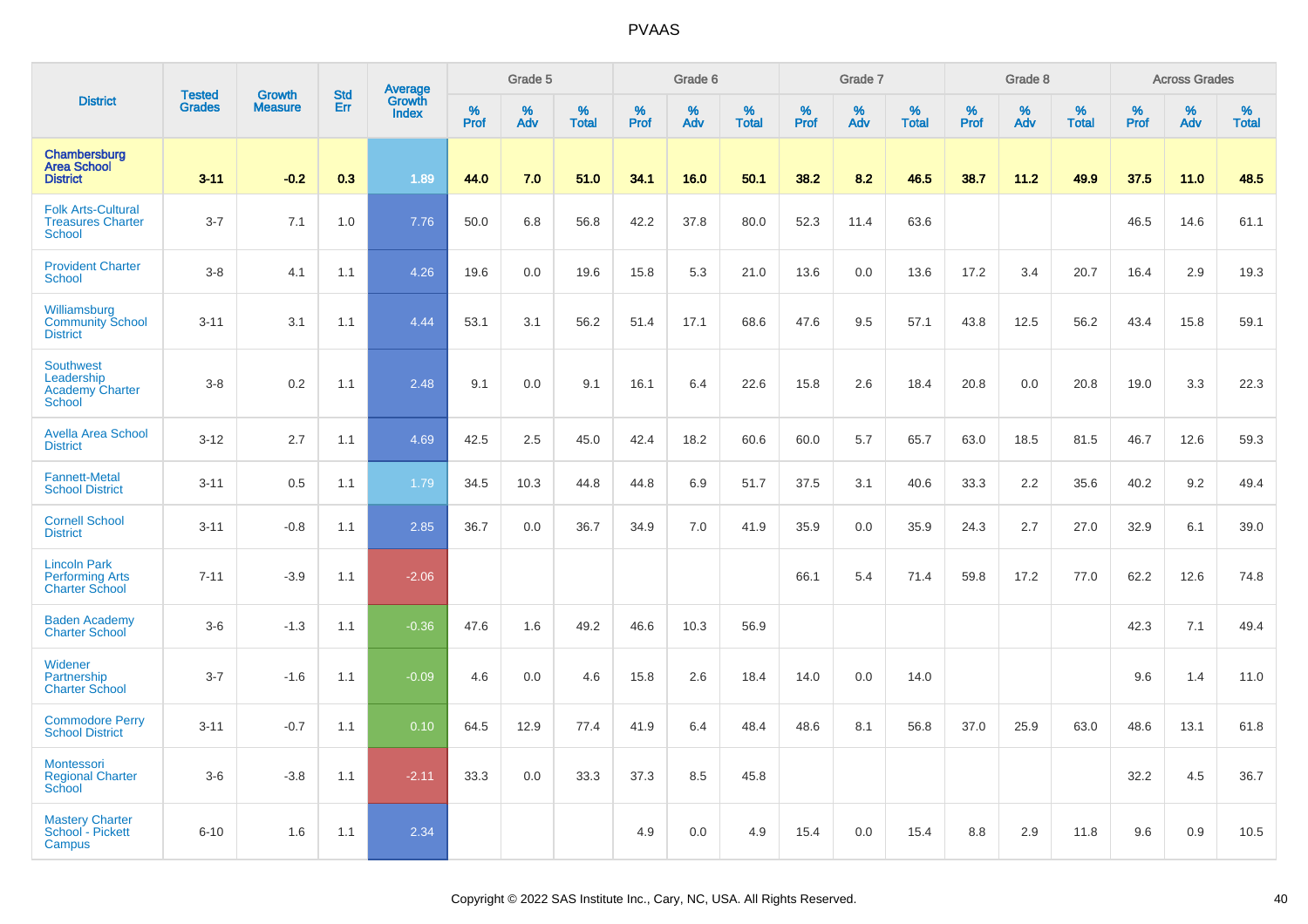|                                                                                   | <b>Tested</b> | <b>Growth</b>  | <b>Std</b> |                                   |           | Grade 5  |                   |              | Grade 6  |                   |              | Grade 7  |                   |              | Grade 8  |                   |           | <b>Across Grades</b> |                   |
|-----------------------------------------------------------------------------------|---------------|----------------|------------|-----------------------------------|-----------|----------|-------------------|--------------|----------|-------------------|--------------|----------|-------------------|--------------|----------|-------------------|-----------|----------------------|-------------------|
| <b>District</b>                                                                   | <b>Grades</b> | <b>Measure</b> | Err        | Average<br>Growth<br><b>Index</b> | %<br>Prof | %<br>Adv | %<br><b>Total</b> | $\%$<br>Prof | %<br>Adv | %<br><b>Total</b> | $\%$<br>Prof | %<br>Adv | %<br><b>Total</b> | $\%$<br>Prof | %<br>Adv | %<br><b>Total</b> | %<br>Prof | %<br>Adv             | %<br><b>Total</b> |
| Chambersburg<br><b>Area School</b><br><b>District</b>                             | $3 - 11$      | $-0.2$         | 0.3        | 1.89                              | 44.0      | 7.0      | 51.0              | 34.1         | 16.0     | 50.1              | 38.2         | 8.2      | 46.5              | 38.7         | 11.2     | 49.9              | 37.5      | 11.0                 | 48.5              |
| <b>Arts Academy</b><br><b>Charter School</b>                                      | $5-8$         | $-3.5$         | 1.1        | $-0.12$                           | 41.2      | 0.0      | 41.2              | 46.7         | 2.2      | 48.9              | 49.1         | 1.9      | 50.9              | 45.2         | 3.2      | 48.4              | 46.6      | 2.0                  | 48.6              |
| <b>Northern Potter</b><br><b>School District</b>                                  | $3 - 12$      | 0.3            | 1.1        | 1.76                              | 33.3      | 3.3      | 36.7              | 32.6         | 14.0     | 46.5              | 51.6         | 9.7      | 61.3              | 40.7         | 3.7      | 44.4              | 36.4      | 8.9                  | 45.3              |
| <b>Young Scholars Of</b><br>Western<br>Pennsylvania<br><b>Charter School</b>      | $3-8$         | 2.0            | 1.1        | 2.63                              | 27.3      | 9.1      | 36.4              | 40.6         | 6.2      | 46.9              | 32.1         | 3.6      | 35.7              | 43.5         | 8.7      | 52.2              | 31.2      | 9.1                  | 40.3              |
| <b>Weatherly Area</b><br><b>School District</b>                                   | $3 - 11$      | 0.6            | 1.1        | 3.22                              | 53.8      | 0.0      | 53.8              | 48.5         | 15.2     | 63.6              | 53.3         | 3.3      | 56.7              | 29.7         | 13.5     | 43.2              | 41.9      | 6.9                  | 48.8              |
| <b>Manchester</b><br><b>Academic Charter</b><br><b>School</b>                     | $3 - 8$       | 2.1            | 1.1        | 2.91                              | 12.0      | 0.0      | 12.0              | 35.7         | 3.6      | 39.3              | 46.2         | 0.0      | 46.2              | 31.4         | 0.0      | 31.4              | 30.7      | 1.7                  | 32.4              |
| <b>Propel Charter</b><br>School-Pitcairn                                          | $3-8$         | $-5.3$         | 1.2        | $-1.11$                           | 12.1      | 0.0      | 12.1              | 29.6         | 11.1     | 40.7              | 18.2         | 0.0      | 18.2              | 16.7         | 0.0      | 16.7              | 17.3      | 2.5                  | 19.8              |
| <b>Alliance For</b><br><b>Progress Charter</b><br>School                          | $3-8$         | $-1.1$         | 1.2        | 0.67                              | 12.5      | 0.0      | 12.5              | 32.0         | 0.0      | 32.0              | 26.9         | 0.0      | 26.9              | 3.4          | 0.0      | 3.4               | 19.4      | 0.0                  | 19.4              |
| <b>Mastery Charter</b><br>School - Harrity<br>Campus                              | $3-8$         | 0.5            | 1.2        | 2.44                              | 13.6      | 0.0      | 13.6              | 12.8         | 2.1      | 14.9              | 26.5         | 0.0      | 26.5              | 11.1         | 7.4      | 18.5              | 18.2      | 2.0                  | 20.2              |
| <b>Monessen City</b><br><b>School District</b>                                    | $3 - 10$      | $-3.2$         | 1.2        | 0.72                              | 20.0      | 0.0      | 20.0              | 18.0         | 2.6      | 20.5              | 13.3         | 0.0      | 13.3              | 4.8          | 0.0      | 4.8               | 15.2      | 0.6                  | 15.8              |
| <b>Western Beaver</b><br><b>County School</b><br><b>District</b>                  | $3 - 11$      | $-1.5$         | 1.2        | 3.25                              | 37.5      | 12.5     | 50.0              | 57.1         | 31.0     | 88.1              | 52.1         | 8.3      | 60.4              | 52.8         | 5.6      | 58.3              | 50.0      | 17.8                 | 67.8              |
| <b>Howard Gardner</b><br><b>Multiple</b><br>Intelligence<br><b>Charter School</b> | $3-8$         | $-1.2$         | 1.2        | 1.34                              | 41.4      | 10.3     | 51.7              | 39.4         | 3.0      | 42.4              | 63.6         | 0.0      | 63.6              | 55.6         | 11.1     | 66.7              | 48.8      | 7.1                  | 55.9              |
| <b>Laboratory Charter</b><br><b>School</b>                                        | $3-8$         | 3.4            | 1.2        | 4.02                              | 17.2      | 0.0      | 17.2              | 26.2         | 7.1      | 33.3              | 52.0         | 0.0      | 52.0              | 33.3         | 4.8      | 38.1              | 27.2      | 2.4                  | 29.6              |
| <b>Oswayo Valley</b><br>School District                                           | $3 - 12$      | $-0.7$         | 1.2        | 0.97                              | 62.1      | 13.8     | 75.9              | 40.7         | 18.5     | 59.3              | 48.2         | 0.0      | 48.2              | 51.6         | 6.4      | 58.1              | 54.7      | 11.8                 | 66.5              |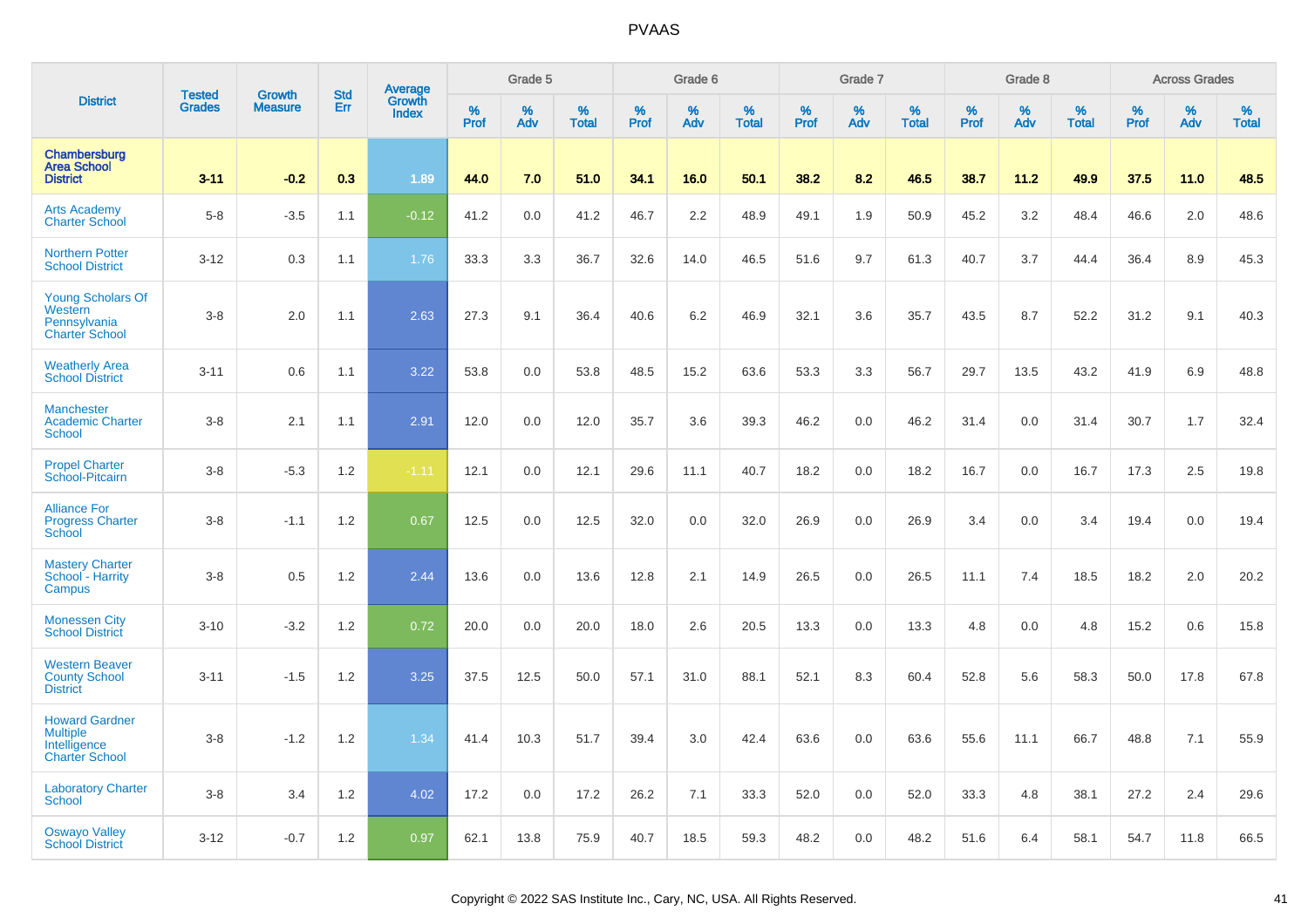|                                                                           | <b>Tested</b> | <b>Growth</b>  | <b>Std</b> |                                   |              | Grade 5  |                   |              | Grade 6  |                   |              | Grade 7  |                   |                     | Grade 8  |                   |              | <b>Across Grades</b> |                   |
|---------------------------------------------------------------------------|---------------|----------------|------------|-----------------------------------|--------------|----------|-------------------|--------------|----------|-------------------|--------------|----------|-------------------|---------------------|----------|-------------------|--------------|----------------------|-------------------|
| <b>District</b>                                                           | <b>Grades</b> | <b>Measure</b> | Err        | Average<br>Growth<br><b>Index</b> | $\%$<br>Prof | %<br>Adv | %<br><b>Total</b> | $\%$<br>Prof | %<br>Adv | %<br><b>Total</b> | $\%$<br>Prof | %<br>Adv | %<br><b>Total</b> | $\%$<br><b>Prof</b> | %<br>Adv | %<br><b>Total</b> | $\%$<br>Prof | %<br>Adv             | %<br><b>Total</b> |
| Chambersburg<br><b>Area School</b><br><b>District</b>                     | $3 - 11$      | $-0.2$         | 0.3        | 1.89                              | 44.0         | 7.0      | 51.0              | 34.1         | 16.0     | 50.1              | 38.2         | 8.2      | 46.5              | 38.7                | 11.2     | 49.9              | 37.5         | 11.0                 | 48.5              |
| <b>Vision Academy</b><br><b>Charter School</b>                            | $3 - 8$       | $-0.9$         | 1.2        | 1.03                              | 35.7         | $0.0\,$  | 35.7              | 36.0         | 0.0      | 36.0              | 37.1         | 2.9      | 40.0              | 28.6                | 0.0      | 28.6              | 32.1         | 1.1                  | 33.2              |
| <b>Universal Bluford</b><br><b>Charter School</b>                         | $3-6$         | $-2.8$         | 1.2        | $-0.99$                           | 19.0         | 0.0      | 19.0              | 23.3         | 0.0      | 23.3              |              |          |                   |                     |          |                   | 22.3         | 1.8                  | 24.1              |
| <b>Erie Rise</b><br>Leadership<br><b>Academy Charter</b><br><b>School</b> | $3-8$         | 0.0            | 1.2        | 0.73                              | 17.9         | 0.0      | 17.9              | 6.9          | 0.0      | 6.9               | 4.8          | 2.4      | 7.1               | 0.0                 | 0.0      | 0.0               | 7.8          | 0.5                  | 8.3               |
| <b>Forest Area School</b><br><b>District</b>                              | $3 - 11$      | $-1.6$         | 1.2        | 1.07                              | 45.8         | 0.0      | 45.8              | 37.5         | 4.2      | 41.7              | 24.2         | 12.1     | 36.4              | 28.1                | 3.1      | 31.2              | 40.8         | 6.6                  | 47.4              |
| <b>Perseus House</b><br><b>Charter School Of</b><br><b>Excellence</b>     | $6 - 11$      | $-0.9$         | 1.2        | 0.37                              |              |          |                   | 4.8          | 0.0      | 4.8               | 20.4         | 0.0      | 20.4              | 22.7                | 1.5      | 24.2              | 19.2         | 0.7                  | 19.9              |
| <b>Jamestown Area</b><br><b>School District</b>                           | $3 - 11$      | 2.7            | 1.2        | 3.54                              | 47.4         | 0.0      | 47.4              | 30.6         | 19.4     | 50.0              | 41.4         | 6.9      | 48.3              | 54.6                | 0.0      | 54.6              | 41.2         | 7.9                  | 49.1              |
| <b>Franklin Towne</b><br>Charter<br><b>Elementary School</b>              | $3-8$         | $-3.1$         | 1.2        | 0.46                              | 46.4         | 7.1      | 53.6              | 48.2         | 7.4      | 55.6              | 53.6         | 7.1      | 60.7              | 59.1                | 0.0      | 59.1              | 50.6         | 6.8                  | 57.4              |
| <b>Propel Charter</b><br>School-Hazelwood                                 | $3 - 8$       | $-0.7$         | 1.2        | 0.69                              | 6.7          | 0.0      | 6.7               | 14.3         | 0.0      | 14.3              | 14.3         | 4.8      | 19.0              | 16.0                | 0.0      | 16.0              | 10.2         | 0.6                  | 10.8              |
| <b>Mastery Charter</b><br>School - Hardy<br><b>Williams</b>               | $3 - 11$      | 0.9            | 1.2        | 2.86                              | 10.3         | 0.0      | 10.3              | 37.8         | 13.5     | 51.4              | 29.2         | 0.0      | 29.2              |                     |          |                   | 21.1         | 3.6                  | 24.7              |
| <b>KIPP West</b><br>Philadelphia<br><b>Charter School</b>                 | $3 - 8$       | $-0.4$         | 1.2        | 1.32                              | 28.6         | 0.0      | 28.6              | 19.4         | 0.0      | 19.4              | 25.0         | 0.0      | 25.0              | 16.7                | 0.0      | 16.7              | 17.6         | 0.6                  | 18.1              |
| <b>Young Scholars Of</b><br><b>Central PA Charter</b><br><b>School</b>    | $3-8$         | 3.9            | 1.2        | 3.25                              | 35.6         | 13.3     | 48.9              | 28.0         | 12.0     | 40.0              | 50.0         | 14.3     | 64.3              | 43.8                | 0.0      | 43.8              | 42.6         | 11.6                 | 54.2              |
| <b>Mastery Charter</b><br>School-Cleveland<br>Elementary                  | $3-8$         | 2.7            | 1.3        | 2.27                              | 25.0         | 7.1      | 32.1              | 23.5         | 0.0      | 23.5              | 24.1         | 3.4      | 27.6              | 21.7                | 0.0      | 21.7              | 18.8         | 1.9                  | 20.6              |
| <b>Circle Of Seasons</b><br><b>Charter School</b>                         | $3 - 8$       | 11.4           | 1.3        | 9.02                              | 65.7         | 11.4     | 77.1              | 50.0         | 20.0     | 70.0              | 44.4         | 19.4     | 63.9              |                     |          |                   | 50.8         | 18.6                 | 69.5              |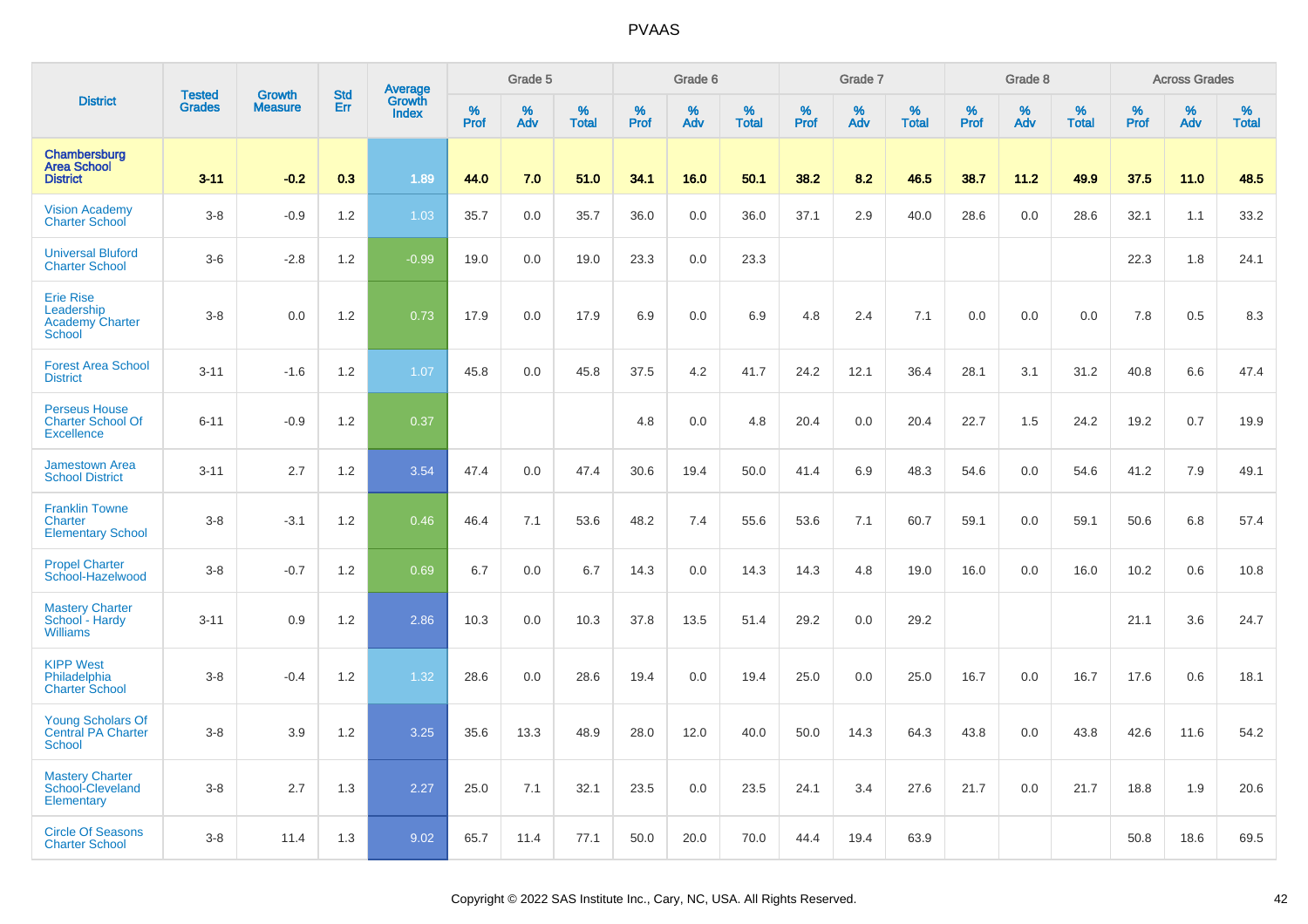|                                                                      | <b>Tested</b> | <b>Growth</b>  | <b>Std</b> | Average                |           | Grade 5  |                   |           | Grade 6  |                   |           | Grade 7  |                   |           | Grade 8  |                   |           | <b>Across Grades</b> |                   |
|----------------------------------------------------------------------|---------------|----------------|------------|------------------------|-----------|----------|-------------------|-----------|----------|-------------------|-----------|----------|-------------------|-----------|----------|-------------------|-----------|----------------------|-------------------|
| <b>District</b>                                                      | <b>Grades</b> | <b>Measure</b> | Err        | Growth<br><b>Index</b> | %<br>Prof | %<br>Adv | %<br><b>Total</b> | %<br>Prof | %<br>Adv | %<br><b>Total</b> | %<br>Prof | %<br>Adv | %<br><b>Total</b> | %<br>Prof | %<br>Adv | %<br><b>Total</b> | %<br>Prof | %<br>Adv             | %<br><b>Total</b> |
| Chambersburg<br><b>Area School</b><br><b>District</b>                | $3 - 11$      | $-0.2$         | 0.3        | 1.89                   | 44.0      | 7.0      | 51.0              | 34.1      | 16.0     | 50.1              | 38.2      | 8.2      | 46.5              | 38.7      | 11.2     | 49.9              | 37.5      | 11.0                 | 48.5              |
| <b>Mastery Charter</b><br>School - Smedley<br>Campus                 | $3-6$         | $-4.0$         | 1.3        | $-1.35$                | 19.2      | 1.9      | 21.2              | 31.0      | 1.7      | 32.8              |           |          |                   |           |          |                   | 21.4      | 2.2                  | 23.6              |
| <b>Infinity Charter</b><br>School                                    | $3-8$         | $-0.5$         | 1.3        | 1.09                   | 72.7      | 22.7     | 95.4              | 50.0      | 38.5     | 88.5              | 62.5      | 25.0     | 87.5              | 68.2      | 18.2     | 86.4              | 56.6      | 31.5                 | 88.1              |
| <b>Derry Township</b><br><b>School District</b>                      | $3 - 10$      | $-1.3$         | 1.3        | 5.74                   | 57.1      | 20.9     | 78.0              | 38.2      | 44.1     | 82.4              | 66.7      | 20.8     | 87.5              | 46.7      | 53.3     | 100.0             | 49.1      | 29.0                 | 78.2              |
| <b>Esperanza Cyber</b><br><b>Charter School</b>                      | $3 - 11$      | $-2.3$         | 1.3        | 0.51                   | 11.8      | 0.0      | 11.8              | 8.7       | 0.0      | 8.7               | 12.8      | 0.0      | 12.8              | 9.1       | 0.0      | 9.1               | 9.4       | 0.8                  | 10.2              |
| <b>Souderton Charter</b><br>School<br>Collaborative                  | $3 - 8$       | 4.3            | 1.3        | 3.72                   | 74.1      | 25.9     | 100.0             | 48.0      | 48.0     | 96.0              | 33.3      | 61.9     | 95.2              | 47.1      | 41.2     | 88.2              | 50.7      | 40.8                 | 91.6              |
| <b>Midland Borough</b><br><b>School District</b>                     | $3-8$         | 0.1            | 1.3        | 1.76                   | 58.6      | 0.0      | 58.6              | 52.4      | 9.5      | 61.9              | 42.9      | 7.1      | 50.0              | 47.6      | 0.0      | 47.6              | 49.3      | 5.7                  | 55.0              |
| Salisbury-Elk Lick<br><b>School District</b>                         | $3 - 11$      | $-3.9$         | 1.3        | $-1.19$                | 50.0      | 8.3      | 58.3              | 50.0      | 0.0      | 50.0              | 30.0      | 0.0      | 30.0              | 28.6      | 4.8      | 33.3              | 42.2      | 3.3                  | 45.4              |
| <b>Universal Vare</b><br><b>Charter School</b>                       | $6 - 8$       | 6.8            | 1.3        | 5.11                   |           |          |                   | 11.8      | 17.6     | 29.4              | 16.7      | 0.0      | 16.7              | 28.6      | 1.6      | 30.2              | 22.7      | 3.6                  | 26.4              |
| <b>Galeton Area</b><br><b>School District</b>                        | $3 - 11$      | 2.2            | 1.4        | 1.61                   | 56.0      | 8.0      | 64.0              | 38.1      | 14.3     | 52.4              | 28.0      | 0.0      | 28.0              | 35.0      | 5.0      | 40.0              | 37.7      | 6.9                  | 44.6              |
| <b>Frederick Douglass</b><br><b>Mastery Charter</b><br><b>School</b> | $3 - 8$       | 1.8            | 1.4        | 1.59                   | 20.8      | 0.0      | 20.8              | 22.2      | 0.0      | 22.2              | 14.3      | 0.0      | 14.3              | 34.6      | 3.8      | 38.5              | 19.1      | 0.9                  | 20.0              |
| <b>Duquesne City</b><br><b>School District</b>                       | $3 - 8$       | 3.1            | 1.4        | 2.56                   | 11.3      | 0.0      | 11.3              | 10.8      | 2.7      | 13.5              |           |          |                   |           |          |                   | 14.8      | 0.6                  | 15.3              |
| <b>Turkeyfoot Valley</b><br>Area School<br><b>District</b>           | $3 - 12$      | 0.6            | 1.4        | 1.84                   | 27.3      | 4.6      | 31.8              | 38.1      | 9.5      | 47.6              | 30.0      | 5.0      | 35.0              | 30.4      | 0.0      | 30.4              | 33.0      | 3.6                  | 36.6              |
| <b>Shade-Central City</b><br><b>School District</b>                  | $3 - 11$      | $-2.8$         | 1.4        | 1.08                   | 43.8      | 0.0      | 43.8              | 44.4      | 14.8     | 59.3              | 25.0      | 0.0      | 25.0              | 29.2      | 0.0      | 29.2              | 35.1      | 6.0                  | 41.0              |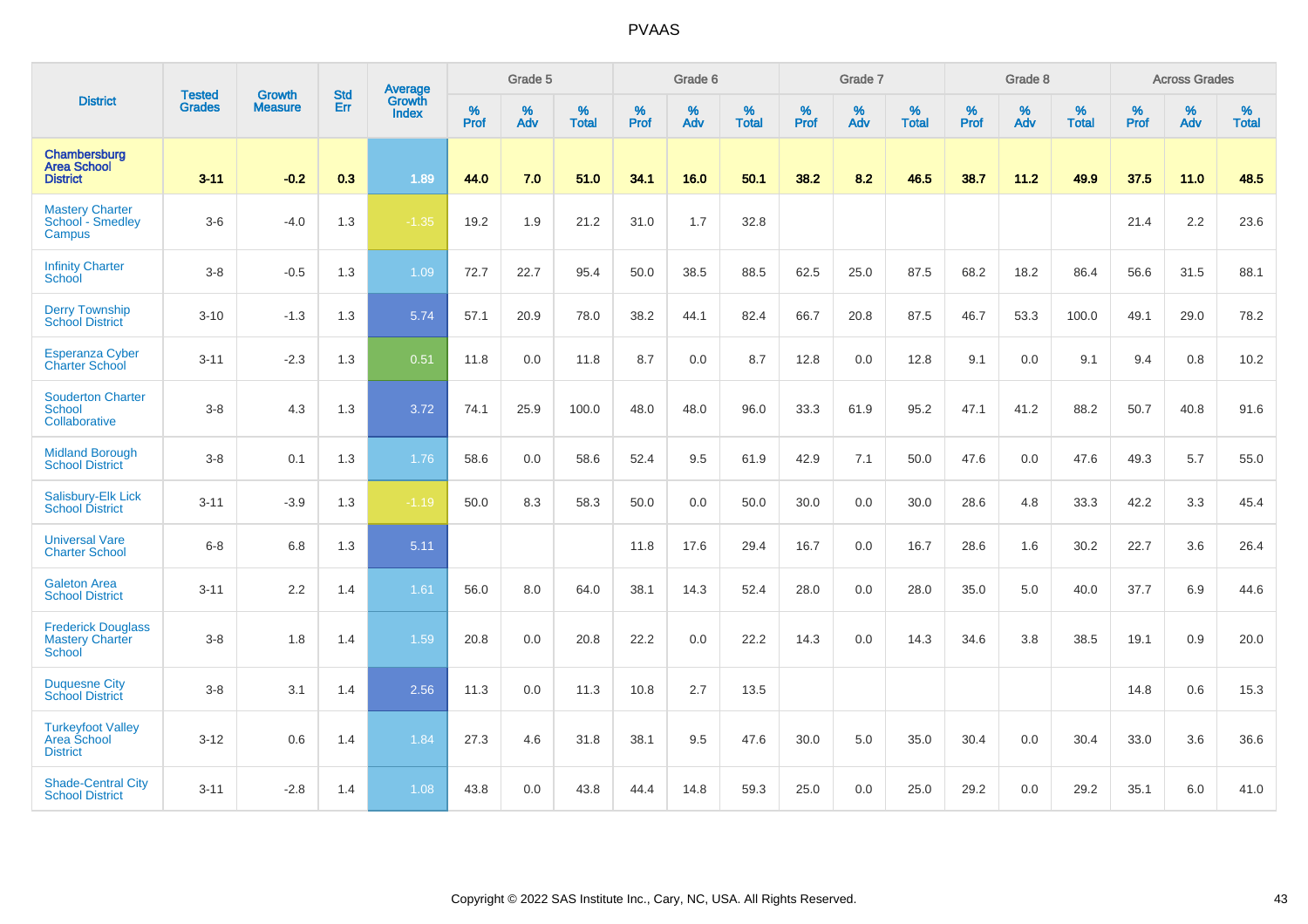|                                                                                |                                |                          |                   | Average                |                     | Grade 5  |                   |                  | Grade 6  |                   |                  | Grade 7  |                   |           | Grade 8  |                   |           | <b>Across Grades</b> |                   |
|--------------------------------------------------------------------------------|--------------------------------|--------------------------|-------------------|------------------------|---------------------|----------|-------------------|------------------|----------|-------------------|------------------|----------|-------------------|-----------|----------|-------------------|-----------|----------------------|-------------------|
| <b>District</b>                                                                | <b>Tested</b><br><b>Grades</b> | Growth<br><b>Measure</b> | <b>Std</b><br>Err | Growth<br><b>Index</b> | $\%$<br><b>Prof</b> | %<br>Adv | %<br><b>Total</b> | %<br><b>Prof</b> | %<br>Adv | %<br><b>Total</b> | %<br><b>Prof</b> | %<br>Adv | %<br><b>Total</b> | %<br>Prof | %<br>Adv | %<br><b>Total</b> | %<br>Prof | $\%$<br>Adv          | %<br><b>Total</b> |
| Chambersburg<br><b>Area School</b><br><b>District</b>                          | $3 - 11$                       | $-0.2$                   | 0.3               | 1.89                   | 44.0                | 7.0      | 51.0              | 34.1             | 16.0     | 50.1              | 38.2             | 8.2      | 46.5              | 38.7      | 11.2     | 49.9              | 37.5      | $11.0$               | 48.5              |
| Eugenio Maria De<br><b>Hostos Charter</b><br><b>School</b>                     | $3-8$                          | $-0.5$                   | 1.4               | 0.49                   | 45.8                | 0.0      | 45.8              | 16.7             | 16.7     | 33.3              | 18.2             | 9.1      | 27.3              | 46.7      | 0.0      | 46.7              | 35.0      | 6.7                  | 41.7              |
| <b>Deep Roots</b><br><b>Charter School</b>                                     | $3-6$                          | $-2.5$                   | 1.4               | $-0.12$                | 18.2                | 0.0      | 18.2              | 19.0             | 2.4      | 21.4              |                  |          |                   |           |          |                   | 19.2      | 0.7                  | 19.9              |
| Wilkinsburg<br><b>Borough School</b><br><b>District</b>                        | $3-6$                          | 4.8                      | 1.4               | 3.85                   | 41.5                | 0.0      | 41.5              | 25.6             | 2.3      | 27.9              |                  |          |                   |           |          |                   | 23.5      | 1.0                  | 24.5              |
| <b>Forbes Road</b><br><b>School District</b>                                   | $3 - 11$                       | 1.3                      | 1.4               | 1.67                   | 61.3                | 3.2      | 64.5              | 40.0             | 6.7      | 46.7              | 57.9             | 0.0      | 57.9              | 27.8      | 0.0      | 27.8              | 47.4      | 7.3                  | 54.7              |
| Shanksville-<br><b>Stonycreek School</b><br><b>District</b>                    | $3 - 10$                       | 0.6                      | 1.4               | 1.21                   | 28.6                | 0.0      | 28.6              | 41.7             | 16.7     | 58.3              | 45.0             | 5.0      | 50.0              | 44.4      | 5.6      | 50.0              | 49.2      | 8.5                  | 57.6              |
| <b>Lincoln Charter</b><br><b>School</b>                                        | $3-5$                          | 1.2                      | 1.4               | 0.81                   | 17.7                | 0.0      | 17.7              |                  |          |                   |                  |          |                   |           |          |                   | 14.5      | 1.2                  | 15.7              |
| <b>Mastery Charter</b><br>School - Gratz<br>Campus                             | $7 - 10$                       | 5.0                      | 1.4               | 3.77                   |                     |          |                   |                  |          |                   | 19.4             | 0.0      | 19.4              | 7.3       | 0.0      | 7.3               | 13.0      | 0.0                  | 13.0              |
| <b>Tidioute</b><br>Community<br><b>Charter School</b>                          | $3 - 11$                       | 2.0                      | 1.5               | 2.84                   | 69.2                | 0.0      | 69.2              | 61.1             | 5.6      | 66.7              | 26.3             | 0.0      | 26.3              | 37.0      | 0.0      | 37.0              | 43.2      | 4.0                  | 47.2              |
| <b>Mastery Charter</b><br>School-Francis D.<br><b>Pastorius</b><br>Elementary  | $3-8$                          | $-1.7$                   | 1.5               | $-0.10$                | 3.8                 | 0.0      | 3.8               | 28.6             | 3.6      | 32.1              | 22.7             | 0.0      | 22.7              |           |          |                   | 14.3      | 0.8                  | 15.1              |
| <b>Mastery Charter</b><br>School - Clymer<br>Elementary                        | $3-6$                          | 1.7                      | 1.5               | 1.29                   | 13.5                | 0.0      | 13.5              | 24.1             | 3.4      | 27.6              |                  |          |                   |           |          |                   | 17.5      | 0.8                  | 18.3              |
| <b>West Philadelphia</b><br>Achievement<br>Charter<br><b>Elementary School</b> | $3-5$                          | 3.8                      | 1.6               | 2.40                   | 21.0                | 0.0      | 21.0              |                  |          |                   |                  |          |                   |           |          |                   | 18.1      | 1.5                  | 19.6              |
| <b>Aspira Bilingual</b><br><b>Cyber Charter</b><br><b>School</b>               | $3 - 11$                       | 2.8                      | 1.6               | 2.58                   |                     |          |                   | 12.9             | 0.0      | 12.9              | 0.0              | 0.0      | 0.0               | 0.0       | 0.0      | 0.0               | 5.9       | 0.0                  | 5.9               |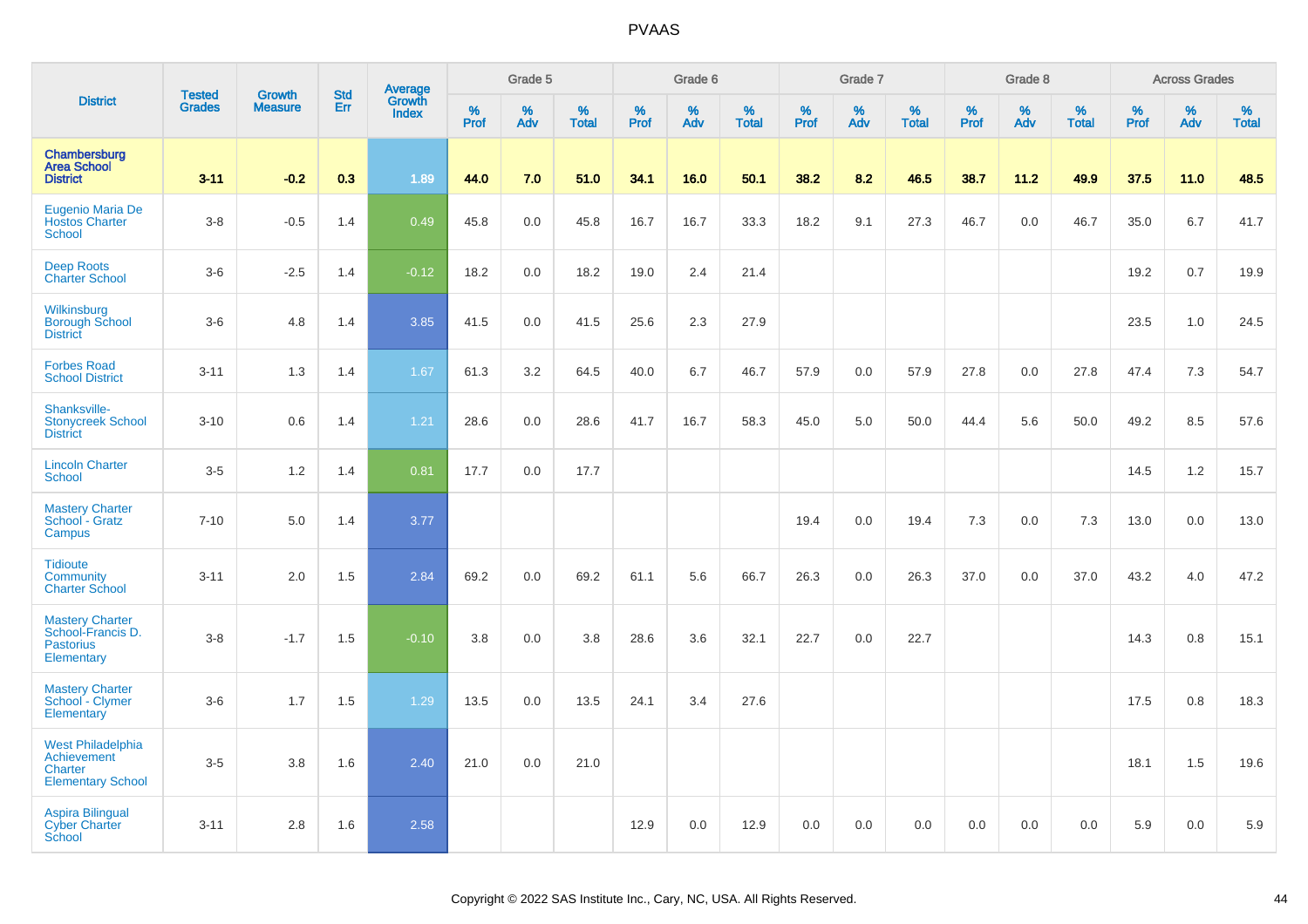|                                                                                          |                                |                                 | <b>Std</b> | Average                |                     | Grade 5  |                      |                     | Grade 6  |                   |                     | Grade 7     |                   |                     | Grade 8  |                   |                     | <b>Across Grades</b> |                   |
|------------------------------------------------------------------------------------------|--------------------------------|---------------------------------|------------|------------------------|---------------------|----------|----------------------|---------------------|----------|-------------------|---------------------|-------------|-------------------|---------------------|----------|-------------------|---------------------|----------------------|-------------------|
| <b>District</b>                                                                          | <b>Tested</b><br><b>Grades</b> | <b>Growth</b><br><b>Measure</b> | Err        | Growth<br><b>Index</b> | $\%$<br><b>Prof</b> | %<br>Adv | $\%$<br><b>Total</b> | $\%$<br><b>Prof</b> | %<br>Adv | %<br><b>Total</b> | $\%$<br><b>Prof</b> | $\%$<br>Adv | %<br><b>Total</b> | $\%$<br><b>Prof</b> | %<br>Adv | %<br><b>Total</b> | $\%$<br><b>Prof</b> | $\%$<br>Adv          | %<br><b>Total</b> |
| Chambersburg<br><b>Area School</b><br><b>District</b>                                    | $3 - 11$                       | $-0.2$                          | 0.3        | 1.89                   | 44.0                | 7.0      | 51.0                 | 34.1                | 16.0     | 50.1              | 38.2                | 8.2         | 46.5              | 38.7                | 11.2     | 49.9              | 37.5                | $11.0$               | 48.5              |
| Insight PA Cyber<br><b>Charter School</b>                                                | $3 - 11$                       | $-1.0$                          | 1.6        | 1.03                   | 29.4                | 0.0      | 29.4                 | 31.6                | 5.3      | 36.8              | 37.0                | 11.1        | 48.2              | 48.2                | 11.1     | 59.3              | 41.5                | 9.2                  | 50.8              |
| <b>Executive</b><br><b>Education</b><br><b>Academy Charter</b><br><b>School</b>          | $3 - 10$                       | $-5.5$                          | 1.6        | $-1.38$                | 10.0                | 0.0      | 10.0                 | 12.5                | 6.2      | 18.8              |                     |             |                   | 38.1                | 0.0      | 38.1              | 31.4                | 2.9                  | 34.3              |
| Achievement<br><b>House Charter</b><br><b>School</b>                                     | $7 - 11$                       | $-3.1$                          | 1.6        | $-0.73$                |                     |          |                      |                     |          |                   | 52.0                | 0.0         | 52.0              | 48.8                | 7.0      | 55.8              | 50.0                | 4.4                  | 54.4              |
| <b>Mastery Charter</b><br>School -<br>Shoemaker<br>Campus                                | $7 - 10$                       | 5.8                             | 1.6        | 3.54                   |                     |          |                      |                     |          |                   | 26.7                | 6.7         | 33.3              | 25.9                | 0.0      | 25.9              | 26.3                | 3.5                  | 29.8              |
| <b>Austin Area School</b><br><b>District</b>                                             | $3 - 11$                       | $-0.5$                          | 1.7        | 0.63                   | 38.5                | 7.7      | 46.2                 | 61.5                | 0.0      | 61.5              | 26.7                | 0.0         | 26.7              | 56.2                | 6.2      | 62.5              | 40.5                | 4.0                  | 44.6              |
| <b>Mastery Charter</b><br>School-Mann<br><b>Campus</b>                                   | $3-6$                          | $-2.7$                          | 1.7        | $-0.22$                | 16.7                | 0.0      | 16.7                 | 27.8                | 0.0      | 27.8              |                     |             |                   |                     |          |                   | 18.4                | 0.0                  | 18.4              |
| <b>Young Scholars of</b><br><b>Greater Allegheny</b><br><b>Charter School</b>            | $3-8$                          | $-1.6$                          | 1.7        | 0.61                   | 26.3                | 0.0      | 26.3                 | 40.0                | 0.0      | 40.0              | 35.0                | 0.0         | 35.0              |                     |          |                   | 29.9                | 0.8                  | 30.8              |
| <b>Harmony Area</b><br><b>School District</b>                                            | $3 - 10$                       | 0.8                             | 1.8        | $1.01$                 | 43.8                | 0.0      | 43.8                 | 54.2                | 12.5     | 66.7              | 33.3                | 0.0         | 33.3              |                     |          |                   | 43.6                | 6.4                  | 50.0              |
| Independence<br><b>Charter School</b><br>West                                            | $3 - 7$                        | $-3.2$                          | 1.8        | 0.23                   | 14.3                | 0.0      | 14.3                 | 15.4                | 7.7      | 23.1              | 15.8                | 0.0         | 15.8              |                     |          |                   | 15.0                | 2.6                  | 17.7              |
| <b>Global Leadership</b><br><b>Academy Charter</b><br><b>School Southwest</b><br>at Huey | $3 - 8$                        | $-0.4$                          | 1.8        | 1.35                   | 0.0                 | 0.0      | 0.0                  | 0.0                 | 0.0      | 0.0               |                     |             |                   | 21.4                | 0.0      | 21.4              | 11.1                | 0.0                  | 11.1              |
| La Academia<br>Partnership<br><b>Charter School</b>                                      | $6 - 11$                       | $-4.8$                          | 1.8        | $-0.39$                |                     |          |                      | 14.3                | 0.0      | 14.3              | 4.2                 | 0.0         | 4.2               | 0.0                 | 0.0      | 0.0               | 5.6                 | 0.0                  | 5.6               |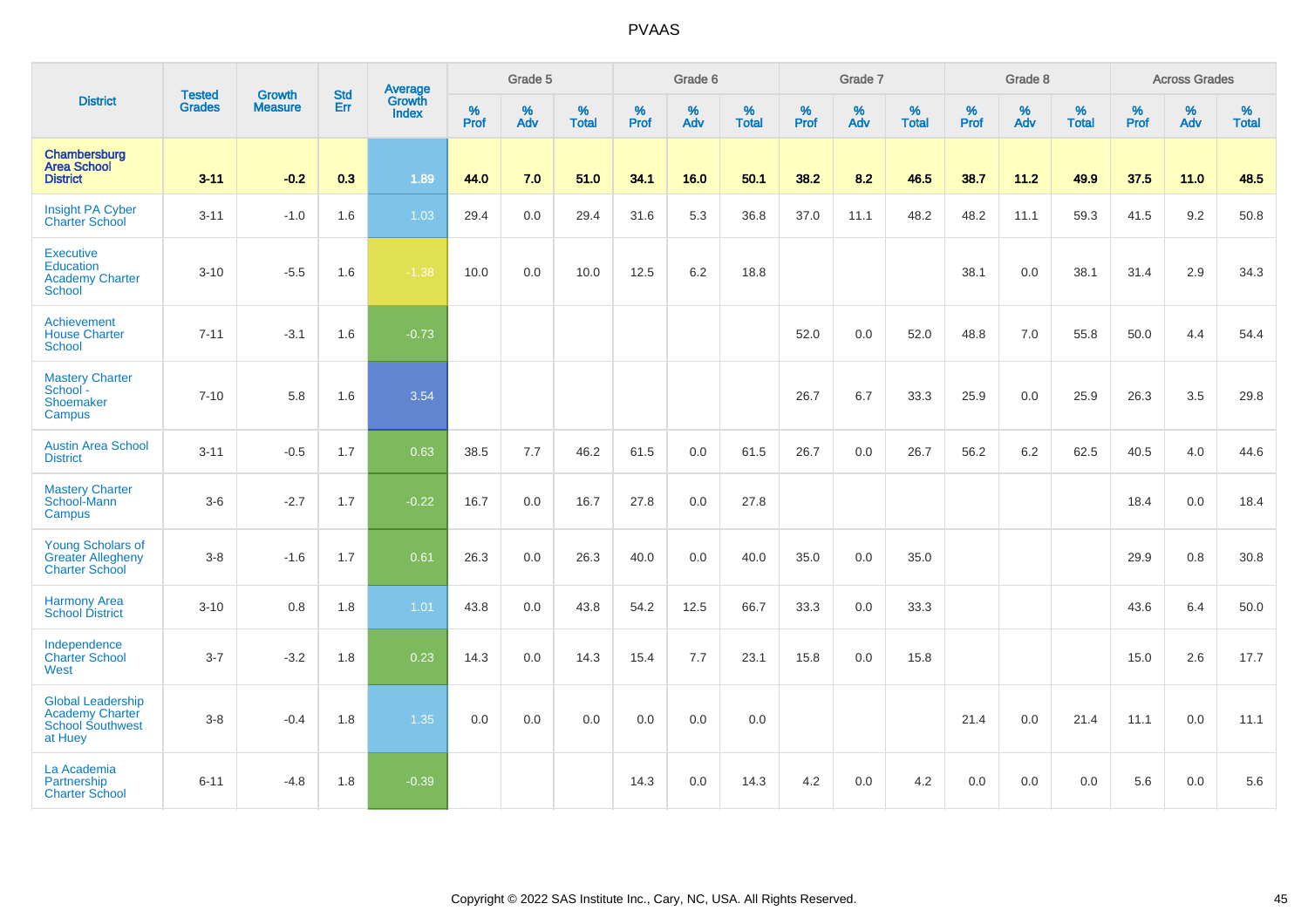|                                                                               | <b>Tested</b> | <b>Growth</b>  | <b>Std</b> |                                          |              | Grade 5  |                   |              | Grade 6  |                   |              | Grade 7  |                   |              | Grade 8     |                   |              | <b>Across Grades</b> |                   |
|-------------------------------------------------------------------------------|---------------|----------------|------------|------------------------------------------|--------------|----------|-------------------|--------------|----------|-------------------|--------------|----------|-------------------|--------------|-------------|-------------------|--------------|----------------------|-------------------|
| <b>District</b>                                                               | <b>Grades</b> | <b>Measure</b> | Err        | <b>Average</b><br>Growth<br><b>Index</b> | $\%$<br>Prof | %<br>Adv | %<br><b>Total</b> | $\%$<br>Prof | %<br>Adv | %<br><b>Total</b> | $\%$<br>Prof | %<br>Adv | %<br><b>Total</b> | $\%$<br>Prof | $\%$<br>Adv | %<br><b>Total</b> | $\%$<br>Prof | $\%$<br>Adv          | %<br><b>Total</b> |
| Chambersburg<br><b>Area School</b><br><b>District</b>                         | $3 - 11$      | $-0.2$         | 0.3        | 1.89                                     | 44.0         | 7.0      | 51.0              | 34.1         | 16.0     | 50.1              | 38.2         | 8.2      | 46.5              | 38.7         | 11.2        | 49.9              | 37.5         | $11.0$               | 48.5              |
| <b>Urban Academy Of</b><br><b>Greater Pittsburgh</b><br><b>Charter School</b> | $3-5$         | $-8.2$         | 1.9        | $-4.39$                                  | 21.4         | 2.4      | 23.8              |              |          |                   |              |          |                   |              |             |                   | 20.6         | 1.6                  | 22.2              |
| <b>Hope For</b><br><b>Hyndman Charter</b><br>School                           | $3 - 11$      | 4.1            | 1.9        | 2.16                                     |              |          |                   | 12.5         | 6.2      | 18.8              | 41.7         | 8.3      | 50.0              | 37.5         | 0.0         | 37.5              | 27.4         | 6.0                  | 33.3              |
| <b>Vida Charter</b><br><b>School</b>                                          | $3-6$         | 3.8            | 1.9        | 3.59                                     | 56.0         | 16.0     | 72.0              | 27.8         | 27.8     | 55.6              |              |          |                   |              |             |                   | 33.7         | 19.8                 | 53.5              |
| <b>Global Leadership</b><br><b>Academy Charter</b><br><b>School</b>           | $3-8$         | 0.6            | 1.9        | 1.10                                     | 21.4         | 0.0      | 21.4              |              |          |                   | 14.3         | 0.0      | 14.3              | 25.0         | 0.0         | 25.0              | 13.4         | 0.0                  | 13.4              |
| <b>Bucks County</b><br><b>Montessori Charter</b><br>School                    | $3-6$         | 10.3           | 1.9        | 5.31                                     | 64.5         | 19.4     | 83.9              | 35.7         | 57.1     | 92.9              |              |          |                   |              |             |                   | 51.1         | 35.1                 | 86.2              |
| <b>Arts Academy</b><br>Elementary<br><b>Charter School</b>                    | $3-5$         | 0.9            | 2.0        | 0.44                                     | 31.6         | 0.0      | 31.6              |              |          |                   |              |          |                   |              |             |                   | 31.8         | 2.3                  | 34.1              |
| <b>Gillingham Charter</b><br>School                                           | $3 - 11$      | 2.2            | 2.0        | 1.82                                     | 41.7         | 0.0      | 41.7              | 38.5         | 0.0      | 38.5              |              |          |                   | 30.8         | 15.4        | 46.2              | 34.3         | 4.3                  | 38.6              |
| Gettysburg<br><b>Montessori Charter</b><br><b>School</b>                      | $3-6$         | 2.6            | 2.0        | 2.12                                     | 50.0         | 10.0     | 60.0              | 44.4         | 22.2     | 66.7              |              |          |                   |              |             |                   | 43.0         | 14.0                 | 57.0              |
| <b>Premier Arts And</b><br><b>Science Charter</b><br><b>School</b>            | $3-5$         | 5.2            | 2.1        | 2.52                                     | 16.7         | 0.0      | 16.7              |              |          |                   |              |          |                   |              |             |                   | 14.2         | 1.9                  | 16.0              |
| <b>Seven Generations</b><br><b>Charter School</b>                             | $3-5$         | 5.1            | 2.1        | 2.46                                     | 62.2         | 2.7      | 64.9              |              |          |                   |              |          |                   |              |             |                   | 48.0         | 8.8                  | 56.8              |
| <b>Urban Pathways 6-</b><br>12 Charter School                                 | $6 - 11$      | $-0.2$         | 2.1        | 0.12                                     |              |          |                   |              |          |                   | 22.2         | 0.0      | 22.2              | 0.0          | 0.0         | 0.0               | 15.9         | 0.0                  | 15.9              |
| <b>Centre Learning</b><br>Community<br><b>Charter School</b>                  | $5-8$         | $-1.3$         | 2.1        | 0.35                                     |              |          |                   |              |          |                   | 37.5         | 12.5     | 50.0              | 47.1         | 11.8        | 58.8              | 51.8         | 16.7                 | 68.5              |
| <b>Inquiry Charter</b><br>School                                              | $3-5$         | $-7.5$         | 2.2        | $-3.42$                                  | 30.3         | 0.0      | 30.3              |              |          |                   |              |          |                   |              |             |                   | 25.9         | 4.6                  | 30.6              |